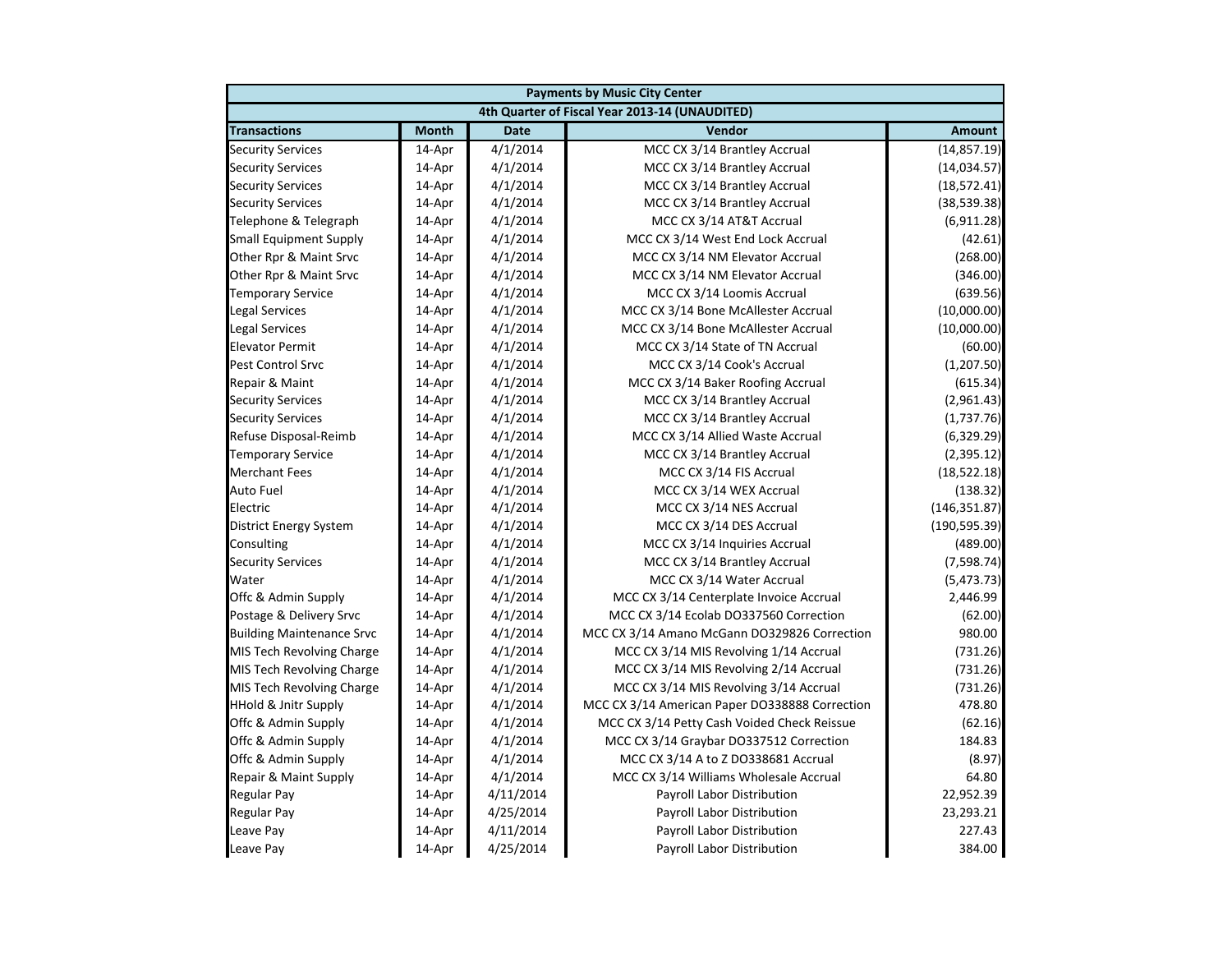| <b>Payments by Music City Center</b> |              |             |                                                |               |
|--------------------------------------|--------------|-------------|------------------------------------------------|---------------|
|                                      |              |             | 4th Quarter of Fiscal Year 2013-14 (UNAUDITED) |               |
| <b>Transactions</b>                  | <b>Month</b> | <b>Date</b> | Vendor                                         | <b>Amount</b> |
| <b>Holiday Pay</b>                   | 14-Apr       | 4/11/2014   | Payroll Labor Distribution                     | 249.85        |
| Overtime Pay                         | 14-Apr       | 4/11/2014   | Payroll Labor Distribution                     | 164.78        |
| Overtime Pay                         | 14-Apr       | 4/25/2014   | Payroll Labor Distribution                     | 131.30        |
| <b>Employer OASDI</b>                | 14-Apr       | 4/11/2014   | <b>Actual Burden Journal Entries</b>           | 1,402.18      |
| <b>Employer OASDI</b>                | 14-Apr       | 4/25/2014   | <b>Actual Burden Journal Entries</b>           | 1,396.12      |
| <b>Employer SSN Medical</b>          | 14-Apr       | 4/11/2014   | <b>Actual Burden Journal Entries</b>           | 327.95        |
| <b>Employer SSN Medical</b>          | 14-Apr       | 4/25/2014   | <b>Actual Burden Journal Entries</b>           | 326.47        |
| <b>Employer Group Health</b>         | 14-Apr       | 4/11/2014   | <b>Actual Burden Journal Entries</b>           | 3,646.92      |
| <b>Employer Group Health</b>         | 14-Apr       | 4/25/2014   | <b>Actual Burden Journal Entries</b>           | 3,535.12      |
| <b>Employer Dental Group</b>         | 14-Apr       | 4/11/2014   | <b>Actual Burden Journal Entries</b>           | 165.43        |
| <b>Employer Dental Group</b>         | 14-Apr       | 4/25/2014   | <b>Actual Burden Journal Entries</b>           | 162.61        |
| <b>Employer Group Life</b>           | 14-Apr       | 4/25/2014   | <b>Actual Burden Journal Entries</b>           | 194.54        |
| Cafe Plan Pre-Tax Savings            | 14-Apr       | 4/11/2014   | <b>Actual Burden Journal Entries</b>           | 100.67        |
| Cafe Plan Pre-Tax Savings            | 14-Apr       | 4/25/2014   | <b>Actual Burden Journal Entries</b>           | 97.46         |
| CCA Employer 401K Plan               | 14-Apr       | 4/11/2014   | <b>Actual Burden Journal Entries</b>           | 576.06        |
| CCA Employer 401K Plan               | 14-Apr       | 4/25/2014   | <b>Actual Burden Journal Entries</b>           | 562.69        |
| <b>Temporary Service</b>             | 14-Apr       | 4/14/2014   | RANDSTAD (ACH)                                 | 1,026.80      |
| Employee Out-of-town Travel          | 14-Apr       | 4/30/2014   | Fifth Third April 2014                         | 395.46        |
| Employee Out-of-town Travel          | 14-Apr       | 4/30/2014   | Fifth Third April 2014                         | 395.46        |
| Allowance-Cell/Mobile Devices        | 14-Apr       | 4/11/2014   | Payroll Labor Distribution                     | 354.33        |
| Other Rpr & Maint Srvc               | 14-Apr       | 4/30/2014   | RICOH USA INC (ACH)                            | 285.26        |
| Offc & Admin Supply                  | 14-Apr       | 4/22/2014   | RICOH USA INC (ACH)                            | 551.48        |
| Offc & Admin Supply                  | 14-Apr       | 4/24/2014   | A Z OFFICE RESOURCE INC (ACH)                  | 5.07          |
| Offc & Admin Supply                  | 14-Apr       | 4/24/2014   | A Z OFFICE RESOURCE INC (ACH)                  | 72.00         |
| Offc & Admin Supply                  | 14-Apr       | 4/24/2014   | A Z OFFICE RESOURCE INC (ACH)                  | 75.06         |
| Offc & Admin Supply                  | 14-Apr       | 4/24/2014   | A Z OFFICE RESOURCE INC (ACH)                  | 24.09         |
| Offc & Admin Supply                  | 14-Apr       | 4/24/2014   | A Z OFFICE RESOURCE INC (ACH)                  | 28.20         |
| Offc & Admin Supply                  | 14-Apr       | 4/24/2014   | A Z OFFICE RESOURCE INC (ACH)                  | 8.53          |
| Offc & Admin Supply                  | 14-Apr       | 4/24/2014   | A Z OFFICE RESOURCE INC (ACH)                  | 19.24         |
| Offc & Admin Supply                  | 14-Apr       | 4/24/2014   | A Z OFFICE RESOURCE INC (ACH)                  | 10.03         |
| Offc & Admin Supply                  | 14-Apr       | 4/24/2014   | A Z OFFICE RESOURCE INC (ACH)                  | 3.08          |
| Offc & Admin Supply                  | 14-Apr       | 4/24/2014   | A Z OFFICE RESOURCE INC (ACH)                  | 13.20         |
| Offc & Admin Supply                  | 14-Apr       | 4/24/2014   | A Z OFFICE RESOURCE INC (ACH)                  | 7.55          |
| Offc & Admin Supply                  | 14-Apr       | 4/24/2014   | A Z OFFICE RESOURCE INC (ACH)                  | 1.94          |
| Offc & Admin Supply                  | 14-Apr       | 4/24/2014   | A Z OFFICE RESOURCE INC (ACH)                  | 109.11        |
| Damages and Small Claims             | 14-Apr       | 4/30/2014   | MCC PCC MUSIC CITY CENTER                      | 54.62         |
| <b>Regular Pay</b>                   | 14-Apr       | 4/11/2014   | Payroll Labor Distribution                     | 4,770.97      |
| <b>Regular Pay</b>                   | 14-Apr       | 4/25/2014   | Payroll Labor Distribution                     | 4,626.60      |
| Leave Pay                            | 14-Apr       | 4/11/2014   | Payroll Labor Distribution                     | 154.00        |
| Leave Pay                            | 14-Apr       | 4/25/2014   | Payroll Labor Distribution                     | 154.00        |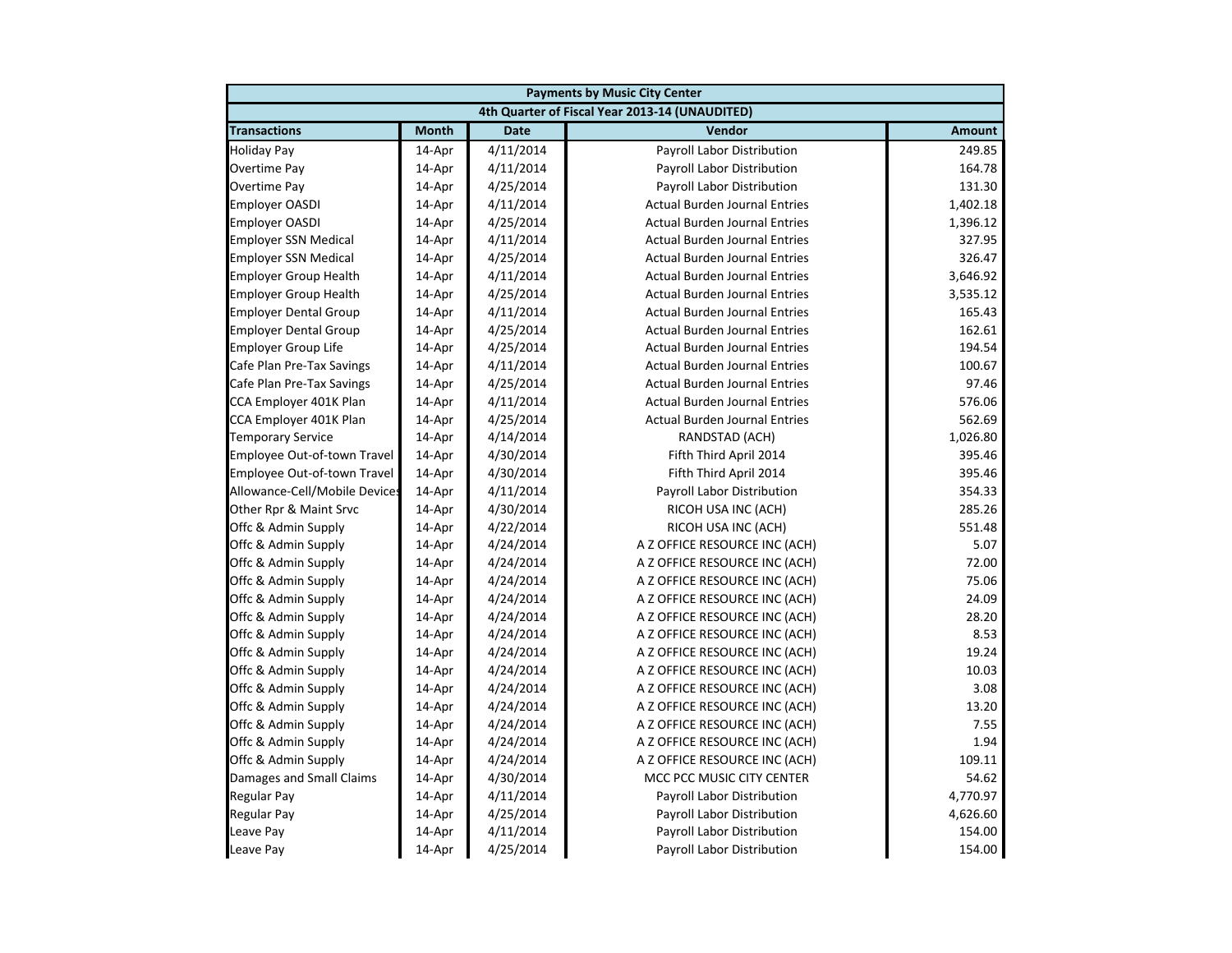|                               | <b>Payments by Music City Center</b> |             |                                                |               |  |
|-------------------------------|--------------------------------------|-------------|------------------------------------------------|---------------|--|
|                               |                                      |             | 4th Quarter of Fiscal Year 2013-14 (UNAUDITED) |               |  |
| <b>Transactions</b>           | <b>Month</b>                         | <b>Date</b> | Vendor                                         | <b>Amount</b> |  |
| <b>Holiday Pay</b>            | 14-Apr                               | 4/25/2014   | Payroll Labor Distribution                     | 154.00        |  |
| Overtime Pay                  | 14-Apr                               | 4/11/2014   | Payroll Labor Distribution                     | 10.97         |  |
| Overtime Pay                  | 14-Apr                               | 4/25/2014   | Payroll Labor Distribution                     | 0.87          |  |
| <b>Employer OASDI</b>         | 14-Apr                               | 4/11/2014   | <b>Actual Burden Journal Entries</b>           | 288.21        |  |
| <b>Employer OASDI</b>         | 14-Apr                               | 4/25/2014   | <b>Actual Burden Journal Entries</b>           | 283.36        |  |
| <b>Employer SSN Medical</b>   | 14-Apr                               | 4/11/2014   | <b>Actual Burden Journal Entries</b>           | 67.41         |  |
| <b>Employer SSN Medical</b>   | 14-Apr                               | 4/25/2014   | <b>Actual Burden Journal Entries</b>           | 66.27         |  |
| <b>Employer Group Health</b>  | 14-Apr                               | 4/11/2014   | <b>Actual Burden Journal Entries</b>           | 981.37        |  |
| <b>Employer Group Health</b>  | 14-Apr                               | 4/25/2014   | <b>Actual Burden Journal Entries</b>           | 981.37        |  |
| <b>Employer Dental Group</b>  | 14-Apr                               | 4/11/2014   | <b>Actual Burden Journal Entries</b>           | 24.74         |  |
| <b>Employer Dental Group</b>  | 14-Apr                               | 4/25/2014   | <b>Actual Burden Journal Entries</b>           | 24.74         |  |
| <b>Employer Group Life</b>    | 14-Apr                               | 4/25/2014   | <b>Actual Burden Journal Entries</b>           | 35.50         |  |
| <b>Employer Pension</b>       | 14-Apr                               | 4/11/2014   | <b>Actual Burden Journal Entries</b>           | 844.88        |  |
| <b>Employer Pension</b>       | 14-Apr                               | 4/25/2014   | <b>Actual Burden Journal Entries</b>           | 844.80        |  |
| Cafe Plan Pre-Tax Savings     | 14-Apr                               | 4/11/2014   | <b>Actual Burden Journal Entries</b>           | 27.62         |  |
| Cafe Plan Pre-Tax Savings     | 14-Apr                               | 4/25/2014   | <b>Actual Burden Journal Entries</b>           | 27.55         |  |
| Allowance-Cell/Mobile Devices | 14-Apr                               | 4/11/2014   | Payroll Labor Distribution                     | 78.74         |  |
| <b>Regular Pay</b>            | 14-Apr                               | 4/11/2014   | Payroll Labor Distribution                     | 28,015.90     |  |
| <b>Regular Pay</b>            | 14-Apr                               | 4/25/2014   | Payroll Labor Distribution                     | 26,639.96     |  |
| Leave Pay                     | 14-Apr                               | 4/11/2014   | Payroll Labor Distribution                     | 1,408.44      |  |
| Leave Pay                     | 14-Apr                               | 4/25/2014   | Payroll Labor Distribution                     | 2,254.75      |  |
| <b>Holiday Pay</b>            | 14-Apr                               | 4/25/2014   | Payroll Labor Distribution                     | 372.70        |  |
| <b>Overtime Pay</b>           | 14-Apr                               | 4/11/2014   | Payroll Labor Distribution                     | 4,408.01      |  |
| <b>Overtime Pay</b>           | 14-Apr                               | 4/25/2014   | Payroll Labor Distribution                     | 2,894.91      |  |
| <b>Employer OASDI</b>         | 14-Apr                               | 4/11/2014   | <b>Actual Burden Journal Entries</b>           | 2,024.39      |  |
| <b>Employer OASDI</b>         | 14-Apr                               | 4/25/2014   | <b>Actual Burden Journal Entries</b>           | 1,913.38      |  |
| <b>Employer SSN Medical</b>   | 14-Apr                               | 4/11/2014   | <b>Actual Burden Journal Entries</b>           | 473.44        |  |
| <b>Employer SSN Medical</b>   | 14-Apr                               | 4/25/2014   | <b>Actual Burden Journal Entries</b>           | 447.49        |  |
| <b>Employer Group Health</b>  | 14-Apr                               | 4/11/2014   | <b>Actual Burden Journal Entries</b>           | 3,843.43      |  |
| <b>Employer Group Health</b>  | 14-Apr                               | 4/25/2014   | <b>Actual Burden Journal Entries</b>           | 3,731.60      |  |
| <b>Employer Dental Group</b>  | 14-Apr                               | 4/11/2014   | <b>Actual Burden Journal Entries</b>           | 222.00        |  |
| <b>Employer Dental Group</b>  | 14-Apr                               | 4/25/2014   | <b>Actual Burden Journal Entries</b>           | 219.16        |  |
| <b>Employer Group Life</b>    | 14-Apr                               | 4/25/2014   | <b>Actual Burden Journal Entries</b>           | 237.14        |  |
| Cafe Plan Pre-Tax Savings     | 14-Apr                               | 4/11/2014   | <b>Actual Burden Journal Entries</b>           | 102.31        |  |
| Cafe Plan Pre-Tax Savings     | 14-Apr                               | 4/25/2014   | <b>Actual Burden Journal Entries</b>           | 99.10         |  |
| CCA Employer 401K Plan        | 14-Apr                               | 4/11/2014   | <b>Actual Burden Journal Entries</b>           | 934.09        |  |
| CCA Employer 401K Plan        | 14-Apr                               | 4/25/2014   | <b>Actual Burden Journal Entries</b>           | 910.47        |  |
| Electric                      | 14-Apr                               | 4/17/2014   | NASHVILLE ELECTRIC SERVICE CO                  | 146,351.87    |  |
| Electric                      | 14-Apr                               | 4/30/2014   | NASHVILLE ELECTRIC SERVICE CO                  | 117,194.81    |  |
| Water                         | 14-Apr                               | 4/30/2014   | W&S / APR 2014 / WATER IDB                     | 1,508.15      |  |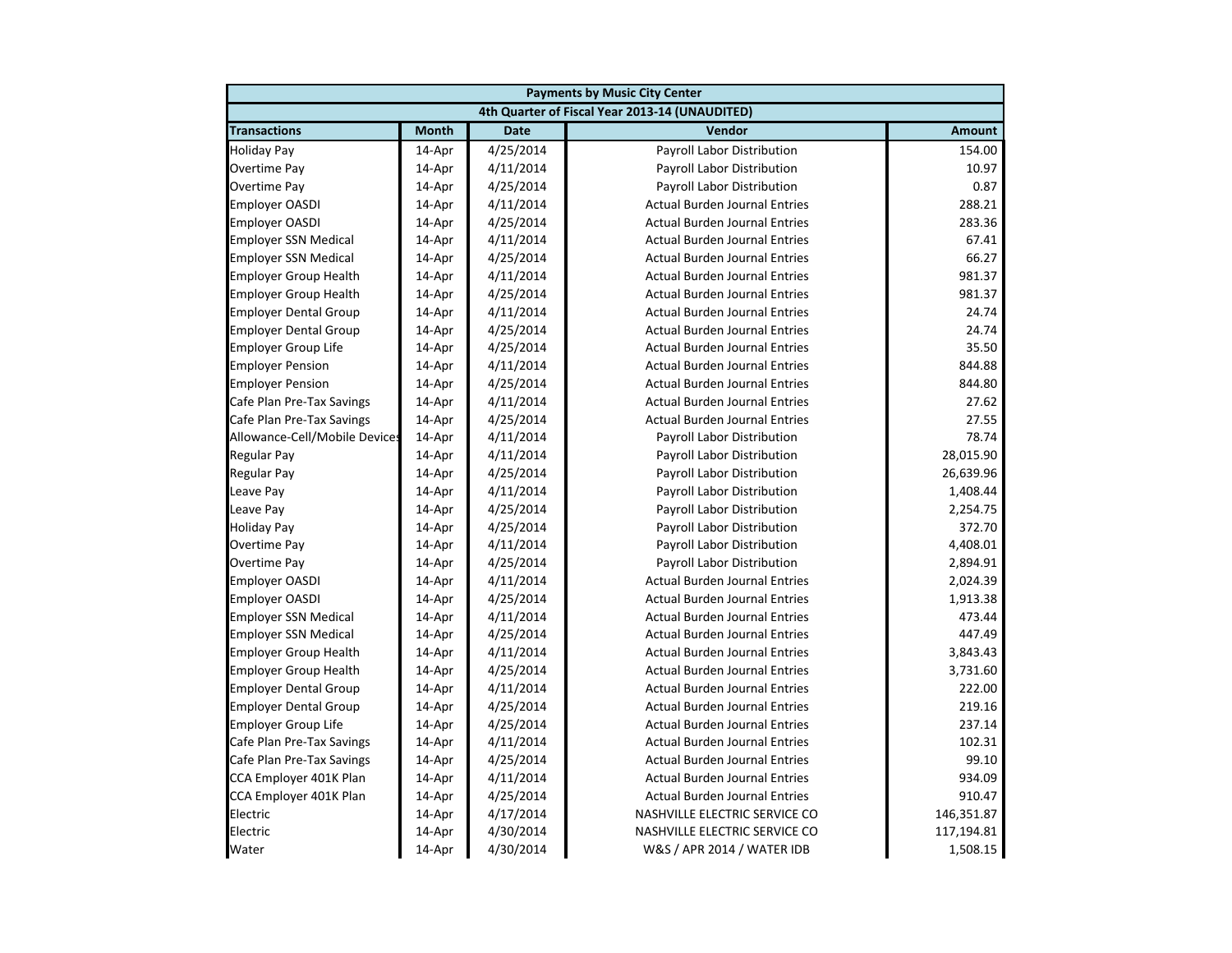|                                  | <b>Payments by Music City Center</b> |             |                                                |               |  |
|----------------------------------|--------------------------------------|-------------|------------------------------------------------|---------------|--|
|                                  |                                      |             | 4th Quarter of Fiscal Year 2013-14 (UNAUDITED) |               |  |
| <b>Transactions</b>              | <b>Month</b>                         | <b>Date</b> | Vendor                                         | <b>Amount</b> |  |
| Water                            | 14-Apr                               | 4/30/2014   | W&S / APRIL 2014 / SEWER IDB                   | 3,305.58      |  |
| Gas                              | 14-Apr                               | 4/30/2014   | PIEDMONT NATURAL GAS CO (METRO                 | 5,531.14      |  |
| District Energy System           | 14-Apr                               | 4/17/2014   | DES REVENUE / US BANK (ACH)                    | 190,595.39    |  |
| Pest Control Srvc                | 14-Apr                               | 4/10/2014   | COOKS PEST CONTROL INC COMMERC                 | 1,207.50      |  |
| Allowance-Cell/Mobile Devices    | 14-Apr                               | 4/11/2014   | Payroll Labor Distribution                     | 162.74        |  |
| <b>Building Maintenance Srvc</b> | 14-Apr                               | 4/10/2014   | <b>BAKER ROOFING COMPANY</b>                   | 615.34        |  |
| <b>Building Maintenance Srvc</b> | 14-Apr                               | 4/18/2014   | ISEC INC (FULTON OFC) (ACH)                    | 13,507.00     |  |
| <b>Building Maintenance Srvc</b> | 14-Apr                               | 4/24/2014   | <b>NASHVILLE GLASS CO</b>                      | 1,489.00      |  |
| <b>Building Maintenance Srvc</b> | 14-Apr                               | 4/24/2014   | NASHVILLE GLASS CO                             | 125.00        |  |
| <b>Building Maintenance Srvc</b> | 14-Apr                               | 4/30/2014   | MCC 4/14 IMPREST CHK ACCRUAL                   | 17,617.00     |  |
| <b>Building Maintenance Srvc</b> | 14-Apr                               | 4/30/2014   | CRAWFORD DOOR SALES (ACH)                      | 1,850.00      |  |
| <b>Building Maintenance Srvc</b> | 14-Apr                               | 4/30/2014   | CPR Damages- Enclos inv3032089                 | (17,617.00)   |  |
| Plumbing/HVAC Maintain Srvc      | 14-Apr                               | 4/14/2014   | DESERT FIRE PROTECTION LP (ACH                 | 250.00        |  |
| Plumbing/HVAC Maintain Srvc      | 14-Apr                               | 4/23/2014   | DESERT FIRE PROTECTION LP (ACH                 | 750.00        |  |
| Plumbing/HVAC Maintain Srvc      | 14-Apr                               | 4/30/2014   | MCC PCC MUSIC CITY CENTER                      | 80.95         |  |
| Other Rpr & Maint Srvc           | 14-Apr                               | 4/9/2014    | NASHVILLE MACHINE ELEVATOR CO                  | 268.00        |  |
| Other Rpr & Maint Srvc           | 14-Apr                               | 4/9/2014    | NASHVILLE MACHINE ELEVATOR CO                  | 346.00        |  |
| Other Rpr & Maint Srvc           | 14-Apr                               | 4/17/2014   | NASHVILLE MACHINE ELEVATOR CO                  | 335.00        |  |
| Other Rpr & Maint Srvc           | 14-Apr                               | 4/17/2014   | NASHVILLE MACHINE ELEVATOR CO                  | 201.00        |  |
| Other Rpr & Maint Srvc           | 14-Apr                               | 4/30/2014   | RICOH USA INC (ACH)                            | 39.95         |  |
| <b>Electrical Supply</b>         | 14-Apr                               | 4/3/2014    | W W GRAINGER (P#)                              | 16.48         |  |
| <b>Electrical Supply</b>         | 14-Apr                               | 4/3/2014    | W W GRAINGER (P#)                              | 391.00        |  |
| <b>Electrical Supply</b>         | 14-Apr                               | 4/3/2014    | W W GRAINGER (P#)                              | 28.00         |  |
| <b>Electrical Supply</b>         | 14-Apr                               | 4/8/2014    | WILLIAMS WHOLESALE SUPPLY OF N                 | 992.00        |  |
| <b>Electrical Supply</b>         | 14-Apr                               | 4/9/2014    | W W GRAINGER (P#)                              | 254.70        |  |
| <b>Electrical Supply</b>         | 14-Apr                               | 4/29/2014   | CAN DO NATIONAL TAPE (ACH)                     | 690.30        |  |
| <b>Electrical Supply</b>         | 14-Apr                               | 4/29/2014   | CAN DO NATIONAL TAPE (ACH)                     | 232.35        |  |
| <b>Electrical Supply</b>         | 14-Apr                               | 4/30/2014   | <b>FORMS+SURFACES INC</b>                      | 487.50        |  |
| <b>Electrical Supply</b>         | 14-Apr                               | 4/30/2014   | MCC PCC MUSIC CITY CENTER                      | 26.22         |  |
| <b>HVAC Supply</b>               | 14-Apr                               | 4/10/2014   | <b>LLOVET FILTRATION CO</b>                    | 93.30         |  |
| <b>HVAC Supply</b>               | 14-Apr                               | 4/10/2014   | <b>LLOVET FILTRATION CO</b>                    | 112.00        |  |
| <b>HVAC Supply</b>               | 14-Apr                               | 4/10/2014   | LLOVET FILTRATION CO                           | 76.20         |  |
| <b>HVAC Supply</b>               | 14-Apr                               | 4/10/2014   | LLOVET FILTRATION CO                           | 554.40        |  |
| <b>HVAC Supply</b>               | 14-Apr                               | 4/10/2014   | LLOVET FILTRATION CO                           | 99.60         |  |
| <b>HVAC Supply</b>               | 14-Apr                               | 4/10/2014   | LLOVET FILTRATION CO                           | 1,352.00      |  |
| <b>HVAC Supply</b>               | 14-Apr                               | 4/10/2014   | LLOVET FILTRATION CO                           | 252.90        |  |
| <b>Auto Supply</b>               | 14-Apr                               | 4/28/2014   | <b>GATEWAY TIRE &amp; SERVICE</b>              | 128.40        |  |
| <b>Small Equipment Supply</b>    | 14-Apr                               | 4/21/2014   | W W GRAINGER (P#)                              | 137.16        |  |
| <b>Small Equipment Supply</b>    | 14-Apr                               | 4/21/2014   | W W GRAINGER (P#)                              | 83.04         |  |
| <b>Small Equipment Supply</b>    | 14-Apr                               | 4/21/2014   | W W GRAINGER (P#)                              | 388.32        |  |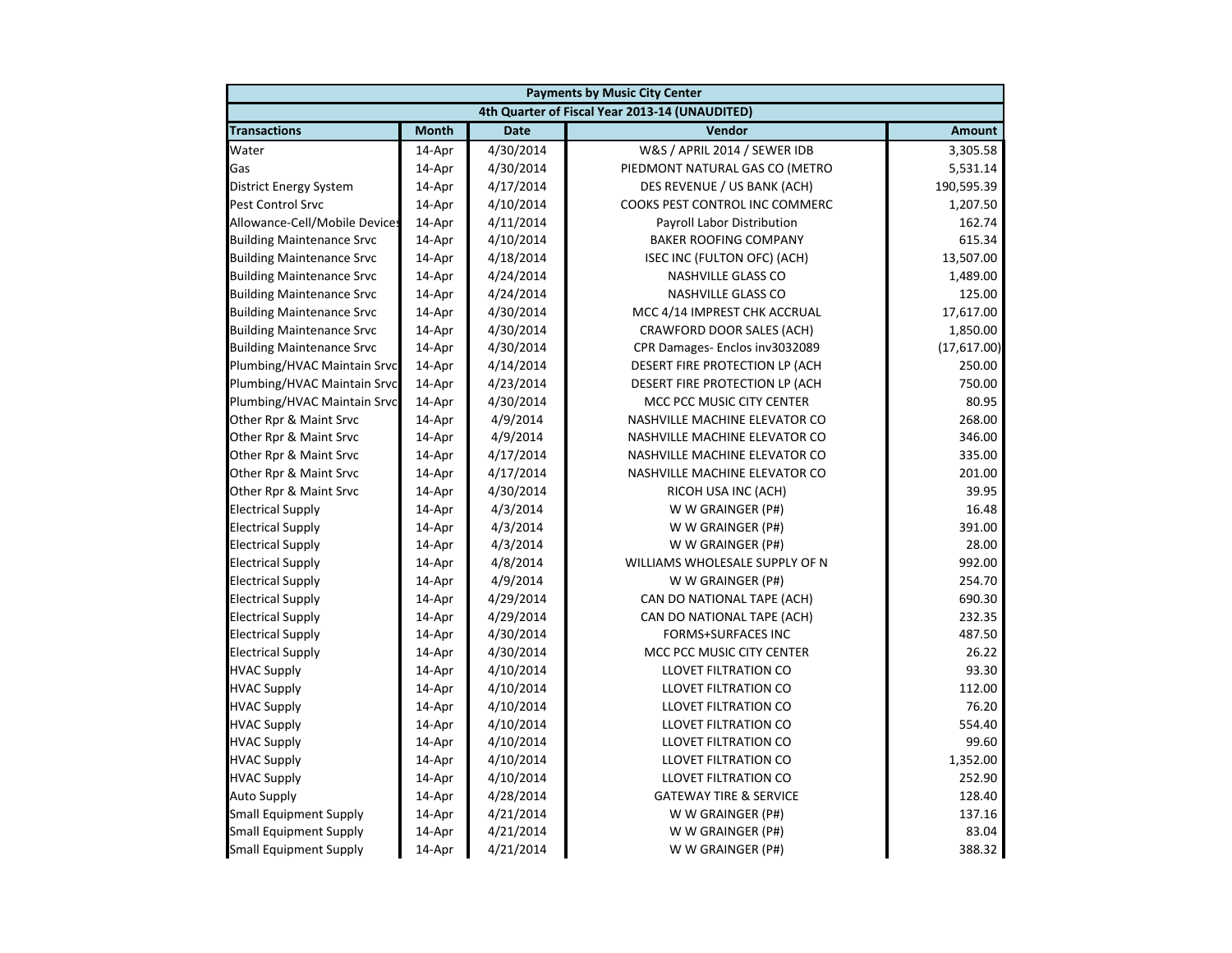|                                 | <b>Payments by Music City Center</b> |             |                                                |               |  |
|---------------------------------|--------------------------------------|-------------|------------------------------------------------|---------------|--|
|                                 |                                      |             | 4th Quarter of Fiscal Year 2013-14 (UNAUDITED) |               |  |
| <b>Transactions</b>             | <b>Month</b>                         | <b>Date</b> | Vendor                                         | <b>Amount</b> |  |
| Rent Storage/Safety Box         | 14-Apr                               | 4/28/2014   | <b>CONTRACT CARPETS SALES CO</b>               | 523.60        |  |
| <b>Rent Storage/Safety Box</b>  | 14-Apr                               | 4/30/2014   | MCC 4/14 IMPREST CHECKING RCLS                 | 2,290.80      |  |
| <b>Elevator Permit</b>          | 14-Apr                               | 4/10/2014   | TN DEPT OF LABOR DIV BOIL & EL                 | 60.00         |  |
| <b>Regular Pay</b>              | 14-Apr                               | 4/11/2014   | Payroll Labor Distribution                     | 37,423.91     |  |
| <b>Regular Pay</b>              | 14-Apr                               | 4/25/2014   | Payroll Labor Distribution                     | 36,187.51     |  |
| Leave Pay                       | 14-Apr                               | 4/11/2014   | Payroll Labor Distribution                     | 1,572.00      |  |
| Leave Pay                       | 14-Apr                               | 4/25/2014   | Payroll Labor Distribution                     | 931.70        |  |
| <b>Holiday Pay</b>              | 14-Apr                               | 4/11/2014   | Payroll Labor Distribution                     | 92.40         |  |
| <b>Holiday Pay</b>              | 14-Apr                               | 4/25/2014   | Payroll Labor Distribution                     | 360.80        |  |
| <b>Overtime Pay</b>             | 14-Apr                               | 4/11/2014   | Payroll Labor Distribution                     | 215.49        |  |
| Overtime Pay                    | 14-Apr                               | 4/25/2014   | Payroll Labor Distribution                     | 670.51        |  |
| <b>Employer OASDI</b>           | 14-Apr                               | 4/11/2014   | <b>Actual Burden Journal Entries</b>           | 2,230.54      |  |
| <b>Employer OASDI</b>           | 14-Apr                               | 4/25/2014   | <b>Actual Burden Journal Entries</b>           | 2,161.59      |  |
| <b>Employer SSN Medical</b>     | 14-Apr                               | 4/11/2014   | <b>Actual Burden Journal Entries</b>           | 521.65        |  |
| <b>Employer SSN Medical</b>     | 14-Apr                               | 4/25/2014   | <b>Actual Burden Journal Entries</b>           | 505.54        |  |
| <b>Employer Group Health</b>    | 14-Apr                               | 4/11/2014   | <b>Actual Burden Journal Entries</b>           | 9,561.81      |  |
| <b>Employer Group Health</b>    | 14-Apr                               | 4/25/2014   | <b>Actual Burden Journal Entries</b>           | 9,214.46      |  |
| <b>Employer Dental Group</b>    | 14-Apr                               | 4/11/2014   | <b>Actual Burden Journal Entries</b>           | 419.97        |  |
| <b>Employer Dental Group</b>    | 14-Apr                               | 4/25/2014   | <b>Actual Burden Journal Entries</b>           | 402.99        |  |
| <b>Employer Group Life</b>      | 14-Apr                               | 4/25/2014   | <b>Actual Burden Journal Entries</b>           | 478.55        |  |
| Cafe Plan Pre-Tax Savings       | 14-Apr                               | 4/11/2014   | <b>Actual Burden Journal Entries</b>           | 258.42        |  |
| Cafe Plan Pre-Tax Savings       | 14-Apr                               | 4/25/2014   | <b>Actual Burden Journal Entries</b>           | 249.20        |  |
| CCA Employer 401K Plan          | 14-Apr                               | 4/11/2014   | <b>Actual Burden Journal Entries</b>           | 971.35        |  |
| CCA Employer 401K Plan          | 14-Apr                               | 4/25/2014   | <b>Actual Burden Journal Entries</b>           | 930.20        |  |
| Refuse Disposal-Reimb           | 14-Apr                               | 4/14/2014   | ALLIED WASTE (ACH)                             | 6,329.29      |  |
| <b>Temporary Service</b>        | 14-Apr                               | 4/11/2014   | INDUSTRIAL STAFFING OF TN (ACH                 | 4,748.38      |  |
| <b>Temporary Service</b>        | 14-Apr                               | 4/23/2014   | INDUSTRIAL STAFFING OF TN (ACH                 | 10,271.90     |  |
| <b>Temporary Service</b>        | 14-Apr                               | 4/25/2014   | INDUSTRIAL STAFFING OF TN (ACH                 | 8,518.11      |  |
| <b>Temporary Service</b>        | 14-Apr                               | 4/30/2014   | MCC 04/14 Temp Labor RCLS                      | (1,049.97)    |  |
| <b>Laundry Services</b>         | 14-Apr                               | 4/2/2014    | <b>ALSCO</b>                                   | 653.13        |  |
| <b>Laundry Services</b>         | 14-Apr                               | 4/14/2014   | <b>ALSCO</b>                                   | 1,156.20      |  |
| <b>Laundry Services</b>         | 14-Apr                               | 4/14/2014   | <b>ALSCO</b>                                   | 106.28        |  |
| <b>Laundry Services</b>         | 14-Apr                               | 4/18/2014   | <b>ALSCO</b>                                   | 704.48        |  |
| <b>Laundry Services</b>         | 14-Apr                               | 4/30/2014   | <b>ALSCO</b>                                   | 980.31        |  |
| <b>Temporary Service-Reimb</b>  | 14-Apr                               | 4/30/2014   | MCC 04/14 Temp Labor RCLS                      | 1,049.97      |  |
| Allowance-Cell/Mobile Devices   | 14-Apr                               | 4/11/2014   | Payroll Labor Distribution                     | 78.74         |  |
| Postage & Delivery Srvc         | 14-Apr                               | 4/10/2014   | ECOLAB INC (MN)                                | (62.00)       |  |
| Other Rpr & Maint Srvc          | 14-Apr                               | 4/21/2014   | FORKLIFT SYSTEMS INC (ACH)                     | 220.65        |  |
| Other Rpr & Maint Srvc          | 14-Apr                               | 4/30/2014   | RICOH USA INC (ACH)                            | 69.85         |  |
| <b>HHold &amp; Jnitr Supply</b> | 14-Apr                               | 4/7/2014    | AMERICAN PAPER & TWINE CO (ACH                 | (478.80)      |  |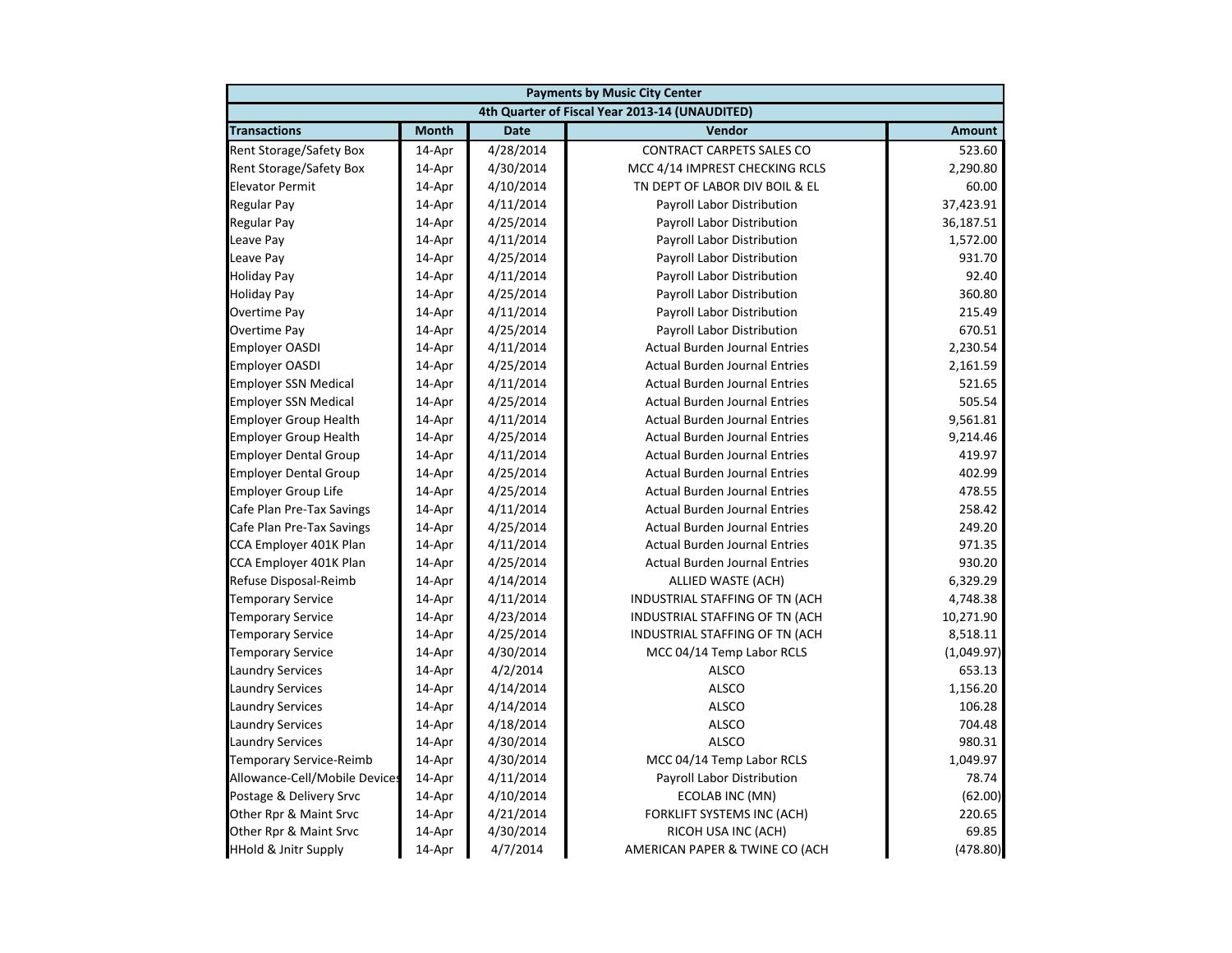|                                 | <b>Payments by Music City Center</b> |             |                                                |               |  |
|---------------------------------|--------------------------------------|-------------|------------------------------------------------|---------------|--|
|                                 |                                      |             | 4th Quarter of Fiscal Year 2013-14 (UNAUDITED) |               |  |
| <b>Transactions</b>             | <b>Month</b>                         | <b>Date</b> | Vendor                                         | <b>Amount</b> |  |
| <b>HHold &amp; Jnitr Supply</b> | 14-Apr                               | 4/10/2014   | AMERICAN PAPER & TWINE CO (ACH                 | 1,436.40      |  |
| <b>HHold &amp; Jnitr Supply</b> | 14-Apr                               | 4/10/2014   | AMERICAN PAPER & TWINE CO (ACH                 | 1,550.00      |  |
| <b>HHold &amp; Jnitr Supply</b> | 14-Apr                               | 4/10/2014   | AMERICAN PAPER & TWINE CO (ACH                 | 1,794.80      |  |
| <b>HHold &amp; Jnitr Supply</b> | 14-Apr                               | 4/14/2014   | AMERICAN PAPER & TWINE CO (ACH                 | 478.80        |  |
| <b>HHold &amp; Jnitr Supply</b> | 14-Apr                               | 4/22/2014   | A Z OFFICE RESOURCE INC (ACH)                  | 246.00        |  |
| <b>HHold &amp; Jnitr Supply</b> | 14-Apr                               | 4/22/2014   | A Z OFFICE RESOURCE INC (ACH)                  | 94.92         |  |
| <b>HHold &amp; Jnitr Supply</b> | 14-Apr                               | 4/23/2014   | MERCURY SUPPLY CO INC (ACH)                    | 693.00        |  |
| <b>HHold &amp; Jnitr Supply</b> | 14-Apr                               | 4/23/2014   | MERCURY SUPPLY CO INC (ACH)                    | 198.50        |  |
| HHold & Jnitr Supply            | 14-Apr                               | 4/23/2014   | AMERICAN PAPER & TWINE CO (ACH                 | 930.00        |  |
| <b>HHold &amp; Jnitr Supply</b> | 14-Apr                               | 4/23/2014   | AMERICAN PAPER & TWINE CO (ACH                 | 1,915.20      |  |
| <b>HHold &amp; Jnitr Supply</b> | 14-Apr                               | 4/23/2014   | AMERICAN PAPER & TWINE CO (ACH                 | 2,468.80      |  |
| <b>HHold &amp; Jnitr Supply</b> | 14-Apr                               | 4/23/2014   | AMERICAN PAPER & TWINE CO (ACH                 | 302.00        |  |
| <b>HHold &amp; Jnitr Supply</b> | 14-Apr                               | 4/23/2014   | AMERICAN PAPER & TWINE CO (ACH                 | 530.60        |  |
| <b>HHold &amp; Jnitr Supply</b> | 14-Apr                               | 4/23/2014   | AMERICAN PAPER & TWINE CO (ACH                 | 14.46         |  |
| <b>HHold &amp; Jnitr Supply</b> | 14-Apr                               | 4/23/2014   | AMERICAN PAPER & TWINE CO (ACH                 | 317.50        |  |
| <b>HHold &amp; Jnitr Supply</b> | 14-Apr                               | 4/23/2014   | AMERICAN PAPER & TWINE CO (ACH                 | 1,061.20      |  |
| <b>HHold &amp; Jnitr Supply</b> | 14-Apr                               | 4/28/2014   | MERCURY SUPPLY CO INC (ACH)                    | 73.50         |  |
| <b>HHold &amp; Jnitr Supply</b> | 14-Apr                               | 4/29/2014   | AMERICAN PAPER & TWINE CO (ACH                 | 90.90         |  |
| <b>HHold &amp; Jnitr Supply</b> | 14-Apr                               | 4/29/2014   | AMERICAN PAPER & TWINE CO (ACH                 | 127.95        |  |
| <b>HHold &amp; Jnitr Supply</b> | 14-Apr                               | 4/29/2014   | CENTERPLATE MCC (ACH)                          | 183.85        |  |
| Repair & Maint Supply           | 14-Apr                               | 4/21/2014   | TRAY CO, THE (ACH)                             | 997.29        |  |
| Paint Supply                    | 14-Apr                               | 4/22/2014   | W W GRAINGER (P#)                              | 33.56         |  |
| Auto Oil/Lubricants             | 14-Apr                               | 4/4/2014    | <b>FERRELLGAS (ACH)</b>                        | 9.99          |  |
| Auto Oil/Lubricants             | 14-Apr                               | 4/4/2014    | <b>FERRELLGAS (ACH)</b>                        | 217.44        |  |
| Auto Oil/Lubricants             | 14-Apr                               | 4/14/2014   | <b>FERRELLGAS (ACH)</b>                        | 0.08          |  |
| <b>Small Equipment Supply</b>   | 14-Apr                               | 4/23/2014   | W W GRAINGER (P#)                              | 164.25        |  |
| <b>Small Equipment Supply</b>   | 14-Apr                               | 4/23/2014   | W W GRAINGER (P#)                              | 246.60        |  |
| <b>Small Equipment Supply</b>   | 14-Apr                               | 4/23/2014   | W W GRAINGER (P#)                              | 180.20        |  |
| <b>Small Equipment Supply</b>   | 14-Apr                               | 4/23/2014   | W W GRAINGER (P#)                              | 221.76        |  |
| Small Equipment Supply          | 14-Apr                               | 4/28/2014   | W W GRAINGER (P#)                              | 53.02         |  |
| <b>Small Equipment Supply</b>   | 14-Apr                               | 4/28/2014   | W W GRAINGER (P#)                              | 37.36         |  |
| <b>Small Equipment Supply</b>   | 14-Apr                               | 4/28/2014   | W W GRAINGER (P#)                              | 7.26          |  |
| <b>Small Equipment Supply</b>   | 14-Apr                               | 4/28/2014   | W W GRAINGER (P#)                              | 33.50         |  |
| <b>Small Equipment Supply</b>   | 14-Apr                               | 4/28/2014   | W W GRAINGER (P#)                              | 22.16         |  |
| <b>Small Equipment Supply</b>   | 14-Apr                               | 4/28/2014   | W W GRAINGER (P#)                              | 71.61         |  |
| <b>Small Equipment Supply</b>   | 14-Apr                               | 4/28/2014   | W W GRAINGER (P#)                              | 78.76         |  |
| <b>Small Equipment Supply</b>   | 14-Apr                               | 4/28/2014   | W W GRAINGER (P#)                              | 70.30         |  |
| <b>Small Equipment Supply</b>   | 14-Apr                               | 4/28/2014   | W W GRAINGER (P#)                              | 13.79         |  |
| <b>Small Equipment Supply</b>   | 14-Apr                               | 4/28/2014   | W W GRAINGER (P#)                              | 163.64        |  |
| Regular Pay                     | 14-Apr                               | 4/11/2014   | Payroll Labor Distribution                     | 2,533.12      |  |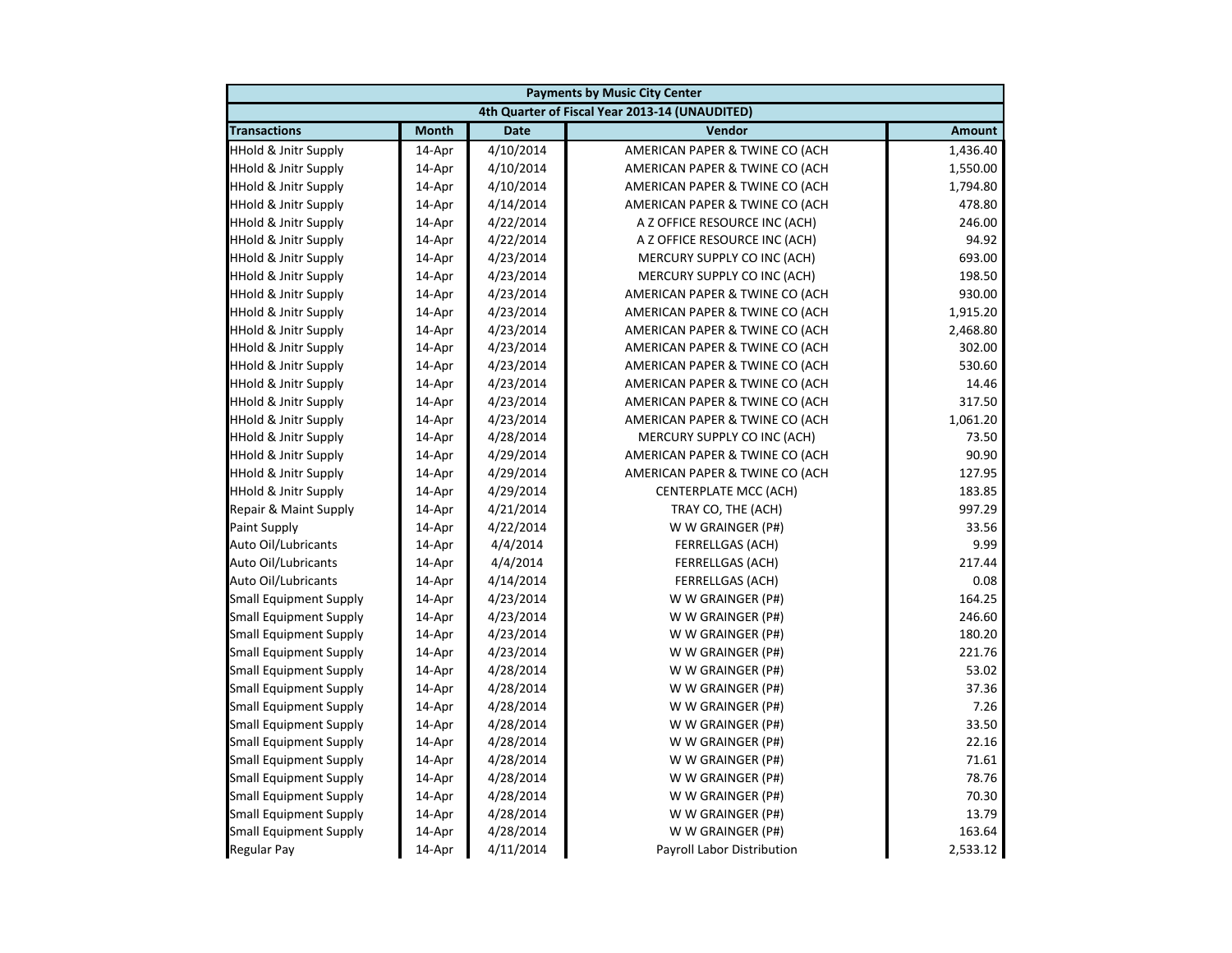|                              | <b>Payments by Music City Center</b> |             |                                                |               |  |
|------------------------------|--------------------------------------|-------------|------------------------------------------------|---------------|--|
|                              |                                      |             | 4th Quarter of Fiscal Year 2013-14 (UNAUDITED) |               |  |
| <b>Transactions</b>          | <b>Month</b>                         | <b>Date</b> | Vendor                                         | <b>Amount</b> |  |
| Regular Pay                  | 14-Apr                               | 4/25/2014   | Payroll Labor Distribution                     | 3,559.88      |  |
| Leave Pay                    | 14-Apr                               | 4/25/2014   | Payroll Labor Distribution                     | 128.00        |  |
| <b>Holiday Pay</b>           | 14-Apr                               | 4/25/2014   | Payroll Labor Distribution                     | 126.00        |  |
| Overtime Pay                 | 14-Apr                               | 4/11/2014   | Payroll Labor Distribution                     | 63.20         |  |
| Overtime Pay                 | 14-Apr                               | 4/25/2014   | Payroll Labor Distribution                     | 102.80        |  |
| <b>Employer OASDI</b>        | 14-Apr                               | 4/11/2014   | <b>Actual Burden Journal Entries</b>           | 146.43        |  |
| <b>Employer OASDI</b>        | 14-Apr                               | 4/25/2014   | <b>Actual Burden Journal Entries</b>           | 224.62        |  |
| <b>Employer SSN Medical</b>  | 14-Apr                               | 4/11/2014   | <b>Actual Burden Journal Entries</b>           | 34.25         |  |
| <b>Employer SSN Medical</b>  | 14-Apr                               | 4/25/2014   | <b>Actual Burden Journal Entries</b>           | 52.53         |  |
| <b>Employer Group Health</b> | 14-Apr                               | 4/11/2014   | <b>Actual Burden Journal Entries</b>           | 1,214.57      |  |
| Employer Group Health        | 14-Apr                               | 4/25/2014   | <b>Actual Burden Journal Entries</b>           | 1,391.26      |  |
| <b>Employer Dental Group</b> | 14-Apr                               | 4/11/2014   | <b>Actual Burden Journal Entries</b>           | 38.89         |  |
| <b>Employer Dental Group</b> | 14-Apr                               | 4/25/2014   | <b>Actual Burden Journal Entries</b>           | 49.48         |  |
| <b>Employer Group Life</b>   | 14-Apr                               | 4/25/2014   | <b>Actual Burden Journal Entries</b>           | 49.70         |  |
| <b>Employer Pension</b>      | 14-Apr                               | 4/11/2014   | <b>Actual Burden Journal Entries</b>           | 226.08        |  |
| <b>Employer Pension</b>      | 14-Apr                               | 4/25/2014   | <b>Actual Burden Journal Entries</b>           | 231.85        |  |
| Cafe Plan Pre-Tax Savings    | 14-Apr                               | 4/11/2014   | <b>Actual Burden Journal Entries</b>           | 17.79         |  |
| Cafe Plan Pre-Tax Savings    | 14-Apr                               | 4/25/2014   | <b>Actual Burden Journal Entries</b>           | 22.30         |  |
| CCA Employer 401K Plan       | 14-Apr                               | 4/25/2014   | <b>Actual Burden Journal Entries</b>           | 50.97         |  |
| Regular Pay                  | 14-Apr                               | 4/11/2014   | Payroll Labor Distribution                     | 8,988.84      |  |
| <b>Regular Pay</b>           | 14-Apr                               | 4/25/2014   | Payroll Labor Distribution                     | 9,387.17      |  |
| Leave Pay                    | 14-Apr                               | 4/11/2014   | Payroll Labor Distribution                     | 553.00        |  |
| Leave Pay                    | 14-Apr                               | 4/25/2014   | Payroll Labor Distribution                     | 170.00        |  |
| Overtime Pay                 | 14-Apr                               | 4/11/2014   | Payroll Labor Distribution                     | 440.46        |  |
| Overtime Pay                 | 14-Apr                               | 4/25/2014   | Payroll Labor Distribution                     | 38.04         |  |
| <b>Employer OASDI</b>        | 14-Apr                               | 4/11/2014   | <b>Actual Burden Journal Entries</b>           | 587.07        |  |
| <b>Employer OASDI</b>        | 14-Apr                               | 4/25/2014   | <b>Actual Burden Journal Entries</b>           | 563.23        |  |
| <b>Employer SSN Medical</b>  | 14-Apr                               | 4/11/2014   | <b>Actual Burden Journal Entries</b>           | 137.30        |  |
| <b>Employer SSN Medical</b>  | 14-Apr                               | 4/25/2014   | <b>Actual Burden Journal Entries</b>           | 131.73        |  |
| <b>Employer Group Health</b> | 14-Apr                               | 4/11/2014   | <b>Actual Burden Journal Entries</b>           | 2,068.99      |  |
| <b>Employer Group Health</b> | 14-Apr                               | 4/25/2014   | <b>Actual Burden Journal Entries</b>           | 1,956.77      |  |
| <b>Employer Dental Group</b> | 14-Apr                               | 4/11/2014   | <b>Actual Burden Journal Entries</b>           | 66.44         |  |
| <b>Employer Dental Group</b> | 14-Apr                               | 4/25/2014   | <b>Actual Burden Journal Entries</b>           | 63.64         |  |
| <b>Employer Group Life</b>   | 14-Apr                               | 4/25/2014   | <b>Actual Burden Journal Entries</b>           | 80.94         |  |
| Cafe Plan Pre-Tax Savings    | 14-Apr                               | 4/11/2014   | <b>Actual Burden Journal Entries</b>           | 41.78         |  |
| Cafe Plan Pre-Tax Savings    | 14-Apr                               | 4/25/2014   | <b>Actual Burden Journal Entries</b>           | 38.55         |  |
| CCA Employer 401K Plan       | 14-Apr                               | 4/11/2014   | <b>Actual Burden Journal Entries</b>           | 339.63        |  |
| CCA Employer 401K Plan       | 14-Apr                               | 4/25/2014   | <b>Actual Burden Journal Entries</b>           | 323.27        |  |
| <b>Cable Television</b>      | 14-Apr                               | 4/30/2014   | COMCAST (ACH)                                  | 425.48        |  |
| <b>Mngt Cnsltnt Srvc</b>     | 14-Apr                               | 4/29/2014   | <b>RESOURCE INFORMATION &amp; CONTROL</b>      | 1,935.63      |  |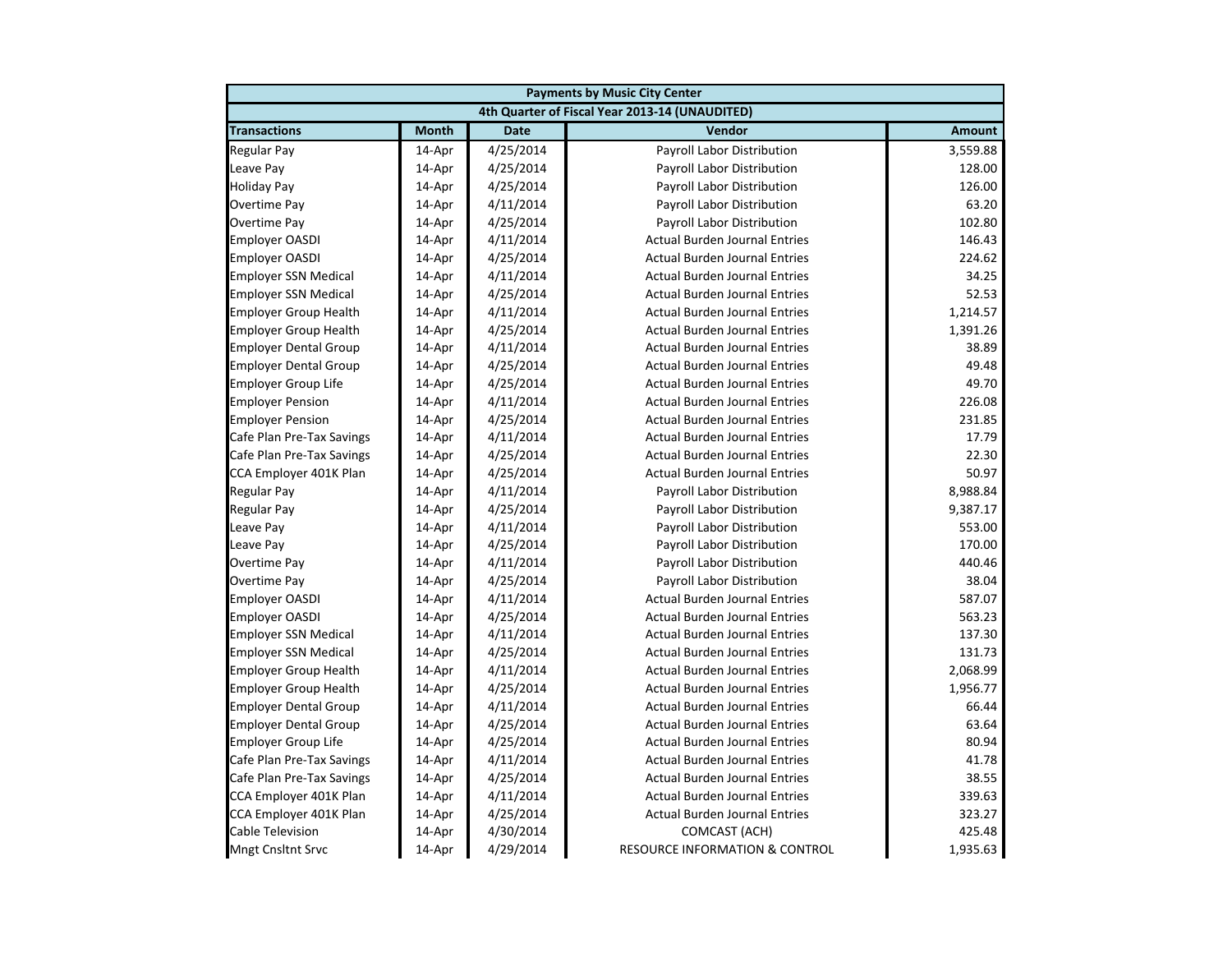|                               |              |             | <b>Payments by Music City Center</b>           |               |
|-------------------------------|--------------|-------------|------------------------------------------------|---------------|
|                               |              |             | 4th Quarter of Fiscal Year 2013-14 (UNAUDITED) |               |
| <b>Transactions</b>           | <b>Month</b> | <b>Date</b> | Vendor                                         | <b>Amount</b> |
| <b>Mngt Cnsltnt Srvc</b>      | 14-Apr       | 4/30/2014   | Fifth Third April 2014                         | 45.00         |
| <b>Internet Services</b>      | 14-Apr       | 4/1/2014    | MCN INTERACTIVE LLC (ACH)                      | 209.95        |
| <b>Internet Services</b>      | 14-Apr       | 4/9/2014    | <b>AT&amp;T CORP</b>                           | 4,932.81      |
| <b>Internet Services</b>      | 14-Apr       | 4/30/2014   | Fifth Third April 2014                         | 394.59        |
| <b>Internet Services</b>      | 14-Apr       | 4/30/2014   | COMCAST (ACH)                                  | 245.77        |
| Telephone & Telegraph         | 14-Apr       | 4/9/2014    | <b>AT&amp;T CORP</b>                           | 1,978.47      |
| Telephone & Telegraph         | 14-Apr       | 4/23/2014   | <b>AT&amp;T CIRCUITS</b>                       | 398.15        |
| Allowance-Cell/Mobile Devices | 14-Apr       | 4/11/2014   | Payroll Labor Distribution                     | 39.37         |
| Printing/Binding              | 14-Apr       | 4/29/2014   | RICOH USA INC (ACH)                            | 46.00         |
| Other Rpr & Maint Srvc        | 14-Apr       | 4/30/2014   | RICOH USA INC (ACH)                            | 69.85         |
| Info Systems Charge           | 14-Apr       | 4/1/2014    | ITS 04/14 ISF Billing                          | 3,816.67      |
| Offc & Admin Supply           | 14-Apr       | 4/1/2014    | <b>GRAYBAR ELECTRIC CO INC (ACH)</b>           | 13.67         |
| <b>Computer Software</b>      | 14-Apr       | 4/4/2014    | STUART C IRBY CO (ACH)                         | 5,798.09      |
| <b>Electrical Supply</b>      | 14-Apr       | 4/30/2014   | MCC PCC MUSIC CITY CENTER                      | 45.41         |
| <b>Small Equipment Supply</b> | 14-Apr       | 4/21/2014   | PCMG INC (ACH)                                 | 256.00        |
| <b>Regular Pay</b>            | 14-Apr       | 4/11/2014   | Payroll Labor Distribution                     | 5,392.31      |
| <b>Regular Pay</b>            | 14-Apr       | 4/25/2014   | Payroll Labor Distribution                     | 5,392.31      |
| <b>Employer OASDI</b>         | 14-Apr       | 4/11/2014   | <b>Actual Burden Journal Entries</b>           | 318.63        |
| <b>Employer OASDI</b>         | 14-Apr       | 4/25/2014   | <b>Actual Burden Journal Entries</b>           | 313.74        |
| <b>Employer SSN Medical</b>   | 14-Apr       | 4/11/2014   | <b>Actual Burden Journal Entries</b>           | 74.53         |
| <b>Employer SSN Medical</b>   | 14-Apr       | 4/25/2014   | <b>Actual Burden Journal Entries</b>           | 73.38         |
| <b>Employer Group Health</b>  | 14-Apr       | 4/11/2014   | <b>Actual Burden Journal Entries</b>           | 793.50        |
| <b>Employer Group Health</b>  | 14-Apr       | 4/25/2014   | <b>Actual Burden Journal Entries</b>           | 793.50        |
| <b>Employer Dental Group</b>  | 14-Apr       | 4/11/2014   | <b>Actual Burden Journal Entries</b>           | 28.28         |
| <b>Employer Dental Group</b>  | 14-Apr       | 4/25/2014   | <b>Actual Burden Journal Entries</b>           | 28.28         |
| <b>Employer Group Life</b>    | 14-Apr       | 4/25/2014   | <b>Actual Burden Journal Entries</b>           | 28.40         |
| <b>Employer Pension</b>       | 14-Apr       | 4/11/2014   | <b>Actual Burden Journal Entries</b>           | 923.00        |
| <b>Employer Pension</b>       | 14-Apr       | 4/25/2014   | <b>Actual Burden Journal Entries</b>           | 923.00        |
| <b>FSA Pre-Tax Savings</b>    | 14-Apr       | 4/11/2014   | <b>Actual Burden Journal Entries</b>           | 3.19          |
| <b>FSA Pre-Tax Savings</b>    | 14-Apr       | 4/25/2014   | <b>Actual Burden Journal Entries</b>           | 3.19          |
| Cafe Plan Pre-Tax Savings     | 14-Apr       | 4/11/2014   | <b>Actual Burden Journal Entries</b>           | 22.04         |
| Cafe Plan Pre-Tax Savings     | 14-Apr       | 4/25/2014   | <b>Actual Burden Journal Entries</b>           | 22.04         |
| Allowance-Cell/Mobile Devices | 14-Apr       | 4/11/2014   | Payroll Labor Distribution                     | 78.74         |
| <b>Regular Pay</b>            | 14-Apr       | 4/11/2014   | Payroll Labor Distribution                     | 23,401.15     |
| <b>Regular Pay</b>            | 14-Apr       | 4/25/2014   | Payroll Labor Distribution                     | 21,599.69     |
| Leave Pay                     | 14-Apr       | 4/11/2014   | Payroll Labor Distribution                     | 1,582.95      |
| Leave Pay                     | 14-Apr       | 4/25/2014   | Payroll Labor Distribution                     | 2,798.88      |
| <b>Holiday Pay</b>            | 14-Apr       | 4/25/2014   | <b>Payroll Labor Distribution</b>              | 299.90        |
| Overtime Pay                  | 14-Apr       | 4/11/2014   | Payroll Labor Distribution                     | 328.63        |
| <b>Overtime Pay</b>           | 14-Apr       | 4/25/2014   | Payroll Labor Distribution                     | 491.61        |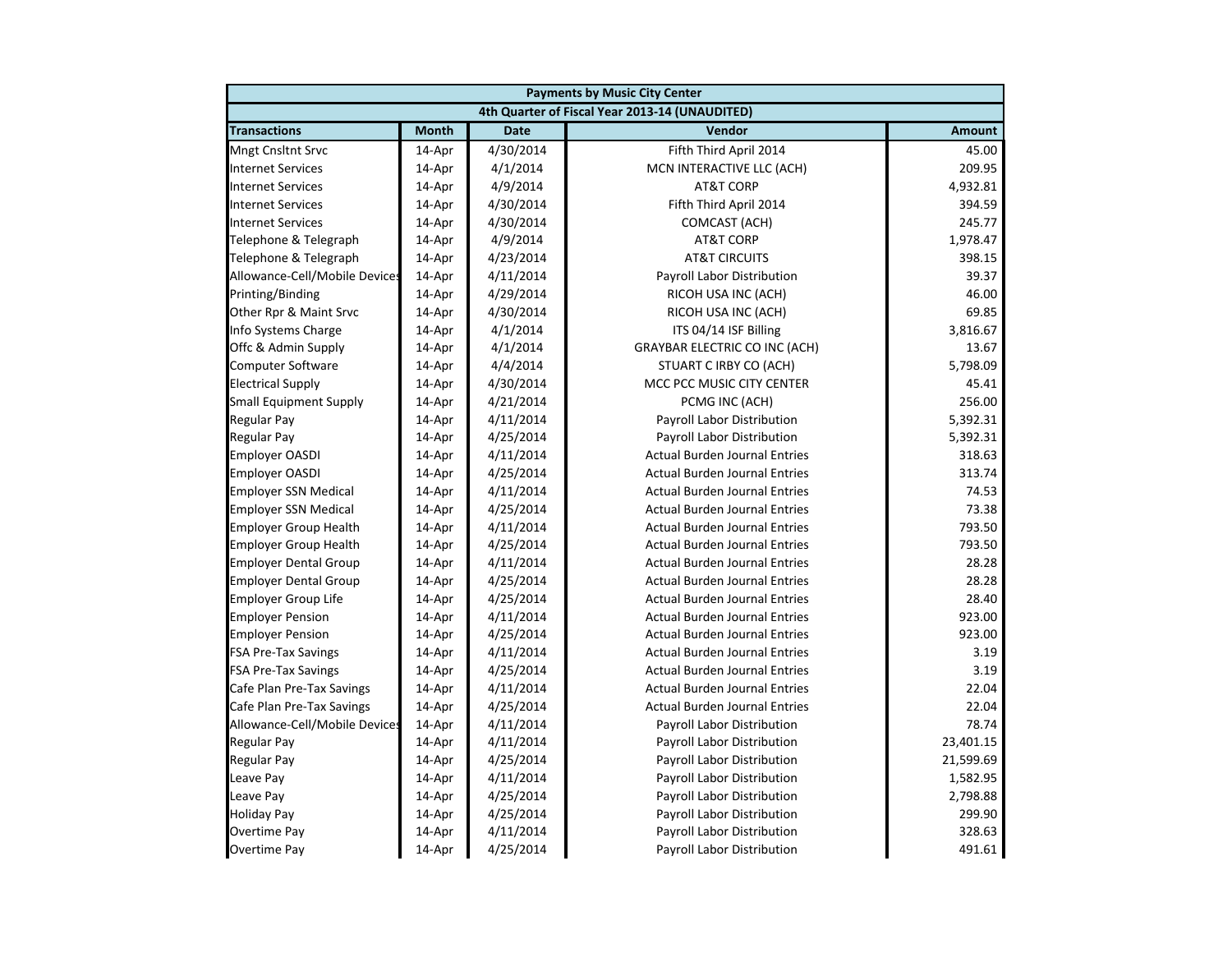| <b>Payments by Music City Center</b> |              |             |                                                |               |
|--------------------------------------|--------------|-------------|------------------------------------------------|---------------|
|                                      |              |             | 4th Quarter of Fiscal Year 2013-14 (UNAUDITED) |               |
| <b>Transactions</b>                  | <b>Month</b> | <b>Date</b> | Vendor                                         | <b>Amount</b> |
| <b>Employer OASDI</b>                | 14-Apr       | 4/11/2014   | <b>Actual Burden Journal Entries</b>           | 1,452.38      |
| <b>Employer OASDI</b>                | 14-Apr       | 4/25/2014   | <b>Actual Burden Journal Entries</b>           | 1,436.66      |
| <b>Employer SSN Medical</b>          | 14-Apr       | 4/11/2014   | <b>Actual Burden Journal Entries</b>           | 339.65        |
| <b>Employer SSN Medical</b>          | 14-Apr       | 4/25/2014   | <b>Actual Burden Journal Entries</b>           | 336.01        |
| <b>Employer Group Health</b>         | 14-Apr       | 4/11/2014   | <b>Actual Burden Journal Entries</b>           | 5,598.82      |
| <b>Employer Group Health</b>         | 14-Apr       | 4/25/2014   | <b>Actual Burden Journal Entries</b>           | 5,484.00      |
| <b>Employer Dental Group</b>         | 14-Apr       | 4/11/2014   | <b>Actual Burden Journal Entries</b>           | 229.07        |
| <b>Employer Dental Group</b>         | 14-Apr       | 4/25/2014   | <b>Actual Burden Journal Entries</b>           | 240.38        |
| <b>Employer Group Life</b>           | 14-Apr       | 4/25/2014   | <b>Actual Burden Journal Entries</b>           | 253.47        |
| <b>Employer Pension</b>              | 14-Apr       | 4/11/2014   | <b>Actual Burden Journal Entries</b>           | 184.57        |
| <b>Employer Pension</b>              | 14-Apr       | 4/25/2014   | <b>Actual Burden Journal Entries</b>           | 184.36        |
| Cafe Plan Pre-Tax Savings            | 14-Apr       | 4/11/2014   | <b>Actual Burden Journal Entries</b>           | 153.84        |
| Cafe Plan Pre-Tax Savings            | 14-Apr       | 4/25/2014   | <b>Actual Burden Journal Entries</b>           | 152.36        |
| CCA Employer 401K Plan               | 14-Apr       | 4/11/2014   | <b>Actual Burden Journal Entries</b>           | 488.15        |
| CCA Employer 401K Plan               | 14-Apr       | 4/25/2014   | <b>Actual Burden Journal Entries</b>           | 441.28        |
| <b>Medical Services</b>              | 14-Apr       | 4/9/2014    | MED STAR MEDICAL STAFFING INC                  | 999.75        |
| <b>Medical Services</b>              | 14-Apr       | 4/14/2014   | MED STAR MEDICAL STAFFING INC                  | 3,063.75      |
| <b>Medical Services</b>              | 14-Apr       | 4/14/2014   | MED STAR MEDICAL STAFFING INC                  | 2,004.88      |
| <b>Medical Services</b>              | 14-Apr       | 4/21/2014   | MED STAR MEDICAL STAFFING INC                  | 983.63        |
| <b>Medical Services</b>              | 14-Apr       | 4/21/2014   | MED STAR MEDICAL STAFFING INC                  | 236.50        |
| <b>Medical Services</b>              | 14-Apr       | 4/21/2014   | MED STAR MEDICAL STAFFING INC                  | 1,623.25      |
| <b>Medical Services</b>              | 14-Apr       | 4/23/2014   | MED STAR MEDICAL STAFFING INC                  | 1,010.50      |
| <b>Medical Services</b>              | 14-Apr       | 4/28/2014   | MED STAR MEDICAL STAFFING INC                  | 838.50        |
| <b>Medical Services</b>              | 14-Apr       | 4/28/2014   | MED STAR MEDICAL STAFFING INC                  | 1,193.25      |
| <b>Medical Services</b>              | 14-Apr       | 4/30/2014   | MED STAR MEDICAL STAFFING INC                  | 301.00        |
| <b>Medical Services</b>              | 14-Apr       | 4/30/2014   | MED STAR MEDICAL STAFFING INC                  | 1,752.25      |
| <b>Security Services</b>             | 14-Apr       | 4/9/2014    | <b>BRANTLEY SECURITY SERVICES INC</b>          | 38,539.38     |
| <b>Security Services</b>             | 14-Apr       | 4/9/2014    | <b>BRANTLEY SECURITY SERVICES INC</b>          | 14,857.19     |
| <b>Security Services</b>             | 14-Apr       | 4/9/2014    | <b>BRANTLEY SECURITY SERVICES INC</b>          | 14,034.57     |
| <b>Security Services</b>             | 14-Apr       | 4/9/2014    | <b>BRANTLEY SECURITY SERVICES INC</b>          | 18,572.41     |
| <b>Security Services</b>             | 14-Apr       | 4/24/2014   | <b>BRANTLEY SECURITY SERVICES INC</b>          | 12,449.48     |
| <b>Security Services</b>             | 14-Apr       | 4/24/2014   | <b>BRANTLEY SECURITY SERVICES INC</b>          | 10,766.66     |
| <b>Security Services</b>             | 14-Apr       | 4/30/2014   | <b>BRANTLEY SECURITY SERVICES INC</b>          | 18,142.55     |
| <b>Security Services</b>             | 14-Apr       | 4/30/2014   | <b>BRANTLEY SECURITY SERVICES INC</b>          | 1,855.56      |
| <b>Security Services</b>             | 14-Apr       | 4/30/2014   | <b>BRANTLEY SECURITY SERVICES INC</b>          | 13,067.27     |
| <b>Security Services</b>             | 14-Apr       | 4/30/2014   | <b>BRANTLEY SECURITY SERVICES INC</b>          | 946.80        |
| <b>Security Services</b>             | 14-Apr       | 4/30/2014   | <b>BRANTLEY SECURITY SERVICES INC</b>          | 3,189.53      |
| <b>Security Services</b>             | 14-Apr       | 4/30/2014   | <b>BRANTLEY SECURITY SERVICES INC</b>          | 4,186.45      |
| <b>Security Services</b>             | 14-Apr       | 4/30/2014   | <b>BRANTLEY SECURITY SERVICES INC</b>          | 1,087.50      |
| <b>Temporary Service</b>             | 14-Apr       | 4/17/2014   | <b>BRANTLEY SECURITY SERVICES INC</b>          | 2,395.12      |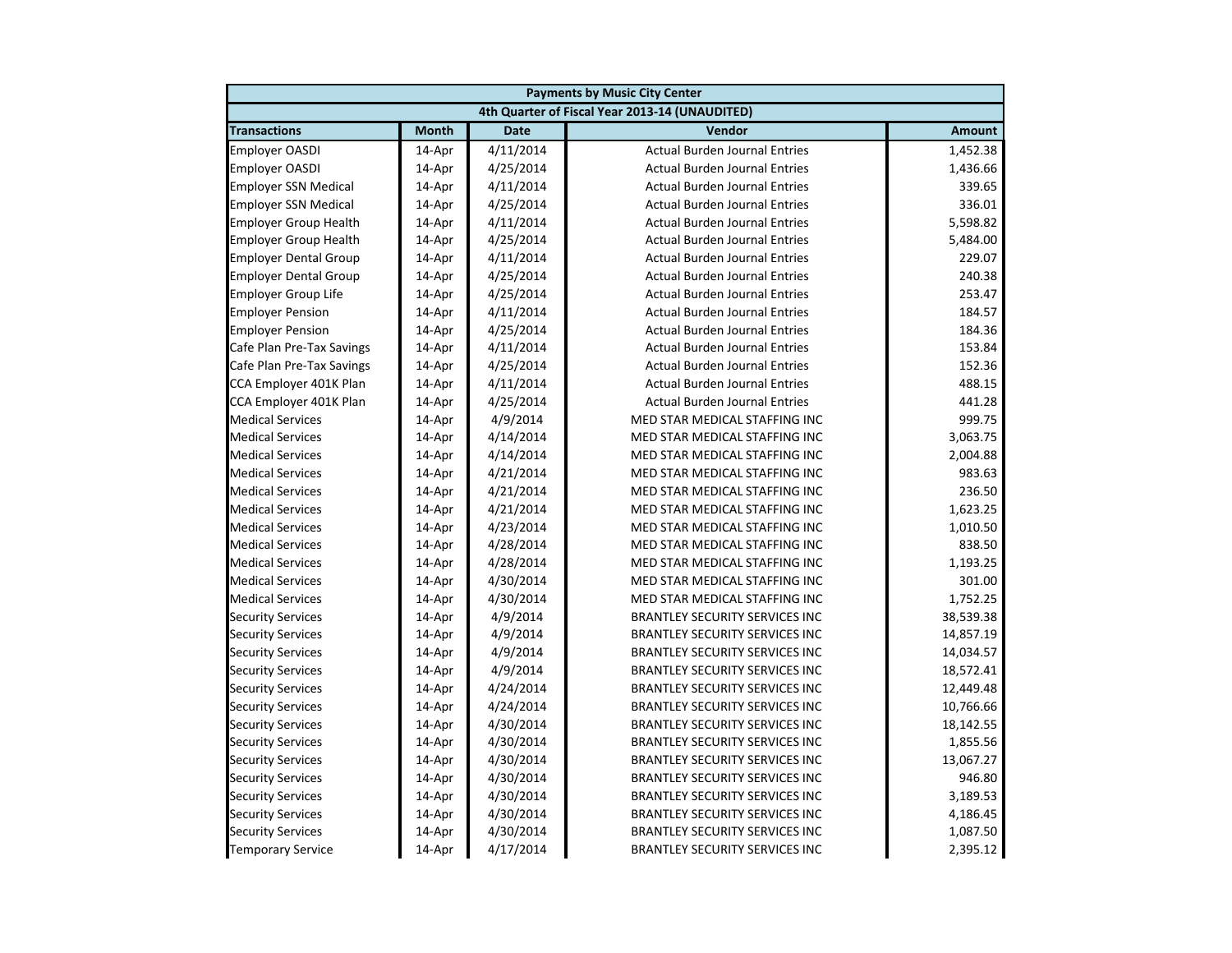|                                  |              |             | <b>Payments by Music City Center</b>           |               |
|----------------------------------|--------------|-------------|------------------------------------------------|---------------|
|                                  |              |             | 4th Quarter of Fiscal Year 2013-14 (UNAUDITED) |               |
| <b>Transactions</b>              | <b>Month</b> | <b>Date</b> | Vendor                                         | <b>Amount</b> |
| <b>Temporary Service</b>         | 14-Apr       | 4/24/2014   | <b>BRANTLEY SECURITY SERVICES INC</b>          | 212.33        |
| <b>Temporary Service</b>         | 14-Apr       | 4/24/2014   | <b>BRANTLEY SECURITY SERVICES INC</b>          | 803.77        |
| <b>Temporary Service</b>         | 14-Apr       | 4/24/2014   | <b>BRANTLEY SECURITY SERVICES INC</b>          | 1,035.51      |
| <b>Temporary Service</b>         | 14-Apr       | 4/24/2014   | <b>BRANTLEY SECURITY SERVICES INC</b>          | 1,279.13      |
| <b>Temporary Service</b>         | 14-Apr       | 4/24/2014   | <b>BRANTLEY SECURITY SERVICES INC</b>          | 510.85        |
| <b>Temporary Service</b>         | 14-Apr       | 4/24/2014   | <b>BRANTLEY SECURITY SERVICES INC</b>          | 872.21        |
| <b>Temporary Service</b>         | 14-Apr       | 4/30/2014   | <b>BRANTLEY SECURITY SERVICES INC</b>          | 2,058.28      |
| <b>Temporary Service</b>         | 14-Apr       | 4/30/2014   | <b>BRANTLEY SECURITY SERVICES INC</b>          | 474.49        |
| <b>Temporary Service</b>         | 14-Apr       | 4/30/2014   | <b>BRANTLEY SECURITY SERVICES INC</b>          | 272.53        |
| <b>Temporary Service</b>         | 14-Apr       | 4/30/2014   | <b>BRANTLEY SECURITY SERVICES INC</b>          | 511.50        |
| <b>Temporary Service</b>         | 14-Apr       | 4/30/2014   | <b>BRANTLEY SECURITY SERVICES INC</b>          | 2,054.11      |
| <b>Temporary Service</b>         | 14-Apr       | 4/30/2014   | <b>BRANTLEY SECURITY SERVICES INC</b>          | 593.74        |
| <b>Temporary Service</b>         | 14-Apr       | 4/30/2014   | <b>CPR Damages- Security</b>                   | (562.50)      |
| Vehicle Washing                  | 14-Apr       | 4/30/2014   | MCC PCC MUSIC CITY CENTER                      | 19.00         |
| <b>Uniform Cleaning Service</b>  | 14-Apr       | 4/14/2014   | <b>COYNE TEXTILE SVCS</b>                      | 557.86        |
| <b>Uniform Cleaning Service</b>  | 14-Apr       | 4/30/2014   | <b>COYNE TEXTILE SVCS</b>                      | 557.59        |
| <b>Uniform Cleaning Service</b>  | 14-Apr       | 4/30/2014   | <b>COYNE TEXTILE SVCS</b>                      | 725.11        |
| Allowance-Cell/Mobile Devices    | 14-Apr       | 4/11/2014   | Payroll Labor Distribution                     | 157.48        |
| Printing/Binding                 | 14-Apr       | 4/29/2014   | RICOH USA INC (ACH)                            | 46.00         |
| <b>Building Maintenance Srvc</b> | 14-Apr       | 4/10/2014   | MCGANN, AMANO (ACH)                            | (330.00)      |
| <b>Building Maintenance Srvc</b> | 14-Apr       | 4/10/2014   | MCGANN, AMANO (ACH)                            | (650.00)      |
| Offc & Admin Supply              | 14-Apr       | 4/2/2014    | A Z OFFICE RESOURCE INC (ACH)                  | 72.00         |
| Offc & Admin Supply              | 14-Apr       | 4/2/2014    | A Z OFFICE RESOURCE INC (ACH)                  | 75.06         |
| Offc & Admin Supply              | 14-Apr       | 4/2/2014    | A Z OFFICE RESOURCE INC (ACH)                  | 39.26         |
| Offc & Admin Supply              | 14-Apr       | 4/2/2014    | A Z OFFICE RESOURCE INC (ACH)                  | 19.24         |
| Offc & Admin Supply              | 14-Apr       | 4/2/2014    | A Z OFFICE RESOURCE INC (ACH)                  | 109.11        |
| Offc & Admin Supply              | 14-Apr       | 4/2/2014    | A Z OFFICE RESOURCE INC (ACH)                  | 4.62          |
| Offc & Admin Supply              | 14-Apr       | 4/2/2014    | A Z OFFICE RESOURCE INC (ACH)                  | 14.10         |
| Offc & Admin Supply              | 14-Apr       | 4/7/2014    | <b>TOLEDO TICKET CO (ACH)</b>                  | 3,192.00      |
| Offc & Admin Supply              | 14-Apr       | 4/24/2014   | A Z OFFICE RESOURCE INC (ACH)                  | 50.04         |
| Offc & Admin Supply              | 14-Apr       | 4/25/2014   | <b>TOLEDO TICKET CO (ACH)</b>                  | 235.40        |
| Offc & Admin Supply              | 14-Apr       | 4/30/2014   | Fifth Third April 2014                         | 166.95        |
| Safety Supply                    | 14-Apr       | 4/24/2014   | JARVIS AWARD SIGN & FLAG CO (A                 | 159.00        |
| <b>Auto Fuel</b>                 | 14-Apr       | 4/17/2014   | <b>WRIGHT EXPRESS FINANCIAL SVCS</b>           | 138.32        |
| <b>Small Equipment Supply</b>    | 14-Apr       | 4/10/2014   | WEST END LOCK CO                               | 42.61         |
| <b>Rent Equipment</b>            | 14-Apr       | 4/30/2014   | WIRELESS PLUS INC (ACH)                        | 301.60        |
| <b>Regular Pay</b>               | 14-Apr       | 4/11/2014   | Payroll Labor Distribution                     | 3,669.21      |
| <b>Regular Pay</b>               | 14-Apr       | 4/25/2014   | <b>Payroll Labor Distribution</b>              | 5,010.98      |
| Leave Pay                        | 14-Apr       | 4/11/2014   | Payroll Labor Distribution                     | 1,358.50      |
| Leave Pay                        | 14-Apr       | 4/25/2014   | <b>Payroll Labor Distribution</b>              | 28.50         |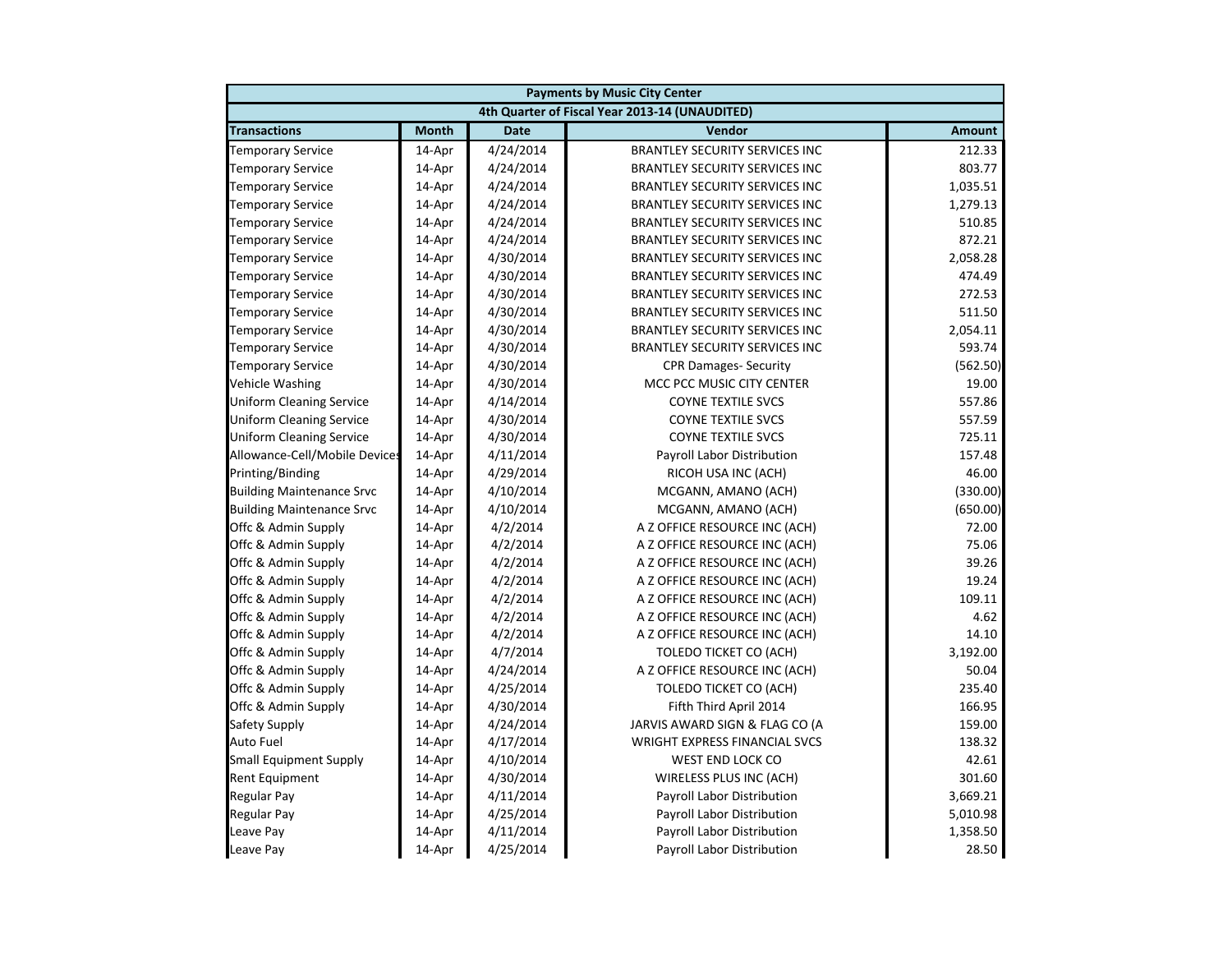| <b>Payments by Music City Center</b> |              |             |                                                |               |
|--------------------------------------|--------------|-------------|------------------------------------------------|---------------|
|                                      |              |             | 4th Quarter of Fiscal Year 2013-14 (UNAUDITED) |               |
| <b>Transactions</b>                  | <b>Month</b> | <b>Date</b> | Vendor                                         | <b>Amount</b> |
| Overtime Pay                         | 14-Apr       | 4/11/2014   | Payroll Labor Distribution                     | 13.68         |
| Overtime Pay                         | 14-Apr       | 4/25/2014   | Payroll Labor Distribution                     | 262.21        |
| <b>Employer OASDI</b>                | 14-Apr       | 4/11/2014   | <b>Actual Burden Journal Entries</b>           | 281.26        |
| <b>Employer OASDI</b>                | 14-Apr       | 4/25/2014   | <b>Actual Burden Journal Entries</b>           | 297.41        |
| <b>Employer SSN Medical</b>          | 14-Apr       | 4/11/2014   | <b>Actual Burden Journal Entries</b>           | 65.77         |
| <b>Employer SSN Medical</b>          | 14-Apr       | 4/25/2014   | <b>Actual Burden Journal Entries</b>           | 69.54         |
| <b>Employer Group Health</b>         | 14-Apr       | 4/11/2014   | <b>Actual Burden Journal Entries</b>           | 1,354.50      |
| <b>Employer Group Health</b>         | 14-Apr       | 4/25/2014   | <b>Actual Burden Journal Entries</b>           | 1,354.50      |
| <b>Employer Dental Group</b>         | 14-Apr       | 4/11/2014   | <b>Actual Burden Journal Entries</b>           | 42.42         |
| <b>Employer Dental Group</b>         | 14-Apr       | 4/25/2014   | <b>Actual Burden Journal Entries</b>           | 42.42         |
| <b>Employer Group Life</b>           | 14-Apr       | 4/25/2014   | <b>Actual Burden Journal Entries</b>           | 42.60         |
| <b>Employer Pension</b>              | 14-Apr       | 4/11/2014   | <b>Actual Burden Journal Entries</b>           | 788.49        |
| <b>Employer Pension</b>              | 14-Apr       | 4/25/2014   | <b>Actual Burden Journal Entries</b>           | 830.29        |
| Cafe Plan Pre-Tax Savings            | 14-Apr       | 4/11/2014   | <b>Actual Burden Journal Entries</b>           | 37.43         |
| Cafe Plan Pre-Tax Savings            | 14-Apr       | 4/25/2014   | <b>Actual Burden Journal Entries</b>           | 37.43         |
| Employee Out-of-town Travel          | 14-Apr       | 4/30/2014   | Fifth Third April 2014                         | 395.46        |
| Printing/Binding                     | 14-Apr       | 4/21/2014   | MCC 4/14 Misc A/R Entry                        | (138.00)      |
| Printing/Binding                     | 14-Apr       | 4/29/2014   | RICOH USA INC (ACH)                            | 92.00         |
| Registration                         | 14-Apr       | 4/30/2014   | Fifth Third April 2014                         | 65.00         |
| Other Rpr & Maint Srvc               | 14-Apr       | 4/21/2014   | MCC 4/14 Misc A/R Entry                        | (869.92)      |
| Other Rpr & Maint Srvc               | 14-Apr       | 4/30/2014   | RICOH USA INC (ACH)                            | 533.23        |
| Offc & Admin Supply                  | 14-Apr       | 4/3/2014    | A Z OFFICE RESOURCE INC (ACH)                  | 14.24         |
| Offc & Admin Supply                  | 14-Apr       | 4/3/2014    | A Z OFFICE RESOURCE INC (ACH)                  | 10.36         |
| Offc & Admin Supply                  | 14-Apr       | 4/3/2014    | A Z OFFICE RESOURCE INC (ACH)                  | 5.20          |
| Offc & Admin Supply                  | 14-Apr       | 4/3/2014    | A Z OFFICE RESOURCE INC (ACH)                  | 14.75         |
| Offc & Admin Supply                  | 14-Apr       | 4/3/2014    | A Z OFFICE RESOURCE INC (ACH)                  | 14.75         |
| Offc & Admin Supply                  | 14-Apr       | 4/3/2014    | A Z OFFICE RESOURCE INC (ACH)                  | 14.75         |
| Offc & Admin Supply                  | 14-Apr       | 4/3/2014    | A Z OFFICE RESOURCE INC (ACH)                  | 11.83         |
| Offc & Admin Supply                  | 14-Apr       | 4/3/2014    | A Z OFFICE RESOURCE INC (ACH)                  | 18.54         |
| Offc & Admin Supply                  | 14-Apr       | 4/3/2014    | A Z OFFICE RESOURCE INC (ACH)                  | 2.25          |
| Offc & Admin Supply                  | 14-Apr       | 4/3/2014    | A Z OFFICE RESOURCE INC (ACH)                  | 4.08          |
| Offc & Admin Supply                  | 14-Apr       | 4/3/2014    | A Z OFFICE RESOURCE INC (ACH)                  | 25.72         |
| Offc & Admin Supply                  | 14-Apr       | 4/3/2014    | A Z OFFICE RESOURCE INC (ACH)                  | 8.35          |
| Offc & Admin Supply                  | 14-Apr       | 4/3/2014    | A Z OFFICE RESOURCE INC (ACH)                  | 9.21          |
| Offc & Admin Supply                  | 14-Apr       | 4/3/2014    | A Z OFFICE RESOURCE INC (ACH)                  | 5.70          |
| Offc & Admin Supply                  | 14-Apr       | 4/3/2014    | A Z OFFICE RESOURCE INC (ACH)                  | 38.92         |
| Offc & Admin Supply                  | 14-Apr       | 4/3/2014    | A Z OFFICE RESOURCE INC (ACH)                  | 328.61        |
| Offc & Admin Supply                  | 14-Apr       | 4/3/2014    | A Z OFFICE RESOURCE INC (ACH)                  | 21.49         |
| Offc & Admin Supply                  | 14-Apr       | 4/3/2014    | A Z OFFICE RESOURCE INC (ACH)                  | 14.62         |
| Offc & Admin Supply                  | 14-Apr       | 4/3/2014    | A Z OFFICE RESOURCE INC (ACH)                  | 25.09         |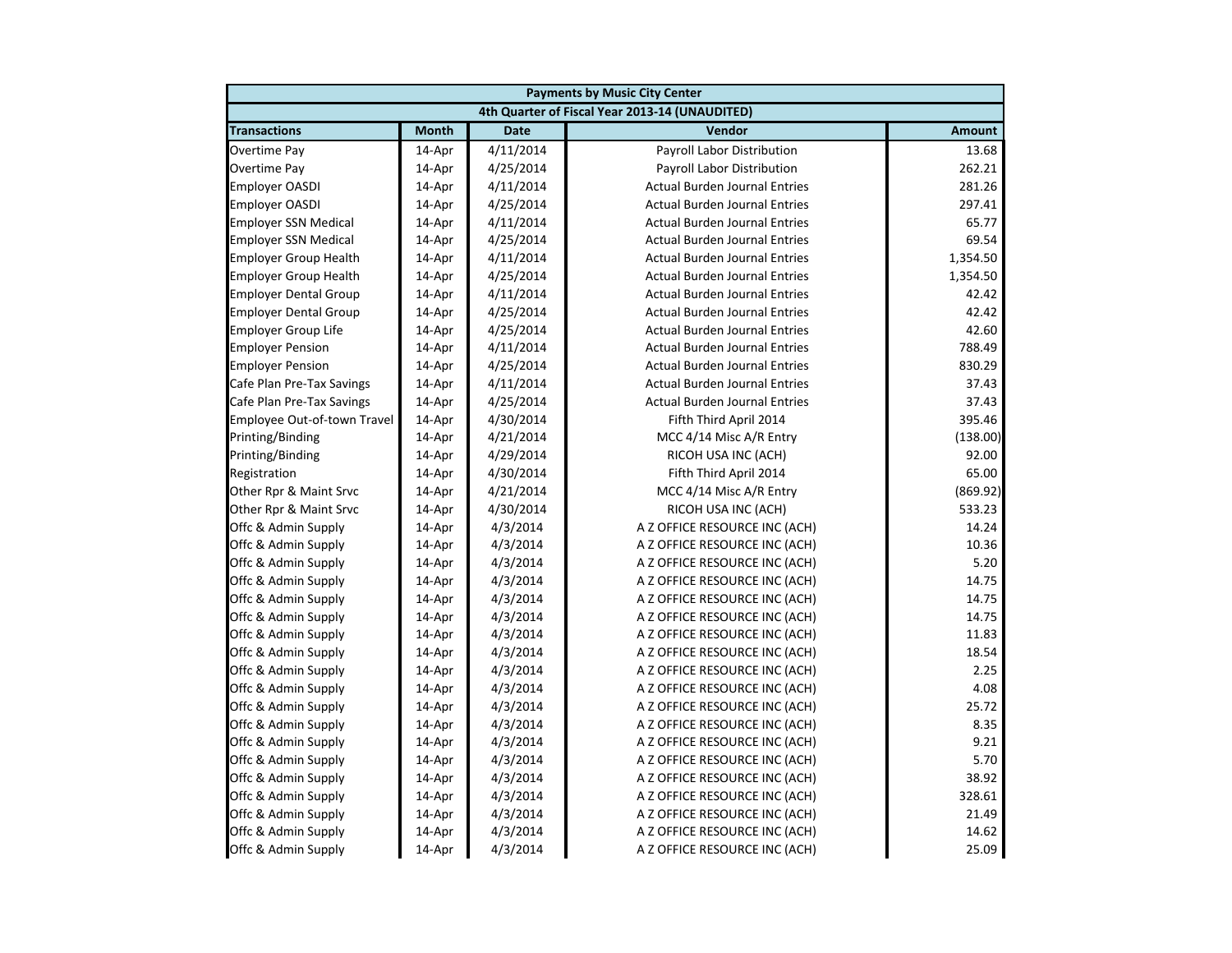|                              | <b>Payments by Music City Center</b> |             |                                                |               |  |
|------------------------------|--------------------------------------|-------------|------------------------------------------------|---------------|--|
|                              |                                      |             | 4th Quarter of Fiscal Year 2013-14 (UNAUDITED) |               |  |
| <b>Transactions</b>          | <b>Month</b>                         | <b>Date</b> | Vendor                                         | <b>Amount</b> |  |
| Offc & Admin Supply          | 14-Apr                               | 4/3/2014    | A Z OFFICE RESOURCE INC (ACH)                  | 12.64         |  |
| Offc & Admin Supply          | 14-Apr                               | 4/3/2014    | A Z OFFICE RESOURCE INC (ACH)                  | 11.74         |  |
| Offc & Admin Supply          | 14-Apr                               | 4/3/2014    | A Z OFFICE RESOURCE INC (ACH)                  | 16.18         |  |
| Offc & Admin Supply          | 14-Apr                               | 4/3/2014    | A Z OFFICE RESOURCE INC (ACH)                  | 6.28          |  |
| Offc & Admin Supply          | 14-Apr                               | 4/3/2014    | A Z OFFICE RESOURCE INC (ACH)                  | 13.44         |  |
| Offc & Admin Supply          | 14-Apr                               | 4/3/2014    | A Z OFFICE RESOURCE INC (ACH)                  | 13.44         |  |
| Offc & Admin Supply          | 14-Apr                               | 4/3/2014    | A Z OFFICE RESOURCE INC (ACH)                  | 8.62          |  |
| Offc & Admin Supply          | 14-Apr                               | 4/3/2014    | A Z OFFICE RESOURCE INC (ACH)                  | 10.78         |  |
| Offc & Admin Supply          | 14-Apr                               | 4/3/2014    | A Z OFFICE RESOURCE INC (ACH)                  | 4.41          |  |
| Offc & Admin Supply          | 14-Apr                               | 4/3/2014    | A Z OFFICE RESOURCE INC (ACH)                  | 26.47         |  |
| Offc & Admin Supply          | 14-Apr                               | 4/3/2014    | A Z OFFICE RESOURCE INC (ACH)                  | 51.53         |  |
| Offc & Admin Supply          | 14-Apr                               | 4/3/2014    | A Z OFFICE RESOURCE INC (ACH)                  | 20.52         |  |
| Offc & Admin Supply          | 14-Apr                               | 4/3/2014    | A Z OFFICE RESOURCE INC (ACH)                  | 18.19         |  |
| Offc & Admin Supply          | 14-Apr                               | 4/3/2014    | A Z OFFICE RESOURCE INC (ACH)                  | 18.19         |  |
| Offc & Admin Supply          | 14-Apr                               | 4/3/2014    | A Z OFFICE RESOURCE INC (ACH)                  | 5.20          |  |
| Offc & Admin Supply          | 14-Apr                               | 4/8/2014    | A Z OFFICE RESOURCE INC (ACH)                  | 21.44         |  |
| Offc & Admin Supply          | 14-Apr                               | 4/21/2014   | MCC 4/14 Misc A/R Entry                        | (1,439.07)    |  |
| Repair & Maint Supply        | 14-Apr                               | 4/23/2014   | <b>FERGUSON ENTERPRISES (ACH)</b>              | 116.80        |  |
| Repair & Maint Supply        | 14-Apr                               | 4/23/2014   | <b>FERGUSON ENTERPRISES (ACH)</b>              | 221.82        |  |
| Repair & Maint Supply        | 14-Apr                               | 4/25/2014   | <b>FERGUSON ENTERPRISES (ACH)</b>              | 12.62         |  |
| Repair & Maint Supply        | 14-Apr                               | 4/25/2014   | <b>FERGUSON ENTERPRISES (ACH)</b>              | 586.30        |  |
| Regular Pay                  | 14-Apr                               | 4/11/2014   | Payroll Labor Distribution                     | 6,208.62      |  |
| Regular Pay                  | 14-Apr                               | 4/25/2014   | Payroll Labor Distribution                     | 6,804.43      |  |
| Leave Pay                    | 14-Apr                               | 4/11/2014   | Payroll Labor Distribution                     | 741.07        |  |
| Leave Pay                    | 14-Apr                               | 4/25/2014   | Payroll Labor Distribution                     | 144.07        |  |
| Overtime Pay                 | 14-Apr                               | 4/25/2014   | Payroll Labor Distribution                     | 11.48         |  |
| <b>Employer OASDI</b>        | 14-Apr                               | 4/11/2014   | <b>Actual Burden Journal Entries</b>           | 417.74        |  |
| <b>Employer OASDI</b>        | 14-Apr                               | 4/25/2014   | <b>Actual Burden Journal Entries</b>           | 413.50        |  |
| <b>Employer SSN Medical</b>  | 14-Apr                               | 4/11/2014   | <b>Actual Burden Journal Entries</b>           | 97.70         |  |
| <b>Employer SSN Medical</b>  | 14-Apr                               | 4/25/2014   | <b>Actual Burden Journal Entries</b>           | 96.71         |  |
| <b>Employer Group Health</b> | 14-Apr                               | 4/11/2014   | <b>Actual Burden Journal Entries</b>           | 795.00        |  |
| <b>Employer Group Health</b> | 14-Apr                               | 4/25/2014   | <b>Actual Burden Journal Entries</b>           | 795.00        |  |
| <b>Employer Dental Group</b> | 14-Apr                               | 4/11/2014   | <b>Actual Burden Journal Entries</b>           | 28.28         |  |
| <b>Employer Dental Group</b> | 14-Apr                               | 4/25/2014   | <b>Actual Burden Journal Entries</b>           | 28.28         |  |
| <b>Employer Group Life</b>   | 14-Apr                               | 4/25/2014   | <b>Actual Burden Journal Entries</b>           | 42.60         |  |
| Cafe Plan Pre-Tax Savings    | 14-Apr                               | 4/11/2014   | <b>Actual Burden Journal Entries</b>           | 21.72         |  |
| Cafe Plan Pre-Tax Savings    | 14-Apr                               | 4/25/2014   | <b>Actual Burden Journal Entries</b>           | 21.72         |  |
| CCA Employer 401K Plan       | 14-Apr                               | 4/11/2014   | <b>Actual Burden Journal Entries</b>           | 277.99        |  |
| CCA Employer 401K Plan       | 14-Apr                               | 4/25/2014   | <b>Actual Burden Journal Entries</b>           | 278.40        |  |
| <b>Employee Air Travel</b>   | 14-Apr                               | 4/30/2014   | Fifth Third April 2014                         | 296.50        |  |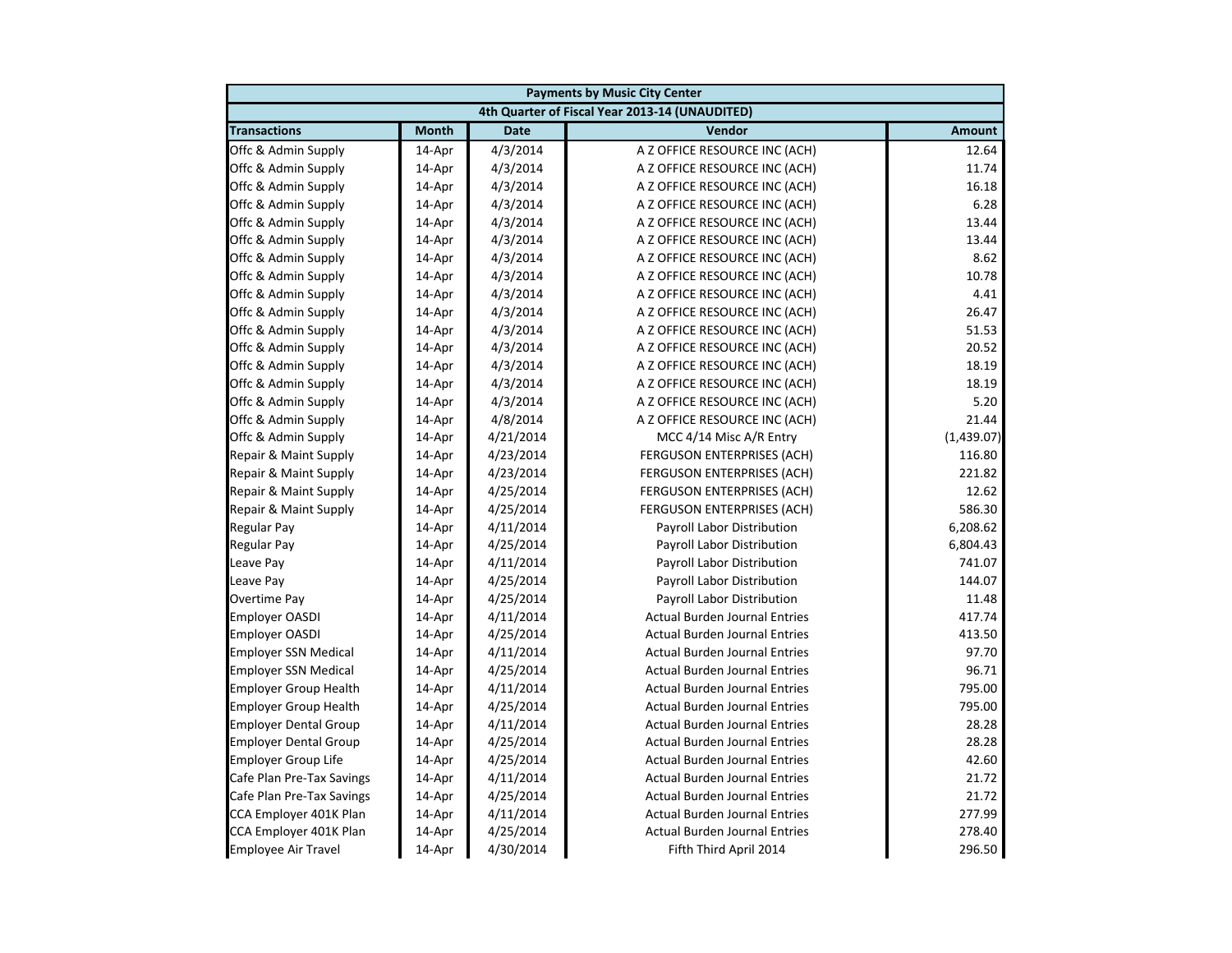| <b>Payments by Music City Center</b> |              |             |                                                |               |
|--------------------------------------|--------------|-------------|------------------------------------------------|---------------|
|                                      |              |             | 4th Quarter of Fiscal Year 2013-14 (UNAUDITED) |               |
| <b>Transactions</b>                  | <b>Month</b> | <b>Date</b> | Vendor                                         | <b>Amount</b> |
| <b>Employee Air Travel</b>           | 14-Apr       | 4/30/2014   | Fifth Third April 2014                         | 316.50        |
| <b>Employee Air Travel</b>           | 14-Apr       | 4/30/2014   | Fifth Third April 2014                         | 316.50        |
| <b>Employee Air Travel</b>           | 14-Apr       | 4/30/2014   | Fifth Third April 2014                         | 316.50        |
| Allowance-Cell/Mobile Devices        | 14-Apr       | 4/11/2014   | Payroll Labor Distribution                     | 78.74         |
| Printing/Binding                     | 14-Apr       | 4/7/2014    | RICOH USA INC (ACH)                            | 46.00         |
| Registration                         | 14-Apr       | 4/30/2014   | Fifth Third April 2014                         | 936.68        |
| Registration                         | 14-Apr       | 4/30/2014   | Fifth Third April 2014                         | 250.00        |
| Registration                         | 14-Apr       | 4/30/2014   | Fifth Third April 2014                         | 198.00        |
| Registration                         | 14-Apr       | 4/30/2014   | Fifth Third April 2014                         | 350.00        |
| Registration                         | 14-Apr       | 4/30/2014   | Fifth Third April 2014                         | (0.35)        |
| <b>Membership Dues</b>               | 14-Apr       | 4/30/2014   | Fifth Third April 2014                         | 100.00        |
| Other Rpr & Maint Srvc               | 14-Apr       | 4/30/2014   | RICOH USA INC (ACH)                            | 199.75        |
| Host & Hostess                       | 14-Apr       | 4/30/2014   | Fifth Third April 2014                         | 11.31         |
| <b>Host &amp; Hostess</b>            | 14-Apr       | 4/30/2014   | MCC PCC MUSIC CITY CENTER                      | 21.95         |
| <b>Regular Pay</b>                   | 14-Apr       | 4/11/2014   | Payroll Labor Distribution                     | 16,932.77     |
| <b>Regular Pay</b>                   | 14-Apr       | 4/25/2014   | Payroll Labor Distribution                     | 15,039.28     |
| Leave Pay                            | 14-Apr       | 4/11/2014   | Payroll Labor Distribution                     | 202.06        |
| Leave Pay                            | 14-Apr       | 4/25/2014   | Payroll Labor Distribution                     | 2,087.67      |
| <b>Overtime Pay</b>                  | 14-Apr       | 4/11/2014   | Payroll Labor Distribution                     | 72.19         |
| <b>Employer OASDI</b>                | 14-Apr       | 4/11/2014   | <b>Actual Burden Journal Entries</b>           | 1,043.36      |
| <b>Employer OASDI</b>                | 14-Apr       | 4/25/2014   | <b>Actual Burden Journal Entries</b>           | 1,023.42      |
| <b>Employer SSN Medical</b>          | 14-Apr       | 4/11/2014   | <b>Actual Burden Journal Entries</b>           | 244.01        |
| <b>Employer SSN Medical</b>          | 14-Apr       | 4/25/2014   | <b>Actual Burden Journal Entries</b>           | 239.34        |
| <b>Employer Group Health</b>         | 14-Apr       | 4/11/2014   | <b>Actual Burden Journal Entries</b>           | 1,266.00      |
| <b>Employer Group Health</b>         | 14-Apr       | 4/25/2014   | <b>Actual Burden Journal Entries</b>           | 1,266.00      |
| <b>Employer Dental Group</b>         | 14-Apr       | 4/11/2014   | <b>Actual Burden Journal Entries</b>           | 70.70         |
| <b>Employer Dental Group</b>         | 14-Apr       | 4/25/2014   | <b>Actual Burden Journal Entries</b>           | 70.70         |
| <b>Employer Group Life</b>           | 14-Apr       | 4/25/2014   | <b>Actual Burden Journal Entries</b>           | 85.20         |
| <b>Employer Pension</b>              | 14-Apr       | 4/11/2014   | <b>Actual Burden Journal Entries</b>           | 2,945.31      |
| <b>Employer Pension</b>              | 14-Apr       | 4/25/2014   | <b>Actual Burden Journal Entries</b>           | 2,931.61      |
| <b>FSA Pre-Tax Savings</b>           | 14-Apr       | 4/11/2014   | <b>Actual Burden Journal Entries</b>           | 11.47         |
| <b>FSA Pre-Tax Savings</b>           | 14-Apr       | 4/25/2014   | <b>Actual Burden Journal Entries</b>           | 11.47         |
| Cafe Plan Pre-Tax Savings            | 14-Apr       | 4/11/2014   | <b>Actual Burden Journal Entries</b>           | 35.30         |
| Cafe Plan Pre-Tax Savings            | 14-Apr       | 4/25/2014   | <b>Actual Burden Journal Entries</b>           | 35.30         |
| Allowance-Cell/Mobile Devices        | 14-Apr       | 4/11/2014   | Payroll Labor Distribution                     | 241.48        |
| <b>Regular Pay</b>                   | 14-Apr       | 4/11/2014   | Payroll Labor Distribution                     | 3,450.71      |
| <b>Regular Pay</b>                   | 14-Apr       | 4/25/2014   | Payroll Labor Distribution                     | 3,457.64      |
| Overtime Pay                         | 14-Apr       | 4/11/2014   | Payroll Labor Distribution                     | 16.23         |
| <b>Employer OASDI</b>                | 14-Apr       | 4/11/2014   | <b>Actual Burden Journal Entries</b>           | 212.52        |
| <b>Employer OASDI</b>                | 14-Apr       | 4/25/2014   | <b>Actual Burden Journal Entries</b>           | 209.51        |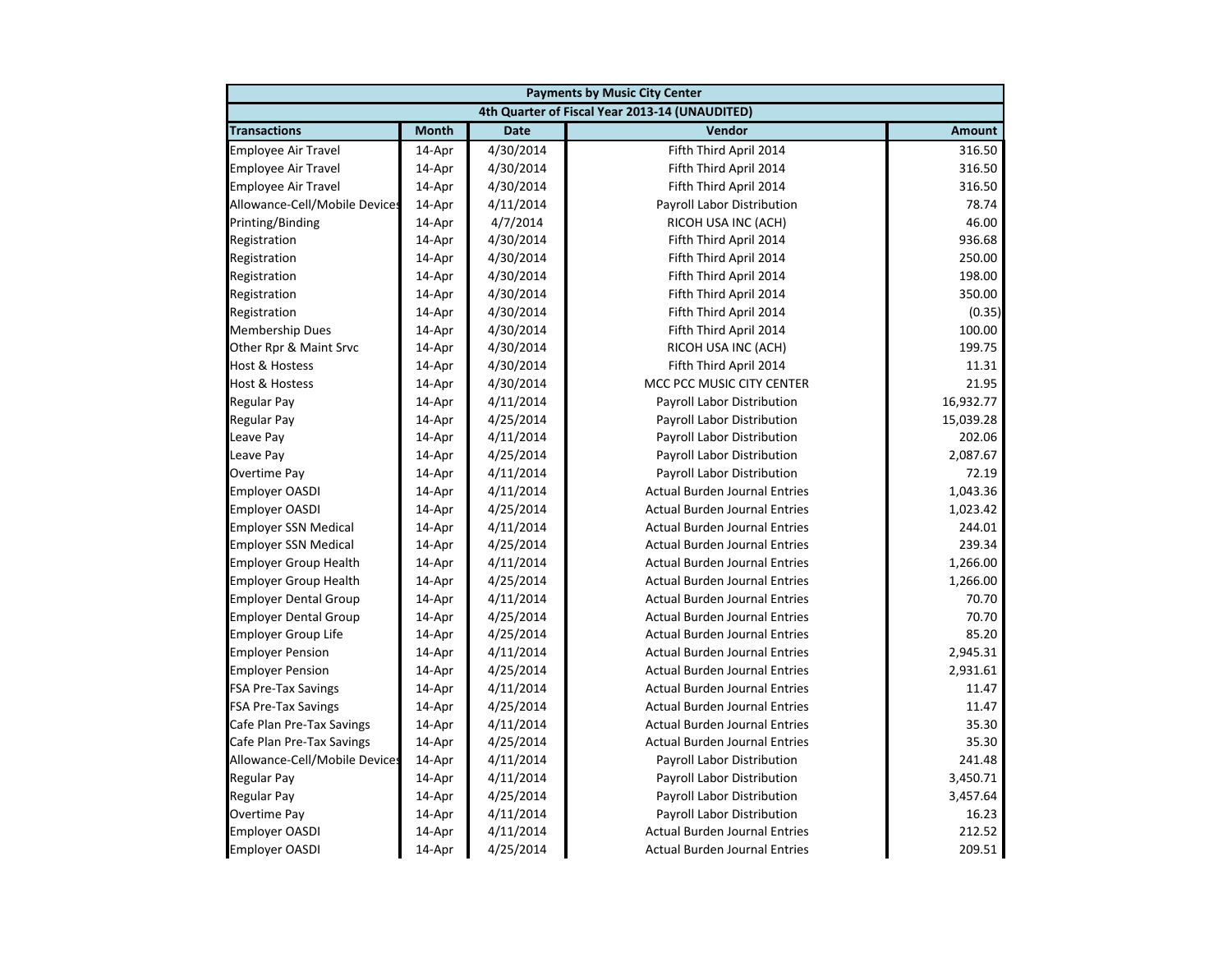| <b>Payments by Music City Center</b> |              |             |                                                |               |
|--------------------------------------|--------------|-------------|------------------------------------------------|---------------|
|                                      |              |             | 4th Quarter of Fiscal Year 2013-14 (UNAUDITED) |               |
| <b>Transactions</b>                  | <b>Month</b> | <b>Date</b> | Vendor                                         | <b>Amount</b> |
| <b>Employer SSN Medical</b>          | 14-Apr       | 4/11/2014   | <b>Actual Burden Journal Entries</b>           | 49.70         |
| <b>Employer SSN Medical</b>          | 14-Apr       | 4/25/2014   | <b>Actual Burden Journal Entries</b>           | 48.99         |
| <b>Employer Group Health</b>         | 14-Apr       | 4/11/2014   | <b>Actual Burden Journal Entries</b>           | 235.50        |
| <b>Employer Group Health</b>         | 14-Apr       | 4/25/2014   | <b>Actual Burden Journal Entries</b>           | 235.50        |
| <b>Employer Dental Group</b>         | 14-Apr       | 4/11/2014   | <b>Actual Burden Journal Entries</b>           | 28.28         |
| <b>Employer Dental Group</b>         | 14-Apr       | 4/25/2014   | <b>Actual Burden Journal Entries</b>           | 28.28         |
| <b>Employer Group Life</b>           | 14-Apr       | 4/25/2014   | <b>Actual Burden Journal Entries</b>           | 28.40         |
| Cafe Plan Pre-Tax Savings            | 14-Apr       | 4/11/2014   | <b>Actual Burden Journal Entries</b>           | 6.01          |
| Cafe Plan Pre-Tax Savings            | 14-Apr       | 4/25/2014   | <b>Actual Burden Journal Entries</b>           | 6.01          |
| CCA Employer 401K Plan               | 14-Apr       | 4/11/2014   | <b>Actual Burden Journal Entries</b>           | 138.68        |
| CCA Employer 401K Plan               | 14-Apr       | 4/25/2014   | <b>Actual Burden Journal Entries</b>           | 138.30        |
| Allowance-Cell/Mobile Devices        | 14-Apr       | 4/11/2014   | Payroll Labor Distribution                     | 39.37         |
| Advertising & Promot'n               | 14-Apr       | 4/3/2014    | A Z OFFICE RESOURCE INC (ACH)                  | 129.99        |
| Other Rpr & Maint Srvc               | 14-Apr       | 4/30/2014   | RICOH USA INC (ACH)                            | 51.69         |
| Regular Pay                          | 14-Apr       | 4/11/2014   | Payroll Labor Distribution                     | 12,384.92     |
| <b>Regular Pay</b>                   | 14-Apr       | 4/25/2014   | Payroll Labor Distribution                     | 11,907.98     |
| Leave Pay                            | 14-Apr       | 4/11/2014   | Payroll Labor Distribution                     | 262.48        |
| Leave Pay                            | 14-Apr       | 4/25/2014   | Payroll Labor Distribution                     | 980.67        |
| Overtime Pay                         | 14-Apr       | 4/11/2014   | Payroll Labor Distribution                     | 37.96         |
| Overtime Pay                         | 14-Apr       | 4/25/2014   | Payroll Labor Distribution                     | 48.05         |
| <b>Employer OASDI</b>                | 14-Apr       | 4/11/2014   | <b>Actual Burden Journal Entries</b>           | 732.55        |
| <b>Employer OASDI</b>                | 14-Apr       | 4/25/2014   | <b>Actual Burden Journal Entries</b>           | 743.24        |
| <b>Employer SSN Medical</b>          | 14-Apr       | 4/11/2014   | <b>Actual Burden Journal Entries</b>           | 171.33        |
| <b>Employer SSN Medical</b>          | 14-Apr       | 4/25/2014   | <b>Actual Burden Journal Entries</b>           | 173.81        |
| <b>Employer Group Health</b>         | 14-Apr       | 4/11/2014   | <b>Actual Burden Journal Entries</b>           | 2,617.50      |
| <b>Employer Group Health</b>         | 14-Apr       | 4/25/2014   | <b>Actual Burden Journal Entries</b>           | 2,617.50      |
| <b>Employer Dental Group</b>         | 14-Apr       | 4/11/2014   | <b>Actual Burden Journal Entries</b>           | 113.12        |
| <b>Employer Dental Group</b>         | 14-Apr       | 4/25/2014   | <b>Actual Burden Journal Entries</b>           | 113.12        |
| <b>Employer Group Life</b>           | 14-Apr       | 4/25/2014   | <b>Actual Burden Journal Entries</b>           | 113.60        |
| Cafe Plan Pre-Tax Savings            | 14-Apr       | 4/11/2014   | <b>Actual Burden Journal Entries</b>           | 71.55         |
| Cafe Plan Pre-Tax Savings            | 14-Apr       | 4/25/2014   | <b>Actual Burden Journal Entries</b>           | 71.55         |
| CCA Employer 401K Plan               | 14-Apr       | 4/11/2014   | <b>Actual Burden Journal Entries</b>           | 340.50        |
| CCA Employer 401K Plan               | 14-Apr       | 4/25/2014   | <b>Actual Burden Journal Entries</b>           | 348.67        |
| <b>Temporary Service</b>             | 14-Apr       | 4/9/2014    | LOOMIS FARGO & CO                              | 639.56        |
| <b>Employee Local Travel/Park</b>    | 14-Apr       | 4/30/2014   | MCC PCC MUSIC CITY CENTER                      | 10.00         |
| Allowance-Cell/Mobile Devices        | 14-Apr       | 4/11/2014   | Payroll Labor Distribution                     | 78.74         |
| Postage & Delivery Srvc              | 14-Apr       | 4/30/2014   | MCC PCC MUSIC CITY CENTER                      | 18.76         |
| Other Rpr & Maint Srvc               | 14-Apr       | 4/30/2014   | RICOH USA INC (ACH)                            | 465.18        |
| <b>Merchant Fees</b>                 | 14-Apr       | 4/1/2014    | MCC RC960301 12/13 RCLS                        | (345.00)      |
| <b>Merchant Fees</b>                 | 14-Apr       | 4/7/2014    | Service Fee - Healthy4Life                     | (517.50)      |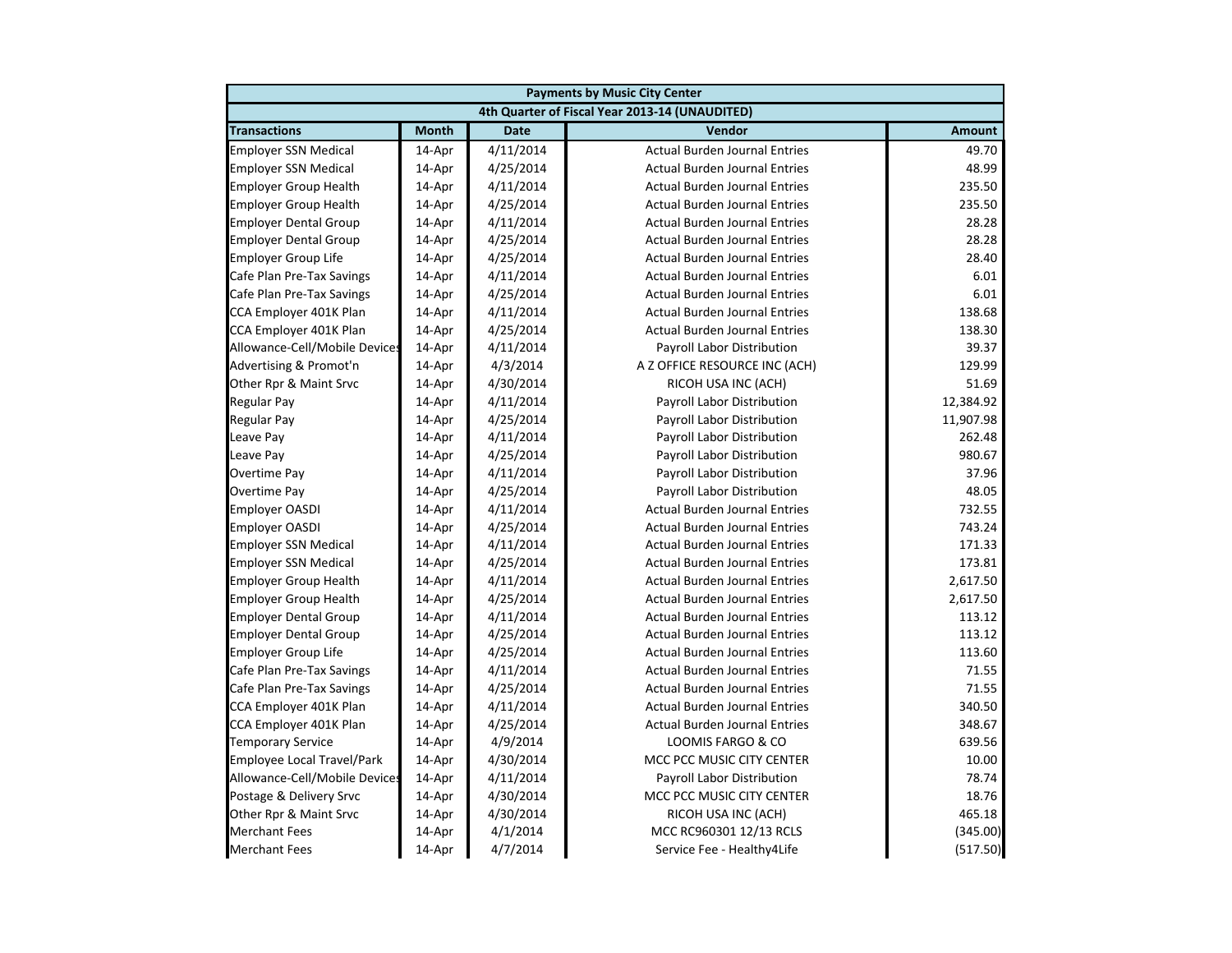|                               | <b>Payments by Music City Center</b> |             |                                                |               |  |
|-------------------------------|--------------------------------------|-------------|------------------------------------------------|---------------|--|
|                               |                                      |             | 4th Quarter of Fiscal Year 2013-14 (UNAUDITED) |               |  |
| <b>Transactions</b>           | <b>Month</b>                         | <b>Date</b> | Vendor                                         | <b>Amount</b> |  |
| <b>Merchant Fees</b>          | 14-Apr                               | 4/7/2014    | Service Fee - WholesaleGrocers                 | (193.20)      |  |
| <b>Merchant Fees</b>          | 14-Apr                               | 4/17/2014   | FIS (ACH)                                      | 18,522.18     |  |
| <b>Merchant Fees</b>          | 14-Apr                               | 4/21/2014   | Service Fee- BridgestoneAmer                   | (276.00)      |  |
| <b>Merchant Fees</b>          | 14-Apr                               | 4/25/2014   | MCC 04/14 Exh Rev RCLS                         | 0.01          |  |
| <b>Merchant Fees</b>          | 14-Apr                               | 4/30/2014   | MCC 04/14 Exh Rev RCLS                         | 0.01          |  |
| <b>Merchant Fees</b>          | 14-Apr                               | 4/30/2014   | MCC 04/14 Exh Rev RCLS                         | 0.02          |  |
| Insurance-Vehicles            | 14-Apr                               | 4/30/2014   | MCC - 4/14 INSURANCE RCLS                      | 596.33        |  |
| Insurance-Workman's Comp      | 14-Apr                               | 4/30/2014   | MCC - 4/14 INSURANCE RCLS                      | 8,741.08      |  |
| Insurance-Liability/PropDmg   | 14-Apr                               | 4/30/2014   | MCC - 4/14 INSURANCE RCLS                      | 22,037.58     |  |
| Insurance-Liability/PropDmg   | 14-Apr                               | 4/30/2014   | MCC - 4/14 INSURANCE RCLS                      | 2,169.17      |  |
| Insurance-Liability/PropDmg   | 14-Apr                               | 4/30/2014   | MCC - 4/14 INSURANCE RCLS                      | 1,029.50      |  |
| Insurance-Liability/PropDmg   | 14-Apr                               | 4/30/2014   | MCC - 4/14 INSURANCE RCLS                      | 2,091.67      |  |
| Insurance-Liability/PropDmg   | 14-Apr                               | 4/30/2014   | MCC - 4/14 INSURANCE RCLS                      | 2,125.25      |  |
| Insurance-Liability/PropDmg   | 14-Apr                               | 4/30/2014   | MCC - 4/14 INSURANCE RCLS                      | 3,171.67      |  |
| Insurance-Liability/PropDmg   | 14-Apr                               | 4/30/2014   | MCC - 4/14 INSURANCE RCLS                      | 1,743.42      |  |
| Insurance-Liability/PropDmg   | 14-Apr                               | 4/30/2014   | MCC - 4/14 INSURANCE RCLS                      | 2,185.25      |  |
| Insurance-Liability/PropDmg   | 14-Apr                               | 4/30/2014   | MCC - 4/14 INSURANCE RCLS                      | 1,937.50      |  |
| Insurance-Liability/PropDmg   | 14-Apr                               | 4/30/2014   | MCC - 4/14 INSURANCE RCLS                      | 354.75        |  |
| Insurance-Liability/PropDmg   | 14-Apr                               | 4/30/2014   | MCC - 4/14 INSURANCE RCLS                      | 2,082.00      |  |
| Insurance-Liability/PropDmg   | 14-Apr                               | 4/30/2014   | MCC - 4/14 INSURANCE RCLS                      | 468.00        |  |
| <b>Regular Pay</b>            | 14-Apr                               | 4/11/2014   | Payroll Labor Distribution                     | 6,857.42      |  |
| <b>Regular Pay</b>            | 14-Apr                               | 4/25/2014   | Payroll Labor Distribution                     | 6,590.59      |  |
| Leave Pay                     | 14-Apr                               | 4/11/2014   | Payroll Labor Distribution                     | 79.32         |  |
| Leave Pay                     | 14-Apr                               | 4/25/2014   | Payroll Labor Distribution                     | 346.15        |  |
| Overtime Pay                  | 14-Apr                               | 4/11/2014   | Payroll Labor Distribution                     | 53.04         |  |
| Overtime Pay                  | 14-Apr                               | 4/25/2014   | Payroll Labor Distribution                     | 11.48         |  |
| <b>Employer OASDI</b>         | 14-Apr                               | 4/11/2014   | <b>Actual Burden Journal Entries</b>           | 420.10        |  |
| Employer OASDI                | 14-Apr                               | 4/25/2014   | <b>Actual Burden Journal Entries</b>           | 412.64        |  |
| <b>Employer SSN Medical</b>   | 14-Apr                               | 4/11/2014   | <b>Actual Burden Journal Entries</b>           | 98.26         |  |
| <b>Employer SSN Medical</b>   | 14-Apr                               | 4/25/2014   | <b>Actual Burden Journal Entries</b>           | 96.50         |  |
| <b>Employer Group Health</b>  | 14-Apr                               | 4/11/2014   | <b>Actual Burden Journal Entries</b>           | 795.00        |  |
| <b>Employer Group Health</b>  | 14-Apr                               | 4/25/2014   | <b>Actual Burden Journal Entries</b>           | 795.00        |  |
| <b>Employer Dental Group</b>  | 14-Apr                               | 4/11/2014   | <b>Actual Burden Journal Entries</b>           | 42.42         |  |
| <b>Employer Dental Group</b>  | 14-Apr                               | 4/25/2014   | <b>Actual Burden Journal Entries</b>           | 42.42         |  |
| <b>Employer Group Life</b>    | 14-Apr                               | 4/25/2014   | <b>Actual Burden Journal Entries</b>           | 42.60         |  |
| <b>Employer Pension</b>       | 14-Apr                               | 4/11/2014   | <b>Actual Burden Journal Entries</b>           | 1,196.44      |  |
| <b>Employer Pension</b>       | 14-Apr                               | 4/25/2014   | <b>Actual Burden Journal Entries</b>           | 1,189.33      |  |
| Cafe Plan Pre-Tax Savings     | 14-Apr                               | 4/11/2014   | <b>Actual Burden Journal Entries</b>           | 21.72         |  |
| Cafe Plan Pre-Tax Savings     | 14-Apr                               | 4/25/2014   | <b>Actual Burden Journal Entries</b>           | 21.72         |  |
| Allowance-Cell/Mobile Devices | 14-Apr                               | 4/11/2014   | Payroll Labor Distribution                     | 78.74         |  |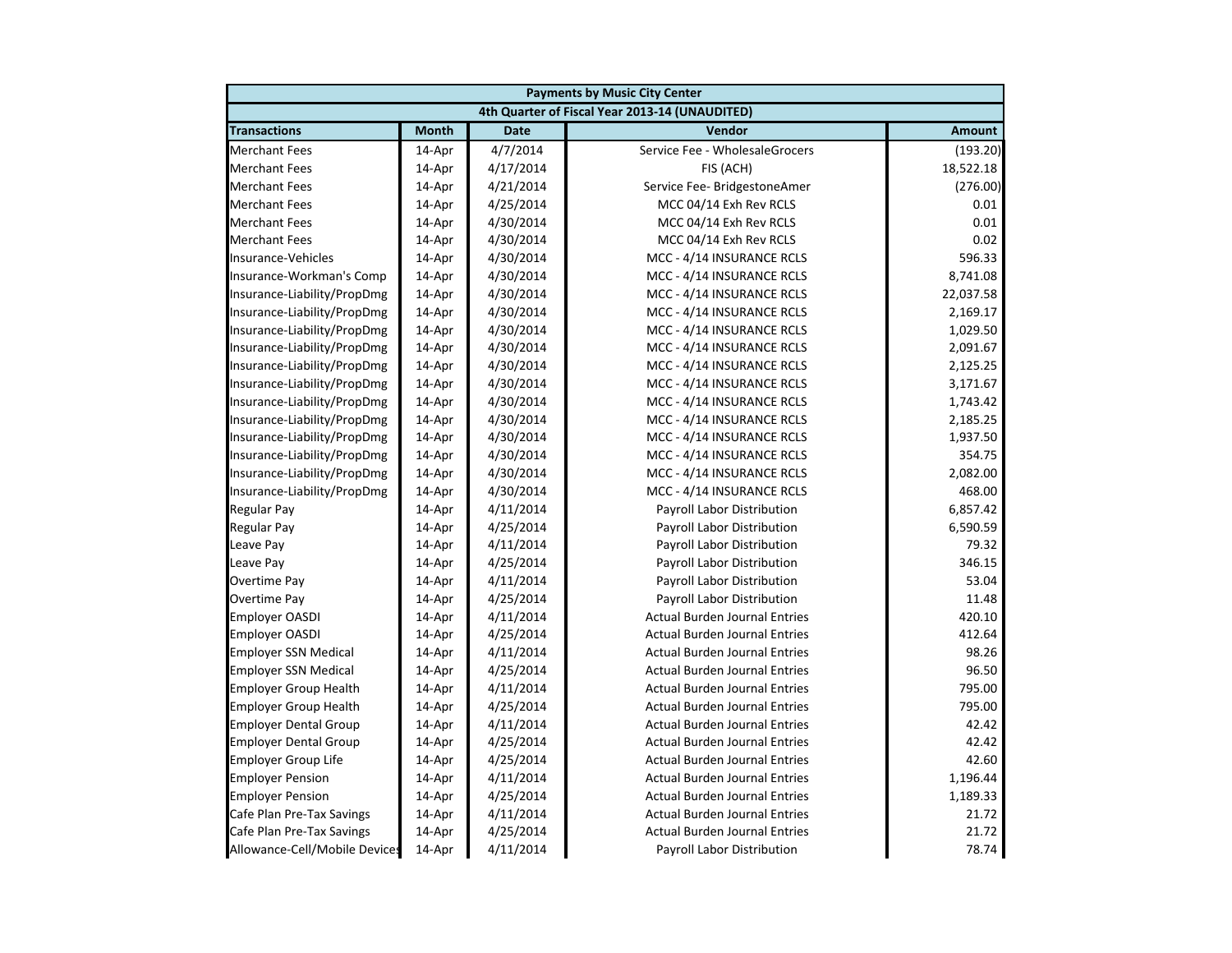|                                   |              |             | <b>Payments by Music City Center</b>           |               |
|-----------------------------------|--------------|-------------|------------------------------------------------|---------------|
|                                   |              |             | 4th Quarter of Fiscal Year 2013-14 (UNAUDITED) |               |
| <b>Transactions</b>               | <b>Month</b> | <b>Date</b> | Vendor                                         | <b>Amount</b> |
| <b>Regular Pay</b>                | 14-Apr       | 4/11/2014   | Payroll Labor Distribution                     | 8,502.49      |
| <b>Regular Pay</b>                | 14-Apr       | 4/25/2014   | Payroll Labor Distribution                     | 8,253.39      |
| Leave Pay                         | 14-Apr       | 4/11/2014   | Payroll Labor Distribution                     | 220.11        |
| Leave Pay                         | 14-Apr       | 4/25/2014   | Payroll Labor Distribution                     | 120.06        |
| <b>Holiday Pay</b>                | 14-Apr       | 4/25/2014   | Payroll Labor Distribution                     | 346.15        |
| Overtime Pay                      | 14-Apr       | 4/11/2014   | Payroll Labor Distribution                     | 2.10          |
| <b>Employer OASDI</b>             | 14-Apr       | 4/11/2014   | <b>Actual Burden Journal Entries</b>           | 538.23        |
| <b>Employer OASDI</b>             | 14-Apr       | 4/25/2014   | <b>Actual Burden Journal Entries</b>           | 530.58        |
| <b>Employer SSN Medical</b>       | 14-Apr       | 4/11/2014   | <b>Actual Burden Journal Entries</b>           | 125.87        |
| <b>Employer SSN Medical</b>       | 14-Apr       | 4/25/2014   | <b>Actual Burden Journal Entries</b>           | 124.08        |
| Employer Group Health             | 14-Apr       | 4/11/2014   | <b>Actual Burden Journal Entries</b>           | 469.50        |
| <b>Employer Group Health</b>      | 14-Apr       | 4/25/2014   | <b>Actual Burden Journal Entries</b>           | 469.50        |
| <b>Employer Dental Group</b>      | 14-Apr       | 4/11/2014   | <b>Actual Burden Journal Entries</b>           | 56.56         |
| <b>Employer Dental Group</b>      | 14-Apr       | 4/25/2014   | <b>Actual Burden Journal Entries</b>           | 56.56         |
| <b>Employer Group Life</b>        | 14-Apr       | 4/25/2014   | <b>Actual Burden Journal Entries</b>           | 56.80         |
| Cafe Plan Pre-Tax Savings         | 14-Apr       | 4/11/2014   | <b>Actual Burden Journal Entries</b>           | 12.21         |
| Cafe Plan Pre-Tax Savings         | 14-Apr       | 4/25/2014   | <b>Actual Burden Journal Entries</b>           | 12.21         |
| CCA Employer 401K Plan            | 14-Apr       | 4/11/2014   | <b>Actual Burden Journal Entries</b>           | 306.69        |
| CCA Employer 401K Plan            | 14-Apr       | 4/25/2014   | <b>Actual Burden Journal Entries</b>           | 306.48        |
| Legal Services                    | 14-Apr       | 4/14/2014   | BONE MCALLESTER NORTON PLLC                    | 10,000.00     |
| <b>Legal Services</b>             | 14-Apr       | 4/14/2014   | BONE MCALLESTER NORTON PLLC                    | 10,000.00     |
| <b>Legal Services</b>             | 14-Apr       | 4/14/2014   | BONE MCALLESTER NORTON PLLC                    | 10,000.00     |
| <b>Mngt Cnsltnt Srvc</b>          | 14-Apr       | 4/2/2014    | <b>CUSHION EMPLOYER SER (ACH)</b>              | 875.00        |
| <b>Mngt Cnsltnt Srvc</b>          | 14-Apr       | 4/18/2014   | INQUIRIES INC (ACH)                            | 489.00        |
| <b>Mngt Cnsltnt Srvc</b>          | 14-Apr       | 4/29/2014   | RANDSTAD (ACH)                                 | 1,900.00      |
| <b>Mngt Cnsltnt Srvc</b>          | 14-Apr       | 4/30/2014   | CPI QUALIFIED PLAN CONSULTANTS                 | 1,778.83      |
| <b>Mngt Cnsltnt Srvc</b>          | 14-Apr       | 4/30/2014   | AEGIS ANALYTICAL LABORATORIES                  | 105.00        |
| Mngt Cnsltnt Srvc                 | 14-Apr       | 4/30/2014   | <b>FIRSTLAB</b>                                | 18.00         |
| <b>Temporary Service</b>          | 14-Apr       | 4/30/2014   | RANDSTAD (ACH)                                 | 1,026.80      |
| <b>Internet Services</b>          | 14-Apr       | 4/30/2014   | Fifth Third April 2014                         | 30.00         |
| Employee Out-of-town Travel       | 14-Apr       | 4/30/2014   | Fifth Third April 2014                         | 453.46        |
| Employee Out-of-town Travel       | 14-Apr       | 4/30/2014   | Fifth Third April 2014                         | 60.35         |
| Employee Out-of-town Travel       | 14-Apr       | 4/30/2014   | <b>STARKS, CHARLES L</b>                       | 641.49        |
| Employee Out-of-town Travel       | 14-Apr       | 4/30/2014   | LITTLEFORD, AMANDA R                           | 216.68        |
| <b>Employee Air Travel</b>        | 14-Apr       | 4/30/2014   | Fifth Third April 2014                         | 296.50        |
| <b>Employee Air Travel</b>        | 14-Apr       | 4/30/2014   | Fifth Third April 2014                         | 316.50        |
| Employee Local Travel/Park        | 14-Apr       | 4/23/2014   | CENTRAL PARKING SYSTEMS OF TN                  | 18.00         |
| <b>Employee Local Travel/Park</b> | 14-Apr       | 4/30/2014   | Fifth Third April 2014                         | 15.00         |
| <b>Employee Local Travel/Park</b> | 14-Apr       | 4/30/2014   | Fifth Third April 2014                         | 10.00         |
| Allowance-Cell/Mobile Devices     | 14-Apr       | 4/11/2014   | <b>Payroll Labor Distribution</b>              | 118.11        |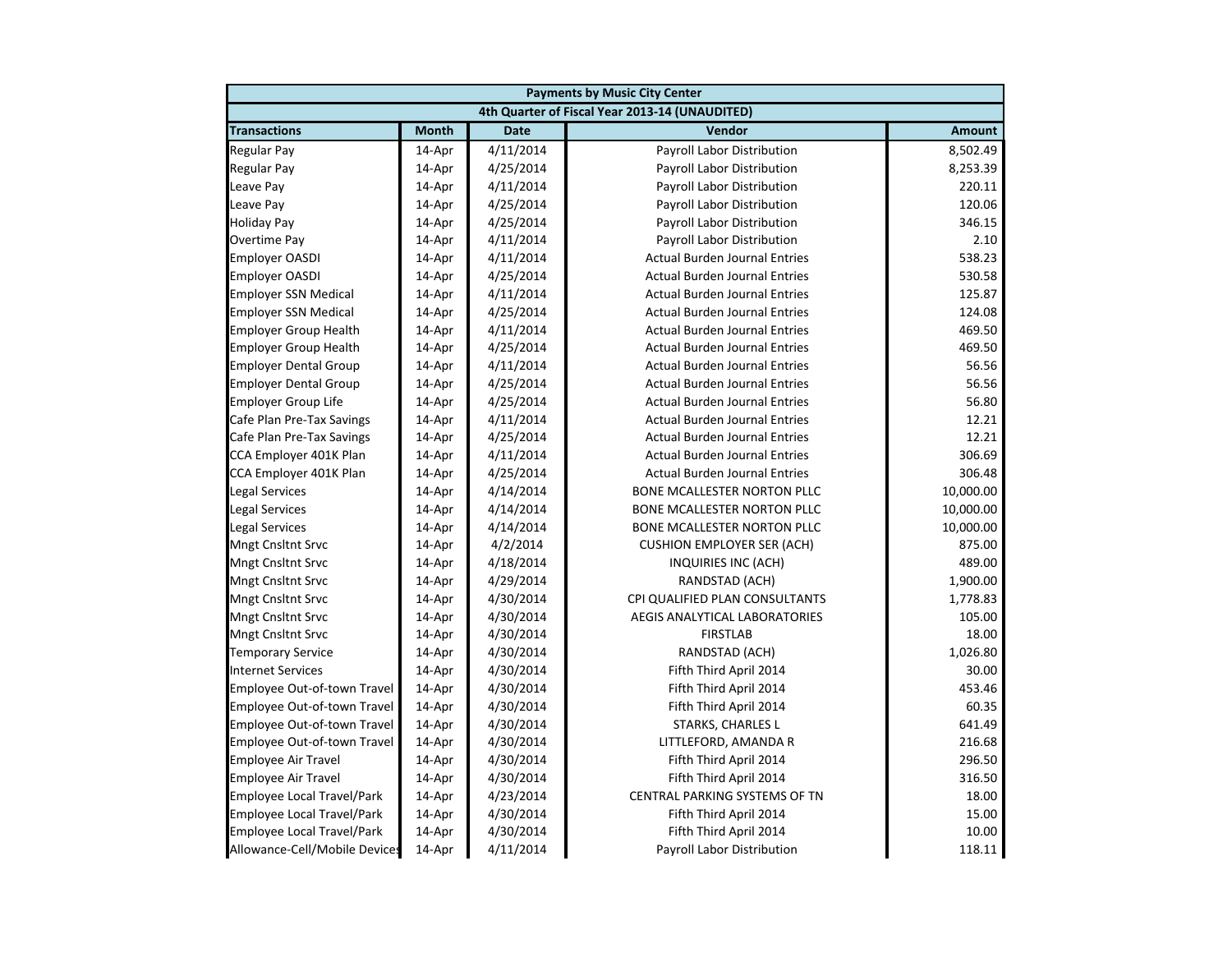| <b>Payments by Music City Center</b> |              |             |                                                |               |
|--------------------------------------|--------------|-------------|------------------------------------------------|---------------|
|                                      |              |             | 4th Quarter of Fiscal Year 2013-14 (UNAUDITED) |               |
| <b>Transactions</b>                  | <b>Month</b> | <b>Date</b> | Vendor                                         | <b>Amount</b> |
| Postage & Delivery Srvc              | 14-Apr       | 4/24/2014   | <b>ALCO PRODUCTS</b>                           | 10.00         |
| Postage & Delivery Srvc              | 14-Apr       | 4/30/2014   | <b>ALCO PRODUCTS</b>                           | (0.32)        |
| Printing/Binding                     | 14-Apr       | 4/10/2014   | RICOH USA INC (ACH)                            | 102.50        |
| Registration                         | 14-Apr       | 4/30/2014   | Fifth Third April 2014                         | 515.00        |
| Registration                         | 14-Apr       | 4/30/2014   | MCC PCC MUSIC CITY CENTER                      | 7.00          |
| <b>Membership Dues</b>               | 14-Apr       | 4/1/2014    | NASHVILLE HOTEL-MOTEL ASSOC                    | 295.00        |
| <b>Membership Dues</b>               | 14-Apr       | 4/8/2014    | ROTARY CLUB OF NASHVILLE                       | 275.00        |
| <b>Membership Dues</b>               | 14-Apr       | 4/23/2014   | <b>INTL ASSOC OF ASSEMBLY MGRS IN</b>          | 455.00        |
| <b>Membership Dues</b>               | 14-Apr       | 4/30/2014   | Fifth Third April 2014                         | 1,800.00      |
| Other Rpr & Maint Srvc               | 14-Apr       | 4/30/2014   | RICOH USA INC (ACH)                            | 310.12        |
| <b>Host &amp; Hostess</b>            | 14-Apr       | 4/25/2014   | <b>CENTERPLATE MCC (ACH)</b>                   | 242.99        |
| <b>Host &amp; Hostess</b>            | 14-Apr       | 4/25/2014   | <b>CENTERPLATE MCC (ACH)</b>                   | 193.00        |
| <b>Host &amp; Hostess</b>            | 14-Apr       | 4/25/2014   | <b>CENTERPLATE MCC (ACH)</b>                   | 193.31        |
| Host & Hostess                       | 14-Apr       | 4/30/2014   | <b>CENTERPLATE MCC (ACH)</b>                   | 711.82        |
| <b>Host &amp; Hostess</b>            | 14-Apr       | 4/30/2014   | OMNI NASHVILLE LLC (ACH)                       | 132.60        |
| Offc & Admin Supply                  | 14-Apr       | 4/3/2014    | A Z OFFICE RESOURCE INC (ACH)                  | 31.04         |
| Offc & Admin Supply                  | 14-Apr       | 4/3/2014    | A Z OFFICE RESOURCE INC (ACH)                  | 5.42          |
| Offc & Admin Supply                  | 14-Apr       | 4/10/2014   | DELL MARKETING LP(ROUNDROCK TX                 | 256.48        |
| Offc & Admin Supply                  | 14-Apr       | 4/10/2014   | DELL MARKETING LP(ROUNDROCK TX                 | 484.48        |
| Offc & Admin Supply                  | 14-Apr       | 4/10/2014   | DELL MARKETING LP(ROUNDROCK TX                 | 484.48        |
| Offc & Admin Supply                  | 14-Apr       | 4/10/2014   | DELL MARKETING LP(ROUNDROCK TX                 | 484.48        |
| Offc & Admin Supply                  | 14-Apr       | 4/24/2014   | <b>ALCO PRODUCTS</b>                           | 37.86         |
| <b>Employee Award/Gift</b>           | 14-Apr       | 4/3/2014    | A Z OFFICE RESOURCE INC (ACH)                  | 2.49          |
| <b>Employee Award/Gift</b>           | 14-Apr       | 4/3/2014    | A Z OFFICE RESOURCE INC (ACH)                  | 34.32         |
| Employee Award/Gift                  | 14-Apr       | 4/3/2014    | A Z OFFICE RESOURCE INC (ACH)                  | 21.18         |
| <b>Employee Award/Gift</b>           | 14-Apr       | 4/3/2014    | A Z OFFICE RESOURCE INC (ACH)                  | 21.04         |
| <b>Employee Award/Gift</b>           | 14-Apr       | 4/10/2014   | A Z OFFICE RESOURCE INC (ACH)                  | 42.99         |
| Employee Award/Gift                  | 14-Apr       | 4/11/2014   | AWARD CENTER INC, THE (ACH)                    | 49.95         |
| <b>Employee Award/Gift</b>           | 14-Apr       | 4/11/2014   | AWARD CENTER INC, THE (ACH)                    | 8.00          |
| <b>Employee Award/Gift</b>           | 14-Apr       | 4/14/2014   | AWARD CENTER INC, THE (ACH)                    | (0.07)        |
| Employee Award/Gift                  | 14-Apr       | 4/23/2014   | <b>TERRYBERRY CO LLC</b>                       | 15.00         |
| Employee Award/Gift                  | 14-Apr       | 4/23/2014   | <b>TERRYBERRY CO LLC</b>                       | 103.68        |
| <b>Employee Award/Gift</b>           | 14-Apr       | 4/23/2014   | <b>TERRYBERRY CO LLC</b>                       | 64.06         |
| <b>Employee Award/Gift</b>           | 14-Apr       | 4/29/2014   | <b>TERRYBERRY CO LLC</b>                       | (5.33)        |
| <b>Regular Pay</b>                   | 14-Apr       | 4/11/2014   | Payroll Labor Distribution                     | 15,848.19     |
| Regular Pay                          | 14-Apr       | 4/25/2014   | Payroll Labor Distribution                     | 14,752.99     |
| Leave Pay                            | 14-Apr       | 4/11/2014   | Payroll Labor Distribution                     | 635.88        |
| Leave Pay                            | 14-Apr       | 4/25/2014   | Payroll Labor Distribution                     | 1,400.37      |
| Overtime Pay                         | 14-Apr       | 4/11/2014   | Payroll Labor Distribution                     | 10.42         |
| <b>Employer OASDI</b>                | 14-Apr       | 4/11/2014   | <b>Actual Burden Journal Entries</b>           | 995.93        |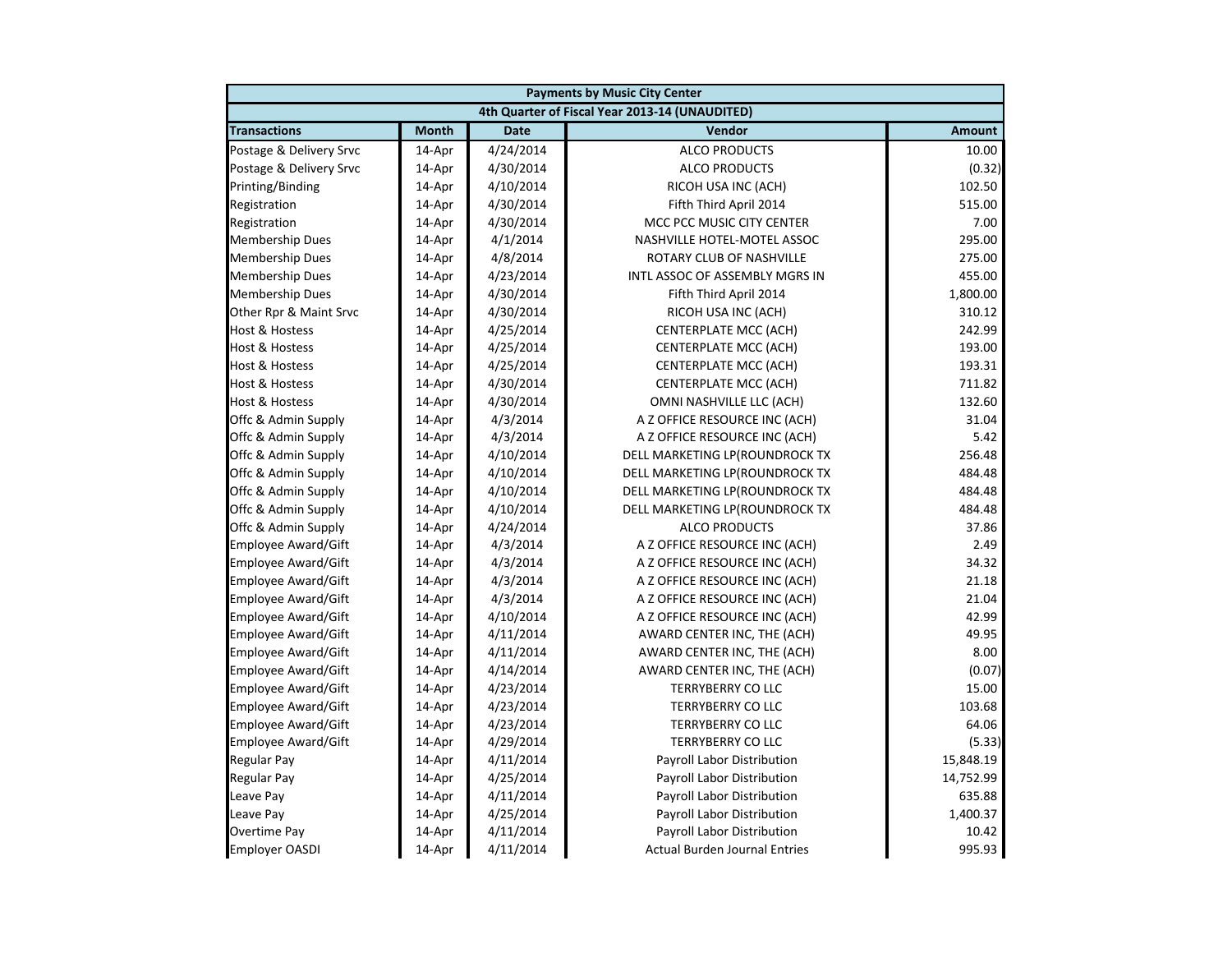|                               | <b>Payments by Music City Center</b> |             |                                                |               |  |
|-------------------------------|--------------------------------------|-------------|------------------------------------------------|---------------|--|
|                               |                                      |             | 4th Quarter of Fiscal Year 2013-14 (UNAUDITED) |               |  |
| <b>Transactions</b>           | <b>Month</b>                         | <b>Date</b> | Vendor                                         | <b>Amount</b> |  |
| <b>Employer OASDI</b>         | 14-Apr                               | 4/25/2014   | <b>Actual Burden Journal Entries</b>           | 964.36        |  |
| <b>Employer SSN Medical</b>   | 14-Apr                               | 4/11/2014   | <b>Actual Burden Journal Entries</b>           | 232.92        |  |
| <b>Employer SSN Medical</b>   | 14-Apr                               | 4/25/2014   | <b>Actual Burden Journal Entries</b>           | 225.53        |  |
| <b>Employer Group Health</b>  | 14-Apr                               | 4/11/2014   | <b>Actual Burden Journal Entries</b>           | 1,357.50      |  |
| <b>Employer Group Health</b>  | 14-Apr                               | 4/25/2014   | <b>Actual Burden Journal Entries</b>           | 1,357.50      |  |
| <b>Employer Dental Group</b>  | 14-Apr                               | 4/11/2014   | <b>Actual Burden Journal Entries</b>           | 42.42         |  |
| <b>Employer Dental Group</b>  | 14-Apr                               | 4/25/2014   | <b>Actual Burden Journal Entries</b>           | 42.42         |  |
| <b>Employer Group Life</b>    | 14-Apr                               | 4/25/2014   | <b>Actual Burden Journal Entries</b>           | 42.60         |  |
| <b>Employer Pension</b>       | 14-Apr                               | 4/11/2014   | <b>Actual Burden Journal Entries</b>           | 2,823.36      |  |
| <b>Employer Pension</b>       | 14-Apr                               | 4/25/2014   | <b>Actual Burden Journal Entries</b>           | 2,764.97      |  |
| <b>FSA Pre-Tax Savings</b>    | 14-Apr                               | 4/11/2014   | <b>Actual Burden Journal Entries</b>           | 7.97          |  |
| <b>FSA Pre-Tax Savings</b>    | 14-Apr                               | 4/25/2014   | <b>Actual Burden Journal Entries</b>           | 7.97          |  |
| Cafe Plan Pre-Tax Savings     | 14-Apr                               | 4/11/2014   | <b>Actual Burden Journal Entries</b>           | 37.87         |  |
| Cafe Plan Pre-Tax Savings     | 14-Apr                               | 4/25/2014   | <b>Actual Burden Journal Entries</b>           | 37.87         |  |
| Allowance-Cell/Mobile Devices | 14-Apr                               | 4/11/2014   | Payroll Labor Distribution                     | 168.00        |  |
| <b>Regular Pay</b>            | 14-Apr                               | 4/11/2014   | Payroll Labor Distribution                     | 6,393.11      |  |
| <b>Regular Pay</b>            | 14-Apr                               | 4/25/2014   | Payroll Labor Distribution                     | 6,247.12      |  |
| Leave Pay                     | 14-Apr                               | 4/11/2014   | Payroll Labor Distribution                     | 269.23        |  |
| <b>Holiday Pay</b>            | 14-Apr                               | 4/25/2014   | Payroll Labor Distribution                     | 269.23        |  |
| Overtime Pay                  | 14-Apr                               | 4/11/2014   | Payroll Labor Distribution                     | 18.60         |  |
| Overtime Pay                  | 14-Apr                               | 4/25/2014   | Payroll Labor Distribution                     | 8.12          |  |
| <b>Employer OASDI</b>         | 14-Apr                               | 4/11/2014   | <b>Actual Burden Journal Entries</b>           | 385.36        |  |
| <b>Employer OASDI</b>         | 14-Apr                               | 4/25/2014   | <b>Actual Burden Journal Entries</b>           | 368.34        |  |
| <b>Employer SSN Medical</b>   | 14-Apr                               | 4/11/2014   | <b>Actual Burden Journal Entries</b>           | 90.11         |  |
| <b>Employer SSN Medical</b>   | 14-Apr                               | 4/25/2014   | <b>Actual Burden Journal Entries</b>           | 86.15         |  |
| <b>Employer Group Health</b>  | 14-Apr                               | 4/11/2014   | <b>Actual Burden Journal Entries</b>           | 1,590.00      |  |
| <b>Employer Group Health</b>  | 14-Apr                               | 4/25/2014   | <b>Actual Burden Journal Entries</b>           | 1,590.00      |  |
| <b>Employer Dental Group</b>  | 14-Apr                               | 4/11/2014   | <b>Actual Burden Journal Entries</b>           | 56.56         |  |
| <b>Employer Dental Group</b>  | 14-Apr                               | 4/25/2014   | <b>Actual Burden Journal Entries</b>           | 56.56         |  |
| <b>Employer Group Life</b>    | 14-Apr                               | 4/25/2014   | <b>Actual Burden Journal Entries</b>           | 56.80         |  |
| Cafe Plan Pre-Tax Savings     | 14-Apr                               | 4/11/2014   | <b>Actual Burden Journal Entries</b>           | 43.80         |  |
| Cafe Plan Pre-Tax Savings     | 14-Apr                               | 4/25/2014   | <b>Actual Burden Journal Entries</b>           | 43.80         |  |
| CCA Employer 401K Plan        | 14-Apr                               | 4/11/2014   | <b>Actual Burden Journal Entries</b>           | 230.07        |  |
| CCA Employer 401K Plan        | 14-Apr                               | 4/25/2014   | <b>Actual Burden Journal Entries</b>           | 117.11        |  |
| Allowance-Cell/Mobile Devices | 14-Apr                               | 4/11/2014   | Payroll Labor Distribution                     | 118.11        |  |
| Printing/Binding              | 14-Apr                               | 4/7/2014    | RICOH USA INC (ACH)                            | 92.00         |  |
| Other Rpr & Maint Srvc        | 14-Apr                               | 4/30/2014   | RICOH USA INC (ACH)                            | 276.60        |  |
| Offc & Admin Supply           | 14-Apr                               | 4/2/2014    | A Z OFFICE RESOURCE INC (ACH)                  | 42.00         |  |
| Offc & Admin Supply           | 14-Apr                               | 4/2/2014    | A Z OFFICE RESOURCE INC (ACH)                  | 18.85         |  |
| Offc & Admin Supply           | 14-Apr                               | 4/2/2014    | A Z OFFICE RESOURCE INC (ACH)                  | 8.97          |  |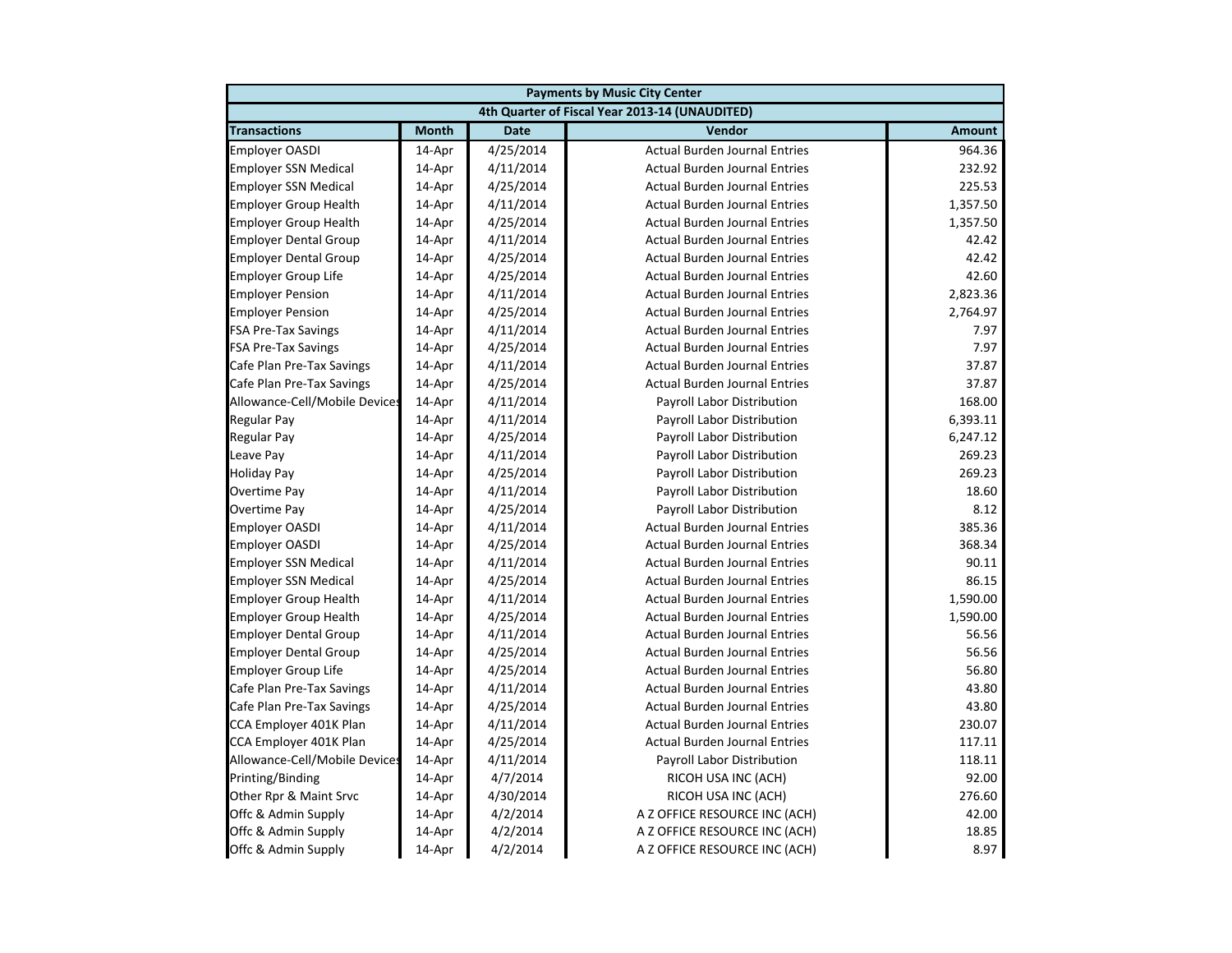|                                  | <b>Payments by Music City Center</b> |             |                                                |               |  |
|----------------------------------|--------------------------------------|-------------|------------------------------------------------|---------------|--|
|                                  |                                      |             | 4th Quarter of Fiscal Year 2013-14 (UNAUDITED) |               |  |
| <b>Transactions</b>              | <b>Month</b>                         | <b>Date</b> | Vendor                                         | <b>Amount</b> |  |
| Offc & Admin Supply              | 14-Apr                               | 4/23/2014   | A Z OFFICE RESOURCE INC (ACH)                  | 4.55          |  |
| Offc & Admin Supply              | 14-Apr                               | 4/23/2014   | A Z OFFICE RESOURCE INC (ACH)                  | 14.57         |  |
| Postage & Delivery Srvc          | 14-Apr                               | 4/30/2014   | MCC CX 4/14 UPS Store Accrual                  | 22.71         |  |
| Postage & Delivery Srvc          | 14-Apr                               | 4/30/2014   | MCC CX 4/14 UPS Store Accrual                  | 27.32         |  |
| <b>Uniform Cleaning Service</b>  | 14-Apr                               | 4/30/2014   | MCC CX 4/14 Coyne Accrual                      | 557.59        |  |
| <b>Temporary Service</b>         | 14-Apr                               | 4/30/2014   | MCC CX 4/14 Industrial Staffing Accrual        | 5,931.00      |  |
| <b>Security Services</b>         | 14-Apr                               | 4/30/2014   | MCC CX 4/14 Brantley Accrual                   | 7,464.57      |  |
| Telephone & Telegraph            | 14-Apr                               | 4/30/2014   | MCC CX 4/14 AT&T Accrual                       | 308.24        |  |
| <b>Internet Services</b>         | 14-Apr                               | 4/30/2014   | MCC CX 4/14 AT&T Accrual                       | 6,825.30      |  |
| <b>Host &amp; Hostess</b>        | 14-Apr                               | 4/30/2014   | MCC CX 4/14 Centerplate Accrual                | 158.72        |  |
| <b>Host &amp; Hostess</b>        | 14-Apr                               | 4/30/2014   | MCC CX 4/14 Centerplate Accrual                | 380.16        |  |
| <b>Temporary Service</b>         | 14-Apr                               | 4/30/2014   | MCC CX 4/14 SMS Accrual                        | 4,091.42      |  |
| <b>Temporary Service</b>         | 14-Apr                               | 4/30/2014   | MCC CX 4/14 SMS Accrual                        | 7,775.69      |  |
| <b>Temporary Service</b>         | 14-Apr                               | 4/30/2014   | MCC CX 4/14 SMS Accrual                        | 8,241.48      |  |
| <b>Temporary Service</b>         | 14-Apr                               | 4/30/2014   | MCC CX 4/14 SMS Accrual                        | 5,091.47      |  |
| <b>Temporary Service</b>         | 14-Apr                               | 4/30/2014   | MCC CX 4/14 SMS Accrual                        | 1,752.54      |  |
| Refuse Disposal-Reimb            | 14-Apr                               | 4/30/2014   | MCC CX 4/14 Allied Waste Accrual               | 5,904.04      |  |
| <b>Pest Control</b>              | 14-Apr                               | 4/30/2014   | MCC CX 4/14 Cooks Accrual                      | 1,207.50      |  |
| <b>Merchant Fees</b>             | 14-Apr                               | 4/30/2014   | MCC CX 4/14 FIS Accrual                        | 16,754.85     |  |
| <b>Security Services</b>         | 14-Apr                               | 4/30/2014   | MCC CX 4/14 Brantley Accrual                   | 526.53        |  |
| <b>Security Services</b>         | 14-Apr                               | 4/30/2014   | MCC CX 4/14 Brantley Accrual                   | 159.50        |  |
| <b>Security Services</b>         | 14-Apr                               | 4/30/2014   | MCC CX 4/14 Brantley Accrual                   | 398.42        |  |
| <b>Security Services</b>         | 14-Apr                               | 4/30/2014   | MCC CX 4/14 Brantley Accrual                   | 116.00        |  |
| <b>Building Maintenance Srvc</b> | 14-Apr                               | 4/30/2014   | MCC CX 4/14 Nashville Glass Accrual            | 225.00        |  |
| <b>Temporary Service</b>         | 14-Apr                               | 4/30/2014   | MCC CX 4/14 Industrial Staffing Accrual        | 4,555.52      |  |
| District Energy System           | 14-Apr                               | 4/30/2014   | MCC CX 4/14 DES Accrual                        | 196,006.71    |  |
| Auto Fuel                        | 14-Apr                               | 4/30/2014   | MCC CX 4/14 WEX Accrual                        | 244.40        |  |
| <b>Security Services</b>         | 14-Apr                               | 4/30/2014   | MCC CX 4/14 Brantley Accrual                   | 2,280.13      |  |
| <b>Security Services</b>         | 14-Apr                               | 4/30/2014   | MCC CX 4/14 Brantley Accrual                   | 4,786.23      |  |
| Consulting                       | 14-Apr                               | 4/30/2014   | MCC CX 4/14 Inquiries Accrual                  | 244.00        |  |
| Water                            | 14-Apr                               | 4/30/2014   | MCC CX 4/14 Water Accrual                      | 3,874.00      |  |
| Water                            | 14-Apr                               | 4/30/2014   | MCC CX 4/14 Water Accrual                      | 660.00        |  |
| Offc & Admin Supply              | 14-Apr                               | 4/30/2014   | MCC CX 4/14 Centerplate Invoice Accrual        | (2,410.30)    |  |
| Offc & Admin Supply              | 14-Apr                               | 4/30/2014   | MCC CX 4/14 Centerplate Invoice Accrual        | (395.46)      |  |
| MIS Tech Revolving Charge        | 14-Apr                               | 4/30/2014   | MCC CX 4/14 MIS Revolving 1/14 Accrual         | 731.26        |  |
| MIS Tech Revolving Charge        | 14-Apr                               | 4/30/2014   | MCC CX 4/14 MIS Revolving 2/14 Accrual         | 731.26        |  |
| MIS Tech Revolving Charge        | 14-Apr                               | 4/30/2014   | MCC CX 4/14 MIS Revolving 3/14 Accrual         | 731.26        |  |
| MIS Tech Revolving Charge        | 14-Apr                               | 4/30/2014   | MCC CX 4/14 MIS Revolving 4/14 Accrual         | 731.26        |  |
| <b>Electrical Supply</b>         | 14-Apr                               | 4/30/2014   | MCC CX 4/14 Foams + Surfaces Accrual           | (224.44)      |  |
| <b>Security Services</b>         | 14-Apr                               | 4/30/2014   | MCC CX 3/14 Brantley Accrual                   | 7,598.74      |  |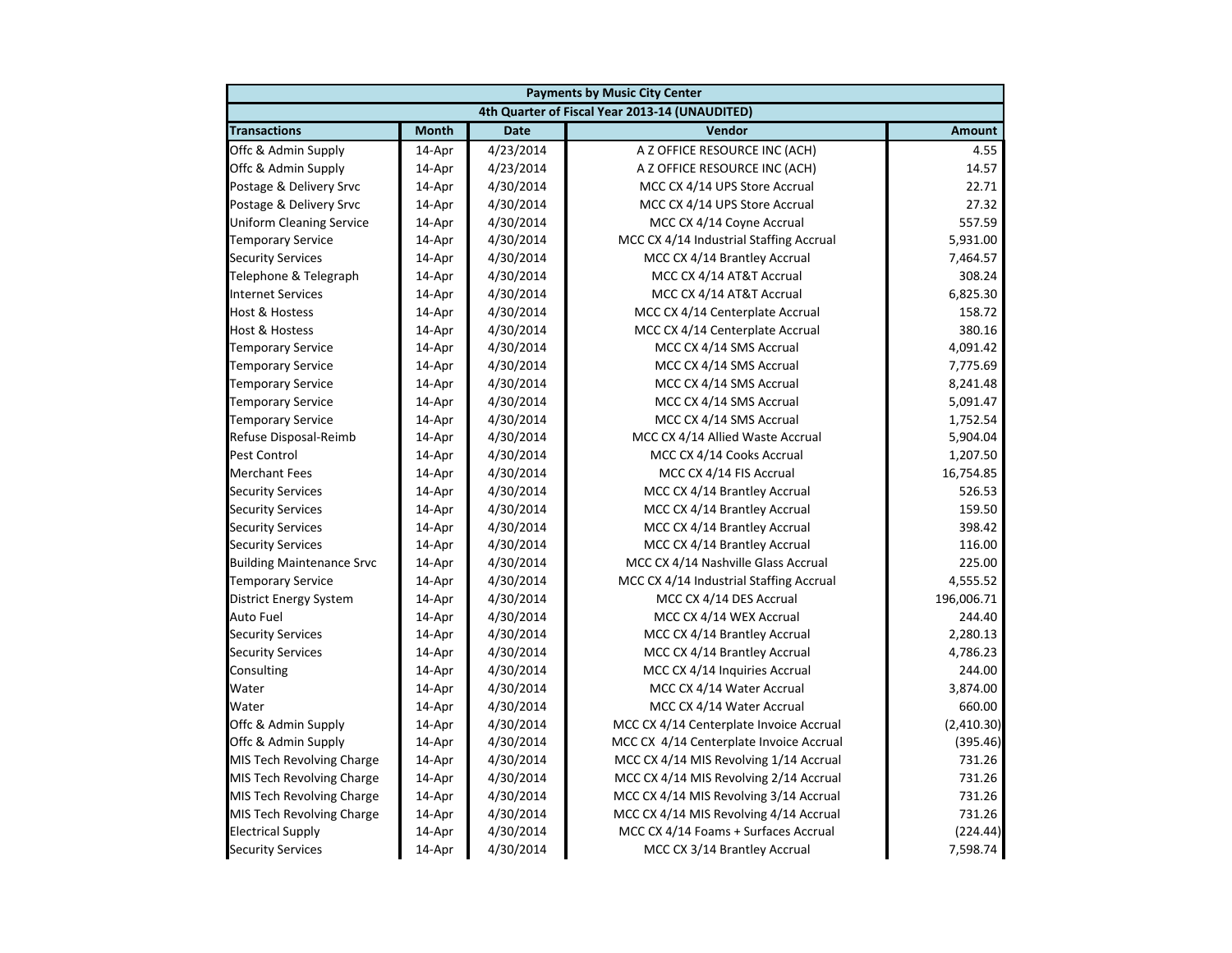|                                  |              |             | <b>Payments by Music City Center</b>           |               |  |  |  |
|----------------------------------|--------------|-------------|------------------------------------------------|---------------|--|--|--|
|                                  |              |             | 4th Quarter of Fiscal Year 2013-14 (UNAUDITED) |               |  |  |  |
| <b>Transactions</b>              | <b>Month</b> | <b>Date</b> | Vendor                                         | <b>Amount</b> |  |  |  |
| <b>Total</b>                     |              | 14-Apr      |                                                | 1,272,146.71  |  |  |  |
| Postage & Delivery Srvc          | 14-May       | 4/30/2014   | MCC CX 4/14 UPS Store Accrual                  | (22.71)       |  |  |  |
| Postage & Delivery Srvc          | 14-May       | 4/30/2014   | MCC CX 4/14 UPS Store Accrual                  | (27.32)       |  |  |  |
| <b>Uniform Cleaning Service</b>  | 14-May       | 4/30/2014   | MCC CX 4/14 Coyne Accrual                      | (557.59)      |  |  |  |
| <b>Temporary Service</b>         | 14-May       | 4/30/2014   | MCC CX 4/14 Industrial Staffing Accrual        | (5,931.00)    |  |  |  |
| <b>Security Services</b>         | $14$ -May    | 4/30/2014   | MCC CX 4/14 Brantley Accrual                   | (7,464.57)    |  |  |  |
| Telephone & Telegraph            | 14-May       | 4/30/2014   | MCC CX 4/14 AT&T Accrual                       | (308.24)      |  |  |  |
| <b>Internet Services</b>         | 14-May       | 4/30/2014   | MCC CX 4/14 AT&T Accrual                       | (6,825.30)    |  |  |  |
| <b>Host &amp; Hostess</b>        | 14-May       | 4/30/2014   | MCC CX 4/14 Centerplate Accrual                | (158.72)      |  |  |  |
| <b>Host &amp; Hostess</b>        | 14-May       | 4/30/2014   | MCC CX 4/14 Centerplate Accrual                | (380.16)      |  |  |  |
| Janitorial Svc                   | 14-May       | 4/30/2014   | MCC CX 4/14 SMS Accrual                        | (4,091.42)    |  |  |  |
| Janitorial Svc                   | $14$ -May    | 4/30/2014   | MCC CX 4/14 SMS Accrual                        | (7, 775.69)   |  |  |  |
| Janitorial Svc                   | 14-May       | 4/30/2014   | MCC CX 4/14 SMS Accrual                        | (8, 241.48)   |  |  |  |
| Janitorial Svc                   | 14-May       | 4/30/2014   | MCC CX 4/14 SMS Accrual                        | (5,091.47)    |  |  |  |
| Janitorial Svc                   | 14-May       | 4/30/2014   | MCC CX 4/14 SMS Accrual                        | (1,752.54)    |  |  |  |
| Refuse Disposal-Reimb            | 14-May       | 4/30/2014   | MCC CX 4/14 Allied Waste Accrual               | (5,904.04)    |  |  |  |
| <b>Pest Control</b>              | 14-May       | 4/30/2014   | MCC CX 4/14 Cooks Accrual                      | (1,207.50)    |  |  |  |
| <b>Merchant Fees</b>             | 14-May       | 4/30/2014   | MCC CX 4/14 FIS Accrual                        | (16, 754.85)  |  |  |  |
| <b>Security Services</b>         | 14-May       | 4/30/2014   | MCC CX 4/14 Brantley Accrual                   | (526.53)      |  |  |  |
| <b>Security Services</b>         | 14-May       | 4/30/2014   | MCC CX 4/14 Brantley Accrual                   | (159.50)      |  |  |  |
| <b>Security Services</b>         | 14-May       | 4/30/2014   | MCC CX 4/14 Brantley Accrual                   | (398.42)      |  |  |  |
| <b>Security Services</b>         | 14-May       | 4/30/2014   | MCC CX 4/14 Brantley Accrual                   | (116.00)      |  |  |  |
| <b>Building Maintenance Srvc</b> | 14-May       | 4/30/2014   | MCC CX 4/14 Nashville Glass Accrual            | (225.00)      |  |  |  |
| <b>Temporary Service</b>         | 14-May       | 4/30/2014   | MCC CX 4/14 Industrial Staffing Accrual        | (4, 555.52)   |  |  |  |
| <b>District Energy System</b>    | 14-May       | 4/30/2014   | MCC CX 4/14 DES Accrual                        | (196,006.71)  |  |  |  |
| <b>Auto Fuel</b>                 | 14-May       | 4/30/2014   | MCC CX 4/14 WEX Accrual                        | (244.40)      |  |  |  |
| <b>Security Services</b>         | 14-May       | 4/30/2014   | MCC CX 4/14 Brantley Accrual                   | (2, 280.13)   |  |  |  |
| <b>Security Services</b>         | 14-May       | 4/30/2014   | MCC CX 4/14 Brantley Accrual                   | (4,786.23)    |  |  |  |
| <b>Mngt Consulting</b>           | 14-May       | 4/30/2014   | MCC CX 4/14 Inquiries Accrual                  | (244.00)      |  |  |  |
| Water                            | 14-May       | 4/30/2014   | MCC CX 4/14 Water Accrual                      | (3,874.00)    |  |  |  |
| Water                            | 14-May       | 4/30/2014   | MCC CX 4/14 Water Accrual                      | (660.00)      |  |  |  |
| Offc & Admin Supply              | $14$ -May    | 4/30/2014   | MCC CX 4/14 Centerplate Invoice Accrual        | 2,410.30      |  |  |  |
| Offc & Admin Supply              | 14-May       | 4/30/2014   | MCC CX 4/14 Centerplate Invoice Accrual        | 395.46        |  |  |  |
| MIS Tech Revolving Charge        | 14-May       | 4/30/2014   | MCC CX 4/14 MIS Revolving 1/14 Accrual         | (731.26)      |  |  |  |
| MIS Tech Revolving Charge        | 14-May       | 4/30/2014   | MCC CX 4/14 MIS Revolving 2/14 Accrual         | (731.26)      |  |  |  |
| MIS Tech Revolving Charge        | 14-May       | 4/30/2014   | MCC CX 4/14 MIS Revolving 3/14 Accrual         | (731.26)      |  |  |  |
| MIS Tech Revolving Charge        | 14-May       | 4/30/2014   | MCC CX 4/14 MIS Revolving 4/14 Accrual         | (731.26)      |  |  |  |
| <b>Electrical Supply</b>         | 14-May       | 4/30/2014   | MCC CX 4/14 Foams + Surfaces Accrual           | 224.44        |  |  |  |
| <b>Security Services</b>         | 14-May       | 4/30/2014   | MCC CX 3/14 Brantley Accrual                   | (7,598.74)    |  |  |  |
| Offc & Admin Supply              | 14-May       | 5/1/2014    | A Z OFFICE RESOURCE INC (ACH)                  | 31.56         |  |  |  |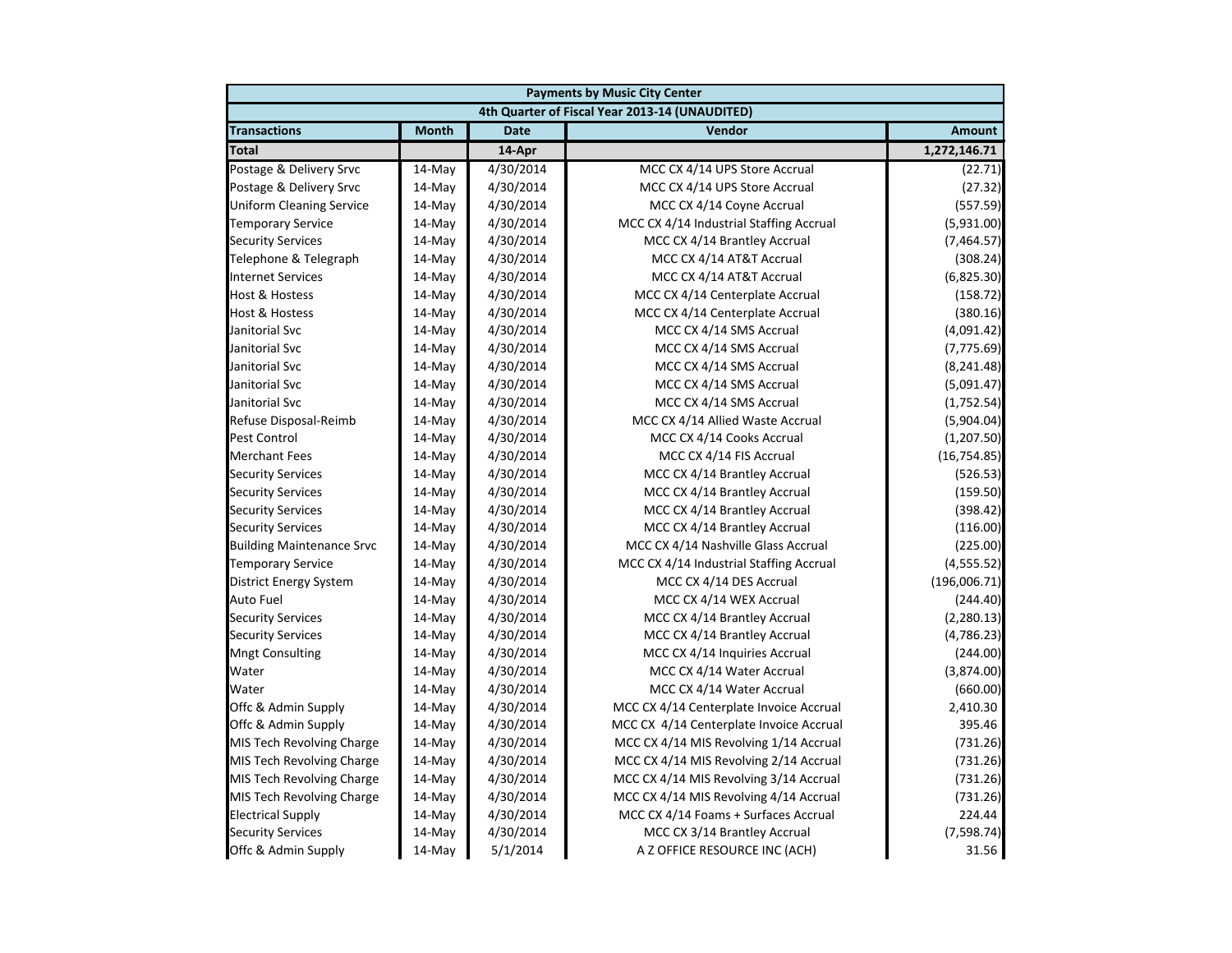| <b>Payments by Music City Center</b> |              |             |                                                |               |
|--------------------------------------|--------------|-------------|------------------------------------------------|---------------|
|                                      |              |             | 4th Quarter of Fiscal Year 2013-14 (UNAUDITED) |               |
| <b>Transactions</b>                  | <b>Month</b> | <b>Date</b> | Vendor                                         | <b>Amount</b> |
| Offc & Admin Supply                  | 14-May       | 5/1/2014    | A Z OFFICE RESOURCE INC (ACH)                  | 86.80         |
| Offc & Admin Supply                  | 14-May       | 5/1/2014    | A Z OFFICE RESOURCE INC (ACH)                  | 18.74         |
| <b>Building Maintenance Srvc</b>     | 14-May       | 5/1/2014    | MCC 4/14 IMPREST CHK ACCRUAL                   | (17,617.00)   |
| <b>Internet Services</b>             | 14-May       | 5/1/2014    | MCN INTERACTIVE LLC (ACH)                      | 209.95        |
| Info Systems Charge                  | 14-May       | 5/1/2014    | ITS 05/14 ISF Billing                          | 3,816.67      |
| Drapery/Window Covering              | 14-May       | 5/1/2014    | <b>CUSTOM WINDOW COVERINGS</b>                 | 125.00        |
| Drapery/Window Covering              | 14-May       | 5/1/2014    | <b>CUSTOM WINDOW COVERINGS</b>                 | 325.50        |
| Offc & Admin Supply                  | 14-May       | 5/1/2014    | ATHENS PAPER CO (ACH)                          | 125.00        |
| Offc & Admin Supply                  | 14-May       | 5/1/2014    | ATHENS PAPER CO (ACH)                          | 54.00         |
| Offc & Admin Supply                  | 14-May       | 5/1/2014    | ATHENS PAPER CO (ACH)                          | 264.50        |
| Offc & Admin Supply                  | 14-May       | 5/1/2014    | ATHENS PAPER CO (ACH)                          | 32.00         |
| <b>Mngt Cnsltnt Srvc</b>             | 14-May       | 5/1/2014    | <b>CUSHION EMPLOYER SER (ACH)</b>              | 875.00        |
| Offc & Admin Supply                  | 14-May       | 5/1/2014    | ATHENS PAPER CO (ACH)                          | 25.00         |
| <b>HHold &amp; Jnitr Supply</b>      | 14-May       | 5/2/2014    | AMERICAN PAPER & TWINE CO (ACH                 | (15.50)       |
| <b>Medical Supply</b>                | 14-May       | 5/2/2014    | A Z OFFICE RESOURCE INC (ACH)                  | 31.35         |
| <b>Medical Supply</b>                | $14-May$     | 5/2/2014    | A Z OFFICE RESOURCE INC (ACH)                  | 59.97         |
| <b>Medical Supply</b>                | 14-May       | 5/2/2014    | A Z OFFICE RESOURCE INC (ACH)                  | 20.85         |
| <b>Medical Supply</b>                | 14-May       | 5/2/2014    | A Z OFFICE RESOURCE INC (ACH)                  | 20.16         |
| <b>Medical Supply</b>                | 14-May       | 5/2/2014    | A Z OFFICE RESOURCE INC (ACH)                  | 63.21         |
| <b>Medical Supply</b>                | 14-May       | 5/2/2014    | A Z OFFICE RESOURCE INC (ACH)                  | 67.35         |
| <b>Medical Supply</b>                | 14-May       | 5/2/2014    | A Z OFFICE RESOURCE INC (ACH)                  | 85.38         |
| <b>Medical Supply</b>                | 14-May       | 5/2/2014    | A Z OFFICE RESOURCE INC (ACH)                  | 85.38         |
| <b>Medical Supply</b>                | $14-May$     | 5/2/2014    | A Z OFFICE RESOURCE INC (ACH)                  | 50.28         |
| Repair & Maint Supply                | 14-May       | 5/2/2014    | FERGUSON ENTERPRISES (ACH)                     | 720.00        |
| Offc & Admin Supply                  | 14-May       | 5/2/2014    | A Z OFFICE RESOURCE INC (ACH)                  | 2.99          |
| Offc & Admin Supply                  | 14-May       | 5/2/2014    | A Z OFFICE RESOURCE INC (ACH)                  | 24.80         |
| Offc & Admin Supply                  | 14-May       | 5/2/2014    | A Z OFFICE RESOURCE INC (ACH)                  | 30.30         |
| Offc & Admin Supply                  | 14-May       | 5/2/2014    | A Z OFFICE RESOURCE INC (ACH)                  | 1.78          |
| Offc & Admin Supply                  | 14-May       | 5/2/2014    | A Z OFFICE RESOURCE INC (ACH)                  | 16.30         |
| Offc & Admin Supply                  | 14-May       | 5/2/2014    | A Z OFFICE RESOURCE INC (ACH)                  | 3.46          |
| Offc & Admin Supply                  | $14-May$     | 5/2/2014    | A Z OFFICE RESOURCE INC (ACH)                  | 29.01         |
| Offc & Admin Supply                  | 14-May       | 5/2/2014    | A Z OFFICE RESOURCE INC (ACH)                  | 15.15         |
| Offc & Admin Supply                  | 14-May       | 5/2/2014    | A Z OFFICE RESOURCE INC (ACH)                  | 5.96          |
| Offc & Admin Supply                  | 14-May       | 5/2/2014    | A Z OFFICE RESOURCE INC (ACH)                  | 3.50          |
| Offc & Admin Supply                  | 14-May       | 5/2/2014    | A Z OFFICE RESOURCE INC (ACH)                  | 3.52          |
| Offc & Admin Supply                  | 14-May       | 5/2/2014    | A Z OFFICE RESOURCE INC (ACH)                  | 12.40         |
| Offc & Admin Supply                  | 14-May       | 5/5/2014    | A Z OFFICE RESOURCE INC (ACH)                  | 3.95          |
| Offc & Admin Supply                  | 14-May       | 5/5/2014    | A Z OFFICE RESOURCE INC (ACH)                  | 9.62          |
| Offc & Admin Supply                  | $14$ -May    | 5/5/2014    | A Z OFFICE RESOURCE INC (ACH)                  | 2.25          |
| Offc & Admin Supply                  | 14-May       | 5/5/2014    | A Z OFFICE RESOURCE INC (ACH)                  | 2.25          |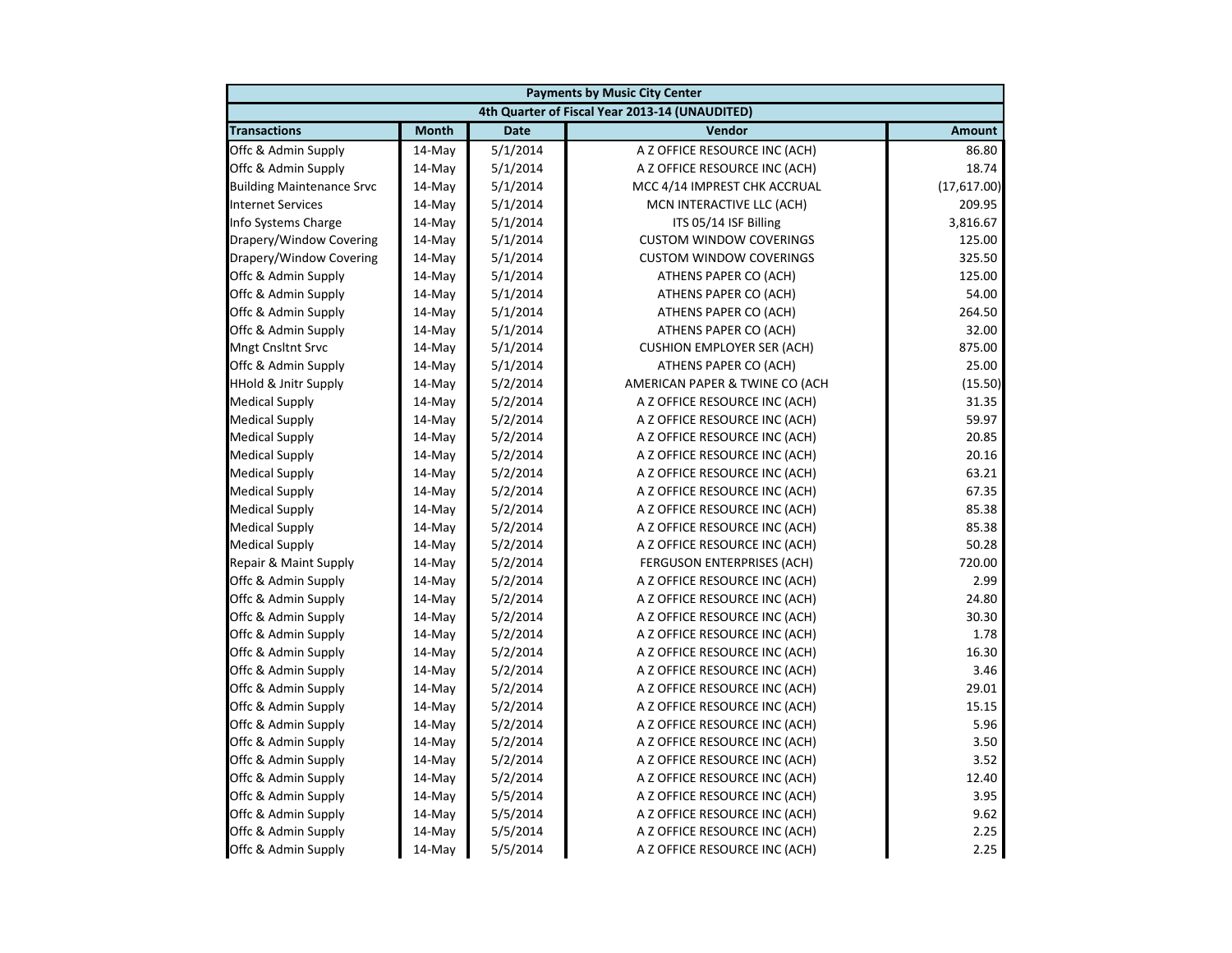|                                 | <b>Payments by Music City Center</b> |             |                                                |               |  |
|---------------------------------|--------------------------------------|-------------|------------------------------------------------|---------------|--|
|                                 |                                      |             | 4th Quarter of Fiscal Year 2013-14 (UNAUDITED) |               |  |
| <b>Transactions</b>             | <b>Month</b>                         | <b>Date</b> | Vendor                                         | <b>Amount</b> |  |
| Offc & Admin Supply             | $14$ -May                            | 5/5/2014    | A Z OFFICE RESOURCE INC (ACH)                  | 2.20          |  |
| Offc & Admin Supply             | $14$ -May                            | 5/5/2014    | A Z OFFICE RESOURCE INC (ACH)                  | 2.62          |  |
| Offc & Admin Supply             | 14-May                               | 5/5/2014    | A Z OFFICE RESOURCE INC (ACH)                  | 173.44        |  |
| Offc & Admin Supply             | 14-May                               | 5/5/2014    | A Z OFFICE RESOURCE INC (ACH)                  | 36.62         |  |
| Offc & Admin Supply             | 14-May                               | 5/5/2014    | A Z OFFICE RESOURCE INC (ACH)                  | 17.40         |  |
| Offc & Admin Supply             | 14-May                               | 5/5/2014    | A Z OFFICE RESOURCE INC (ACH)                  | 13.61         |  |
| Offc & Admin Supply             | 14-May                               | 5/5/2014    | A Z OFFICE RESOURCE INC (ACH)                  | 13.61         |  |
| Offc & Admin Supply             | 14-May                               | 5/5/2014    | A Z OFFICE RESOURCE INC (ACH)                  | 13.61         |  |
| Offc & Admin Supply             | 14-May                               | 5/5/2014    | A Z OFFICE RESOURCE INC (ACH)                  | 5.00          |  |
| Offc & Admin Supply             | 14-May                               | 5/5/2014    | A Z OFFICE RESOURCE INC (ACH)                  | 7.82          |  |
| Offc & Admin Supply             | 14-May                               | 5/5/2014    | A Z OFFICE RESOURCE INC (ACH)                  | 95.22         |  |
| Offc & Admin Supply             | 14-May                               | 5/5/2014    | A Z OFFICE RESOURCE INC (ACH)                  | 19.22         |  |
| Offc & Admin Supply             | 14-May                               | 5/5/2014    | A Z OFFICE RESOURCE INC (ACH)                  | 14.62         |  |
| Offc & Admin Supply             | 14-May                               | 5/5/2014    | A Z OFFICE RESOURCE INC (ACH)                  | 9.48          |  |
| Offc & Admin Supply             | 14-May                               | 5/5/2014    | A Z OFFICE RESOURCE INC (ACH)                  | 2.26          |  |
| Offc & Admin Supply             | 14-May                               | 5/5/2014    | A Z OFFICE RESOURCE INC (ACH)                  | 12.30         |  |
| Offc & Admin Supply             | 14-May                               | 5/5/2014    | A Z OFFICE RESOURCE INC (ACH)                  | 12.69         |  |
| Offc & Admin Supply             | 14-May                               | 5/5/2014    | A Z OFFICE RESOURCE INC (ACH)                  | 15.87         |  |
| Offc & Admin Supply             | 14-May                               | 5/5/2014    | A Z OFFICE RESOURCE INC (ACH)                  | 13.44         |  |
| Offc & Admin Supply             | 14-May                               | 5/5/2014    | A Z OFFICE RESOURCE INC (ACH)                  | 7.24          |  |
| <b>Temporary Service</b>        | 14-May                               | 5/6/2014    | LOOMIS FARGO & CO                              | 639.56        |  |
| Offc & Admin Supply             | 14-May                               | 5/6/2014    | A Z OFFICE RESOURCE INC (ACH)                  | 11.58         |  |
| Printing/Binding                | 14-May                               | 5/7/2014    | RICOH USA INC (ACH)                            | 102.97        |  |
| Offc & Admin Supply             | 14-May                               | 5/7/2014    | A Z OFFICE RESOURCE INC (ACH)                  | 2.70          |  |
| Printing/Binding                | 14-May                               | 5/7/2014    | RICOH USA INC (ACH)                            | 103.00        |  |
| Printing/Binding                | 14-May                               | 5/7/2014    | RICOH USA INC (ACH)                            | 166.66        |  |
| <b>Laundry Services</b>         | 14-May                               | 5/8/2014    | <b>ALSCO</b>                                   | 1,028.90      |  |
| <b>Small Equipment Supply</b>   | 14-May                               | 5/8/2014    | W W GRAINGER (P#)                              | 34.92         |  |
| <b>Security Services</b>        | 14-May                               | 5/8/2014    | <b>BRANTLEY SECURITY SERVICES INC</b>          | 7,464.57      |  |
| Uniform Cleaning Service        | $14$ -May                            | 5/8/2014    | <b>COYNE TEXTILE SVCS</b>                      | 556.47        |  |
| Uniform Cleaning Service        | 14-May                               | 5/8/2014    | <b>COYNE TEXTILE SVCS</b>                      | 557.59        |  |
| <b>Uniform Cleaning Service</b> | 14-May                               | 5/8/2014    | <b>COYNE TEXTILE SVCS</b>                      | 553.34        |  |
| Offc & Admin Supply             | 14-May                               | 5/8/2014    | A Z OFFICE RESOURCE INC (ACH)                  | 10.52         |  |
| Offc & Admin Supply             | 14-May                               | 5/8/2014    | A Z OFFICE RESOURCE INC (ACH)                  | 4.70          |  |
| Offc & Admin Supply             | 14-May                               | 5/8/2014    | A Z OFFICE RESOURCE INC (ACH)                  | 21.61         |  |
| Offc & Admin Supply             | 14-May                               | 5/8/2014    | A Z OFFICE RESOURCE INC (ACH)                  | 55.50         |  |
| Offc & Admin Supply             | 14-May                               | 5/8/2014    | A Z OFFICE RESOURCE INC (ACH)                  | 18.19         |  |
| Offc & Admin Supply             | 14-May                               | 5/8/2014    | A Z OFFICE RESOURCE INC (ACH)                  | 17.40         |  |
| Offc & Admin Supply             | 14-May                               | 5/8/2014    | A Z OFFICE RESOURCE INC (ACH)                  | 5.05          |  |
| Offc & Admin Supply             | 14-May                               | 5/8/2014    | A Z OFFICE RESOURCE INC (ACH)                  | 14.94         |  |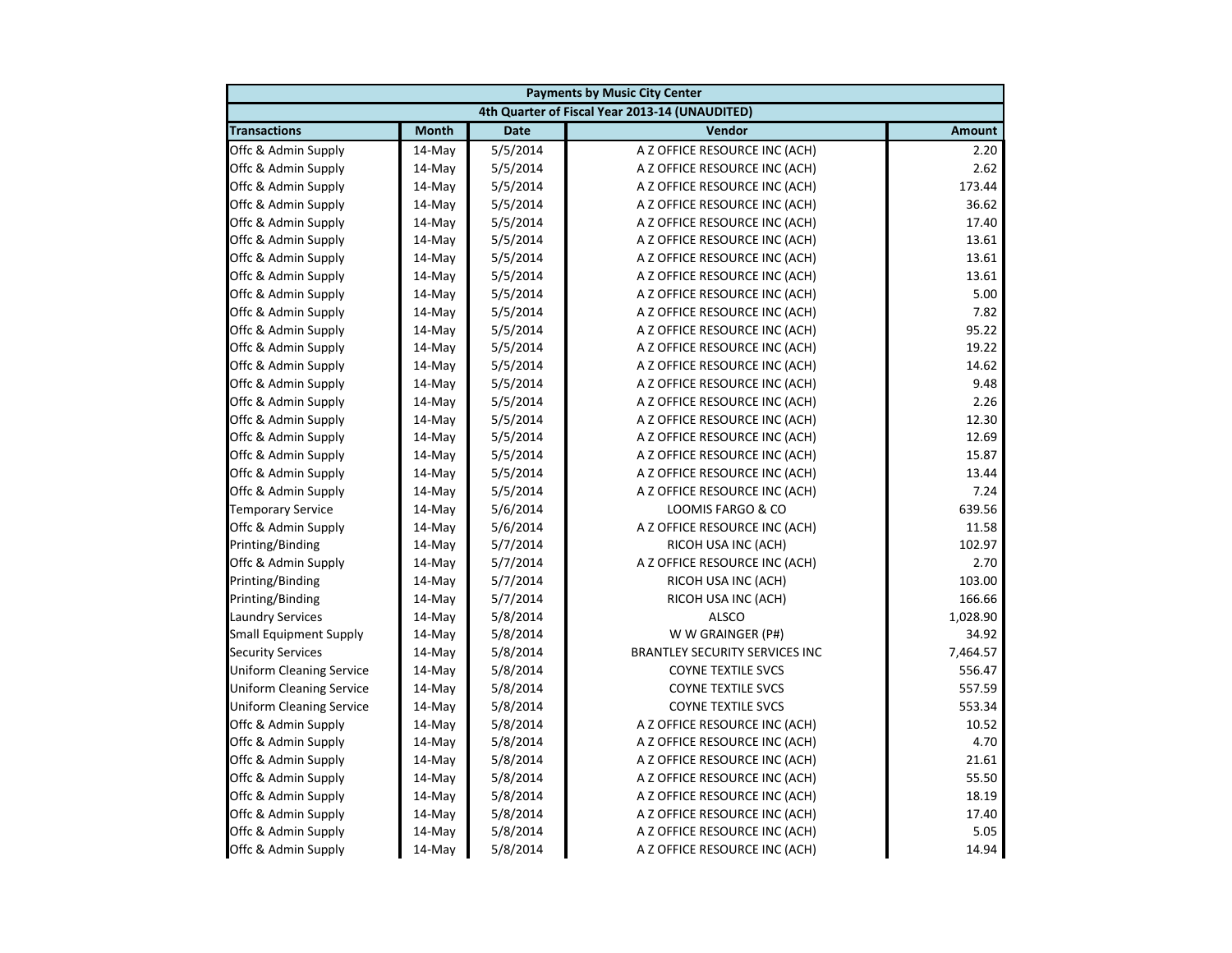|                               | <b>Payments by Music City Center</b> |             |                                                |               |  |
|-------------------------------|--------------------------------------|-------------|------------------------------------------------|---------------|--|
|                               |                                      |             | 4th Quarter of Fiscal Year 2013-14 (UNAUDITED) |               |  |
| <b>Transactions</b>           | <b>Month</b>                         | <b>Date</b> | Vendor                                         | <b>Amount</b> |  |
| Offc & Admin Supply           | 14-May                               | 5/8/2014    | A Z OFFICE RESOURCE INC (ACH)                  | 54.00         |  |
| Offc & Admin Supply           | 14-May                               | 5/8/2014    | A Z OFFICE RESOURCE INC (ACH)                  | 4.52          |  |
| Offc & Admin Supply           | 14-May                               | 5/8/2014    | A Z OFFICE RESOURCE INC (ACH)                  | 12.64         |  |
| Offc & Admin Supply           | 14-May                               | 5/8/2014    | A Z OFFICE RESOURCE INC (ACH)                  | 9.02          |  |
| Regular Pay                   | 14-May                               | 5/9/2014    | Payroll Labor Distribution                     | 23,602.37     |  |
| Leave Pay                     | 14-May                               | 5/9/2014    | Payroll Labor Distribution                     | 152.50        |  |
| Overtime Pay                  | 14-May                               | 5/9/2014    | Payroll Labor Distribution                     | 398.41        |  |
| <b>Employer OASDI</b>         | 14-May                               | 5/9/2014    | <b>Actual Burden Journal Entries</b>           | 1,438.23      |  |
| <b>Employer SSN Medical</b>   | 14-May                               | 5/9/2014    | <b>Actual Burden Journal Entries</b>           | 336.37        |  |
| <b>Employer Group Health</b>  | 14-May                               | 5/9/2014    | <b>Actual Burden Journal Entries</b>           | 3,582.18      |  |
| <b>Employer Dental Group</b>  | 14-May                               | 5/9/2014    | <b>Actual Burden Journal Entries</b>           | 165.44        |  |
| Cafe Plan Pre-Tax Savings     | 14-May                               | 5/9/2014    | <b>Actual Burden Journal Entries</b>           | 98.97         |  |
| CCA Employer 401K Plan        | 14-May                               | 5/9/2014    | <b>Actual Burden Journal Entries</b>           | 563.97        |  |
| Allowance-Cell/Mobile Devices | 14-May                               | 5/9/2014    | Payroll Labor Distribution                     | 354.33        |  |
| Regular Pay                   | $14$ -May                            | 5/9/2014    | Payroll Labor Distribution                     | 4,899.95      |  |
| Leave Pay                     | 14-May                               | 5/9/2014    | Payroll Labor Distribution                     | 19.25         |  |
| <b>Employer OASDI</b>         | 14-May                               | 5/9/2014    | <b>Actual Burden Journal Entries</b>           | 287.17        |  |
| <b>Employer SSN Medical</b>   | 14-May                               | 5/9/2014    | <b>Actual Burden Journal Entries</b>           | 67.17         |  |
| <b>Employer Group Health</b>  | 14-May                               | 5/9/2014    | <b>Actual Burden Journal Entries</b>           | 981.37        |  |
| <b>Employer Dental Group</b>  | $14$ -May                            | 5/9/2014    | <b>Actual Burden Journal Entries</b>           | 24.74         |  |
| <b>Employer Pension</b>       | 14-May                               | 5/9/2014    | <b>Actual Burden Journal Entries</b>           | 842.02        |  |
| Cafe Plan Pre-Tax Savings     | 14-May                               | 5/9/2014    | <b>Actual Burden Journal Entries</b>           | 27.62         |  |
| Allowance-Cell/Mobile Devices | 14-May                               | 5/9/2014    | Payroll Labor Distribution                     | 78.74         |  |
| <b>Regular Pay</b>            | 14-May                               | 5/9/2014    | Payroll Labor Distribution                     | 29,055.08     |  |
| Leave Pay                     | 14-May                               | 5/9/2014    | Payroll Labor Distribution                     | 528.00        |  |
| Overtime Pay                  | 14-May                               | 5/9/2014    | Payroll Labor Distribution                     | 2,703.10      |  |
| <b>Employer OASDI</b>         | 14-May                               | 5/9/2014    | <b>Actual Burden Journal Entries</b>           | 1,921.66      |  |
| <b>Employer SSN Medical</b>   | 14-May                               | 5/9/2014    | <b>Actual Burden Journal Entries</b>           | 449.43        |  |
| <b>Employer Group Health</b>  | 14-May                               | 5/9/2014    | <b>Actual Burden Journal Entries</b>           | 4,105.70      |  |
| <b>Employer Dental Group</b>  | 14-May                               | 5/9/2014    | <b>Actual Burden Journal Entries</b>           | 222.00        |  |
| Cafe Plan Pre-Tax Savings     | $14$ -May                            | 5/9/2014    | <b>Actual Burden Journal Entries</b>           | 110.38        |  |
| CCA Employer 401K Plan        | 14-May                               | 5/9/2014    | <b>Actual Burden Journal Entries</b>           | 838.19        |  |
| Allowance-Cell/Mobile Devices | 14-May                               | 5/9/2014    | Payroll Labor Distribution                     | 162.74        |  |
| <b>Electrical Supply</b>      | 14-May                               | 5/9/2014    | <b>FORMS+SURFACES INC</b>                      | (224.44)      |  |
| <b>HVAC Supply</b>            | 14-May                               | 5/9/2014    | LLOVET FILTRATION CO                           | 6.24          |  |
| <b>HVAC Supply</b>            | $14$ -May                            | 5/9/2014    | LLOVET FILTRATION CO                           | 124.40        |  |
| <b>HVAC Supply</b>            | 14-May                               | 5/9/2014    | LLOVET FILTRATION CO                           | 112.00        |  |
| <b>HVAC Supply</b>            | 14-May                               | 5/9/2014    | LLOVET FILTRATION CO                           | 101.60        |  |
| <b>HVAC Supply</b>            | 14-May                               | 5/9/2014    | LLOVET FILTRATION CO                           | 53.40         |  |
| <b>HVAC Supply</b>            | 14-May                               | 5/9/2014    | <b>LLOVET FILTRATION CO</b>                    | 43.84         |  |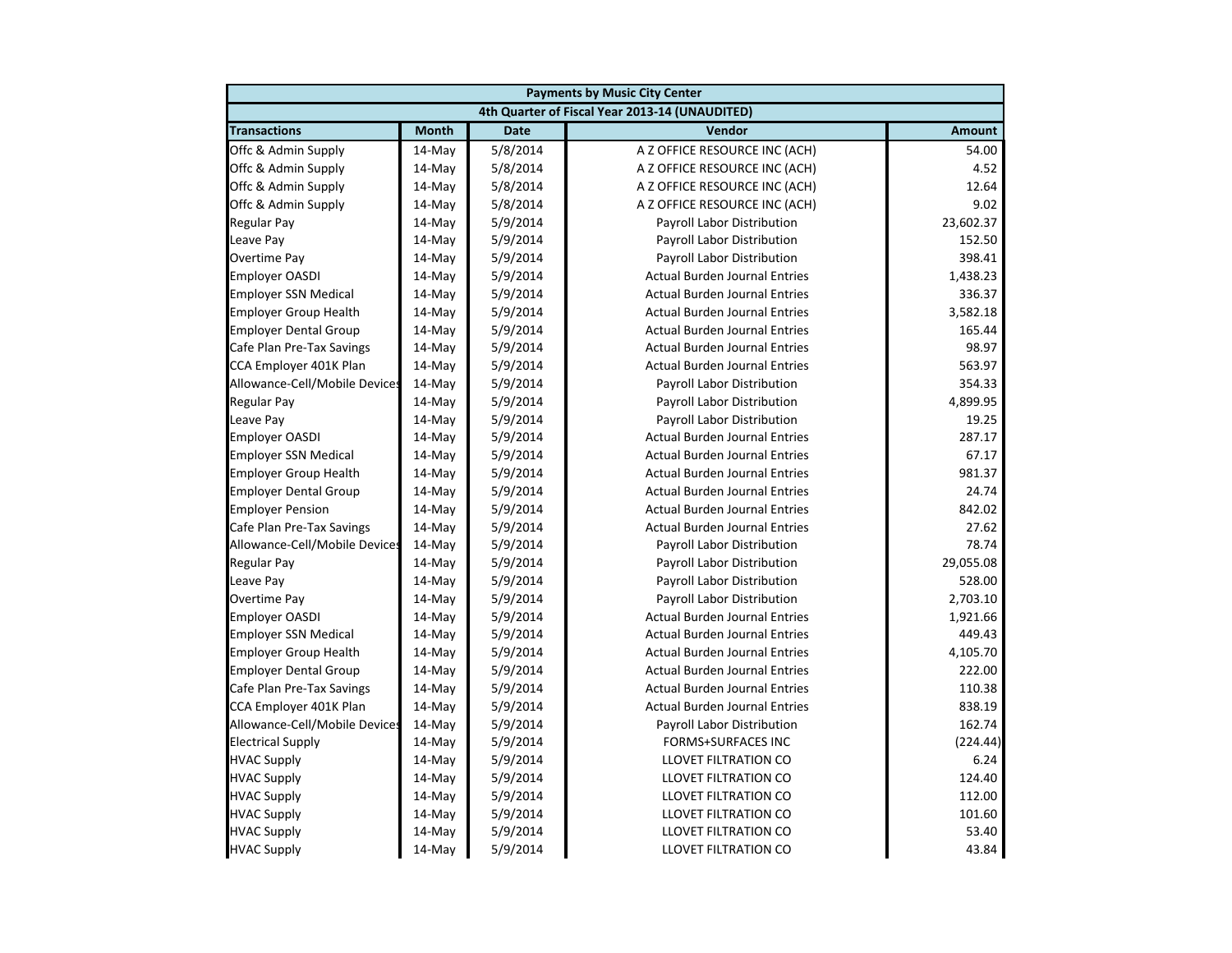| <b>Payments by Music City Center</b> |              |             |                                                |               |
|--------------------------------------|--------------|-------------|------------------------------------------------|---------------|
|                                      |              |             | 4th Quarter of Fiscal Year 2013-14 (UNAUDITED) |               |
| <b>Transactions</b>                  | <b>Month</b> | <b>Date</b> | Vendor                                         | <b>Amount</b> |
| <b>HVAC Supply</b>                   | 14-May       | 5/9/2014    | <b>LLOVET FILTRATION CO</b>                    | 75.60         |
| <b>HVAC Supply</b>                   | 14-May       | 5/9/2014    | LLOVET FILTRATION CO                           | 8.10          |
| <b>HVAC Supply</b>                   | 14-May       | 5/9/2014    | <b>LLOVET FILTRATION CO</b>                    | 17.58         |
| <b>HVAC Supply</b>                   | 14-May       | 5/9/2014    | LLOVET FILTRATION CO                           | 10.15         |
| <b>HVAC Supply</b>                   | 14-May       | 5/9/2014    | LLOVET FILTRATION CO                           | 31.65         |
| <b>HVAC Supply</b>                   | 14-May       | 5/9/2014    | LLOVET FILTRATION CO                           | 2.98          |
| <b>Regular Pay</b>                   | 14-May       | 5/9/2014    | <b>Payroll Labor Distribution</b>              | 36,194.37     |
| Leave Pay                            | $14-May$     | 5/9/2014    | Payroll Labor Distribution                     | 1,504.20      |
| <b>Holiday Pay</b>                   | 14-May       | 5/9/2014    | Payroll Labor Distribution                     | 638.00        |
| <b>Overtime Pay</b>                  | 14-May       | 5/9/2014    | Payroll Labor Distribution                     | 255.02        |
| <b>Employer OASDI</b>                | 14-May       | 5/9/2014    | <b>Actual Burden Journal Entries</b>           | 2,195.09      |
| <b>Employer SSN Medical</b>          | 14-May       | 5/9/2014    | <b>Actual Burden Journal Entries</b>           | 513.39        |
| <b>Employer Group Health</b>         | 14-May       | 5/9/2014    | <b>Actual Burden Journal Entries</b>           | 9,261.61      |
| <b>Employer Dental Group</b>         | 14-May       | 5/9/2014    | <b>Actual Burden Journal Entries</b>           | 419.96        |
| Cafe Plan Pre-Tax Savings            | 14-May       | 5/9/2014    | <b>Actual Burden Journal Entries</b>           | 250.71        |
| CCA Employer 401K Plan               | 14-May       | 5/9/2014    | <b>Actual Burden Journal Entries</b>           | 939.29        |
| Allowance-Cell/Mobile Devices        | 14-May       | 5/9/2014    | Payroll Labor Distribution                     | 118.11        |
| <b>Regular Pay</b>                   | 14-May       | 5/9/2014    | Payroll Labor Distribution                     | 3,676.73      |
| Leave Pay                            | 14-May       | 5/9/2014    | Payroll Labor Distribution                     | 126.00        |
| <b>Overtime Pay</b>                  | 14-May       | 5/9/2014    | Payroll Labor Distribution                     | 281.38        |
| <b>Employer OASDI</b>                | 14-May       | 5/9/2014    | <b>Actual Burden Journal Entries</b>           | 235.02        |
| <b>Employer SSN Medical</b>          | 14-May       | 5/9/2014    | <b>Actual Burden Journal Entries</b>           | 54.97         |
| <b>Employer Group Health</b>         | $14-May$     | 5/9/2014    | <b>Actual Burden Journal Entries</b>           | 831.73        |
| <b>Employer Dental Group</b>         | 14-May       | 5/9/2014    | <b>Actual Burden Journal Entries</b>           | 35.34         |
| <b>Employer Pension</b>              | 14-May       | 5/9/2014    | <b>Actual Burden Journal Entries</b>           | 242.04        |
| Cafe Plan Pre-Tax Savings            | 14-May       | 5/9/2014    | <b>Actual Burden Journal Entries</b>           | 22.29         |
| CCA Employer 401K Plan               | 14-May       | 5/9/2014    | <b>Actual Burden Journal Entries</b>           | 51.38         |
| <b>Regular Pay</b>                   | 14-May       | 5/9/2014    | Payroll Labor Distribution                     | 9,692.32      |
| <b>Overtime Pay</b>                  | 14-May       | 5/9/2014    | Payroll Labor Distribution                     | 69.75         |
| <b>Employer OASDI</b>                | 14-May       | 5/9/2014    | <b>Actual Burden Journal Entries</b>           | 574.80        |
| <b>Employer SSN Medical</b>          | $14-May$     | 5/9/2014    | <b>Actual Burden Journal Entries</b>           | 134.43        |
| <b>Employer Group Health</b>         | 14-May       | 5/9/2014    | <b>Actual Burden Journal Entries</b>           | 2,003.77      |
| <b>Employer Dental Group</b>         | 14-May       | 5/9/2014    | <b>Actual Burden Journal Entries</b>           | 66.46         |
| Cafe Plan Pre-Tax Savings            | 14-May       | 5/9/2014    | <b>Actual Burden Journal Entries</b>           | 40.06         |
| CCA Employer 401K Plan               | 14-May       | 5/9/2014    | <b>Actual Burden Journal Entries</b>           | 330.09        |
| Allowance-Cell/Mobile Devices        | 14-May       | 5/9/2014    | Payroll Labor Distribution                     | 39.37         |
| <b>Regular Pay</b>                   | 14-May       | 5/9/2014    | Payroll Labor Distribution                     | 5,392.31      |
| <b>Employer OASDI</b>                | 14-May       | 5/9/2014    | <b>Actual Burden Journal Entries</b>           | 318.63        |
| <b>Employer SSN Medical</b>          | $14$ -May    | 5/9/2014    | <b>Actual Burden Journal Entries</b>           | 74.51         |
| <b>Employer Group Health</b>         | $14$ -May    | 5/9/2014    | <b>Actual Burden Journal Entries</b>           | 793.50        |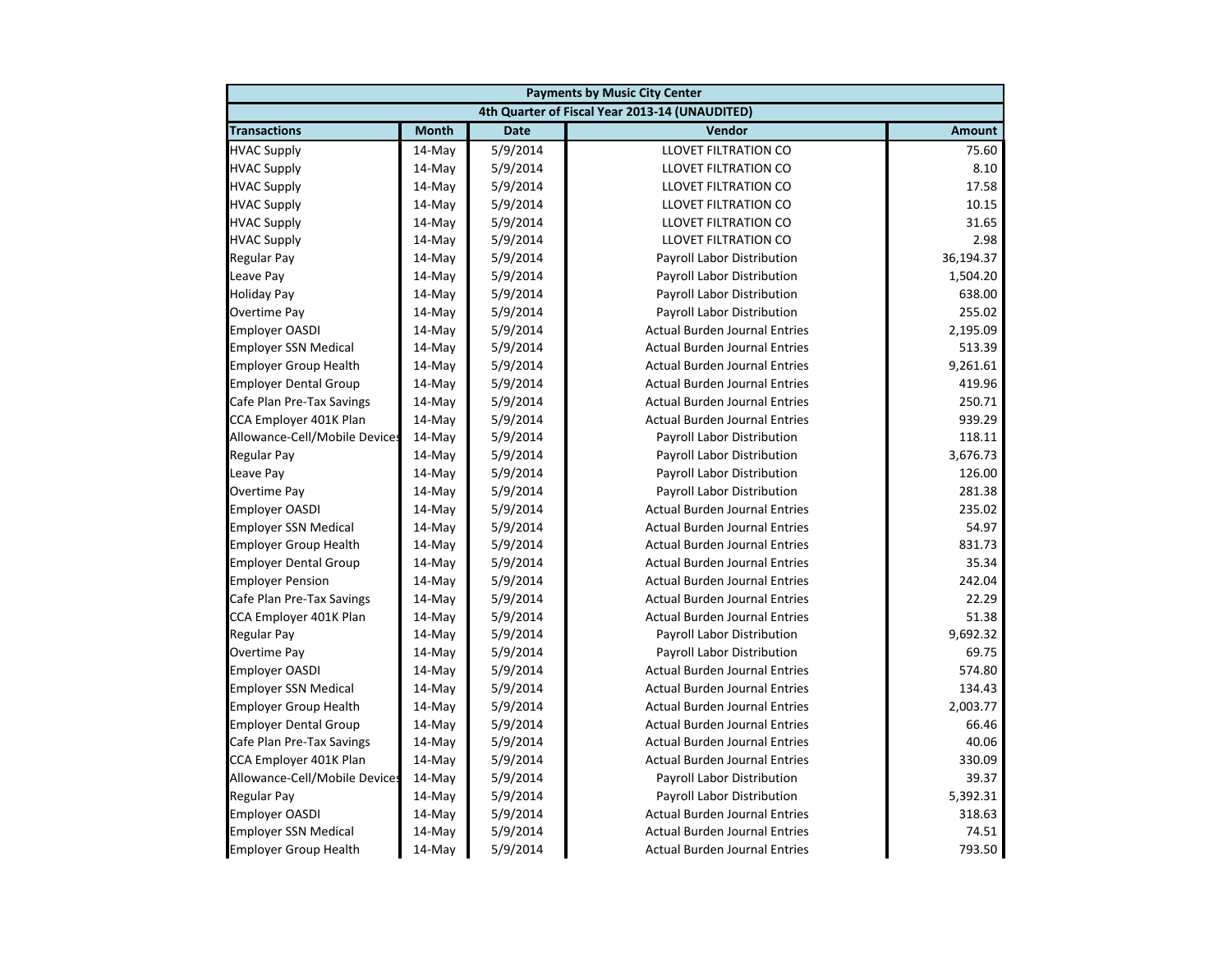|                               | <b>Payments by Music City Center</b> |             |                                                |               |  |
|-------------------------------|--------------------------------------|-------------|------------------------------------------------|---------------|--|
|                               |                                      |             | 4th Quarter of Fiscal Year 2013-14 (UNAUDITED) |               |  |
| <b>Transactions</b>           | <b>Month</b>                         | <b>Date</b> | Vendor                                         | <b>Amount</b> |  |
| <b>Employer Dental Group</b>  | $14$ -May                            | 5/9/2014    | <b>Actual Burden Journal Entries</b>           | 28.28         |  |
| <b>Employer Pension</b>       | $14$ -May                            | 5/9/2014    | <b>Actual Burden Journal Entries</b>           | 923.00        |  |
| <b>FSA Pre-Tax Savings</b>    | 14-May                               | 5/9/2014    | <b>Actual Burden Journal Entries</b>           | 3.19          |  |
| Cafe Plan Pre-Tax Savings     | 14-May                               | 5/9/2014    | <b>Actual Burden Journal Entries</b>           | 22.04         |  |
| Allowance-Cell/Mobile Devices | 14-May                               | 5/9/2014    | Payroll Labor Distribution                     | 78.74         |  |
| Regular Pay                   | 14-May                               | 5/9/2014    | Payroll Labor Distribution                     | 22,630.99     |  |
| Leave Pay                     | 14-May                               | 5/9/2014    | Payroll Labor Distribution                     | 396.78        |  |
| <b>Holiday Pay</b>            | 14-May                               | 5/9/2014    | Payroll Labor Distribution                     | 407.50        |  |
| Overtime Pay                  | 14-May                               | 5/9/2014    | Payroll Labor Distribution                     | 599.75        |  |
| <b>Employer OASDI</b>         | 14-May                               | 5/9/2014    | <b>Actual Burden Journal Entries</b>           | 1,385.91      |  |
| <b>Employer SSN Medical</b>   | $14$ -May                            | 5/9/2014    | <b>Actual Burden Journal Entries</b>           | 324.10        |  |
| <b>Employer Group Health</b>  | 14-May                               | 5/9/2014    | <b>Actual Burden Journal Entries</b>           | 5,060.18      |  |
| <b>Employer Dental Group</b>  | 14-May                               | 5/9/2014    | <b>Actual Burden Journal Entries</b>           | 214.92        |  |
| <b>Employer Pension</b>       | 14-May                               | 5/9/2014    | <b>Actual Burden Journal Entries</b>           | 184.64        |  |
| Cafe Plan Pre-Tax Savings     | 14-May                               | 5/9/2014    | <b>Actual Burden Journal Entries</b>           | 141.65        |  |
| CCA Employer 401K Plan        | 14-May                               | 5/9/2014    | <b>Actual Burden Journal Entries</b>           | 407.18        |  |
| Allowance-Cell/Mobile Devices | 14-May                               | 5/9/2014    | Payroll Labor Distribution                     | 196.85        |  |
| Regular Pay                   | 14-May                               | 5/9/2014    | Payroll Labor Distribution                     | 3,968.92      |  |
| Leave Pay                     | 14-May                               | 5/9/2014    | Payroll Labor Distribution                     | 750.50        |  |
| <b>Holiday Pay</b>            | $14$ -May                            | 5/9/2014    | Payroll Labor Distribution                     | 304.00        |  |
| Overtime Pay                  | 14-May                               | 5/9/2014    | Payroll Labor Distribution                     | 151.63        |  |
| <b>Employer OASDI</b>         | 14-May                               | 5/9/2014    | <b>Actual Burden Journal Entries</b>           | 289.54        |  |
| <b>Employer SSN Medical</b>   | 14-May                               | 5/9/2014    | <b>Actual Burden Journal Entries</b>           | 67.74         |  |
| <b>Employer Group Health</b>  | 14-May                               | 5/9/2014    | <b>Actual Burden Journal Entries</b>           | 1,354.50      |  |
| <b>Employer Dental Group</b>  | 14-May                               | 5/9/2014    | <b>Actual Burden Journal Entries</b>           | 42.42         |  |
| <b>Employer Pension</b>       | 14-May                               | 5/9/2014    | <b>Actual Burden Journal Entries</b>           | 810.95        |  |
| Cafe Plan Pre-Tax Savings     | 14-May                               | 5/9/2014    | <b>Actual Burden Journal Entries</b>           | 37.43         |  |
| Regular Pay                   | 14-May                               | 5/9/2014    | Payroll Labor Distribution                     | 6,936.94      |  |
| Overtime Pay                  | 14-May                               | 5/9/2014    | Payroll Labor Distribution                     | 16.58         |  |
| <b>Employer OASDI</b>         | $14$ -May                            | 5/9/2014    | <b>Actual Burden Journal Entries</b>           | 417.97        |  |
| <b>Employer SSN Medical</b>   | 14-May                               | 5/9/2014    | <b>Actual Burden Journal Entries</b>           | 97.74         |  |
| <b>Employer Group Health</b>  | 14-May                               | 5/9/2014    | <b>Actual Burden Journal Entries</b>           | 795.00        |  |
| <b>Employer Dental Group</b>  | 14-May                               | 5/9/2014    | <b>Actual Burden Journal Entries</b>           | 28.28         |  |
| Cafe Plan Pre-Tax Savings     | 14-May                               | 5/9/2014    | <b>Actual Burden Journal Entries</b>           | 21.72         |  |
| CCA Employer 401K Plan        | 14-May                               | 5/9/2014    | <b>Actual Burden Journal Entries</b>           | 278.15        |  |
| Allowance-Cell/Mobile Devices | 14-May                               | 5/9/2014    | Payroll Labor Distribution                     | 78.74         |  |
| <b>Regular Pay</b>            | 14-May                               | 5/9/2014    | Payroll Labor Distribution                     | 14,520.00     |  |
| Leave Pay                     | 14-May                               | 5/9/2014    | <b>Payroll Labor Distribution</b>              | 2,613.29      |  |
| <b>Employer OASDI</b>         | $14$ -May                            | 5/9/2014    | <b>Actual Burden Journal Entries</b>           | 1,038.77      |  |
| <b>Employer SSN Medical</b>   | 14-May                               | 5/9/2014    | <b>Actual Burden Journal Entries</b>           | 242.94        |  |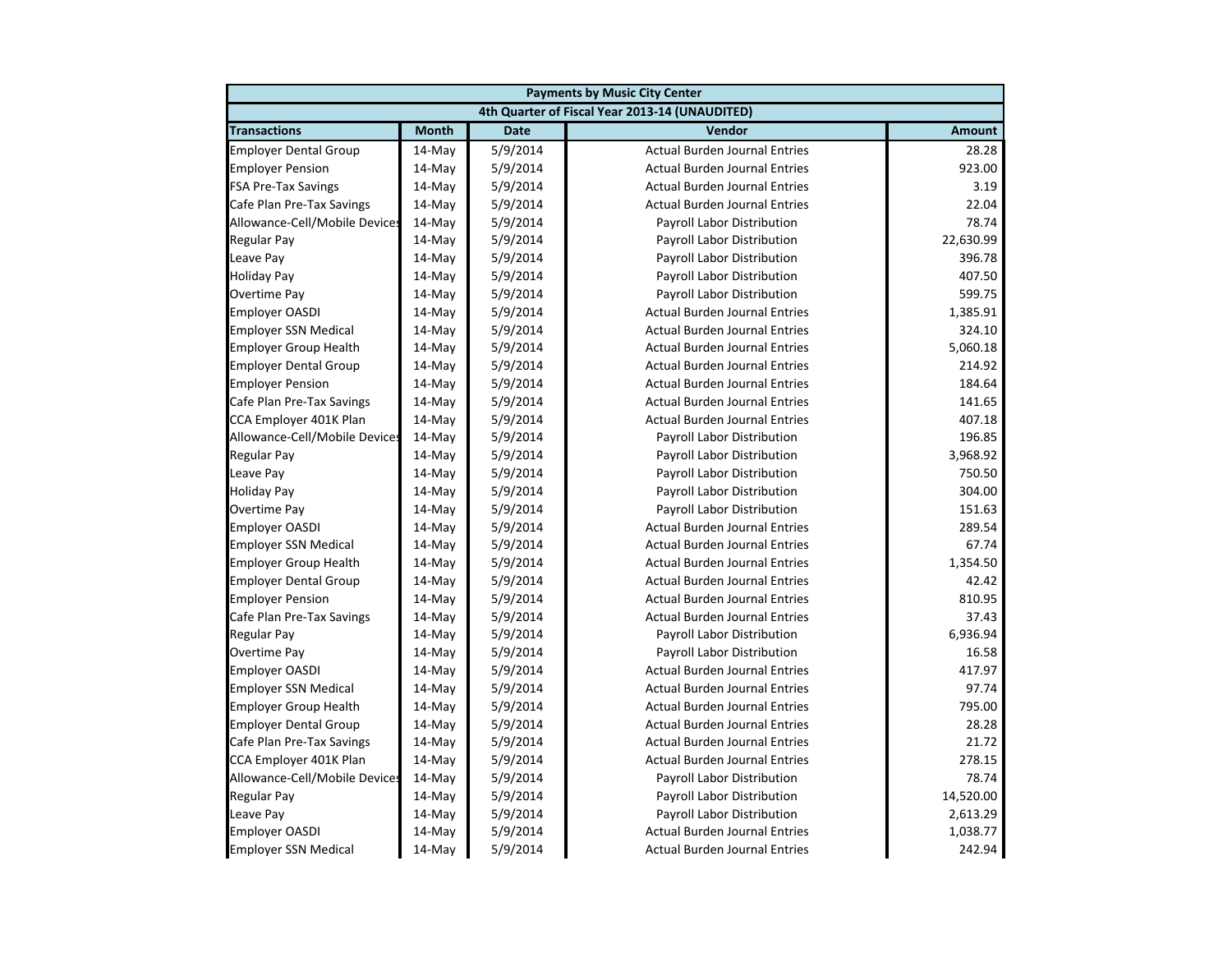|                               | <b>Payments by Music City Center</b> |             |                                                |               |  |
|-------------------------------|--------------------------------------|-------------|------------------------------------------------|---------------|--|
|                               |                                      |             | 4th Quarter of Fiscal Year 2013-14 (UNAUDITED) |               |  |
| <b>Transactions</b>           | <b>Month</b>                         | <b>Date</b> | Vendor                                         | <b>Amount</b> |  |
| <b>Employer Group Health</b>  | $14$ -May                            | 5/9/2014    | <b>Actual Burden Journal Entries</b>           | 1,266.00      |  |
| <b>Employer Dental Group</b>  | $14$ -May                            | 5/9/2014    | <b>Actual Burden Journal Entries</b>           | 70.70         |  |
| <b>Employer Pension</b>       | 14-May                               | 5/9/2014    | <b>Actual Burden Journal Entries</b>           | 2,932.69      |  |
| <b>FSA Pre-Tax Savings</b>    | 14-May                               | 5/9/2014    | <b>Actual Burden Journal Entries</b>           | 11.47         |  |
| Cafe Plan Pre-Tax Savings     | 14-May                               | 5/9/2014    | <b>Actual Burden Journal Entries</b>           | 35.30         |  |
| Allowance-Cell/Mobile Devices | 14-May                               | 5/9/2014    | Payroll Labor Distribution                     | 241.48        |  |
| Regular Pay                   | 14-May                               | 5/9/2014    | Payroll Labor Distribution                     | 3,222.11      |  |
| Leave Pay                     | 14-May                               | 5/9/2014    | Payroll Labor Distribution                     | 230.77        |  |
| Overtime Pay                  | 14-May                               | 5/9/2014    | Payroll Labor Distribution                     | 2.60          |  |
| <b>Employer OASDI</b>         | 14-May                               | 5/9/2014    | <b>Actual Burden Journal Entries</b>           | 211.81        |  |
| <b>Employer SSN Medical</b>   | $14$ -May                            | 5/9/2014    | <b>Actual Burden Journal Entries</b>           | 49.55         |  |
| <b>Employer Group Health</b>  | 14-May                               | 5/9/2014    | <b>Actual Burden Journal Entries</b>           | 235.50        |  |
| <b>Employer Dental Group</b>  | 14-May                               | 5/9/2014    | <b>Actual Burden Journal Entries</b>           | 28.28         |  |
| Cafe Plan Pre-Tax Savings     | 14-May                               | 5/9/2014    | <b>Actual Burden Journal Entries</b>           | 6.01          |  |
| CCA Employer 401K Plan        | 14-May                               | 5/9/2014    | <b>Actual Burden Journal Entries</b>           | 138.22        |  |
| Allowance-Cell/Mobile Devices | 14-May                               | 5/9/2014    | Payroll Labor Distribution                     | 39.37         |  |
| <b>Regular Pay</b>            | 14-May                               | 5/9/2014    | Payroll Labor Distribution                     | 11,347.58     |  |
| Leave Pay                     | 14-May                               | 5/9/2014    | Payroll Labor Distribution                     | 1,636.15      |  |
| Overtime Pay                  | 14-May                               | 5/9/2014    | Payroll Labor Distribution                     | 82.05         |  |
| <b>Employer OASDI</b>         | $14$ -May                            | 5/9/2014    | <b>Actual Burden Journal Entries</b>           | 756.13        |  |
| <b>Employer SSN Medical</b>   | 14-May                               | 5/9/2014    | <b>Actual Burden Journal Entries</b>           | 176.83        |  |
| <b>Employer Group Health</b>  | 14-May                               | 5/9/2014    | <b>Actual Burden Journal Entries</b>           | 2,617.50      |  |
| <b>Employer Dental Group</b>  | 14-May                               | 5/9/2014    | <b>Actual Burden Journal Entries</b>           | 113.12        |  |
| Cafe Plan Pre-Tax Savings     | 14-May                               | 5/9/2014    | <b>Actual Burden Journal Entries</b>           | 71.55         |  |
| CCA Employer 401K Plan        | 14-May                               | 5/9/2014    | <b>Actual Burden Journal Entries</b>           | 354.05        |  |
| Allowance-Cell/Mobile Devices | 14-May                               | 5/9/2014    | Payroll Labor Distribution                     | 78.74         |  |
| Regular Pay                   | 14-May                               | 5/9/2014    | Payroll Labor Distribution                     | 6,763.66      |  |
| Leave Pay                     | 14-May                               | 5/9/2014    | Payroll Labor Distribution                     | 173.08        |  |
| Overtime Pay                  | 14-May                               | 5/9/2014    | Payroll Labor Distribution                     | 19.64         |  |
| <b>Employer OASDI</b>         | $14$ -May                            | 5/9/2014    | <b>Actual Burden Journal Entries</b>           | 418.03        |  |
| <b>Employer SSN Medical</b>   | 14-May                               | 5/9/2014    | <b>Actual Burden Journal Entries</b>           | 97.76         |  |
| <b>Employer Group Health</b>  | 14-May                               | 5/9/2014    | <b>Actual Burden Journal Entries</b>           | 795.00        |  |
| <b>Employer Dental Group</b>  | 14-May                               | 5/9/2014    | <b>Actual Burden Journal Entries</b>           | 42.42         |  |
| <b>Employer Pension</b>       | 14-May                               | 5/9/2014    | <b>Actual Burden Journal Entries</b>           | 1,190.72      |  |
| Cafe Plan Pre-Tax Savings     | 14-May                               | 5/9/2014    | <b>Actual Burden Journal Entries</b>           | 21.72         |  |
| Allowance-Cell/Mobile Devices | 14-May                               | 5/9/2014    | Payroll Labor Distribution                     | 78.74         |  |
| Regular Pay                   | 14-May                               | 5/9/2014    | Payroll Labor Distribution                     | 8,605.74      |  |
| Leave Pay                     | 14-May                               | 5/9/2014    | Payroll Labor Distribution                     | 160.08        |  |
| Overtime Pay                  | 14-May                               | 5/9/2014    | Payroll Labor Distribution                     | 27.91         |  |
| <b>Employer OASDI</b>         | 14-May                               | 5/9/2014    | <b>Actual Burden Journal Entries</b>           | 542.51        |  |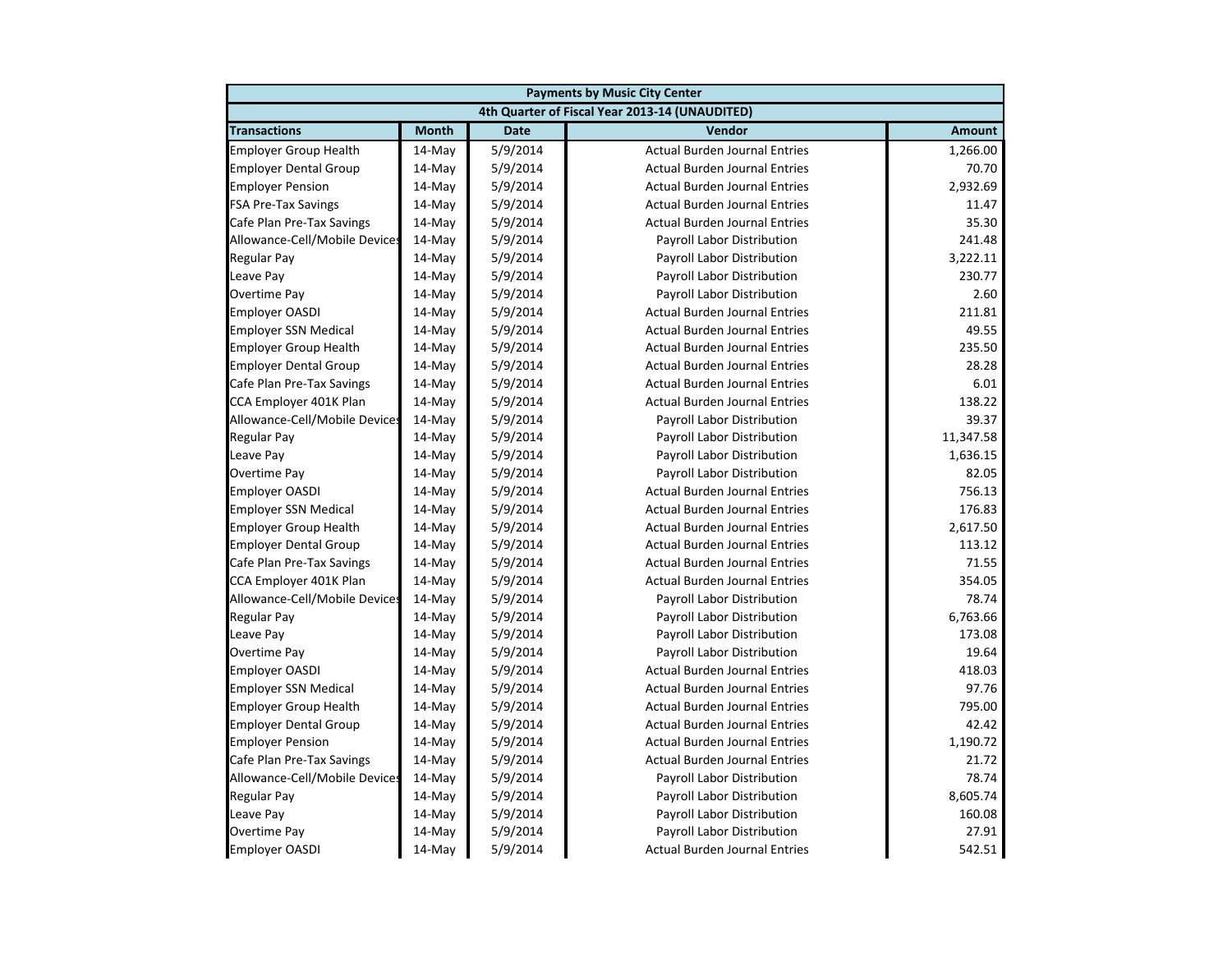| <b>Payments by Music City Center</b> |              |             |                                                |               |
|--------------------------------------|--------------|-------------|------------------------------------------------|---------------|
|                                      |              |             | 4th Quarter of Fiscal Year 2013-14 (UNAUDITED) |               |
| <b>Transactions</b>                  | <b>Month</b> | <b>Date</b> | Vendor                                         | <b>Amount</b> |
| <b>Employer SSN Medical</b>          | 14-May       | 5/9/2014    | <b>Actual Burden Journal Entries</b>           | 126.88        |
| <b>Employer Group Health</b>         | 14-May       | 5/9/2014    | <b>Actual Burden Journal Entries</b>           | 469.50        |
| <b>Employer Dental Group</b>         | 14-May       | 5/9/2014    | <b>Actual Burden Journal Entries</b>           | 56.56         |
| Cafe Plan Pre-Tax Savings            | 14-May       | 5/9/2014    | <b>Actual Burden Journal Entries</b>           | 12.21         |
| CCA Employer 401K Plan               | 14-May       | 5/9/2014    | <b>Actual Burden Journal Entries</b>           | 309.45        |
| Allowance-Cell/Mobile Devices        | 14-May       | 5/9/2014    | <b>Payroll Labor Distribution</b>              | 118.11        |
| <b>Regular Pay</b>                   | 14-May       | 5/9/2014    | Payroll Labor Distribution                     | 16,287.05     |
| <b>Holiday Pay</b>                   | 14-May       | 5/9/2014    | Payroll Labor Distribution                     | 205.77        |
| <b>Employer OASDI</b>                | 14-May       | 5/9/2014    | <b>Actual Burden Journal Entries</b>           | 995.82        |
| <b>Employer SSN Medical</b>          | 14-May       | 5/9/2014    | <b>Actual Burden Journal Entries</b>           | 232.90        |
| <b>Employer Group Health</b>         | 14-May       | 5/9/2014    | <b>Actual Burden Journal Entries</b>           | 1,357.50      |
| <b>Employer Dental Group</b>         | 14-May       | 5/9/2014    | <b>Actual Burden Journal Entries</b>           | 42.42         |
| <b>Employer Pension</b>              | 14-May       | 5/9/2014    | <b>Actual Burden Journal Entries</b>           | 2,823.07      |
| <b>FSA Pre-Tax Savings</b>           | 14-May       | 5/9/2014    | <b>Actual Burden Journal Entries</b>           | 7.97          |
| Cafe Plan Pre-Tax Savings            | 14-May       | 5/9/2014    | <b>Actual Burden Journal Entries</b>           | 37.87         |
| Allowance-Cell/Mobile Devices        | $14$ -May    | 5/9/2014    | Payroll Labor Distribution                     | 168.00        |
| <b>Regular Pay</b>                   | 14-May       | 5/9/2014    | Payroll Labor Distribution                     | 6,656.64      |
| Overtime Pay                         | 14-May       | 5/9/2014    | Payroll Labor Distribution                     | 16.67         |
| <b>Employer OASDI</b>                | 14-May       | 5/9/2014    | <b>Actual Burden Journal Entries</b>           | 384.89        |
| <b>Employer SSN Medical</b>          | 14-May       | 5/9/2014    | <b>Actual Burden Journal Entries</b>           | 90.02         |
| <b>Employer Group Health</b>         | 14-May       | 5/9/2014    | <b>Actual Burden Journal Entries</b>           | 1,590.00      |
| <b>Employer Dental Group</b>         | 14-May       | 5/9/2014    | <b>Actual Burden Journal Entries</b>           | 56.56         |
| Cafe Plan Pre-Tax Savings            | $14$ -May    | 5/9/2014    | <b>Actual Burden Journal Entries</b>           | 43.80         |
| CCA Employer 401K Plan               | 14-May       | 5/9/2014    | <b>Actual Burden Journal Entries</b>           | 122.22        |
| Allowance-Cell/Mobile Devices        | 14-May       | 5/9/2014    | Payroll Labor Distribution                     | 118.11        |
| Postage & Delivery Srvc              | 14-May       | 5/12/2014   | UPS STORE #6425                                | 27.32         |
| Printing/Binding                     | 14-May       | 5/12/2014   | RICOH USA INC (ACH)                            | 102.98        |
| <b>Elevator Permit</b>               | 14-May       | 5/12/2014   | TN DEPT OF LABOR DIV BOIL & EL                 | 55.00         |
| <b>Temporary Service</b>             | 14-May       | 5/12/2014   | INDUSTRIAL STAFFING OF TN (ACH                 | 5,931.00      |
| <b>Temporary Service</b>             | 14-May       | 5/12/2014   | INDUSTRIAL STAFFING OF TN (ACH                 | 4,555.52      |
| Janitorial Srvc                      | $14$ -May    | 5/12/2014   | SERVICE MANAGEMENT SYSTEMS                     | 7,775.69      |
| Janitorial Srvc                      | 14-May       | 5/12/2014   | SERVICE MANAGEMENT SYSTEMS                     | 8,241.48      |
| Janitorial Srvc                      | 14-May       | 5/12/2014   | SERVICE MANAGEMENT SYSTEMS                     | 5,091.47      |
| Janitorial Srvc                      | 14-May       | 5/12/2014   | SERVICE MANAGEMENT SYSTEMS                     | 1,752.54      |
| Janitorial Srvc                      | 14-May       | 5/12/2014   | SERVICE MANAGEMENT SYSTEMS                     | 4,091.42      |
| <b>Internet Services</b>             | 14-May       | 5/12/2014   | AT&T (PO BOX 105320)(105262)(7                 | 4,932.81      |
| Telephone & Telegraph                | 14-May       | 5/12/2014   | AT&T (PO BOX 105320)(105262)(7                 | 308.24        |
| Telephone & Telegraph                | 14-May       | 5/12/2014   | AT&T (PO BOX 105320)(105262)(7                 | 1,892.49      |
| <b>Medical Services</b>              | 14-May       | 5/12/2014   | MED STAR MEDICAL STAFFING INC                  | 2,193.00      |
| Offc & Admin Supply                  | 14-May       | 5/12/2014   | <b>TOLEDO TICKET CO (ACH)</b>                  | 374.48        |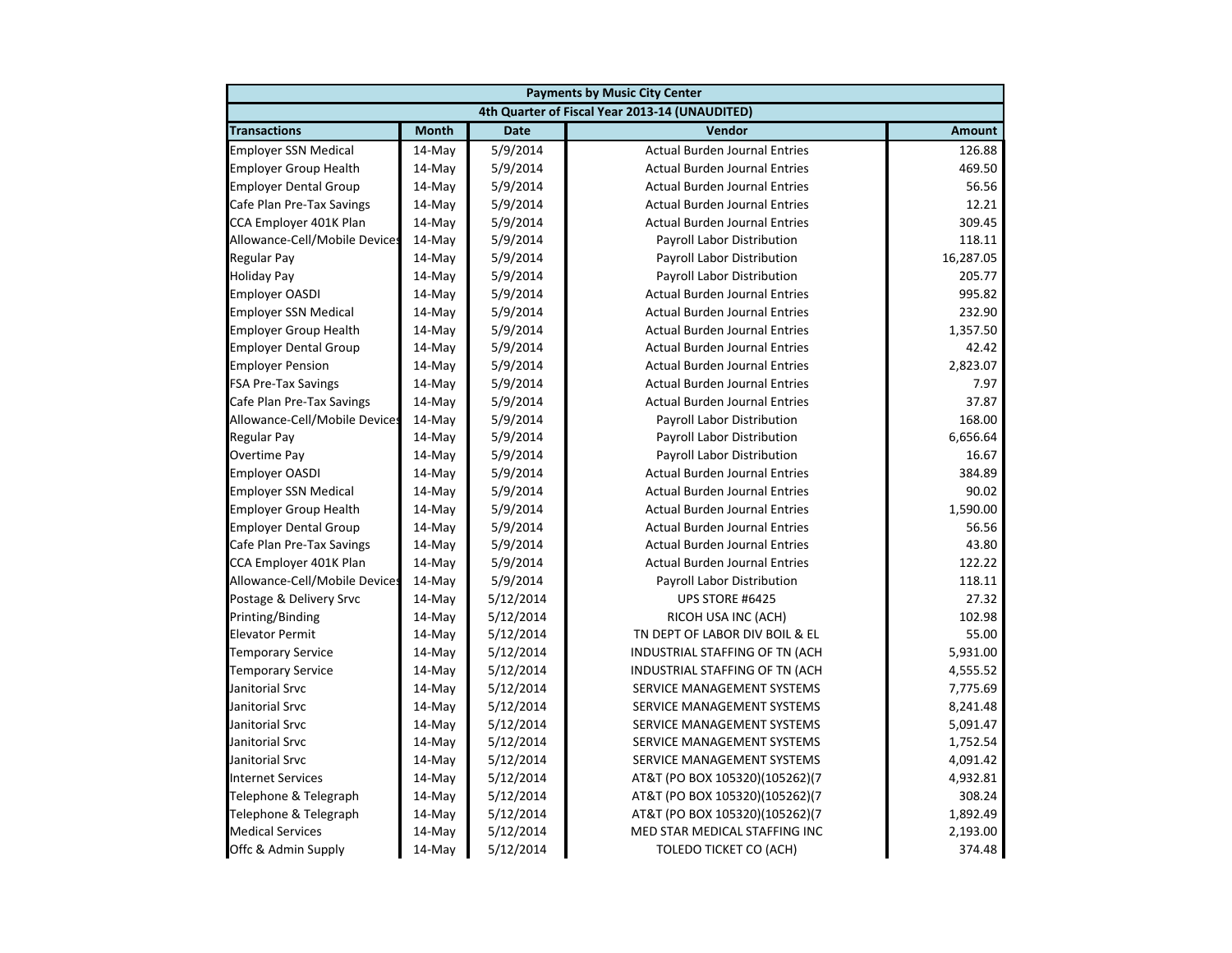|                                  | <b>Payments by Music City Center</b> |             |                                                |               |  |
|----------------------------------|--------------------------------------|-------------|------------------------------------------------|---------------|--|
|                                  |                                      |             | 4th Quarter of Fiscal Year 2013-14 (UNAUDITED) |               |  |
| <b>Transactions</b>              | <b>Month</b>                         | <b>Date</b> | Vendor                                         | <b>Amount</b> |  |
| Offc & Admin Supply              | 14-May                               | 5/12/2014   | <b>TOLEDO TICKET CO (ACH)</b>                  | 374.00        |  |
| Offc & Admin Supply              | 14-May                               | 5/12/2014   | <b>TOLEDO TICKET CO (ACH)</b>                  | 374.00        |  |
| Offc & Admin Supply              | 14-May                               | 5/12/2014   | <b>TOLEDO TICKET CO (ACH)</b>                  | 374.00        |  |
| Offc & Admin Supply              | 14-May                               | 5/12/2014   | <b>TOLEDO TICKET CO (ACH)</b>                  | 374.00        |  |
| Postage & Delivery Srvc          | 14-May                               | 5/12/2014   | UPS STORE #6425                                | 22.71         |  |
| Printing/Binding                 | 14-May                               | 5/12/2014   | RICOH USA INC (ACH)                            | 102.98        |  |
| <b>Host &amp; Hostess</b>        | 14-May                               | 5/12/2014   | <b>CENTERPLATE MCC (ACH)</b>                   | 155.86        |  |
| <b>Host &amp; Hostess</b>        | 14-May                               | 5/12/2014   | CENTERPLATE MCC (ACH)                          | 380.16        |  |
| <b>Host &amp; Hostess</b>        | 14-May                               | 5/12/2014   | CENTERPLATE MCC (ACH)                          | 158.72        |  |
| Offc & Admin Supply              | 14-May                               | 5/12/2014   | RICOH USA INC (ACH)                            | 46.97         |  |
| Offc & Admin Supply              | 14-May                               | 5/13/2014   | AMERICAN PAPER & TWINE CO (ACH                 | 512.00        |  |
| <b>HHold &amp; Jnitr Supply</b>  | $14-May$                             | 5/13/2014   | AMERICAN PAPER & TWINE CO (ACH                 | 530.60        |  |
| <b>HHold &amp; Jnitr Supply</b>  | 14-May                               | 5/13/2014   | AMERICAN PAPER & TWINE CO (ACH                 | 162.40        |  |
| <b>HHold &amp; Jnitr Supply</b>  | 14-May                               | 5/13/2014   | AMERICAN PAPER & TWINE CO (ACH                 | 204.10        |  |
| <b>HHold &amp; Jnitr Supply</b>  | 14-May                               | 5/13/2014   | AMERICAN PAPER & TWINE CO (ACH                 | 3,703.20      |  |
| <b>HHold &amp; Jnitr Supply</b>  | 14-May                               | 5/13/2014   | AMERICAN PAPER & TWINE CO (ACH                 | 957.60        |  |
| Repair & Maint Supply            | 14-May                               | 5/13/2014   | FERGUSON ENTERPRISES (ACH)                     | 16.74         |  |
| Offc & Admin Supply              | $14$ -May                            | 5/13/2014   | A Z OFFICE RESOURCE INC (ACH)                  | 16.77         |  |
| <b>Merchant Fees</b>             | 14-May                               | 5/13/2014   | Service Fee - Xtend Healthcare                 | (207.00)      |  |
| <b>Laundry Services</b>          | 14-May                               | 5/14/2014   | <b>ALSCO</b>                                   | 738.31        |  |
| Pest Control Srvc                | 14-May                               | 5/15/2014   | COOKS PEST CONTROL INC COMMERC                 | 1,207.50      |  |
| <b>Pest Control Srvc</b>         | 14-May                               | 5/15/2014   | COOKS PEST CONTROL INC COMMERC                 | 1,207.50      |  |
| <b>Building Maintenance Srvc</b> | 14-May                               | 5/15/2014   | NASHVILLE GLASS CO                             | 225.00        |  |
| Refuse Disposal-Reimb            | 14-May                               | 5/15/2014   | ALLIED WASTE (ACH)                             | 5,904.04      |  |
| <b>Temporary Service</b>         | 14-May                               | 5/15/2014   | INDUSTRIAL STAFFING OF TN (ACH                 | 7,126.82      |  |
| <b>Medical Services</b>          | 14-May                               | 5/15/2014   | MED STAR MEDICAL STAFFING INC                  | 1,580.25      |  |
| <b>Security Services</b>         | 14-May                               | 5/15/2014   | <b>BRANTLEY SECURITY SERVICES INC</b>          | 159.50        |  |
| <b>Building Maintenance Srvc</b> | 14-May                               | 5/15/2014   | NASHVILLE GLASS CO                             | 125.00        |  |
| <b>Host &amp; Hostess</b>        | 14-May                               | 5/15/2014   | <b>NASHVILLE CONVENTION &amp; VISITOR</b>      | 1,013.00      |  |
| <b>Merchant Fees</b>             | $14-May$                             | 5/15/2014   | <b>FIS</b>                                     | 16,754.85     |  |
| <b>Mngt Cnsltnt Srvc</b>         | 14-May                               | 5/15/2014   | MG TRUST CO LLC                                | 150.00        |  |
| <b>Host &amp; Hostess</b>        | 14-May                               | 5/15/2014   | <b>CENTERPLATE MCC (ACH)</b>                   | 213.21        |  |
| <b>Host &amp; Hostess</b>        | 14-May                               | 5/15/2014   | CENTERPLATE MCC (ACH)                          | 316.40        |  |
| Other Rpr & Maint Srvc           | 14-May                               | 5/16/2014   | NASHVILLE MACHINE ELEVATOR CO                  | 13,300.00     |  |
| <b>Electrical Supply</b>         | 14-May                               | 5/16/2014   | WILLIAMS WHOLESALE SUPPLY OF N                 | 1,017.80      |  |
| <b>Electrical Supply</b>         | $14$ -May                            | 5/16/2014   | WILLIAMS WHOLESALE SUPPLY OF N                 | 47.50         |  |
| <b>Electrical Supply</b>         | 14-May                               | 5/16/2014   | WILLIAMS WHOLESALE SUPPLY OF N                 | 607.50        |  |
| <b>Electrical Supply</b>         | 14-May                               | 5/16/2014   | WILLIAMS WHOLESALE SUPPLY OF N                 | 949.00        |  |
| <b>Electrical Supply</b>         | 14-May                               | 5/16/2014   | WILLIAMS WHOLESALE SUPPLY OF N                 | 215.00        |  |
| <b>Electrical Supply</b>         | 14-May                               | 5/16/2014   | WILLIAMS WHOLESALE SUPPLY OF N                 | 559.50        |  |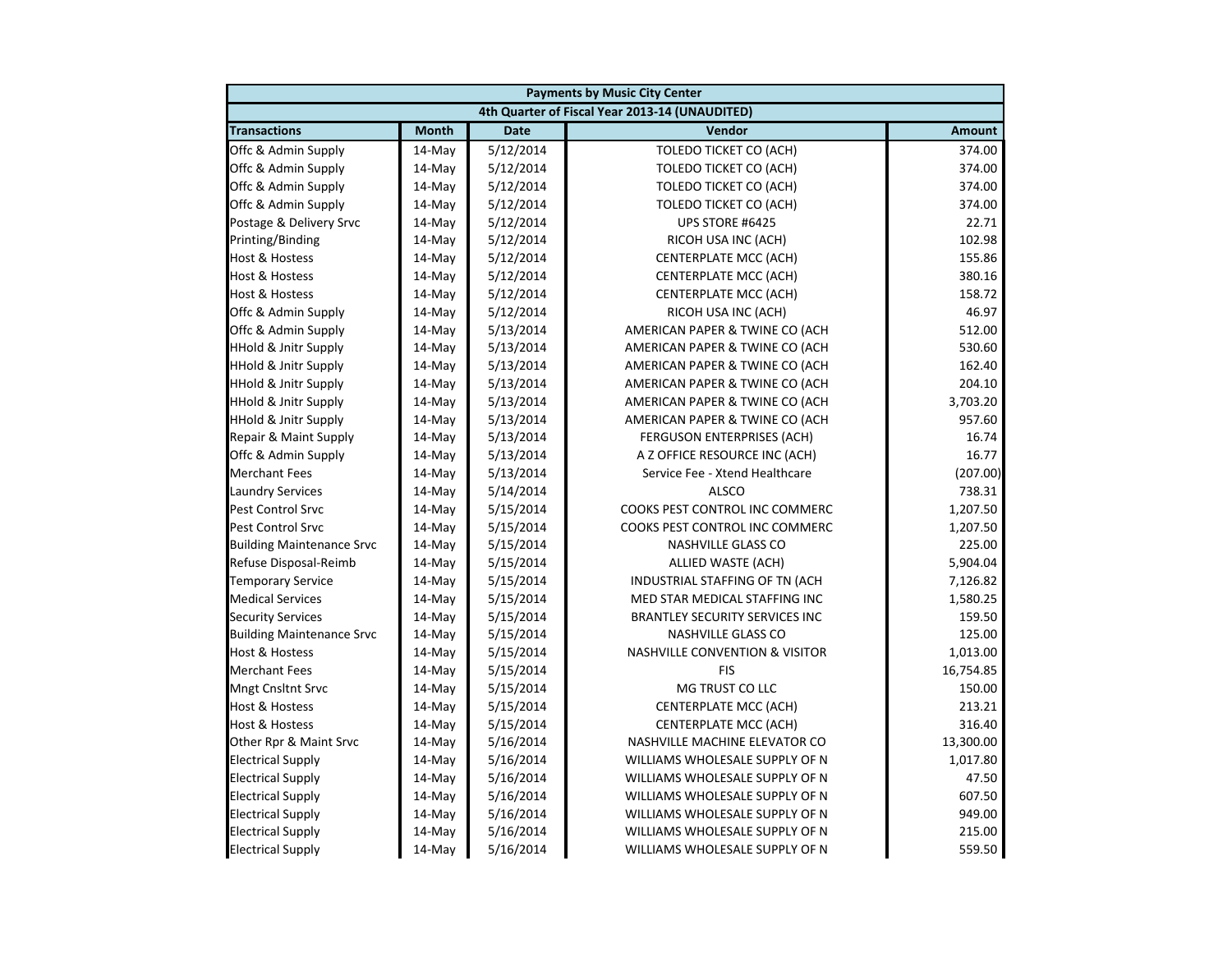|                                 | <b>Payments by Music City Center</b> |             |                                                |               |  |
|---------------------------------|--------------------------------------|-------------|------------------------------------------------|---------------|--|
|                                 |                                      |             | 4th Quarter of Fiscal Year 2013-14 (UNAUDITED) |               |  |
| <b>Transactions</b>             | <b>Month</b>                         | <b>Date</b> | Vendor                                         | <b>Amount</b> |  |
| <b>Electrical Supply</b>        | 14-May                               | 5/16/2014   | WILLIAMS WHOLESALE SUPPLY OF N                 | 1,017.80      |  |
| <b>Small Equipment Supply</b>   | 14-May                               | 5/16/2014   | W W GRAINGER (P#)                              | 58.01         |  |
| <b>Small Equipment Supply</b>   | 14-May                               | 5/16/2014   | W W GRAINGER (P#)                              | 139.60        |  |
| <b>Small Equipment Supply</b>   | 14-May                               | 5/16/2014   | W W GRAINGER (P#)                              | 50.04         |  |
| <b>Small Equipment Supply</b>   | 14-May                               | 5/16/2014   | W W GRAINGER (P#)                              | 142.84        |  |
| <b>Small Equipment Supply</b>   | 14-May                               | 5/16/2014   | W W GRAINGER (P#)                              | 19.88         |  |
| <b>Small Equipment Supply</b>   | 14-May                               | 5/16/2014   | W W GRAINGER (P#)                              | 79.11         |  |
| <b>Small Equipment Supply</b>   | 14-May                               | 5/16/2014   | W W GRAINGER (P#)                              | 11.74         |  |
| <b>Small Equipment Supply</b>   | 14-May                               | 5/16/2014   | W W GRAINGER (P#)                              | 102.08        |  |
| <b>Small Equipment Supply</b>   | 14-May                               | 5/16/2014   | W W GRAINGER (P#)                              | 52.14         |  |
| <b>Small Equipment Supply</b>   | 14-May                               | 5/16/2014   | W W GRAINGER (P#)                              | 222.76        |  |
| <b>Small Equipment Supply</b>   | 14-May                               | 5/16/2014   | W W GRAINGER (P#)                              | 15.82         |  |
| <b>Merchant Fees</b>            | 14-May                               | 5/16/2014   | MCC 05/16/14 Exh Rev RCLS                      | (0.31)        |  |
| <b>Paint Supply</b>             | 14-May                               | 5/19/2014   | SHERWIN WILLIAMS CO INDUSTRIAL                 | 8.64          |  |
| <b>Paint Supply</b>             | 14-May                               | 5/19/2014   | SHERWIN WILLIAMS CO INDUSTRIAL                 | 4.44          |  |
| <b>Paint Supply</b>             | 14-May                               | 5/19/2014   | SHERWIN WILLIAMS CO INDUSTRIAL                 | 23.04         |  |
| <b>Paint Supply</b>             | 14-May                               | 5/19/2014   | SHERWIN WILLIAMS CO INDUSTRIAL                 | 18.64         |  |
| <b>Paint Supply</b>             | 14-May                               | 5/19/2014   | SHERWIN WILLIAMS CO INDUSTRIAL                 | 25.55         |  |
| <b>Paint Supply</b>             | 14-May                               | 5/19/2014   | SHERWIN WILLIAMS CO INDUSTRIAL                 | 157.00        |  |
| <b>Auto Fuel</b>                | 14-May                               | 5/19/2014   | <b>WRIGHT EXPRESS FINANCIAL SVCS</b>           | 244.40        |  |
| <b>Small Equipment Supply</b>   | 14-May                               | 5/19/2014   | JARVIS AWARD SIGN & FLAG CO (A                 | 55.00         |  |
| Printing/Binding                | 14-May                               | 5/19/2014   | MCC 05/14 MISC A/R ENTRY                       | (92.00)       |  |
| Other Rpr & Maint Srvc          | 14-May                               | 5/19/2014   | MCC 05/14 MISC A/R ENTRY                       | (533.23)      |  |
| Offc & Admin Supply             | 14-May                               | 5/19/2014   | MCC 05/14 MISC A/R ENTRY                       | (847.53)      |  |
| Repair & Maint Supply           | 14-May                               | 5/19/2014   | MCC 05/14 MISC A/R ENTRY                       | (937.54)      |  |
| <b>District Energy System</b>   | 14-May                               | 5/20/2014   | DES REVENUE / US BANK (ACH)                    | 196,006.71    |  |
| <b>HHold &amp; Jnitr Supply</b> | 14-May                               | 5/20/2014   | AMERICAN PAPER & TWINE CO (ACH                 | (68.08)       |  |
| <b>HHold &amp; Jnitr Supply</b> | 14-May                               | 5/20/2014   | AMERICAN PAPER & TWINE CO (ACH                 | 2,170.00      |  |
| <b>Medical Services</b>         | 14-May                               | 5/20/2014   | MED STAR MEDICAL STAFFING INC                  | 3,004.63      |  |
| <b>Security Services</b>        | 14-May                               | 5/20/2014   | <b>BRANTLEY SECURITY SERVICES INC</b>          | 398.42        |  |
| <b>Uniform Cleaning Service</b> | 14-May                               | 5/20/2014   | <b>COYNE TEXTILE SVCS</b>                      | 553.34        |  |
| Offc & Admin Supply             | 14-May                               | 5/20/2014   | A Z OFFICE RESOURCE INC (ACH)                  | 77.70         |  |
| Offc & Admin Supply             | 14-May                               | 5/20/2014   | A Z OFFICE RESOURCE INC (ACH)                  | 30.96         |  |
| Offc & Admin Supply             | 14-May                               | 5/20/2014   | A Z OFFICE RESOURCE INC (ACH)                  | 32.99         |  |
| Offc & Admin Supply             | 14-May                               | 5/20/2014   | A Z OFFICE RESOURCE INC (ACH)                  | 2.08          |  |
| Repair & Maint Supply           | 14-May                               | 5/21/2014   | MCC PCC MUSIC CITY CENTER                      | 29.33         |  |
| <b>Electrical Supply</b>        | 14-May                               | 5/21/2014   | W W GRAINGER (P#)                              | 34.56         |  |
| <b>Small Equipment Supply</b>   | 14-May                               | 5/21/2014   | W W GRAINGER (P#)                              | 41.10         |  |
| Small Equipment Supply          | 14-May                               | 5/21/2014   | W W GRAINGER (P#)                              | 10.60         |  |
| <b>Small Equipment Supply</b>   | 14-May                               | 5/21/2014   | W W GRAINGER (P#)                              | 15.80         |  |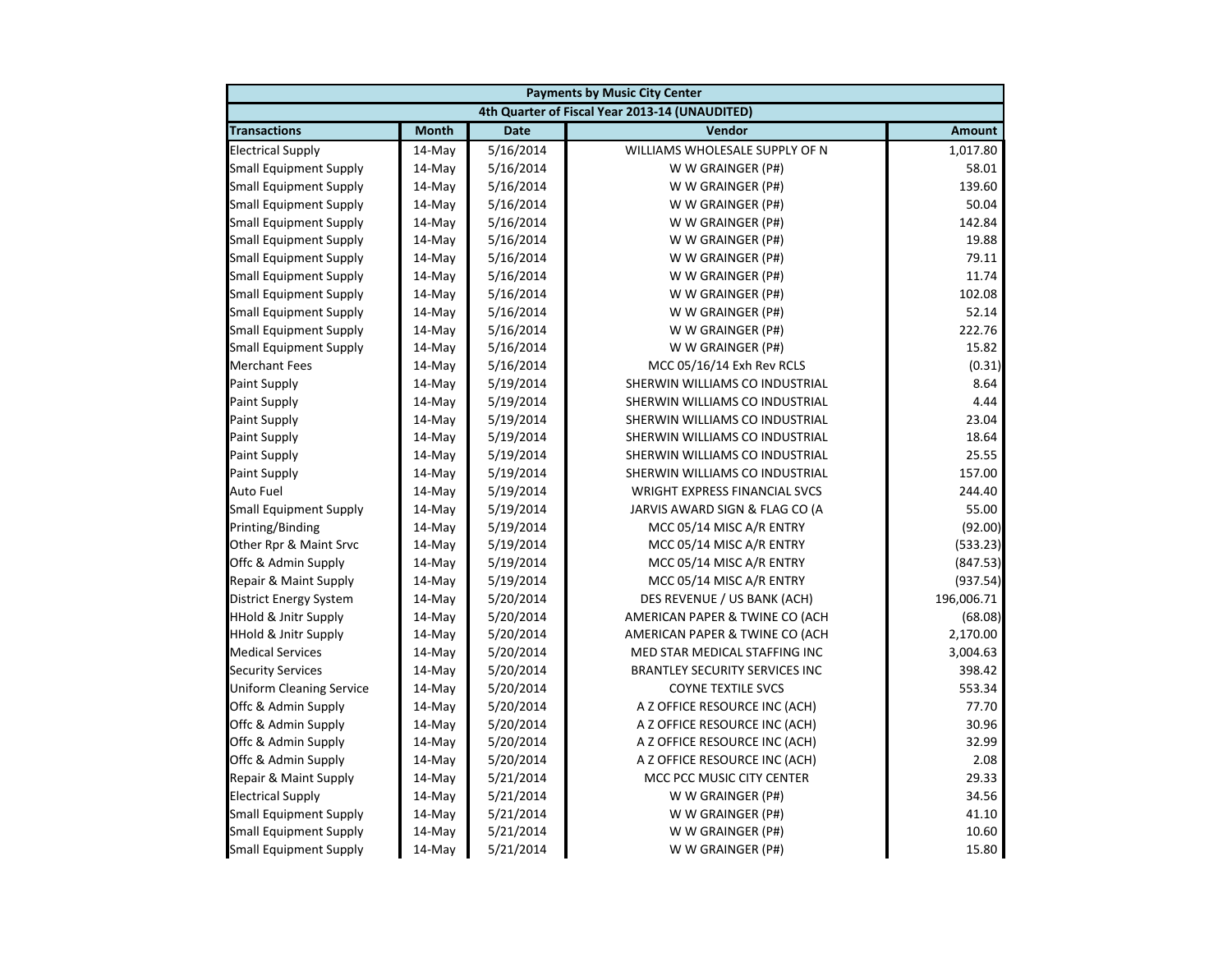|                               | <b>Payments by Music City Center</b> |             |                                                |               |  |
|-------------------------------|--------------------------------------|-------------|------------------------------------------------|---------------|--|
|                               |                                      |             | 4th Quarter of Fiscal Year 2013-14 (UNAUDITED) |               |  |
| <b>Transactions</b>           | <b>Month</b>                         | <b>Date</b> | Vendor                                         | <b>Amount</b> |  |
| <b>Small Equipment Supply</b> | 14-May                               | 5/21/2014   | W W GRAINGER (P#)                              | 28.50         |  |
| <b>Small Equipment Supply</b> | 14-May                               | 5/21/2014   | W W GRAINGER (P#)                              | 14.10         |  |
| <b>Small Equipment Supply</b> | 14-May                               | 5/21/2014   | W W GRAINGER (P#)                              | 16.10         |  |
| Repair & Maint Supply         | 14-May                               | 5/21/2014   | MCC PCC MUSIC CITY CENTER                      | 6.42          |  |
| <b>Parking Violation Fees</b> | 14-May                               | 5/21/2014   | MCC PCC MUSIC CITY CENTER                      | 15.00         |  |
| Repair & Maint Supply         | 14-May                               | 5/21/2014   | W W GRAINGER (P#)                              | 63.83         |  |
| Printing/Binding              | 14-May                               | 5/21/2014   | RICOH USA INC (ACH)                            | 184.66        |  |
| Employee Out-of-town Travel   | 14-May                               | 5/21/2014   | STARKS, CHARLES L                              | 768.63        |  |
| <b>Host &amp; Hostess</b>     | 14-May                               | 5/21/2014   | <b>CENTERPLATE MCC (ACH)</b>                   | 189.34        |  |
| Offc & Admin Supply           | 14-May                               | 5/21/2014   | MCC PCC MUSIC CITY CENTER                      | 2.72          |  |
| Offc & Admin Supply           | 14-May                               | 5/21/2014   | MCC PCC MUSIC CITY CENTER                      | 8.69          |  |
| Repair & Maint Supply         | 14-May                               | 5/22/2014   | W W GRAINGER (P#)                              | 54.01         |  |
| <b>Regular Pay</b>            | 14-May                               | 5/23/2014   | Payroll Labor Distribution                     | 24,713.09     |  |
| Leave Pay                     | 14-May                               | 5/23/2014   | Payroll Labor Distribution                     | 196.00        |  |
| <b>Holiday Pay</b>            | 14-May                               | 5/23/2014   | Payroll Labor Distribution                     | 225.00        |  |
| Overtime Pay                  | $14-May$                             | 5/23/2014   | Payroll Labor Distribution                     | 460.83        |  |
| <b>Employer OASDI</b>         | 14-May                               | 5/23/2014   | <b>Actual Burden Journal Entries</b>           | 1,586.86      |  |
| <b>Employer SSN Medical</b>   | 14-May                               | 5/23/2014   | <b>Actual Burden Journal Entries</b>           | 371.14        |  |
| CCA Employer 401K Plan        | 14-May                               | 5/23/2014   | <b>Actual Burden Journal Entries</b>           | 584.99        |  |
| Host & Hostess                | 14-May                               | 5/23/2014   | <b>CENTERPLATE MCC (ACH)</b>                   | 19,634.47     |  |
| Offc & Admin Supply           | 14-May                               | 5/23/2014   | ATHENS PAPER CO (ACH)                          | 89.00         |  |
| <b>Regular Pay</b>            | 14-May                               | 5/23/2014   | Payroll Labor Distribution                     | 4,076.87      |  |
| Leave Pay                     | $14-May$                             | 5/23/2014   | Payroll Labor Distribution                     | 853.50        |  |
| Overtime Pay                  | 14-May                               | 5/23/2014   | Payroll Labor Distribution                     | 0.58          |  |
| <b>Employer OASDI</b>         | 14-May                               | 5/23/2014   | <b>Actual Burden Journal Entries</b>           | 305.72        |  |
| <b>Employer SSN Medical</b>   | 14-May                               | 5/23/2014   | Actual Burden Journal Entries                  | 71.49         |  |
| <b>Employer Pension</b>       | 14-May                               | 5/23/2014   | <b>Actual Burden Journal Entries</b>           | 844.02        |  |
| <b>Regular Pay</b>            | 14-May                               | 5/23/2014   | Payroll Labor Distribution                     | 27,538.05     |  |
| Leave Pay                     | 14-May                               | 5/23/2014   | Payroll Labor Distribution                     | 1,646.50      |  |
| <b>Holiday Pay</b>            | 14-May                               | 5/23/2014   | Payroll Labor Distribution                     | 250.00        |  |
| Overtime Pay                  | $14-May$                             | 5/23/2014   | Payroll Labor Distribution                     | 1,742.21      |  |
| <b>Employer OASDI</b>         | 14-May                               | 5/23/2014   | <b>Actual Burden Journal Entries</b>           | 1,932.97      |  |
| <b>Employer SSN Medical</b>   | 14-May                               | 5/23/2014   | <b>Actual Burden Journal Entries</b>           | 452.05        |  |
| CCA Employer 401K Plan        | 14-May                               | 5/23/2014   | <b>Actual Burden Journal Entries</b>           | 822.68        |  |
| Offc & Admin Supply           | 14-May                               | 5/23/2014   | ATHENS PAPER CO (ACH)                          | 90.00         |  |
| Regular Pay                   | 14-May                               | 5/23/2014   | Payroll Labor Distribution                     | 34,458.13     |  |
| Leave Pay                     | 14-May                               | 5/23/2014   | Payroll Labor Distribution                     | 2,095.48      |  |
| <b>Holiday Pay</b>            | 14-May                               | 5/23/2014   | Payroll Labor Distribution                     | 88.00         |  |
| Overtime Pay                  | 14-May                               | 5/23/2014   | Payroll Labor Distribution                     | 435.13        |  |
| <b>Employer OASDI</b>         | $14$ -May                            | 5/23/2014   | <b>Actual Burden Journal Entries</b>           | 2,298.71      |  |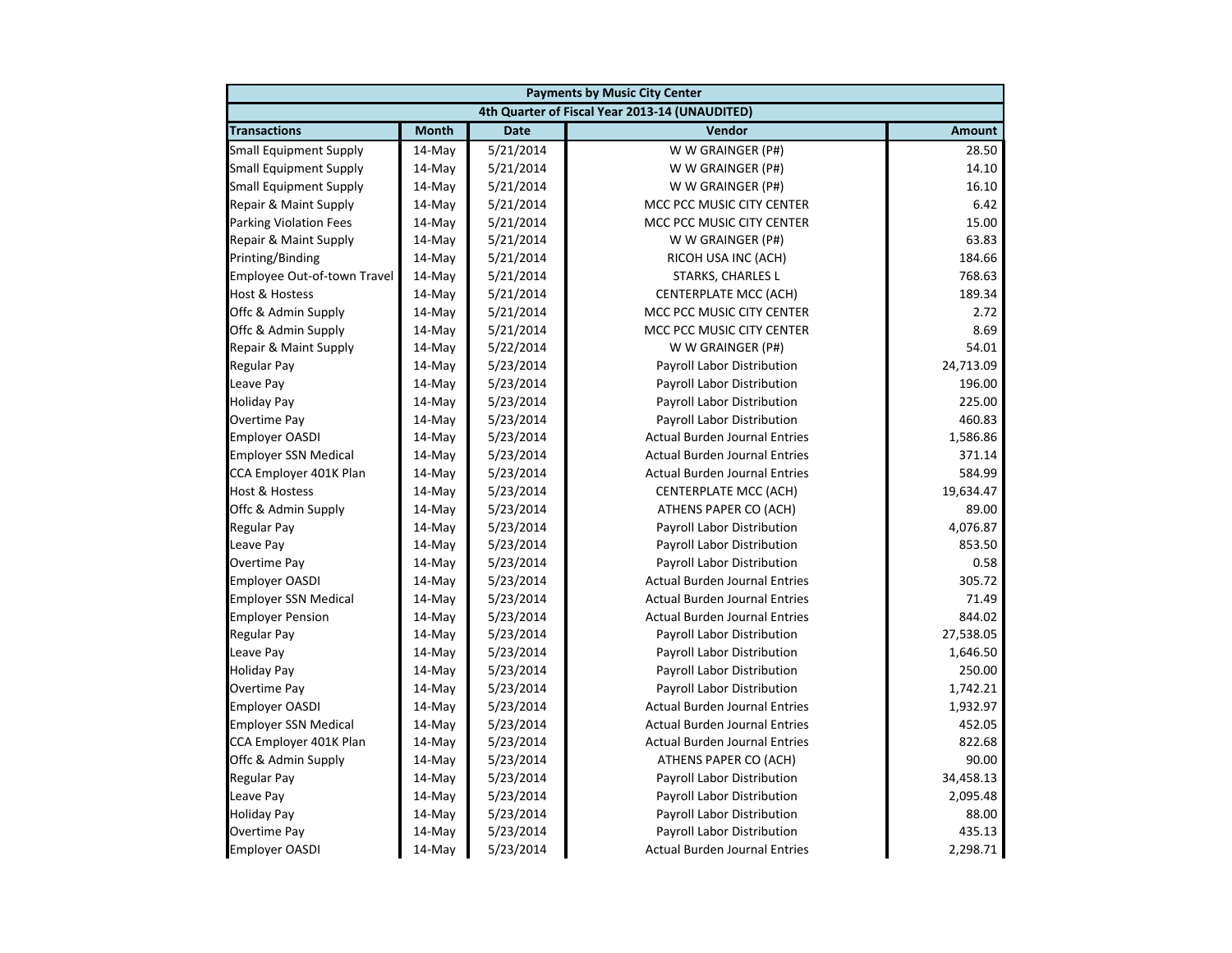| <b>Payments by Music City Center</b> |              |             |                                                |               |
|--------------------------------------|--------------|-------------|------------------------------------------------|---------------|
|                                      |              |             | 4th Quarter of Fiscal Year 2013-14 (UNAUDITED) |               |
| <b>Transactions</b>                  | <b>Month</b> | <b>Date</b> | Vendor                                         | <b>Amount</b> |
| <b>Employer SSN Medical</b>          | $14$ -May    | 5/23/2014   | <b>Actual Burden Journal Entries</b>           | 537.61        |
| CCA Employer 401K Plan               | 14-May       | 5/23/2014   | <b>Actual Burden Journal Entries</b>           | 916.35        |
| Offc & Admin Supply                  | 14-May       | 5/23/2014   | ATHENS PAPER CO (ACH)                          | 27.00         |
| <b>Regular Pay</b>                   | 14-May       | 5/23/2014   | Payroll Labor Distribution                     | 3,608.51      |
| Leave Pay                            | 14-May       | 5/23/2014   | Payroll Labor Distribution                     | 176.00        |
| <b>Overtime Pay</b>                  | 14-May       | 5/23/2014   | Payroll Labor Distribution                     | 43.56         |
| <b>Employer OASDI</b>                | 14-May       | 5/23/2014   | <b>Actual Burden Journal Entries</b>           | 237.35        |
| <b>Employer SSN Medical</b>          | 14-May       | 5/23/2014   | <b>Actual Burden Journal Entries</b>           | 55.50         |
| <b>Employer Pension</b>              | 14-May       | 5/23/2014   | <b>Actual Burden Journal Entries</b>           | 218.69        |
| CCA Employer 401K Plan               | 14-May       | 5/23/2014   | <b>Actual Burden Journal Entries</b>           | 49.65         |
| <b>Regular Pay</b>                   | $14$ -May    | 5/23/2014   | Payroll Labor Distribution                     | 9,106.55      |
| Leave Pay                            | 14-May       | 5/23/2014   | Payroll Labor Distribution                     | 332.00        |
| <b>Holiday Pay</b>                   | 14-May       | 5/23/2014   | Payroll Labor Distribution                     | 272.00        |
| Overtime Pay                         | 14-May       | 5/23/2014   | Payroll Labor Distribution                     | 249.39        |
| <b>Employer OASDI</b>                | 14-May       | 5/23/2014   | <b>Actual Burden Journal Entries</b>           | 617.51        |
| <b>Employer SSN Medical</b>          | 14-May       | 5/23/2014   | <b>Actual Burden Journal Entries</b>           | 144.41        |
| CCA Employer 401K Plan               | 14-May       | 5/23/2014   | <b>Actual Burden Journal Entries</b>           | 337.23        |
| Telephone & Telegraph                | 14-May       | 5/23/2014   | <b>AT&amp;T CIRCUITS</b>                       | 357.47        |
| Offc & Admin Supply                  | 14-May       | 5/23/2014   | ATHENS PAPER CO (ACH)                          | 27.00         |
| <b>Regular Pay</b>                   | $14$ -May    | 5/23/2014   | <b>Payroll Labor Distribution</b>              | 5,392.31      |
| <b>Employer OASDI</b>                | 14-May       | 5/23/2014   | <b>Actual Burden Journal Entries</b>           | 334.32        |
| <b>Employer SSN Medical</b>          | 14-May       | 5/23/2014   | <b>Actual Burden Journal Entries</b>           | 78.19         |
| <b>Employer Pension</b>              | 14-May       | 5/23/2014   | <b>Actual Burden Journal Entries</b>           | 923.00        |
| <b>Regular Pay</b>                   | 14-May       | 5/23/2014   | Payroll Labor Distribution                     | 20,369.53     |
| Leave Pay                            | 14-May       | 5/23/2014   | Payroll Labor Distribution                     | 4,316.47      |
| <b>Holiday Pay</b>                   | 14-May       | 5/23/2014   | Payroll Labor Distribution                     | 299.90        |
| <b>Overtime Pay</b>                  | 14-May       | 5/23/2014   | Payroll Labor Distribution                     | 888.96        |
| <b>Employer OASDI</b>                | 14-May       | 5/23/2014   | <b>Actual Burden Journal Entries</b>           | 1,604.27      |
| <b>Employer SSN Medical</b>          | 14-May       | 5/23/2014   | <b>Actual Burden Journal Entries</b>           | 375.21        |
| <b>Employer Pension</b>              | $14$ -May    | 5/23/2014   | <b>Actual Burden Journal Entries</b>           | 190.44        |
| CCA Employer 401K Plan               | 14-May       | 5/23/2014   | <b>Actual Burden Journal Entries</b>           | 396.44        |
| Offc & Admin Supply                  | 14-May       | 5/23/2014   | ATHENS PAPER CO (ACH)                          | 35.00         |
| <b>Regular Pay</b>                   | 14-May       | 5/23/2014   | Payroll Labor Distribution                     | 4,009.27      |
| Leave Pay                            | 14-May       | 5/23/2014   | Payroll Labor Distribution                     | 855.00        |
| <b>Holiday Pay</b>                   | 14-May       | 5/23/2014   | Payroll Labor Distribution                     | 152.00        |
| Overtime Pay                         | 14-May       | 5/23/2014   | Payroll Labor Distribution                     | 68.41         |
| <b>Employer OASDI</b>                | 14-May       | 5/23/2014   | <b>Actual Burden Journal Entries</b>           | 315.26        |
| <b>Employer SSN Medical</b>          | 14-May       | 5/23/2014   | <b>Actual Burden Journal Entries</b>           | 73.73         |
| <b>Employer Pension</b>              | 14-May       | 5/23/2014   | <b>Actual Burden Journal Entries</b>           | 796.22        |
| Offc & Admin Supply                  | 14-May       | 5/23/2014   | ATHENS PAPER CO (ACH)                          | 188.00        |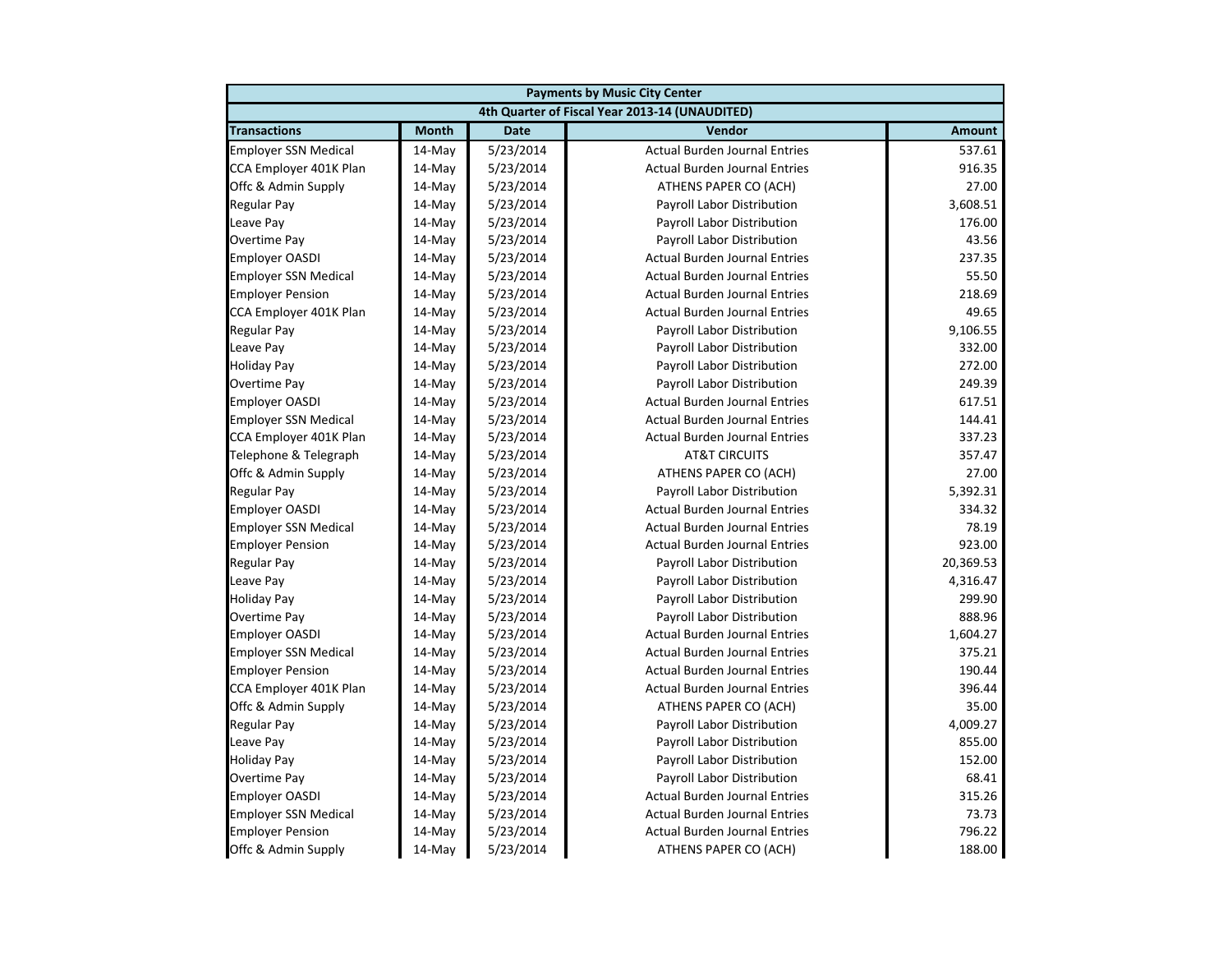| <b>Payments by Music City Center</b> |              |             |                                                |               |
|--------------------------------------|--------------|-------------|------------------------------------------------|---------------|
|                                      |              |             | 4th Quarter of Fiscal Year 2013-14 (UNAUDITED) |               |
| <b>Transactions</b>                  | <b>Month</b> | <b>Date</b> | Vendor                                         | <b>Amount</b> |
| <b>Regular Pay</b>                   | 14-May       | 5/23/2014   | Payroll Labor Distribution                     | 6,706.57      |
| Leave Pay                            | 14-May       | 5/23/2014   | Payroll Labor Distribution                     | 247.54        |
| <b>Employer OASDI</b>                | 14-May       | 5/23/2014   | <b>Actual Burden Journal Entries</b>           | 431.16        |
| <b>Employer SSN Medical</b>          | 14-May       | 5/23/2014   | <b>Actual Burden Journal Entries</b>           | 100.83        |
| CCA Employer 401K Plan               | 14-May       | 5/23/2014   | <b>Actual Burden Journal Entries</b>           | 278.17        |
| Offc & Admin Supply                  | 14-May       | 5/23/2014   | ATHENS PAPER CO (ACH)                          | 81.00         |
| <b>Regular Pay</b>                   | 14-May       | 5/23/2014   | Payroll Labor Distribution                     | 16,174.62     |
| Leave Pay                            | $14$ -May    | 5/23/2014   | Payroll Labor Distribution                     | 942.31        |
| <b>Overtime Pay</b>                  | 14-May       | 5/23/2014   | Payroll Labor Distribution                     | 33.78         |
| <b>Employer OASDI</b>                | 14-May       | 5/23/2014   | <b>Actual Burden Journal Entries</b>           | 1,063.36      |
| <b>Employer SSN Medical</b>          | 14-May       | 5/23/2014   | <b>Actual Burden Journal Entries</b>           | 248.69        |
| <b>Employer Pension</b>              | 14-May       | 5/23/2014   | <b>Actual Burden Journal Entries</b>           | 2,935.67      |
| <b>Regular Pay</b>                   | 14-May       | 5/23/2014   | Payroll Labor Distribution                     | 3,456.77      |
| <b>Overtime Pay</b>                  | 14-May       | 5/23/2014   | Payroll Labor Distribution                     | 6.06          |
| <b>Employer OASDI</b>                | 14-May       | 5/23/2014   | <b>Actual Burden Journal Entries</b>           | 214.70        |
| <b>Employer SSN Medical</b>          | $14$ -May    | 5/23/2014   | <b>Actual Burden Journal Entries</b>           | 50.21         |
| CCA Employer 401K Plan               | 14-May       | 5/23/2014   | <b>Actual Burden Journal Entries</b>           | 138.51        |
| Offc & Admin Supply                  | 14-May       | 5/23/2014   | ATHENS PAPER CO (ACH)                          | 9.00          |
| <b>Regular Pay</b>                   | 14-May       | 5/23/2014   | Payroll Labor Distribution                     | 12,296.67     |
| Leave Pay                            | 14-May       | 5/23/2014   | Payroll Labor Distribution                     | 619.61        |
| <b>Overtime Pay</b>                  | 14-May       | 5/23/2014   | Payroll Labor Distribution                     | 40.57         |
| <b>Employer OASDI</b>                | 14-May       | 5/23/2014   | <b>Actual Burden Journal Entries</b>           | 803.32        |
| <b>Employer SSN Medical</b>          | $14$ -May    | 5/23/2014   | <b>Actual Burden Journal Entries</b>           | 187.89        |
| CCA Employer 401K Plan               | 14-May       | 5/23/2014   | <b>Actual Burden Journal Entries</b>           | 351.33        |
| Offc & Admin Supply                  | 14-May       | 5/23/2014   | ATHENS PAPER CO (ACH)                          | 64.00         |
| Offc & Admin Supply                  | 14-May       | 5/23/2014   | A Z OFFICE RESOURCE INC (ACH)                  | 6.24          |
| Offc & Admin Supply                  | 14-May       | 5/23/2014   | A Z OFFICE RESOURCE INC (ACH)                  | 26.83         |
| Offc & Admin Supply                  | 14-May       | 5/23/2014   | A Z OFFICE RESOURCE INC (ACH)                  | 17.27         |
| Offc & Admin Supply                  | 14-May       | 5/23/2014   | A Z OFFICE RESOURCE INC (ACH)                  | 5.70          |
| Offc & Admin Supply                  | 14-May       | 5/23/2014   | A Z OFFICE RESOURCE INC (ACH)                  | 18.86         |
| <b>Merchant Fees</b>                 | $14$ -May    | 5/23/2014   | MCC 05/23/14 Exh Rev RCLS                      | (0.10)        |
| <b>Regular Pay</b>                   | 14-May       | 5/23/2014   | Payroll Labor Distribution                     | 6,383.99      |
| Leave Pay                            | 14-May       | 5/23/2014   | Payroll Labor Distribution                     | 559.04        |
| <b>Overtime Pay</b>                  | 14-May       | 5/23/2014   | Payroll Labor Distribution                     | 14.03         |
| <b>Employer OASDI</b>                | 14-May       | 5/23/2014   | <b>Actual Burden Journal Entries</b>           | 431.33        |
| <b>Employer SSN Medical</b>          | 14-May       | 5/23/2014   | <b>Actual Burden Journal Entries</b>           | 100.88        |
| <b>Employer Pension</b>              | 14-May       | 5/23/2014   | <b>Actual Burden Journal Entries</b>           | 1,190.84      |
| <b>Regular Pay</b>                   | 14-May       | 5/23/2014   | <b>Payroll Labor Distribution</b>              | 7,504.65      |
| Leave Pay                            | 14-May       | 5/23/2014   | Payroll Labor Distribution                     | 532.76        |
| Overtime Pay                         | 14-May       | 5/23/2014   | <b>Payroll Labor Distribution</b>              | 54.63         |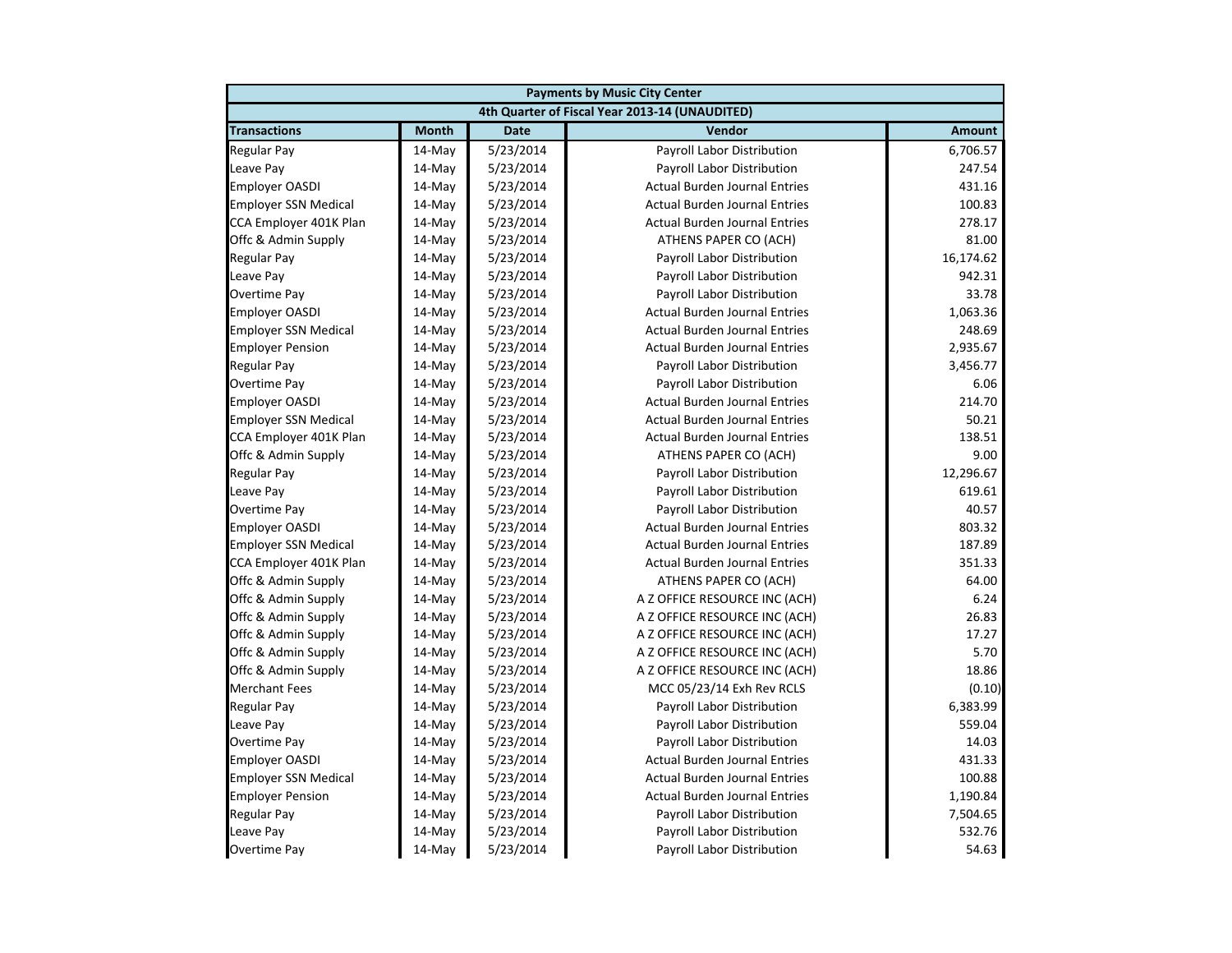| <b>Payments by Music City Center</b> |              |             |                                                |               |
|--------------------------------------|--------------|-------------|------------------------------------------------|---------------|
|                                      |              |             | 4th Quarter of Fiscal Year 2013-14 (UNAUDITED) |               |
| <b>Transactions</b>                  | <b>Month</b> | <b>Date</b> | Vendor                                         | <b>Amount</b> |
| <b>Employer OASDI</b>                | 14-May       | 5/23/2014   | <b>Actual Burden Journal Entries</b>           | 501.70        |
| <b>Employer SSN Medical</b>          | 14-May       | 5/23/2014   | <b>Actual Burden Journal Entries</b>           | 117.34        |
| CCA Employer 401K Plan               | 14-May       | 5/23/2014   | <b>Actual Burden Journal Entries</b>           | 294.95        |
| Host & Hostess                       | 14-May       | 5/23/2014   | <b>CENTERPLATE MCC (ACH)</b>                   | 5,619.65      |
| Offc & Admin Supply                  | 14-May       | 5/23/2014   | ATHENS PAPER CO (ACH)                          | 50.00         |
| Regular Pay                          | 14-May       | 5/23/2014   | Payroll Labor Distribution                     | 16,142.30     |
| Overtime Pay                         | 14-May       | 5/23/2014   | Payroll Labor Distribution                     | 23.18         |
| <b>Employer OASDI</b>                | $14$ -May    | 5/23/2014   | <b>Actual Burden Journal Entries</b>           | 1.002.26      |
| <b>Employer SSN Medical</b>          | 14-May       | 5/23/2014   | <b>Actual Burden Journal Entries</b>           | 234.40        |
| <b>Employer Pension</b>              | 14-May       | 5/23/2014   | <b>Actual Burden Journal Entries</b>           | 2,767.04      |
| Regular Pay                          | 14-May       | 5/23/2014   | Payroll Labor Distribution                     | 6,401.66      |
| Leave Pay                            | 14-May       | 5/23/2014   | Payroll Labor Distribution                     | 269.23        |
| Overtime Pay                         | 14-May       | 5/23/2014   | Payroll Labor Distribution                     | 2.78          |
| <b>Employer OASDI</b>                | 14-May       | 5/23/2014   | <b>Actual Burden Journal Entries</b>           | 413.77        |
| <b>Employer SSN Medical</b>          | 14-May       | 5/23/2014   | <b>Actual Burden Journal Entries</b>           | 96.77         |
| CCA Employer 401K Plan               | 14-May       | 5/23/2014   | <b>Actual Burden Journal Entries</b>           | 122.23        |
| Offc & Admin Supply                  | 14-May       | 5/23/2014   | ATHENS PAPER CO (ACH)                          | 55.00         |
| Printing/Binding                     | 14-May       | 5/26/2014   | RICOH USA INC (ACH)                            | 46.00         |
| Employee Out-of-town Travel          | 14-May       | 5/28/2014   | FLAHERTY, LAURA A                              | 96.64         |
| Other Rpr & Maint Srvc               | 14-May       | 5/28/2014   | NASHVILLE MACHINE ELEVATOR CO                  | 98.21         |
| <b>Small Equipment Supply</b>        | 14-May       | 5/28/2014   | W W GRAINGER (P#)                              | 11.80         |
| <b>Small Equipment Supply</b>        | 14-May       | 5/28/2014   | W W GRAINGER (P#)                              | 46.89         |
| <b>Small Equipment Supply</b>        | $14$ -May    | 5/28/2014   | W W GRAINGER (P#)                              | 14.58         |
| <b>Small Equipment Supply</b>        | 14-May       | 5/28/2014   | W W GRAINGER (P#)                              | 70.66         |
| <b>Small Equipment Supply</b>        | 14-May       | 5/28/2014   | W W GRAINGER (P#)                              | 20.76         |
| Rent Equipment                       | 14-May       | 5/28/2014   | CONTI CORP (ACH)                               | 12,885.06     |
| <b>Laundry Services</b>              | 14-May       | 5/28/2014   | <b>ALSCO</b>                                   | 713.77        |
| Registration                         | 14-May       | 5/28/2014   | <b>RESOURCE INFORMATION &amp; CONTROL</b>      | 300.00        |
| Offc & Admin Supply                  | 14-May       | 5/28/2014   | RICOH USA INC (ACH)                            | 311.68        |
| Offc & Admin Supply                  | 14-May       | 5/28/2014   | RICOH USA INC (ACH)                            | 387.76        |
| <b>Security Services</b>             | $14$ -May    | 5/28/2014   | <b>BRANTLEY SECURITY SERVICES INC</b>          | 2,961.43      |
| <b>Security Services</b>             | 14-May       | 5/28/2014   | <b>BRANTLEY SECURITY SERVICES INC</b>          | 116.00        |
| <b>Uniform Cleaning Service</b>      | 14-May       | 5/28/2014   | <b>COYNE TEXTILE SVCS</b>                      | 553.34        |
| Registration                         | 14-May       | 5/28/2014   | <b>RESOURCE INFORMATION &amp; CONTROL</b>      | 600.00        |
| Offc & Admin Supply                  | 14-May       | 5/28/2014   | A Z OFFICE RESOURCE INC (ACH)                  | 24.20         |
| Offc & Admin Supply                  | 14-May       | 5/28/2014   | A Z OFFICE RESOURCE INC (ACH)                  | 25.13         |
| Offc & Admin Supply                  | 14-May       | 5/28/2014   | A Z OFFICE RESOURCE INC (ACH)                  | 28.02         |
| <b>Mngt Cnsltnt Srvc</b>             | 14-May       | 5/28/2014   | INQUIRIES INC (ACH)                            | 244.00        |
| <b>Mngt Cnsltnt Srvc</b>             | 14-May       | 5/28/2014   | <b>FIRSTLAB</b>                                | 6.00          |
| <b>Subscriptions</b>                 | 14-May       | 5/28/2014   | SMITH TRAVEL RESEARCH INC                      | 2,520.00      |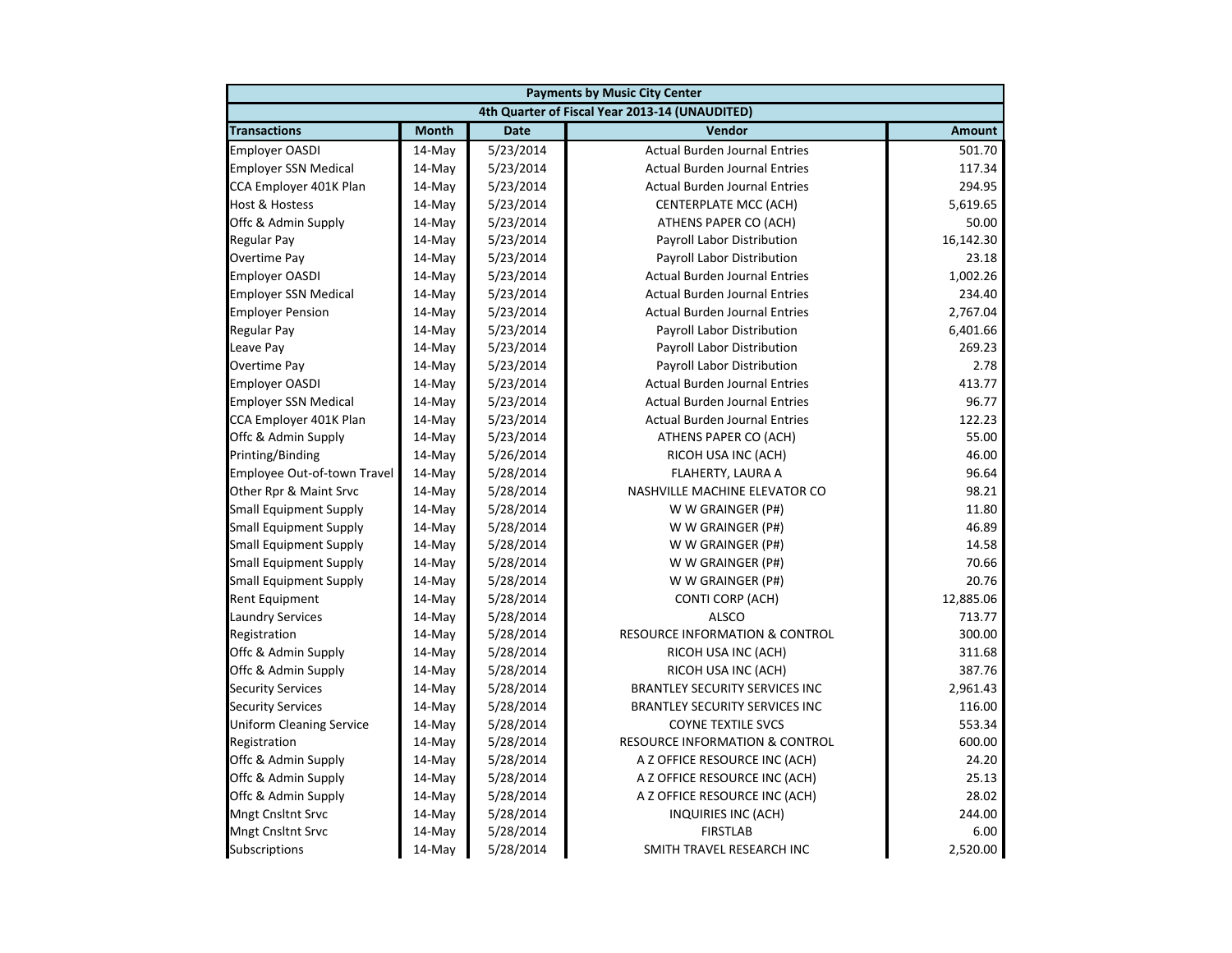| <b>Payments by Music City Center</b> |              |             |                                                |               |
|--------------------------------------|--------------|-------------|------------------------------------------------|---------------|
|                                      |              |             | 4th Quarter of Fiscal Year 2013-14 (UNAUDITED) |               |
| <b>Transactions</b>                  | <b>Month</b> | <b>Date</b> | Vendor                                         | <b>Amount</b> |
| Registration                         | 14-May       | 5/28/2014   | NASHVILLE HOTEL-MOTEL ASSOC                    | 2,300.00      |
| Employee Out-of-town Travel          | 14-May       | 5/29/2014   | PARTON, REBECCA L                              | 59.81         |
| Repair & Maint Supply                | 14-May       | 5/29/2014   | FERGUSON ENTERPRISES (ACH)                     | 389.31        |
| Repair & Maint Supply                | 14-May       | 5/29/2014   | <b>FERGUSON ENTERPRISES (ACH)</b>              | 19.71         |
| <b>Host &amp; Hostess</b>            | 14-May       | 5/30/2014   | MCC PCC MUSIC CITY CENTER                      | 22.94         |
| Gas                                  | 14-May       | 5/30/2014   | PIEDMONT NATURAL GAS CO (METRO                 | 3,670.83      |
| <b>Building Maintenance Srvc</b>     | 14-May       | 5/30/2014   | MCC 5/14 IMPREST CHECKING RCLS                 | 17,617.00     |
| Plumbing/HVAC Maintain Srvc          | 14-May       | 5/30/2014   | <b>ROTO ROOTER (ACH)</b>                       | 584.95        |
| Plumbing/HVAC Maintain Srvc          | 14-May       | 5/30/2014   | MCC PCC MUSIC CITY CENTER                      | 23.30         |
| Other Rpr & Maint Srvc               | 14-May       | 5/30/2014   | NASHVILLE MACHINE ELEVATOR CO                  | 173.00        |
| Other Rpr & Maint Srvc               | 14-May       | 5/30/2014   | NASHVILLE MACHINE ELEVATOR CO                  | 133.98        |
| <b>Temporary Service</b>             | 14-May       | 5/30/2014   | INDUSTRIAL STAFFING OF TN (ACH                 | 1,083.84      |
| <b>Building Maintenance Srvc</b>     | 14-May       | 5/30/2014   | MCC PCC MUSIC CITY CENTER                      | 19.79         |
| <b>Cable Television</b>              | 14-May       | 5/30/2014   | COMCAST (ACH)                                  | 661.84        |
| <b>Internet Services</b>             | 14-May       | 5/30/2014   | COMCAST (ACH)                                  | 245.77        |
| Telephone & Telegraph                | 14-May       | 5/30/2014   | AT&T (PO BOX 105320)(105262)(7                 | 337.50        |
| Other Rpr & Maint Srvc               | 14-May       | 5/30/2014   | LASER ONE INC (ACH)                            | 121.49        |
| Other Rpr & Maint Srvc               | 14-May       | 5/30/2014   | LASER ONE INC (ACH)                            | 285.03        |
| Offc & Admin Supply                  | 14-May       | 5/30/2014   | LASER ONE INC (ACH)                            | (170.95)      |
| <b>Medical Services</b>              | $14$ -May    | 5/30/2014   | MED STAR MEDICAL STAFFING INC                  | 1,290.00      |
| <b>Security Services</b>             | 14-May       | 5/30/2014   | <b>BRANTLEY SECURITY SERVICES INC</b>          | 14,849.75     |
| <b>Security Services</b>             | 14-May       | 5/30/2014   | <b>BRANTLEY SECURITY SERVICES INC</b>          | 8,992.52      |
| <b>Security Services</b>             | 14-May       | 5/30/2014   | <b>BRANTLEY SECURITY SERVICES INC</b>          | 1,737.76      |
| <b>Temporary Service</b>             | 14-May       | 5/30/2014   | <b>BRANTLEY SECURITY SERVICES INC</b>          | 544.37        |
| <b>Uniform Cleaning Service</b>      | 14-May       | 5/30/2014   | MCC PCC MUSIC CITY CENTER                      | 13.60         |
| Damages and Small Claims             | 14-May       | 5/30/2014   | MCC 5/14 IMPREST CHECKING RCLS                 | 100.00        |
| Employee Out-of-town Travel          | 14-May       | 5/30/2014   | MCC 05/14 MISC A/R JE                          | (60.00)       |
| Registration                         | 14-May       | 5/30/2014   | MCC 05/14 MISC A/R JE                          | (1,641.76)    |
| <b>Mngt Cnsltnt Srvc</b>             | 14-May       | 5/30/2014   | AEGIS ANALYTICAL LABORATORIES                  | 175.00        |
| Registration                         | $14$ -May    | 5/30/2014   | MCC PCC MUSIC CITY CENTER                      | 6.00          |
| Water                                | 14-May       | 5/31/2014   | W&S / MAY 2014 / WATER IDB                     | 858.20        |
| Water                                | 14-May       | 5/31/2014   | W&S / MAY 2014 / SEWER IDB                     | 3,015.71      |
| <b>Temporary Service</b>             | 14-May       | 5/31/2014   | MCC 05/14 Temp Labor RCLS                      | (3,319.26)    |
| <b>Temporary Service-Reimb</b>       | 14-May       | 5/31/2014   | MCC 05/14 Temp Labor RCLS                      | 3,319.26      |
| <b>Mngt Cnsltnt Srvc</b>             | 14-May       | 5/31/2014   | Fifth Third May 2014 CC                        | 45.00         |
| Computer Hardware < \$5000           | 14-May       | 5/31/2014   | ITS 05/14 Mis Revol Fd Reimb                   | 79.50         |
| <b>Valet Services</b>                | 14-May       | 5/31/2014   | <b>TOWNE PARK (ACH)</b>                        | 1,098.65      |
| Offc & Admin Supply                  | 14-May       | 5/31/2014   | Fifth Third May 2014 CC                        | 144.95        |
| Offc & Admin Supply                  | 14-May       | 5/31/2014   | Fifth Third May 2014 CC                        | 65.79         |
| Employee Out-of-town Travel          | 14-May       | 5/31/2014   | Fifth Third May 2014 CC                        | 675.51        |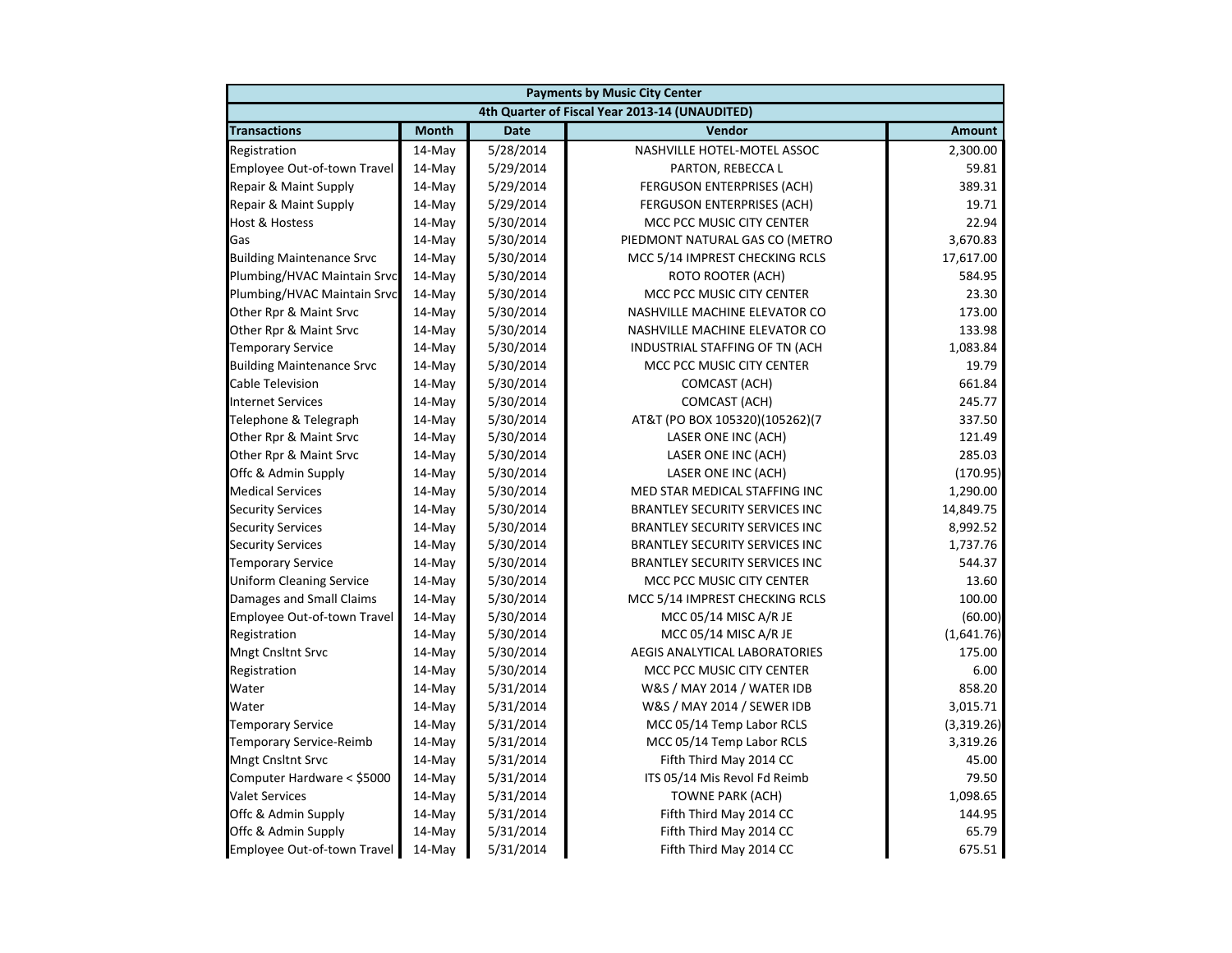| <b>Payments by Music City Center</b> |              |             |                                                |               |
|--------------------------------------|--------------|-------------|------------------------------------------------|---------------|
|                                      |              |             | 4th Quarter of Fiscal Year 2013-14 (UNAUDITED) |               |
| <b>Transactions</b>                  | <b>Month</b> | <b>Date</b> | Vendor                                         | <b>Amount</b> |
| Employee Out-of-town Travel          | 14-May       | 5/31/2014   | Fifth Third May 2014 CC                        | 992.73        |
| Employee Out-of-town Travel          | 14-May       | 5/31/2014   | Fifth Third May 2014 CC                        | 661.82        |
| Employee Out-of-town Travel          | 14-May       | 5/31/2014   | Fifth Third May 2014 CC                        | 27.00         |
| Employee Out-of-town Travel          | 14-May       | 5/31/2014   | Fifth Third May 2014 CC                        | 7.38          |
| Employee Out-of-town Travel          | 14-May       | 5/31/2014   | Fifth Third May 2014 CC                        | 20.68         |
| Employee Out-of-town Travel          | 14-May       | 5/31/2014   | Fifth Third May 2014 CC                        | 23.60         |
| Employee Out-of-town Travel          | 14-May       | 5/31/2014   | Fifth Third May 2014 CC                        | 36.00         |
| Employee Out-of-town Travel          | 14-May       | 5/31/2014   | Fifth Third May 2014 CC                        | 43.40         |
| Employee Out-of-town Travel          | 14-May       | 5/31/2014   | Fifth Third May 2014 CC                        | 32.50         |
| Employee Out-of-town Travel          | 14-May       | 5/31/2014   | Fifth Third May 2014 CC                        | 6.42          |
| <b>Employee Air Travel</b>           | 14-May       | 5/31/2014   | Fifth Third May 2014 CC                        | 316.00        |
| <b>Employee Air Travel</b>           | 14-May       | 5/31/2014   | Fifth Third May 2014 CC                        | 25.00         |
| <b>Employee Air Travel</b>           | 14-May       | 5/31/2014   | Fifth Third May 2014 CC                        | 25.00         |
| <b>Employee Air Travel</b>           | 14-May       | 5/31/2014   | Fifth Third May 2014 CC                        | 25.00         |
| <b>Employee Air Travel</b>           | 14-May       | 5/31/2014   | Fifth Third May 2014 CC                        | 25.00         |
| Registration                         | 14-May       | 5/31/2014   | Fifth Third May 2014 CC                        | 65.00         |
| Registration                         | 14-May       | 5/31/2014   | Fifth Third May 2014 CC                        | 503.37        |
| Registration                         | 14-May       | 5/31/2014   | Fifth Third May 2014 CC                        | 73.33         |
| Registration                         | 14-May       | 5/31/2014   | Fifth Third May 2014 CC                        | 360.61        |
| <b>Host &amp; Hostess</b>            | 14-May       | 5/31/2014   | Fifth Third May 2014 CC                        | 67.81         |
| <b>Host &amp; Hostess</b>            | 14-May       | 5/31/2014   | Fifth Third May 2014 CC                        | 51.60         |
| <b>Host &amp; Hostess</b>            | 14-May       | 5/31/2014   | Fifth Third May 2014 CC                        | 61.92         |
| Host & Hostess                       | 14-May       | 5/31/2014   | Fifth Third May 2014 CC                        | 14.00         |
| Host & Hostess                       | 14-May       | 5/31/2014   | Fifth Third May 2014 CC                        | 40.89         |
| <b>Host &amp; Hostess</b>            | 14-May       | 5/31/2014   | Fifth Third May 2014 CC                        | 131.27        |
| <b>Host &amp; Hostess</b>            | 14-May       | 5/31/2014   | Fifth Third May 2014 CC                        | 874.39        |
| <b>Internet Services</b>             | 14-May       | 5/31/2014   | Fifth Third May 2014 CC                        | 30.00         |
| <b>Employee Air Travel</b>           | 14-May       | 5/31/2014   | Fifth Third May 2014 CC                        | 332.00        |
| <b>Employee Air Travel</b>           | 14-May       | 5/31/2014   | Fifth Third May 2014 CC                        | 654.00        |
| Employee Local Travel/Park           | 14-May       | 5/31/2014   | Fifth Third May 2014 CC                        | 10.00         |
| Employee Local Travel/Park           | $14$ -May    | 5/31/2014   | Fifth Third May 2014 CC                        | 21.85         |
| Employee Local Travel/Park           | 14-May       | 5/31/2014   | Fifth Third May 2014 CC                        | 22.94         |
| <b>Subscriptions</b>                 | 14-May       | 5/31/2014   | Fifth Third May 2014 CC                        | 165.00        |
| Registration                         | 14-May       | 5/31/2014   | Fifth Third May 2014 CC                        | 755.00        |
| Registration                         | 14-May       | 5/31/2014   | Fifth Third May 2014 CC                        | 755.00        |
| <b>Refuse Dispital</b>               | 14-May       | 5/31/2014   | MCC CX 5/14 Allied Waste Accrual               | 4,802.67      |
|                                      | 14-May       | 5/31/2014   | MCC CX 5/14 Alsco Accrual                      | 738.31        |
|                                      | 14-May       | 5/31/2014   | MCC CX 5/14 AT&T Accrual                       | 6,825.30      |
| Freight & Shipping                   | 14-May       | 5/31/2014   | MCC CX 5/14 UPS Accrual                        | 10.00         |
| <b>Security Services</b>             | 14-May       | 5/31/2014   | MCC CX 5/14 Brantley Accrual                   | 1,127.20      |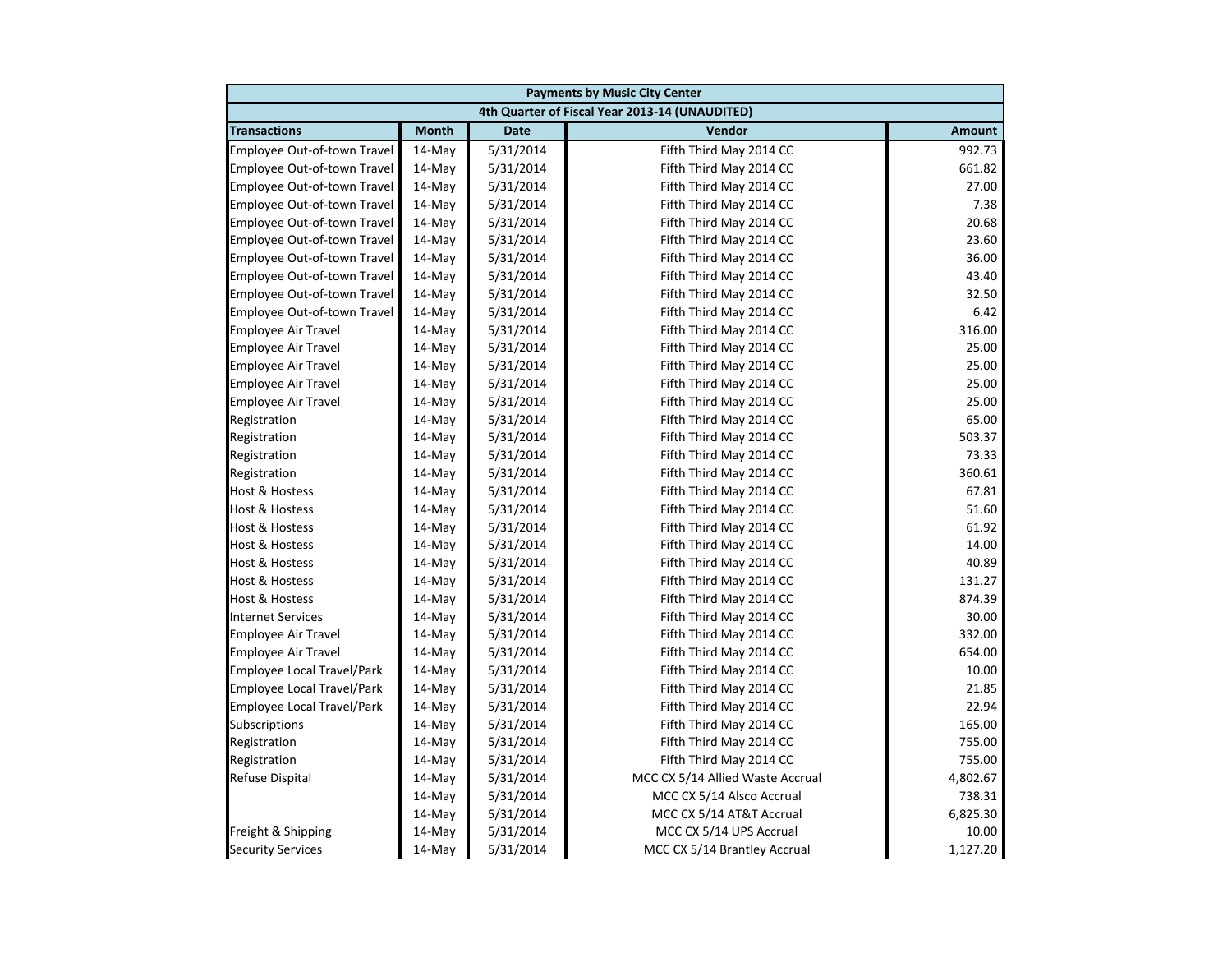| <b>Payments by Music City Center</b> |              |             |                                                |               |  |
|--------------------------------------|--------------|-------------|------------------------------------------------|---------------|--|
|                                      |              |             | 4th Quarter of Fiscal Year 2013-14 (UNAUDITED) |               |  |
| <b>Transactions</b>                  | <b>Month</b> | <b>Date</b> | Vendor                                         | <b>Amount</b> |  |
| <b>Security Services</b>             | $14$ -May    | 5/31/2014   | MCC CX 5/14 Brantley Accrual                   | 217.50        |  |
| <b>Security Services</b>             | 14-May       | 5/31/2014   | MCC CX 5/14 Brantley Accrual                   | 677.88        |  |
| <b>Security Services</b>             | 14-May       | 5/31/2014   | MCC CX 5/14 Brantley Accrual                   | 83.38         |  |
| <b>Security Services</b>             | 14-May       | 5/31/2014   | MCC CX 5/14 Brantley Accrual                   | 44,978.39     |  |
| <b>Security Services</b>             | 14-May       | 5/31/2014   | MCC CX 5/14 Brantley Accrual                   | 749.51        |  |
| <b>Security Services</b>             | 14-May       | 5/31/2014   | MCC CX 5/14 Brantley Accrual                   | 403.41        |  |
| <b>Temporary Service</b>             | 14-May       | 5/31/2014   | MCC CX 5/14 Brantley Accrual                   | 2,339.81      |  |
| <b>Security Services</b>             | 14-May       | 5/31/2014   | MCC CX 5/14 Brantley Accrual                   | 4,752.38      |  |
| Electric                             | 14-May       | 5/31/2014   | MCC CX 5/14 NES Accrual                        | 117,785.39    |  |
| Printing                             | 14-May       | 5/31/2014   | MCC CX 5/14 Ricoh Accrual                      | 140.91        |  |
|                                      | $14$ -May    | 5/31/2014   | MCC CX 5/14 Forklift Systems Accrual           | 148.25        |  |
| <b>Legal Services</b>                | 14-May       | 5/31/2014   | MCC CX 5/14 Bone McAllester Accrual            | 10,000.00     |  |
| <b>Merchant Fees</b>                 | 14-May       | 5/31/2014   | MCC CX 5/14 FIS Accrual                        | 10,750.91     |  |
| <b>District</b>                      | 14-May       | 5/31/2014   | MCC CX 5/14 DES Accrual                        | 224,991.69    |  |
| Janitorial Svc                       | 14-May       | 5/31/2014   | MCC CX 5/14 SMS Accrual                        | 3,075.08      |  |
| Janitorial Svc                       | 14-May       | 5/31/2014   | MCC CX 5/14 SMS Accrual                        | 6,739.77      |  |
| Janitorial Svc                       | 14-May       | 5/31/2014   | MCC CX 5/14 SMS Accrual                        | 7,666.91      |  |
| Janitorial Svc                       | 14-May       | 5/31/2014   | MCC CX 5/14 SMS Accrual                        | 5,314.54      |  |
| Janitorial Svc                       | 14-May       | 5/31/2014   | MCC CX 5/14 SMS Accrual                        | 2,941.98      |  |
| Uniform                              | $14$ -May    | 5/31/2014   | MCC CX 5/14 Coyne Accrual                      | 550.59        |  |
| Employee Out-of-town Travel          | 14-May       | 5/31/2014   | MCC CX 5/14 McAlister Expense Accrual          | 151.18        |  |
| Employee Out-of-town Travel          | 14-May       | 5/31/2014   | MCC CX 5/14 Ivey Expense Accrual               | 45.76         |  |
| <b>Host &amp; Hostess</b>            | 14-May       | 5/31/2014   | MCC CX 5/14 Centerplate Accrual                | 318.32        |  |
| <b>Host &amp; Hostess</b>            | 14-May       | 5/31/2014   | MCC CX 5/14 Centerplate Accrual                | 1,746.61      |  |
| <b>Host &amp; Hostess</b>            | 14-May       | 5/31/2014   | MCC CX 5/14 Centerplate Accrual                | 1,465.01      |  |
| <b>Temporary Service</b>             | 14-May       | 5/31/2014   | MCC CX 5/14 Industrial Staffing Accrual        | 5,913.96      |  |
| <b>Temporary Service</b>             | 14-May       | 5/31/2014   | MCC CX 5/14 Industrial Staffing Accrual        | 2,337.03      |  |
| Rent Storage/Safety Box              | 14-May       | 5/31/2014   | MCC CX 5/14 Contract Carpet Accrual            | 523.60        |  |
| Repair                               | 14-May       | 5/31/2014   | MCC CX 5/14 Ricoh Accrual                      | 1,622.23      |  |
| <b>Auto Fuel</b>                     | $14$ -May    | 5/31/2014   | MCC CX 5/14 WEX Accrual                        | 364.84        |  |
| Offc & Admin Supply                  | 14-May       | 5/31/2014   | MCC CX 5/14 Centerplate Invoice Accrual        | (3, 124.50)   |  |
| Water                                | 14-May       | 5/31/2014   | MCC CX 5/14 Water Accrual                      | 4,463.78      |  |
| <b>Security Services</b>             | 14-May       | 5/31/2014   | MCC CX 5/14 Brantley Accrual                   | 7,598.74      |  |
| MIS Tech Revolving Charge            | 14-May       | 5/31/2014   | MCC CX 5/14 MIS Revolving 1/14 Accrual         | 731.26        |  |
| MIS Tech Revolving Charge            | 14-May       | 5/31/2014   | MCC CX 5/14 MIS Revolving 2/14 Accrual         | 731.26        |  |
| MIS Tech Revolving Charge            | 14-May       | 5/31/2014   | MCC CX 5/14 MIS Revolving 3/14 Accrual         | 731.26        |  |
| MIS Tech Revolving Charge            | 14-May       | 5/31/2014   | MCC CX 5/14 MIS Revolving 4/14 Accrual         | 731.26        |  |
| MIS Tech Revolving Charge            | $14$ -May    | 5/31/2014   | MCC CX 5/14 MIS Revolving 5/14 Accrual         | 731.26        |  |
| Insurance                            | 14-May       | 5/31/2014   | MCC CX 5/14 Insurance Accruals                 | 42,372.00     |  |
| Water                                | 14-May       | 5/31/2014   | MCC CX 4/14 Water Accrual                      | 660.00        |  |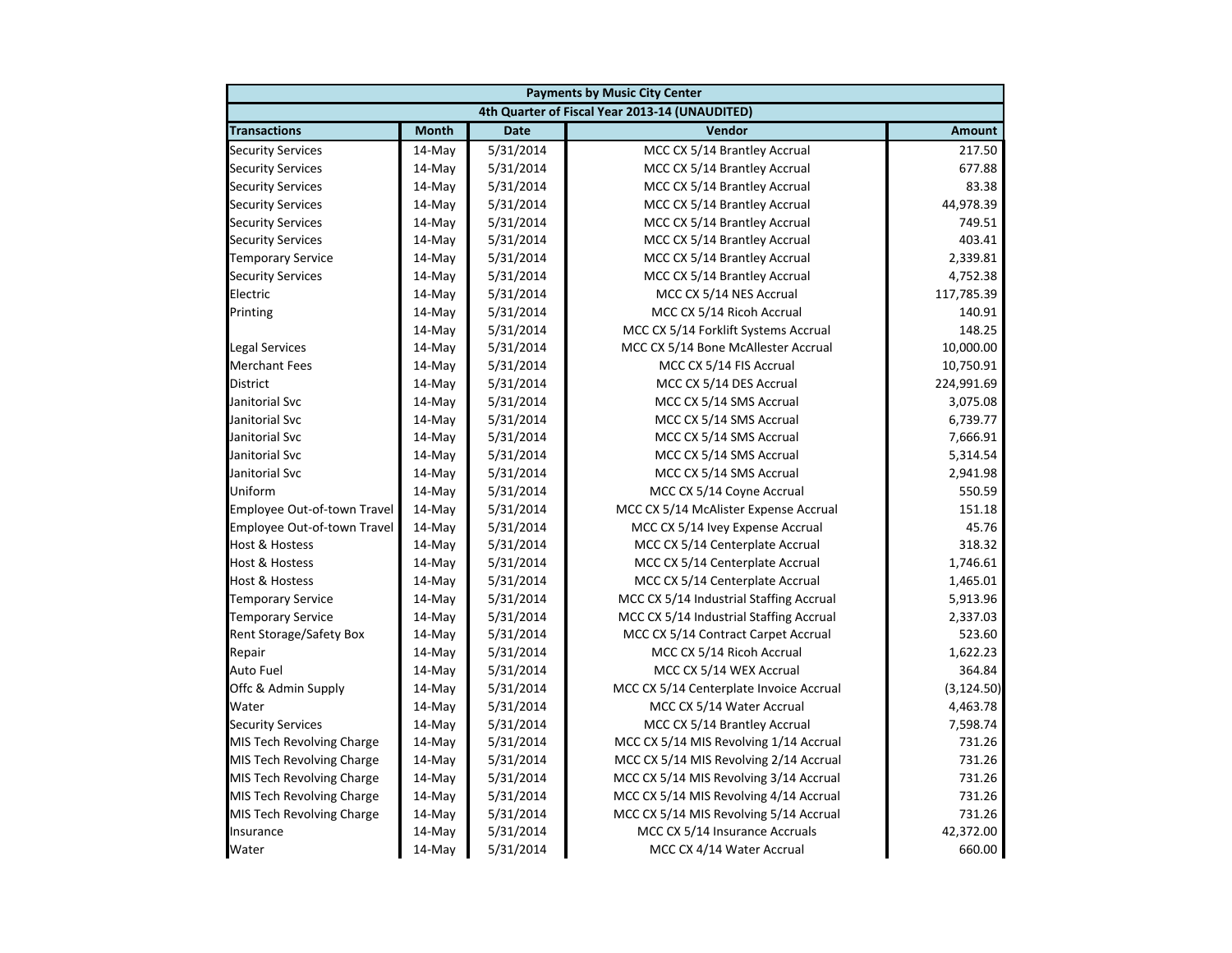| <b>Payments by Music City Center</b> |              |             |                                                |               |
|--------------------------------------|--------------|-------------|------------------------------------------------|---------------|
|                                      |              |             | 4th Quarter of Fiscal Year 2013-14 (UNAUDITED) |               |
| <b>Transactions</b>                  | <b>Month</b> | <b>Date</b> | Vendor                                         | <b>Amount</b> |
| <b>Small Tools</b>                   | 14-May       | 5/31/2014   | MCC CX 5/14 Grainger Accrual                   | 328.64        |
| <b>Total</b>                         |              | 14-May      |                                                | 1,223,631.32  |
| Refuse Dispital                      | 14-Jun       | 5/31/2014   | MCC CX 5/14 Allied Waste Accrual               | (4,802.67)    |
| <b>Laundry Services</b>              | $14$ -Jun    | 5/31/2014   | MCC CX 5/14 Alsco Accrual                      | (738.31)      |
| <b>Internet Services</b>             | 14-Jun       | 5/31/2014   | MCC CX 5/14 AT&T Accrual                       | (6,825.30)    |
| Freight & Shipping                   | 14-Jun       | 5/31/2014   | MCC CX 5/14 UPS Accrual                        | (10.00)       |
| <b>Security Services</b>             | 14-Jun       | 5/31/2014   | MCC CX 5/14 Brantley Accrual                   | (1, 127.20)   |
| <b>Security Services</b>             | 14-Jun       | 5/31/2014   | MCC CX 5/14 Brantley Accrual                   | (217.50)      |
| <b>Security Services</b>             | 14-Jun       | 5/31/2014   | MCC CX 5/14 Brantley Accrual                   | (677.88)      |
| <b>Security Services</b>             | 14-Jun       | 5/31/2014   | MCC CX 5/14 Brantley Accrual                   | (83.38)       |
| <b>Security Services</b>             | $14$ -Jun    | 5/31/2014   | MCC CX 5/14 Brantley Accrual                   | (44, 978.39)  |
| <b>Security Services</b>             | 14-Jun       | 5/31/2014   | MCC CX 5/14 Brantley Accrual                   | (749.51)      |
| <b>Security Services</b>             | 14-Jun       | 5/31/2014   | MCC CX 5/14 Brantley Accrual                   | (403.41)      |
| <b>Temporary Service</b>             | 14-Jun       | 5/31/2014   | MCC CX 5/14 Brantley Accrual                   | (2, 339.81)   |
| <b>Security Services</b>             | 14-Jun       | 5/31/2014   | MCC CX 5/14 Brantley Accrual                   | (4, 752.38)   |
| Electric                             | 14-Jun       | 5/31/2014   | MCC CX 5/14 NES Accrual                        | (117, 785.39) |
| Printing                             | 14-Jun       | 5/31/2014   | MCC CX 5/14 Ricoh Accrual                      | (140.91)      |
| <b>Equipment Rental</b>              | 14-Jun       | 5/31/2014   | MCC CX 5/14 Forklift Systems Accrual           | (148.25)      |
| <b>Legal Services</b>                | 14-Jun       | 5/31/2014   | MCC CX 5/14 Bone McAllester Accrual            | (10,000.00)   |
| <b>Merchant Fees</b>                 | 14-Jun       | 5/31/2014   | MCC CX 5/14 FIS Accrual                        | (10,750.91)   |
| <b>District</b>                      | 14-Jun       | 5/31/2014   | MCC CX 5/14 DES Accrual                        | (224, 991.69) |
| Janitorial Svc                       | $14$ -Jun    | 5/31/2014   | MCC CX 5/14 SMS Accrual                        | (3,075.08)    |
| Janitorial Svc                       | 14-Jun       | 5/31/2014   | MCC CX 5/14 SMS Accrual                        | (6,739.77)    |
| Janitorial Svc                       | 14-Jun       | 5/31/2014   | MCC CX 5/14 SMS Accrual                        | (7,666.91)    |
| Janitorial Svc                       | 14-Jun       | 5/31/2014   | MCC CX 5/14 SMS Accrual                        | (5,314.54)    |
| Janitorial Svc                       | 14-Jun       | 5/31/2014   | MCC CX 5/14 SMS Accrual                        | (2,941.98)    |
| Uniform                              | 14-Jun       | 5/31/2014   | MCC CX 5/14 Coyne Accrual                      | (550.59)      |
| Out of Town                          | 14-Jun       | 5/31/2014   | MCC CX 5/14 McAlister Expense Accrual          | (151.18)      |
| Out of Town                          | 14-Jun       | 5/31/2014   | MCC CX 5/14 Ivey Expense Accrual               | (45.76)       |
| <b>Host &amp; Hostess</b>            | 14-Jun       | 5/31/2014   | MCC CX 5/14 Centerplate Accrual                | (318.32)      |
| <b>Host &amp; Hostess</b>            | 14-Jun       | 5/31/2014   | MCC CX 5/14 Centerplate Accrual                | (1,746.61)    |
| <b>Host &amp; Hostess</b>            | 14-Jun       | 5/31/2014   | MCC CX 5/14 Centerplate Accrual                | (1,465.01)    |
| <b>Temporary Service</b>             | 14-Jun       | 5/31/2014   | MCC CX 5/14 Industrial Staffing Accrual        | (5,913.96)    |
| <b>Temporary Service</b>             | 14-Jun       | 5/31/2014   | MCC CX 5/14 Industrial Staffing Accrual        | (2,337.03)    |
| Rent Storage/Safety Box              | 14-Jun       | 5/31/2014   | MCC CX 5/14 Contract Carpet Accrual            | (523.60)      |
| Repair                               | 14-Jun       | 5/31/2014   | MCC CX 5/14 Ricoh Accrual                      | (1,622.23)    |
| <b>Auto Fuel</b>                     | 14-Jun       | 5/31/2014   | MCC CX 5/14 WEX Accrual                        | (364.84)      |
| Offc & Admin Supply                  | 14-Jun       | 5/31/2014   | MCC CX 5/14 Centerplate Invoice Accrual        | 3,124.50      |
| Water                                | 14-Jun       | 5/31/2014   | MCC CX 5/14 Water Accrual                      | (4,463.78)    |
| MIS Tech Revolving Charge            | 14-Jun       | 5/31/2014   | MCC CX 5/14 MIS Revolving 1/14 Accrual         | (731.26)      |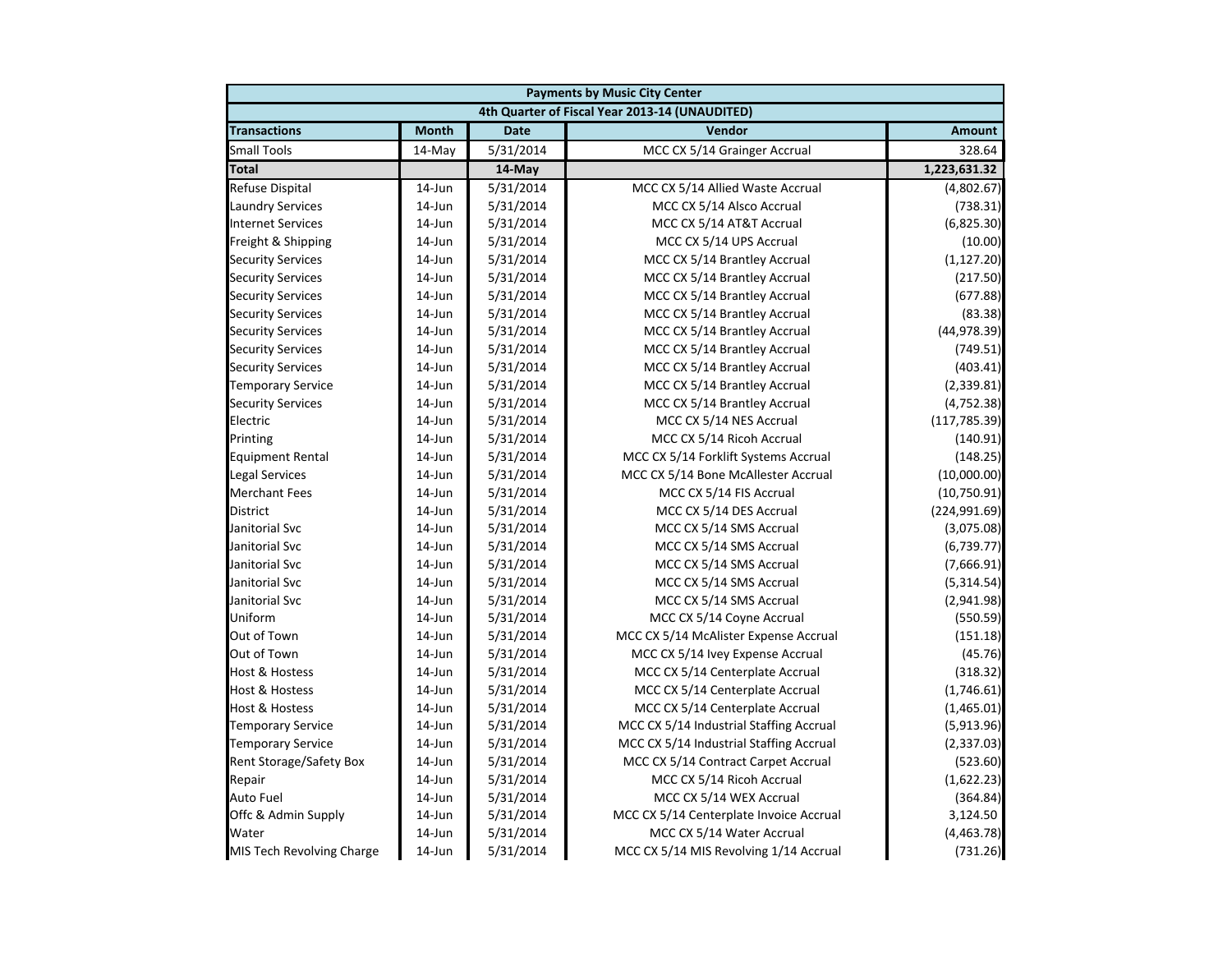| <b>Payments by Music City Center</b> |              |             |                                                |               |
|--------------------------------------|--------------|-------------|------------------------------------------------|---------------|
|                                      |              |             | 4th Quarter of Fiscal Year 2013-14 (UNAUDITED) |               |
| <b>Transactions</b>                  | <b>Month</b> | <b>Date</b> | Vendor                                         | <b>Amount</b> |
| MIS Tech Revolving Charge            | $14$ -Jun    | 5/31/2014   | MCC CX 5/14 MIS Revolving 2/14 Accrual         | (731.26)      |
| MIS Tech Revolving Charge            | $14$ -Jun    | 5/31/2014   | MCC CX 5/14 MIS Revolving 3/14 Accrual         | (731.26)      |
| MIS Tech Revolving Charge            | 14-Jun       | 5/31/2014   | MCC CX 5/14 MIS Revolving 4/14 Accrual         | (731.26)      |
| MIS Tech Revolving Charge            | 14-Jun       | 5/31/2014   | MCC CX 5/14 MIS Revolving 5/14 Accrual         | (731.26)      |
| Insurance                            | 14-Jun       | 5/31/2014   | MCC CX 5/14 Insurance Accruals                 | (42, 372.00)  |
| Water                                | 14-Jun       | 5/31/2014   | MCC CX 4/14 Water Accrual                      | (660.00)      |
| <b>Small Tools</b>                   | 14-Jun       | 5/31/2014   | MCC CX 5/14 Grainger Accrual                   | (328.64)      |
| <b>Regular Pay</b>                   | $14$ -Jun    | 6/6/2014    | Payroll Labor Distribution                     | 22,280.91     |
| Regular Pay                          | $14$ -Jun    | 6/20/2014   | Payroll Labor Distribution                     | 24,029.27     |
| Leave Pay                            | 14-Jun       | 6/6/2014    | Payroll Labor Distribution                     | 765.08        |
| Leave Pay                            | 14-Jun       | 6/20/2014   | Payroll Labor Distribution                     | 801.00        |
| <b>Holiday Pay</b>                   | $14$ -Jun    | 6/6/2014    | Payroll Labor Distribution                     | 2,305.69      |
| Overtime Pay                         | 14-Jun       | 6/6/2014    | Payroll Labor Distribution                     | 156.83        |
| Overtime Pay                         | 14-Jun       | 6/20/2014   | Payroll Labor Distribution                     | 404.92        |
| YE Biweekly Sal/Fringe Accr          | 14-Jun       | 6/30/2014   | FIN Bi-WeeklyPayrollAcrualFY14                 | 18,753.50     |
| <b>Employer OASDI</b>                | 14-Jun       | 6/6/2014    | <b>Actual Burden Journal Entries</b>           | 1,522.30      |
| <b>Employer OASDI</b>                | 14-Jun       | 6/20/2014   | <b>Actual Burden Journal Entries</b>           | 1,483.30      |
| <b>Employer SSN Medical</b>          | $14$ -Jun    | 6/6/2014    | <b>Actual Burden Journal Entries</b>           | 356.02        |
| <b>Employer SSN Medical</b>          | 14-Jun       | 6/20/2014   | <b>Actual Burden Journal Entries</b>           | 346.91        |
| <b>Employer Group Health</b>         | 14-Jun       | 6/6/2014    | <b>Actual Burden Journal Entries</b>           | 3,582.23      |
| <b>Employer Group Health</b>         | 14-Jun       | 6/20/2014   | <b>Actual Burden Journal Entries</b>           | 3,582.24      |
| <b>Employer Dental Group</b>         | $14$ -Jun    | 6/6/2014    | <b>Actual Burden Journal Entries</b>           | 165.44        |
| <b>Employer Dental Group</b>         | 14-Jun       | 6/20/2014   | <b>Actual Burden Journal Entries</b>           | 165.44        |
| Employer Group Life                  | 14-Jun       | 6/6/2014    | <b>Actual Burden Journal Entries</b>           | 197.38        |
| Cafe Plan Pre-Tax Savings            | 14-Jun       | 6/6/2014    | <b>Actual Burden Journal Entries</b>           | 98.96         |
| Cafe Plan Pre-Tax Savings            | $14$ -Jun    | 6/20/2014   | <b>Actual Burden Journal Entries</b>           | 98.97         |
| CCA Employer 401K Plan               | $14$ -Jun    | 6/6/2014    | <b>Actual Burden Journal Entries</b>           | 598.80        |
| CCA Employer 401K Plan               | 14-Jun       | 6/20/2014   | <b>Actual Burden Journal Entries</b>           | 565.40        |
| Allowance-Cell/Mobile Devices        | 14-Jun       | 6/6/2014    | Payroll Labor Distribution                     | 354.33        |
| Other Rpr & Maint Srvc               | $14$ -Jun    | 6/18/2014   | RICOH USA INC (ACH)                            | 297.07        |
| Other Rpr & Maint Srvc               | $14$ -Jun    | 6/18/2014   | RICOH USA INC (ACH)                            | 191.53        |
| Other Rpr & Maint Srvc               | 14-Jun       | 6/18/2014   | RICOH USA INC (ACH)                            | 208.92        |
| Other Rpr & Maint Srvc               | 14-Jun       | 6/30/2014   | RICOH USA INC (ACH)                            | 523.13        |
| Host & Hostess                       | 14-Jun       | 6/26/2014   | <b>CENTERPLATE MCC (ACH)</b>                   | 94.23         |
| <b>Host &amp; Hostess</b>            | 14-Jun       | 6/30/2014   | MCC PCC MUSIC CITY CENTER                      | 120.00        |
| Offc & Admin Supply                  | 14-Jun       | 6/26/2014   | ATHENS PAPER CO (ACH)                          | 146.25        |
| Offc & Admin Supply                  | $14$ -Jun    | 6/30/2014   | A Z OFFICE RESOURCE INC (ACH)                  | 53.66         |
| Offc & Admin Supply                  | 14-Jun       | 6/30/2014   | A Z OFFICE RESOURCE INC (ACH)                  | 11.98         |
| Offc & Admin Supply                  | 14-Jun       | 6/30/2014   | A Z OFFICE RESOURCE INC (ACH)                  | 8.34          |
| Offc & Admin Supply                  | 14-Jun       | 6/30/2014   | A Z OFFICE RESOURCE INC (ACH)                  | 201.84        |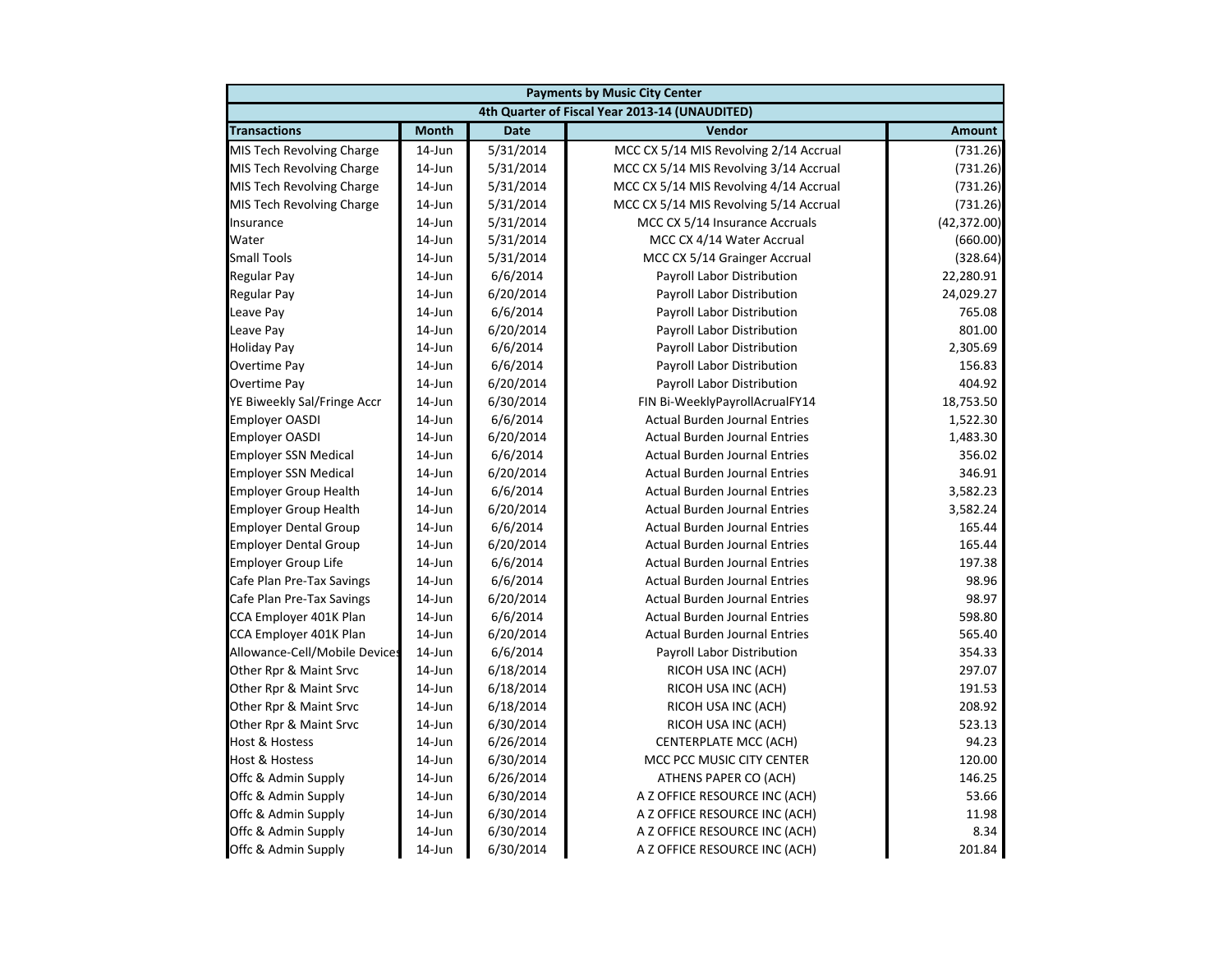|                               | <b>Payments by Music City Center</b> |             |                                                |               |  |
|-------------------------------|--------------------------------------|-------------|------------------------------------------------|---------------|--|
|                               |                                      |             | 4th Quarter of Fiscal Year 2013-14 (UNAUDITED) |               |  |
| <b>Transactions</b>           | <b>Month</b>                         | <b>Date</b> | Vendor                                         | <b>Amount</b> |  |
| Offc & Admin Supply           | $14$ -Jun                            | 6/30/2014   | A Z OFFICE RESOURCE INC (ACH)                  | 1.47          |  |
| Offc & Admin Supply           | 14-Jun                               | 6/30/2014   | A Z OFFICE RESOURCE INC (ACH)                  | 38.95         |  |
| Offc & Admin Supply           | 14-Jun                               | 6/30/2014   | A Z OFFICE RESOURCE INC (ACH)                  | 20.97         |  |
| Offc & Admin Supply           | 14-Jun                               | 6/30/2014   | A Z OFFICE RESOURCE INC (ACH)                  | 54.83         |  |
| Offc & Admin Supply           | 14-Jun                               | 6/30/2014   | A Z OFFICE RESOURCE INC (ACH)                  | 39.18         |  |
| Regular Pay                   | 14-Jun                               | 6/6/2014    | Payroll Labor Distribution                     | 4,437.04      |  |
| <b>Regular Pay</b>            | $14$ -Jun                            | 6/20/2014   | Payroll Labor Distribution                     | 4,879.93      |  |
| Leave Pay                     | $14$ -Jun                            | 6/20/2014   | Payroll Labor Distribution                     | 57.75         |  |
| <b>Holiday Pay</b>            | $14$ -Jun                            | 6/6/2014    | Payroll Labor Distribution                     | 492.94        |  |
| <b>Overtime Pay</b>           | 14-Jun                               | 6/6/2014    | Payroll Labor Distribution                     | 1.44          |  |
| YE Biweekly Sal/Fringe Accr   | $14$ -Jun                            | 6/30/2014   | FIN Bi-WeeklyPayrollAcrualFY14                 | 4,418.08      |  |
| <b>Employer OASDI</b>         | $14$ -Jun                            | 6/6/2014    | <b>Actual Burden Journal Entries</b>           | 287.93        |  |
| <b>Employer OASDI</b>         | 14-Jun                               | 6/20/2014   | <b>Actual Burden Journal Entries</b>           | 283.49        |  |
| <b>Employer SSN Medical</b>   | 14-Jun                               | 6/6/2014    | <b>Actual Burden Journal Entries</b>           | 67.34         |  |
| <b>Employer SSN Medical</b>   | 14-Jun                               | 6/20/2014   | <b>Actual Burden Journal Entries</b>           | 66.30         |  |
| <b>Employer Group Health</b>  | $14$ -Jun                            | 6/6/2014    | <b>Actual Burden Journal Entries</b>           | 981.38        |  |
| <b>Employer Group Health</b>  | 14-Jun                               | 6/20/2014   | <b>Actual Burden Journal Entries</b>           | 981.37        |  |
| <b>Employer Dental Group</b>  | $14$ -Jun                            | 6/6/2014    | <b>Actual Burden Journal Entries</b>           | 24.75         |  |
| <b>Employer Dental Group</b>  | $14$ -Jun                            | 6/20/2014   | <b>Actual Burden Journal Entries</b>           | 24.74         |  |
| <b>Employer Group Life</b>    | $14$ -Jun                            | 6/6/2014    | <b>Actual Burden Journal Entries</b>           | 35.48         |  |
| <b>Employer Pension</b>       | 14-Jun                               | 6/6/2014    | <b>Actual Burden Journal Entries</b>           | 844.11        |  |
| <b>Employer Pension</b>       | $14$ -Jun                            | 6/20/2014   | <b>Actual Burden Journal Entries</b>           | 845.18        |  |
| Cafe Plan Pre-Tax Savings     | 14-Jun                               | 6/6/2014    | <b>Actual Burden Journal Entries</b>           | 27.62         |  |
| Cafe Plan Pre-Tax Savings     | 14-Jun                               | 6/20/2014   | <b>Actual Burden Journal Entries</b>           | 27.55         |  |
| Allowance-Cell/Mobile Devices | 14-Jun                               | 6/6/2014    | Payroll Labor Distribution                     | 78.74         |  |
| <b>Regular Pay</b>            | $14$ -Jun                            | 6/6/2014    | Payroll Labor Distribution                     | 24,420.44     |  |
| <b>Regular Pay</b>            | $14$ -Jun                            | 6/20/2014   | Payroll Labor Distribution                     | 23,954.50     |  |
| Leave Pay                     | 14-Jun                               | 6/6/2014    | Payroll Labor Distribution                     | 1,174.70      |  |
| Leave Pay                     | $14$ -Jun                            | 6/20/2014   | Payroll Labor Distribution                     | 3,667.48      |  |
| <b>Holiday Pay</b>            | $14$ -Jun                            | 6/6/2014    | Payroll Labor Distribution                     | 2,967.93      |  |
| <b>Holiday Pay</b>            | $14$ -Jun                            | 6/20/2014   | Payroll Labor Distribution                     | 472.00        |  |
| Overtime Pay                  | 14-Jun                               | 6/6/2014    | Payroll Labor Distribution                     | 2,701.00      |  |
| Overtime Pay                  | 14-Jun                               | 6/20/2014   | Payroll Labor Distribution                     | 2,686.07      |  |
| YE Biweekly Sal/Fringe Accr   | 14-Jun                               | 6/30/2014   | FIN Bi-WeeklyPayrollAcrualFY14                 | 21,030.20     |  |
| <b>Employer OASDI</b>         | 14-Jun                               | 6/6/2014    | <b>Actual Burden Journal Entries</b>           | 1,858.33      |  |
| <b>Employer OASDI</b>         | $14$ -Jun                            | 6/20/2014   | <b>Actual Burden Journal Entries</b>           | 1,828.13      |  |
| <b>Employer SSN Medical</b>   | $14$ -Jun                            | 6/6/2014    | <b>Actual Burden Journal Entries</b>           | 434.63        |  |
| <b>Employer SSN Medical</b>   | $14$ -Jun                            | 6/20/2014   | <b>Actual Burden Journal Entries</b>           | 427.55        |  |
| <b>Employer Group Health</b>  | 14-Jun                               | 6/6/2014    | <b>Actual Burden Journal Entries</b>           | 4,105.68      |  |
| <b>Employer Group Health</b>  | $14$ -Jun                            | 6/20/2014   | <b>Actual Burden Journal Entries</b>           | 3,636.23      |  |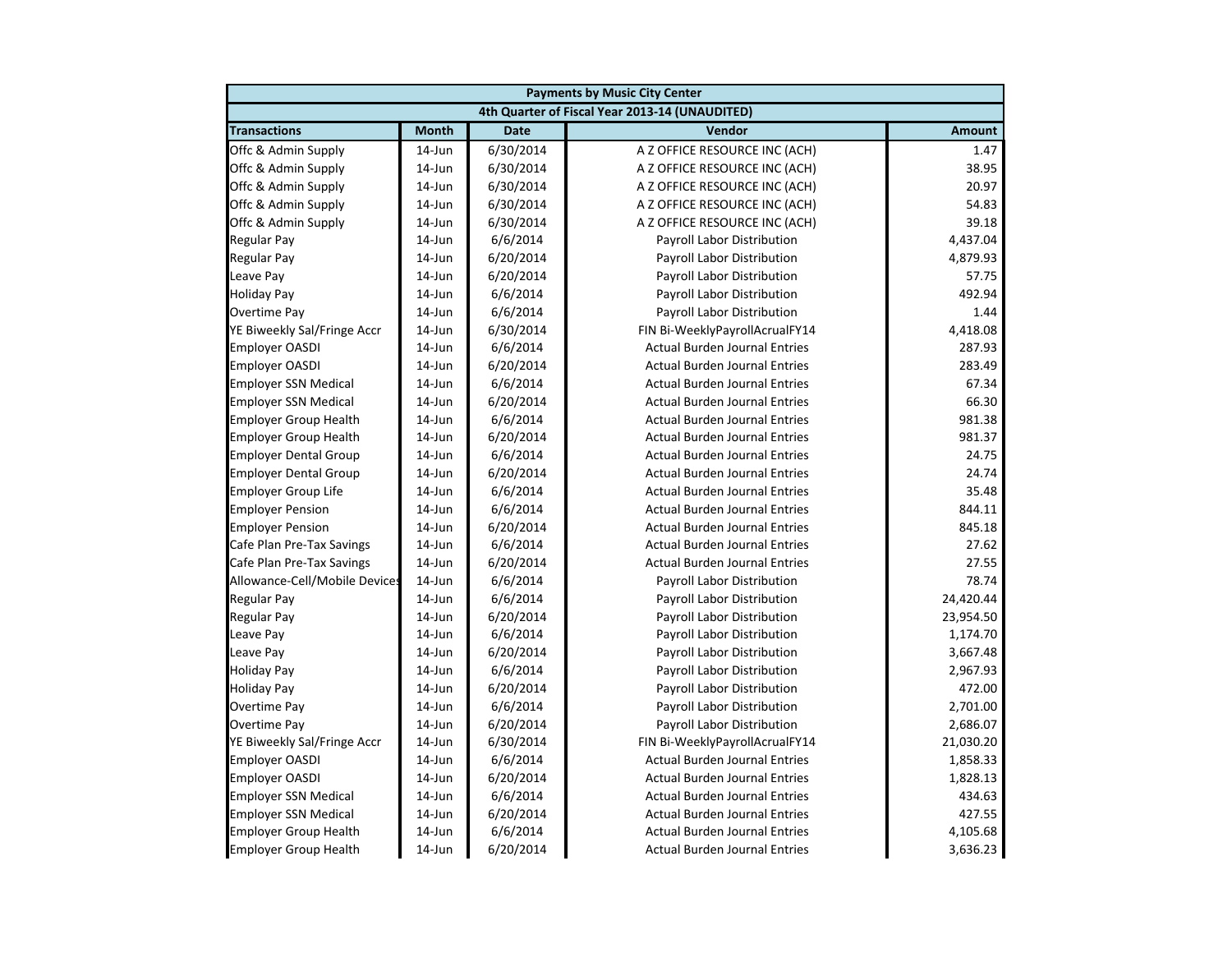|                                  |              |             | <b>Payments by Music City Center</b>           |               |
|----------------------------------|--------------|-------------|------------------------------------------------|---------------|
|                                  |              |             | 4th Quarter of Fiscal Year 2013-14 (UNAUDITED) |               |
| <b>Transactions</b>              | <b>Month</b> | <b>Date</b> | Vendor                                         | <b>Amount</b> |
| <b>Employer Dental Group</b>     | $14$ -Jun    | 6/6/2014    | <b>Actual Burden Journal Entries</b>           | 221.99        |
| <b>Employer Dental Group</b>     | 14-Jun       | 6/20/2014   | <b>Actual Burden Journal Entries</b>           | 193.73        |
| <b>Employer Group Life</b>       | 14-Jun       | 6/6/2014    | <b>Actual Burden Journal Entries</b>           | 239.97        |
| Cafe Plan Pre-Tax Savings        | 14-Jun       | 6/6/2014    | <b>Actual Burden Journal Entries</b>           | 110.39        |
| Cafe Plan Pre-Tax Savings        | $14$ -Jun    | 6/20/2014   | <b>Actual Burden Journal Entries</b>           | 98.18         |
| CCA Employer 401K Plan           | $14$ -Jun    | 6/6/2014    | <b>Actual Burden Journal Entries</b>           | 801.46        |
| CCA Employer 401K Plan           | $14$ -Jun    | 6/20/2014   | <b>Actual Burden Journal Entries</b>           | 817.79        |
| Electric                         | 14-Jun       | 6/12/2014   | NASHVILLE ELECTRIC SERVICE CO                  | 117,785.39    |
| Electric                         | 14-Jun       | 6/30/2014   | NASHVILLE ELECTRIC SERVICE CO                  | 174,713.33    |
| Water                            | 14-Jun       | 6/30/2014   | W&S / JUN 2014 / WATER IDB                     | 1,257.99      |
| Water                            | 14-Jun       | 6/30/2014   | W&S / JUN 2014 / SEWER IDB                     | 3,205.79      |
| Gas                              | 14-Jun       | 6/30/2014   | PIEDMONT NATURAL GAS CO (METRO                 | 4,010.45      |
| District Energy System           | 14-Jun       | 6/17/2014   | DES REVENUE / US BANK (ACH)                    | 224,991.69    |
| District Energy System           | 14-Jun       | 6/30/2014   | DES REVENUE / US BANK (ACH)                    | 348,804.46    |
| Stormwater                       | $14$ -Jun    | 6/30/2014   | W&S /JUN 2014/ IDB STORMWATER                  | 660.00        |
| Landscaping Srvc                 | $14$ -Jun    | 6/30/2014   | REED LANDSCAPING INC (ACH)                     | 2,262.00      |
| Landscaping Srvc                 | 14-Jun       | 6/30/2014   | PLANTS ALIVE (ACH)                             | 1,470.00      |
| Pest Control Srvc                | 14-Jun       | 6/12/2014   | COOKS PEST CONTROL INC COMMERC                 | 1,207.50      |
| Allowance-Cell/Mobile Devices    | 14-Jun       | 6/6/2014    | Payroll Labor Distribution                     | 162.74        |
| <b>Building Maintenance Srvc</b> | 14-Jun       | 6/10/2014   | LIGHTWAVE SOLAR ELECTRIC LLC (                 | 190.00        |
| <b>Building Maintenance Srvc</b> | 14-Jun       | 6/10/2014   | LIGHTWAVE SOLAR ELECTRIC LLC (                 | 5,100.00      |
| <b>Building Maintenance Srvc</b> | $14$ -Jun    | 6/10/2014   | LIGHTWAVE SOLAR ELECTRIC LLC (                 | 500.00        |
| <b>Building Maintenance Srvc</b> | $14$ -Jun    | 6/24/2014   | MCC/MPHD 06/14 Air Poll Permit                 | 100.00        |
| <b>Building Maintenance Srvc</b> | 14-Jun       | 6/27/2014   | HAMILTON MACHINE CO INC (ACH)                  | 640.00        |
| <b>Building Maintenance Srvc</b> | 14-Jun       | 6/30/2014   | W W GRAINGER (P#)                              | 233.33        |
| <b>Building Maintenance Srvc</b> | 14-Jun       | 6/30/2014   | W W GRAINGER (P#)                              | 233.33        |
| <b>Building Maintenance Srvc</b> | 14-Jun       | 6/30/2014   | <b>BAKER ROOFING COMPANY</b>                   | 912.74        |
| <b>Building Maintenance Srvc</b> | 14-Jun       | 6/30/2014   | CRAWFORD DOOR SALES (ACH)                      | 500.00        |
| Plumbing/HVAC Maintain Srvc      | 14-Jun       | 6/20/2014   | <b>ROTO ROOTER (ACH)</b>                       | 375.00        |
| Plumbing/HVAC Maintain Srvc      | 14-Jun       | 6/30/2014   | JOHNSON CNTRLS INC(TN/NC)(P#)(                 | 1,897.00      |
| Plumbing/HVAC Maintain Srvc      | 14-Jun       | 6/30/2014   | JOHN BOUCHARD & SONS CO (ACH)                  | 475.01        |
| Other Rpr & Maint Srvc           | 14-Jun       | 6/3/2014    | DESERT FIRE PROTECTION LP (ACH                 | 727.00        |
| Other Rpr & Maint Srvc           | $14$ -Jun    | 6/6/2014    | DESERT FIRE PROTECTION LP (ACH                 | 250.00        |
| Other Rpr & Maint Srvc           | $14$ -Jun    | 6/18/2014   | RICOH USA INC (ACH)                            | 31.30         |
| Other Rpr & Maint Srvc           | 14-Jun       | 6/18/2014   | NASHVILLE MACHINE ELEVATOR CO                  | 13,300.00     |
| Other Rpr & Maint Srvc           | $14$ -Jun    | 6/18/2014   | RICOH USA INC (ACH)                            | 28.74         |
| Other Rpr & Maint Srvc           | 14-Jun       | 6/18/2014   | RICOH USA INC (ACH)                            | 35.91         |
| Other Rpr & Maint Srvc           | 14-Jun       | 6/20/2014   | NASHVILLE MACHINE ELEVATOR CO                  | 1,343.00      |
| Other Rpr & Maint Srvc           | 14-Jun       | 6/20/2014   | NASHVILLE MACHINE ELEVATOR CO                  | 368.50        |
| Other Rpr & Maint Srvc           | 14-Jun       | 6/20/2014   | NASHVILLE MACHINE ELEVATOR CO                  | 268.00        |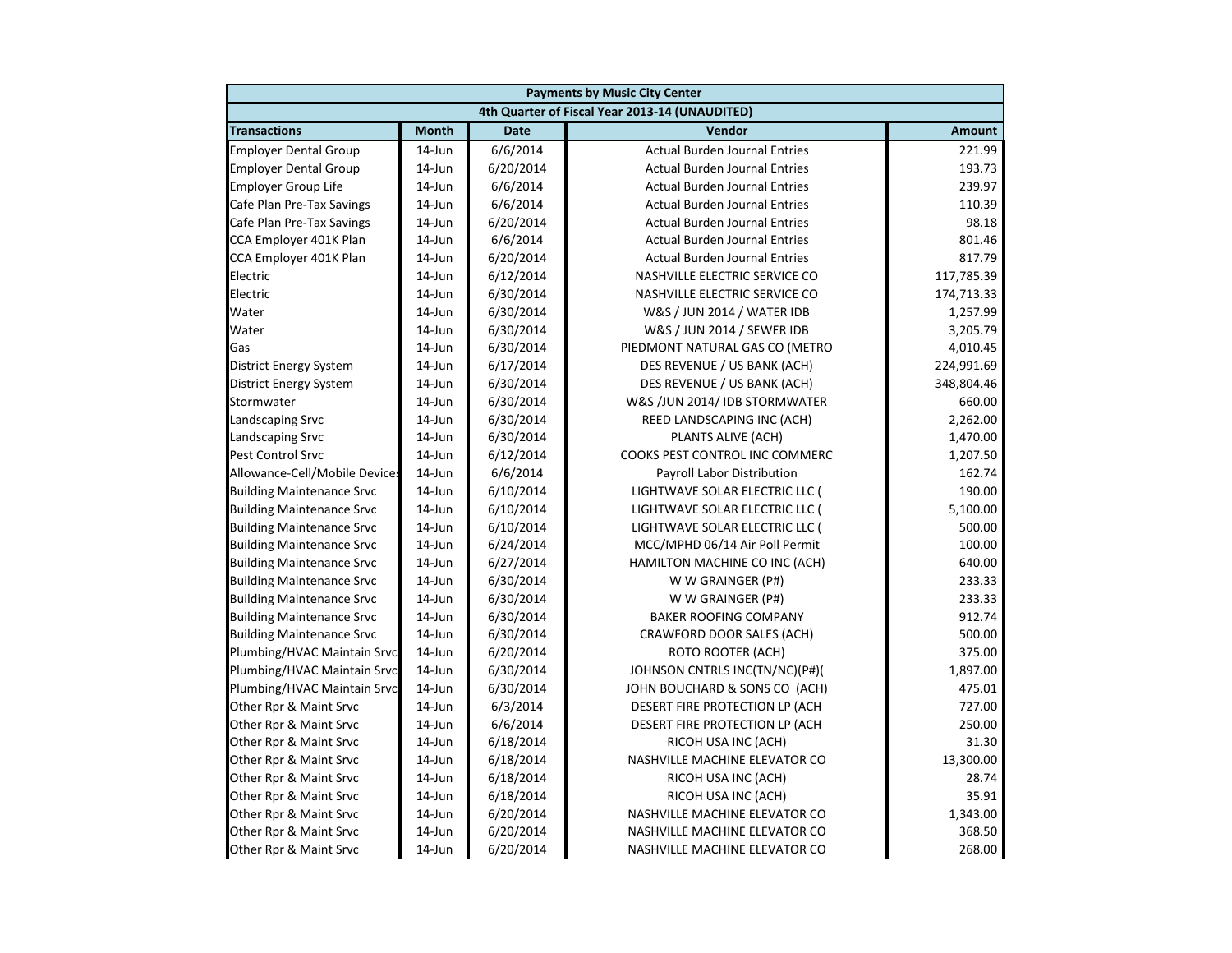| <b>Payments by Music City Center</b> |              |             |                                                |               |
|--------------------------------------|--------------|-------------|------------------------------------------------|---------------|
|                                      |              |             | 4th Quarter of Fiscal Year 2013-14 (UNAUDITED) |               |
| <b>Transactions</b>                  | <b>Month</b> | <b>Date</b> | Vendor                                         | <b>Amount</b> |
| Other Rpr & Maint Srvc               | 14-Jun       | 6/20/2014   | NASHVILLE MACHINE ELEVATOR CO                  | 201.00        |
| Other Rpr & Maint Srvc               | 14-Jun       | 6/30/2014   | NASHVILLE MACHINE ELEVATOR CO                  | 201.00        |
| Other Rpr & Maint Srvc               | 14-Jun       | 6/30/2014   | RICOH USA INC (ACH)                            | 45.64         |
| Other Rpr & Maint Srvc               | 14-Jun       | 6/30/2014   | <b>GREENRISE TECHNOLOGIES (ACH)</b>            | 4,931.30      |
| Other Rpr & Maint Srvc               | $14$ -Jun    | 6/30/2014   | <b>GREENRISE TECHNOLOGIES (ACH)</b>            | 4,931.30      |
| Other Rpr & Maint Srvc               | 14-Jun       | 6/30/2014   | <b>CONTRACTORS TILE CO</b>                     | 1,000.18      |
| Other Rpr & Maint Srvc               | 14-Jun       | 6/30/2014   | CRAWFORD DOOR SALES (ACH)                      | 42,600.00     |
| Offc & Admin Supply                  | $14$ -Jun    | 6/26/2014   | ATHENS PAPER CO (ACH)                          | 57.00         |
| Repair & Maint Supply                | $14$ -Jun    | 6/26/2014   | W W GRAINGER (P#)                              | 9.60          |
| Repair & Maint Supply                | 14-Jun       | 6/26/2014   | W W GRAINGER (P#)                              | 186.40        |
| Repair & Maint Supply                | 14-Jun       | 6/26/2014   | W W GRAINGER (P#)                              | 144.90        |
| Repair & Maint Supply                | 14-Jun       | 6/26/2014   | W W GRAINGER (P#)                              | 145.80        |
| Repair & Maint Supply                | 14-Jun       | 6/30/2014   | <b>FERGUSON ENTERPRISES (ACH)</b>              | (389.31)      |
| Repair & Maint Supply                | $14$ -Jun    | 6/30/2014   | MCC PCC MUSIC CITY CENTER                      | 25.34         |
| <b>Paint Supply</b>                  | $14$ -Jun    | 6/30/2014   | SHERWIN WILLIAMS CO INDUSTRIAL                 | 9.54          |
| <b>Paint Supply</b>                  | 14-Jun       | 6/30/2014   | SHERWIN WILLIAMS CO INDUSTRIAL                 | 106.20        |
| <b>Paint Supply</b>                  | 14-Jun       | 6/30/2014   | SHERWIN WILLIAMS CO INDUSTRIAL                 | 101.43        |
| <b>Paint Supply</b>                  | 14-Jun       | 6/30/2014   | SHERWIN WILLIAMS CO INDUSTRIAL                 | 157.00        |
| <b>Paint Supply</b>                  | 14-Jun       | 6/30/2014   | SHERWIN WILLIAMS CO INDUSTRIAL                 | 157.00        |
| <b>Electrical Supply</b>             | 14-Jun       | 6/5/2014    | COMBINED UTILITIES BOX SYS INC                 | 468.75        |
| <b>Electrical Supply</b>             | 14-Jun       | 6/11/2014   | COMBINED UTILITIES BOX SYS INC                 | 10.58         |
| <b>Electrical Supply</b>             | 14-Jun       | 6/19/2014   | <b>BSE / HARRIS ELECTRIC (ACH)</b>             | 25.55         |
| <b>Electrical Supply</b>             | 14-Jun       | 6/19/2014   | <b>BSE / HARRIS ELECTRIC (ACH)</b>             | 842.50        |
| <b>Electrical Supply</b>             | 14-Jun       | 6/24/2014   | <b>BSE / HARRIS ELECTRIC (ACH)</b>             | 990.00        |
| <b>Electrical Supply</b>             | $14$ -Jun    | 6/30/2014   | WILLIAMS WHOLESALE SUPPLY OF N                 | 633.50        |
| <b>Electrical Supply</b>             | 14-Jun       | 6/30/2014   | WILLIAMS WHOLESALE SUPPLY OF N                 | 633.50        |
| <b>Electrical Supply</b>             | 14-Jun       | 6/30/2014   | WILLIAMS WHOLESALE SUPPLY OF N                 | 978.00        |
| <b>Electrical Supply</b>             | 14-Jun       | 6/30/2014   | WILLIAMS WHOLESALE SUPPLY OF N                 | 386.00        |
| <b>Electrical Supply</b>             | 14-Jun       | 6/30/2014   | WILLIAMS WHOLESALE SUPPLY OF N                 | 978.00        |
| <b>Electrical Supply</b>             | 14-Jun       | 6/30/2014   | WILLIAMS WHOLESALE SUPPLY OF N                 | 386.00        |
| <b>Electrical Supply</b>             | 14-Jun       | 6/30/2014   | WILLIAMS WHOLESALE SUPPLY OF N                 | 975.00        |
| <b>Electrical Supply</b>             | 14-Jun       | 6/30/2014   | WILLIAMS WHOLESALE SUPPLY OF N                 | 1,423.50      |
| <b>Electrical Supply</b>             | 14-Jun       | 6/30/2014   | MCC PCC MUSIC CITY CENTER                      | 87.33         |
| <b>HVAC Supply</b>                   | $14$ -Jun    | 6/25/2014   | <b>LLOVET FILTRATION CO</b>                    | 167.94        |
| <b>HVAC Supply</b>                   | 14-Jun       | 6/25/2014   | LLOVET FILTRATION CO                           | 168.00        |
| <b>HVAC Supply</b>                   | 14-Jun       | 6/25/2014   | <b>LLOVET FILTRATION CO</b>                    | 111.76        |
| <b>HVAC Supply</b>                   | 14-Jun       | 6/25/2014   | <b>LLOVET FILTRATION CO</b>                    | 373.73        |
| <b>HVAC Supply</b>                   | 14-Jun       | 6/25/2014   | LLOVET FILTRATION CO                           | 1,926.60      |
| <b>HVAC Supply</b>                   | 14-Jun       | 6/25/2014   | LLOVET FILTRATION CO                           | 146.91        |
| <b>HVAC Supply</b>                   | 14-Jun       | 6/25/2014   | <b>LLOVET FILTRATION CO</b>                    | 810.04        |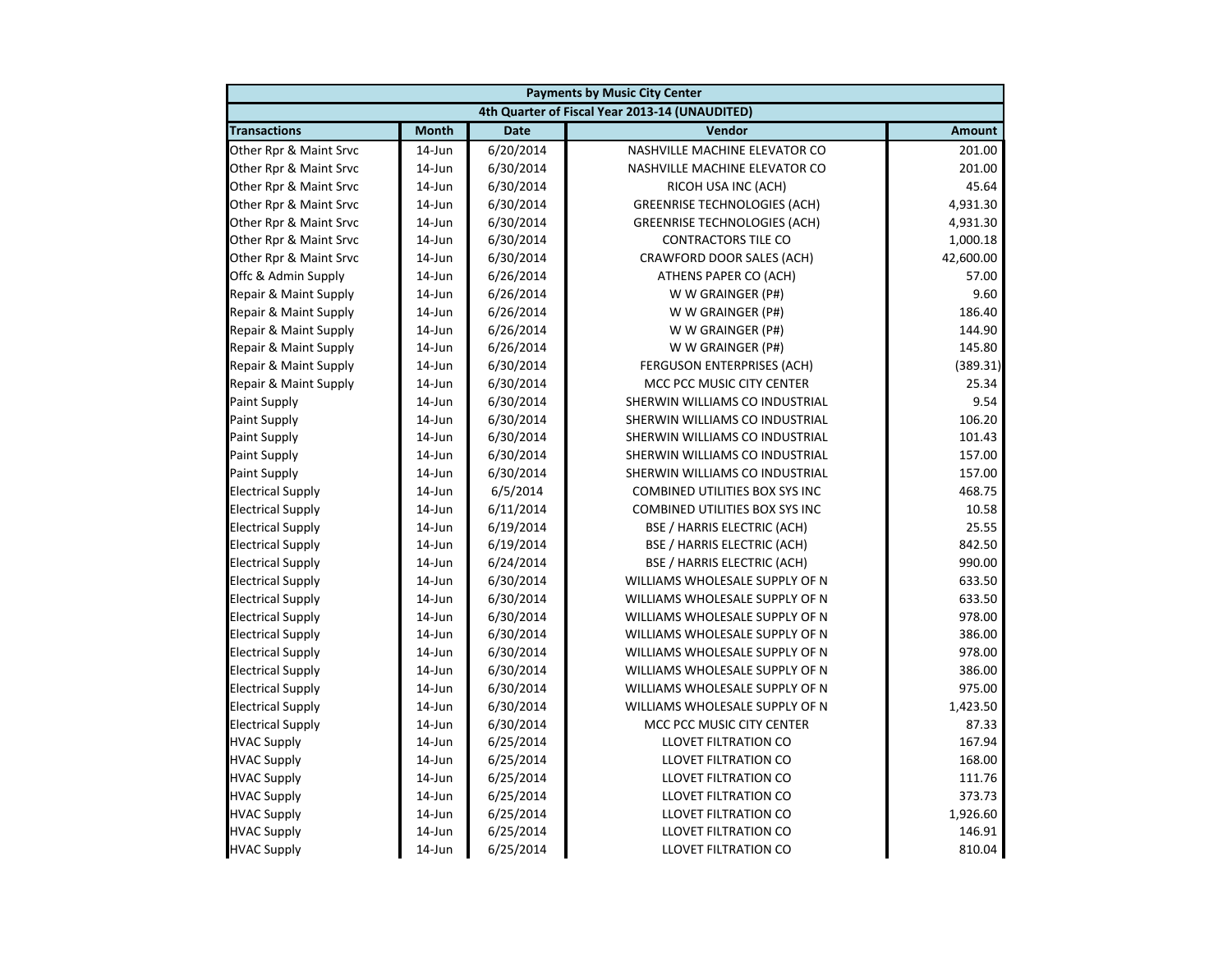| <b>Payments by Music City Center</b> |              |             |                                                |               |
|--------------------------------------|--------------|-------------|------------------------------------------------|---------------|
|                                      |              |             | 4th Quarter of Fiscal Year 2013-14 (UNAUDITED) |               |
| <b>Transactions</b>                  | <b>Month</b> | <b>Date</b> | Vendor                                         | <b>Amount</b> |
| <b>HVAC Supply</b>                   | $14$ -Jun    | 6/27/2014   | W W GRAINGER (P#)                              | 909.90        |
| <b>HVAC Supply</b>                   | 14-Jun       | 6/30/2014   | LLOVET FILTRATION CO                           | 32.50         |
| <b>HVAC Supply</b>                   | 14-Jun       | 6/30/2014   | LLOVET FILTRATION CO                           | 1,367.52      |
| <b>HVAC Supply</b>                   | 14-Jun       | 6/30/2014   | LLOVET FILTRATION CO                           | 3,406.28      |
| <b>HVAC Supply</b>                   | 14-Jun       | 6/30/2014   | LLOVET FILTRATION CO                           | 1,131.02      |
| <b>HVAC Supply</b>                   | 14-Jun       | 6/30/2014   | W W GRAINGER (P#)                              | 201.20        |
| <b>Auto Supply</b>                   | $14$ -Jun    | 6/10/2014   | BATTERIES PLUS LLC (NASHVILLE)                 | 1,535.84      |
| <b>Small Equipment Supply</b>        | 14-Jun       | 6/5/2014    | W W GRAINGER (P#)                              | 110.39        |
| <b>Small Equipment Supply</b>        | 14-Jun       | 6/12/2014   | W W GRAINGER (P#)                              | 110.39        |
| <b>Small Equipment Supply</b>        | 14-Jun       | 6/12/2014   | W W GRAINGER (P#)                              | 110.39        |
| <b>Small Equipment Supply</b>        | 14-Jun       | 6/12/2014   | W W GRAINGER (P#)                              | 110.39        |
| <b>Small Equipment Supply</b>        | $14$ -Jun    | 6/12/2014   | W W GRAINGER (P#)                              | 110.39        |
| <b>Small Equipment Supply</b>        | 14-Jun       | 6/30/2014   | GIRTMAN & ASSOC INC (ACH)                      | 245.50        |
| Rent Storage/Safety Box              | 14-Jun       | 6/18/2014   | <b>CONTRACT CARPETS SALES CO</b>               | 1,047.20      |
| <b>Regular Pay</b>                   | $14$ -Jun    | 6/6/2014    | Payroll Labor Distribution                     | 32,252.33     |
| <b>Regular Pay</b>                   | $14$ -Jun    | 6/20/2014   | Payroll Labor Distribution                     | 35,763.33     |
| Leave Pay                            | 14-Jun       | 6/6/2014    | Payroll Labor Distribution                     | 1,664.72      |
| Leave Pay                            | 14-Jun       | 6/20/2014   | Payroll Labor Distribution                     | 1,843.92      |
| <b>Holiday Pay</b>                   | 14-Jun       | 6/6/2014    | Payroll Labor Distribution                     | 3,131.55      |
| <b>Holiday Pay</b>                   | 14-Jun       | 6/20/2014   | Payroll Labor Distribution                     | 280.30        |
| Overtime Pay                         | 14-Jun       | 6/6/2014    | Payroll Labor Distribution                     | 155.40        |
| <b>Overtime Pay</b>                  | 14-Jun       | 6/20/2014   | Payroll Labor Distribution                     | 567.31        |
| YE Biweekly Sal/Fringe Accr          | $14$ -Jun    | 6/30/2014   | FIN Bi-WeeklyPayrollAcrualFY14                 | 29,578.98     |
| <b>Employer OASDI</b>                | 14-Jun       | 6/6/2014    | <b>Actual Burden Journal Entries</b>           | 2,155.15      |
| <b>Employer OASDI</b>                | 14-Jun       | 6/20/2014   | <b>Actual Burden Journal Entries</b>           | 2,212.20      |
| <b>Employer SSN Medical</b>          | 14-Jun       | 6/6/2014    | <b>Actual Burden Journal Entries</b>           | 504.01        |
| <b>Employer SSN Medical</b>          | 14-Jun       | 6/20/2014   | <b>Actual Burden Journal Entries</b>           | 517.42        |
| <b>Employer Group Health</b>         | 14-Jun       | 6/6/2014    | <b>Actual Burden Journal Entries</b>           | 7,205.11      |
| <b>Employer Group Health</b>         | $14$ -Jun    | 6/20/2014   | <b>Actual Burden Journal Entries</b>           | 7,763.12      |
| <b>Employer Dental Group</b>         | $14$ -Jun    | 6/6/2014    | <b>Actual Burden Journal Entries</b>           | 335.12        |
| <b>Employer Dental Group</b>         | 14-Jun       | 6/20/2014   | <b>Actual Burden Journal Entries</b>           | 349.26        |
| <b>Employer Group Life</b>           | 14-Jun       | 6/6/2014    | <b>Actual Burden Journal Entries</b>           | 438.78        |
| Cafe Plan Pre-Tax Savings            | 14-Jun       | 6/6/2014    | <b>Actual Burden Journal Entries</b>           | 194.89        |
| Cafe Plan Pre-Tax Savings            | $14$ -Jun    | 6/20/2014   | <b>Actual Burden Journal Entries</b>           | 210.57        |
| CCA Employer 401K Plan               | 14-Jun       | 6/6/2014    | <b>Actual Burden Journal Entries</b>           | 889.03        |
| CCA Employer 401K Plan               | $14$ -Jun    | 6/20/2014   | <b>Actual Burden Journal Entries</b>           | 913.35        |
| Gas                                  | 14-Jun       | 6/9/2014    | <b>FERRELLGAS (ACH)</b>                        | 163.20        |
| Refuse Disposal-Reimb                | 14-Jun       | 6/12/2014   | ALLIED WASTE (ACH)                             | 4,802.67      |
| Refuse Disposal-Reimb                | 14-Jun       | 6/30/2014   | ALLIED WASTE (ACH)                             | 4,466.96      |
| <b>Temporary Service</b>             | 14-Jun       | 6/16/2014   | INDUSTRIAL STAFFING OF TN (ACH                 | 5,913.96      |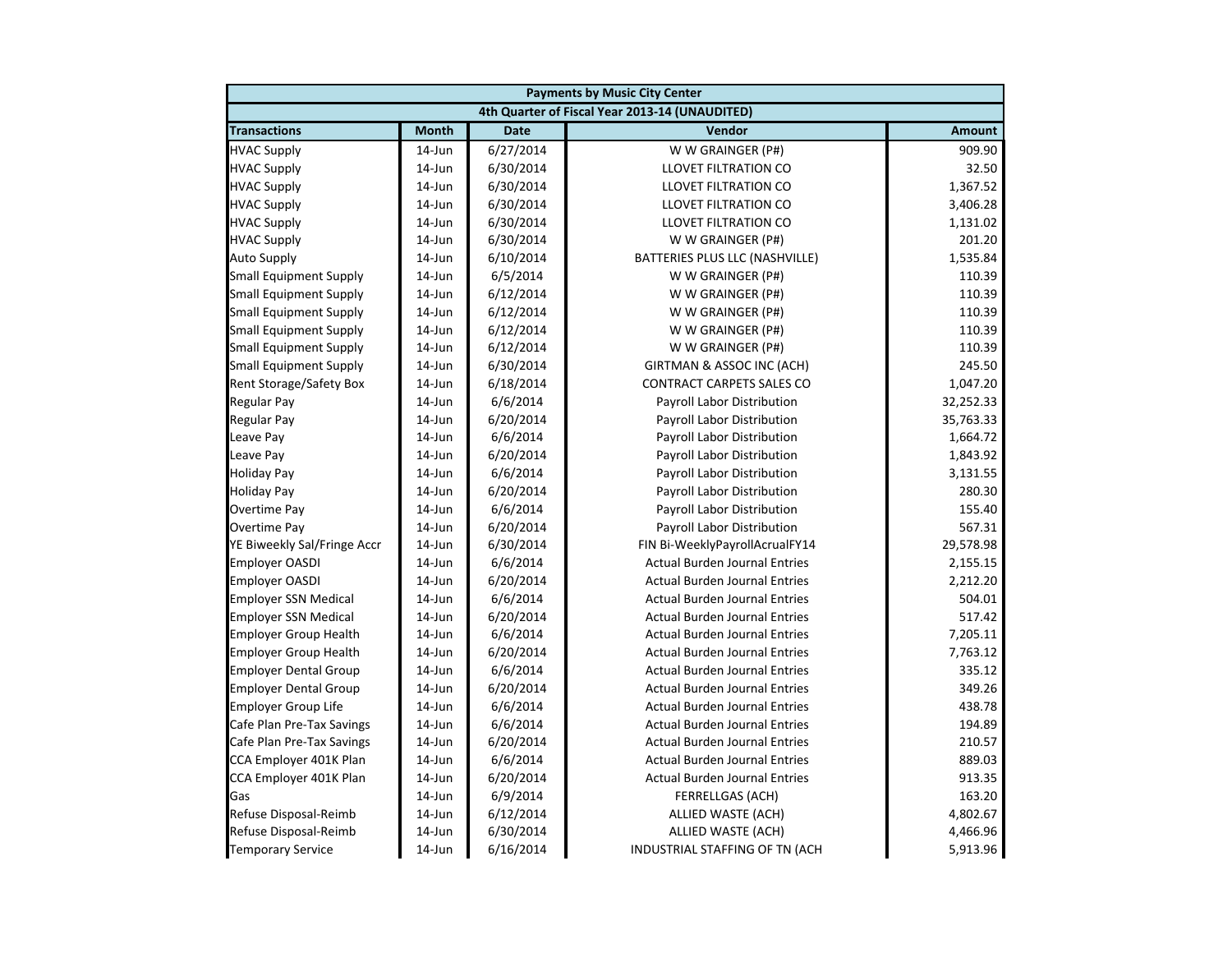| <b>Payments by Music City Center</b> |              |             |                                                |               |
|--------------------------------------|--------------|-------------|------------------------------------------------|---------------|
|                                      |              |             | 4th Quarter of Fiscal Year 2013-14 (UNAUDITED) |               |
| <b>Transactions</b>                  | <b>Month</b> | <b>Date</b> | Vendor                                         | <b>Amount</b> |
| <b>Temporary Service</b>             | $14$ -Jun    | 6/16/2014   | INDUSTRIAL STAFFING OF TN (ACH                 | 2,337.03      |
| <b>Temporary Service</b>             | 14-Jun       | 6/20/2014   | INDUSTRIAL STAFFING OF TN (ACH                 | 6,347.15      |
| <b>Temporary Service</b>             | 14-Jun       | 6/30/2014   | MCC 06/14 Temp Labor RCLS                      | (708.76)      |
| <b>Temporary Service</b>             | 14-Jun       | 6/30/2014   | INDUSTRIAL STAFFING OF TN (ACH                 | 8,450.59      |
| <b>Temporary Service</b>             | $14$ -Jun    | 6/30/2014   | INDUSTRIAL STAFFING OF TN (ACH                 | 6,269.70      |
| <b>Temporary Service</b>             | $14$ -Jun    | 6/30/2014   | INDUSTRIAL STAFFING OF TN (ACH                 | 7,440.12      |
| <b>Laundry Services</b>              | $14$ -Jun    | 6/12/2014   | <b>ALSCO</b>                                   | 712.48        |
| <b>Laundry Services</b>              | 14-Jun       | 6/12/2014   | <b>ALSCO</b>                                   | 738.31        |
| <b>Laundry Services</b>              | 14-Jun       | 6/19/2014   | <b>ALSCO</b>                                   | 527.36        |
| <b>Laundry Services</b>              | 14-Jun       | 6/20/2014   | <b>ALSCO</b>                                   | 817.95        |
| <b>Laundry Services</b>              | 14-Jun       | 6/26/2014   | <b>ALSCO</b>                                   | 793.35        |
| <b>Laundry Services</b>              | 14-Jun       | 6/26/2014   | <b>ALSCO</b>                                   | 928.75        |
| <b>Laundry Services</b>              | 14-Jun       | 6/30/2014   | <b>ALSCO</b>                                   | 406.21        |
| <b>Laundry Services</b>              | 14-Jun       | 6/30/2014   | <b>ALSCO</b>                                   | 704.48        |
| Janitorial Srvc                      | $14$ -Jun    | 6/16/2014   | SERVICE MANAGEMENT SYSTEMS                     | 3,075.08      |
| Janitorial Srvc                      | $14$ -Jun    | 6/16/2014   | SERVICE MANAGEMENT SYSTEMS                     | 6,739.77      |
| Janitorial Srvc                      | 14-Jun       | 6/16/2014   | SERVICE MANAGEMENT SYSTEMS                     | 7,666.91      |
| Janitorial Srvc                      | 14-Jun       | 6/16/2014   | SERVICE MANAGEMENT SYSTEMS                     | 5,314.54      |
| Janitorial Srvc                      | 14-Jun       | 6/16/2014   | SERVICE MANAGEMENT SYSTEMS                     | 2,941.98      |
| Janitorial Srvc                      | 14-Jun       | 6/30/2014   | SERVICE MANAGEMENT SYSTEMS                     | 12,327.51     |
| Janitorial Srvc                      | 14-Jun       | 6/30/2014   | SERVICE MANAGEMENT SYSTEMS                     | 5,861.05      |
| Janitorial Srvc                      | 14-Jun       | 6/30/2014   | SERVICE MANAGEMENT SYSTEMS                     | 8,043.81      |
| Janitorial Srvc                      | $14$ -Jun    | 6/30/2014   | SERVICE MANAGEMENT SYSTEMS                     | 8,871.75      |
| <b>Temporary Service-Reimb</b>       | 14-Jun       | 6/30/2014   | MCC 06/14 Temp Labor RCLS                      | 708.76        |
| Allowance-Cell/Mobile Devices        | 14-Jun       | 6/6/2014    | Payroll Labor Distribution                     | 118.11        |
| Other Rpr & Maint Srvc               | 14-Jun       | 6/2/2014    | MERCURY SUPPLY CO INC (ACH)                    | 139.40        |
| Other Rpr & Maint Srvc               | 14-Jun       | 6/2/2014    | MERCURY SUPPLY CO INC (ACH)                    | 108.00        |
| Other Rpr & Maint Srvc               | 14-Jun       | 6/18/2014   | RICOH USA INC (ACH)                            | 81.62         |
| Other Rpr & Maint Srvc               | $14$ -Jun    | 6/18/2014   | RICOH USA INC (ACH)                            | 46.48         |
| Other Rpr & Maint Srvc               | $14$ -Jun    | 6/18/2014   | RICOH USA INC (ACH)                            | 60.03         |
| Other Rpr & Maint Srvc               | 14-Jun       | 6/30/2014   | RICOH USA INC (ACH)                            | 137.48        |
| <b>HHold &amp; Jnitr Supply</b>      | 14-Jun       | 6/2/2014    | AMERICAN PAPER & TWINE CO (ACH                 | 250.04        |
| <b>HHold &amp; Jnitr Supply</b>      | 14-Jun       | 6/2/2014    | AMERICAN PAPER & TWINE CO (ACH                 | 317.50        |
| <b>HHold &amp; Jnitr Supply</b>      | $14$ -Jun    | 6/2/2014    | AMERICAN PAPER & TWINE CO (ACH                 | 60.66         |
| <b>HHold &amp; Jnitr Supply</b>      | 14-Jun       | 6/2/2014    | AMERICAN PAPER & TWINE CO (ACH                 | 566.90        |
| <b>HHold &amp; Jnitr Supply</b>      | $14$ -Jun    | 6/2/2014    | AMERICAN PAPER & TWINE CO (ACH                 | 302.00        |
| <b>HHold &amp; Jnitr Supply</b>      | 14-Jun       | 6/2/2014    | MERCURY SUPPLY CO INC (ACH)                    | 595.50        |
| <b>HHold &amp; Jnitr Supply</b>      | 14-Jun       | 6/9/2014    | MERCURY SUPPLY CO INC (ACH)                    | 33.20         |
| <b>HHold &amp; Jnitr Supply</b>      | 14-Jun       | 6/9/2014    | MERCURY SUPPLY CO INC (ACH)                    | 90.00         |
| <b>HHold &amp; Jnitr Supply</b>      | 14-Jun       | 6/12/2014   | AMERICAN PAPER & TWINE CO (ACH                 | (15.50)       |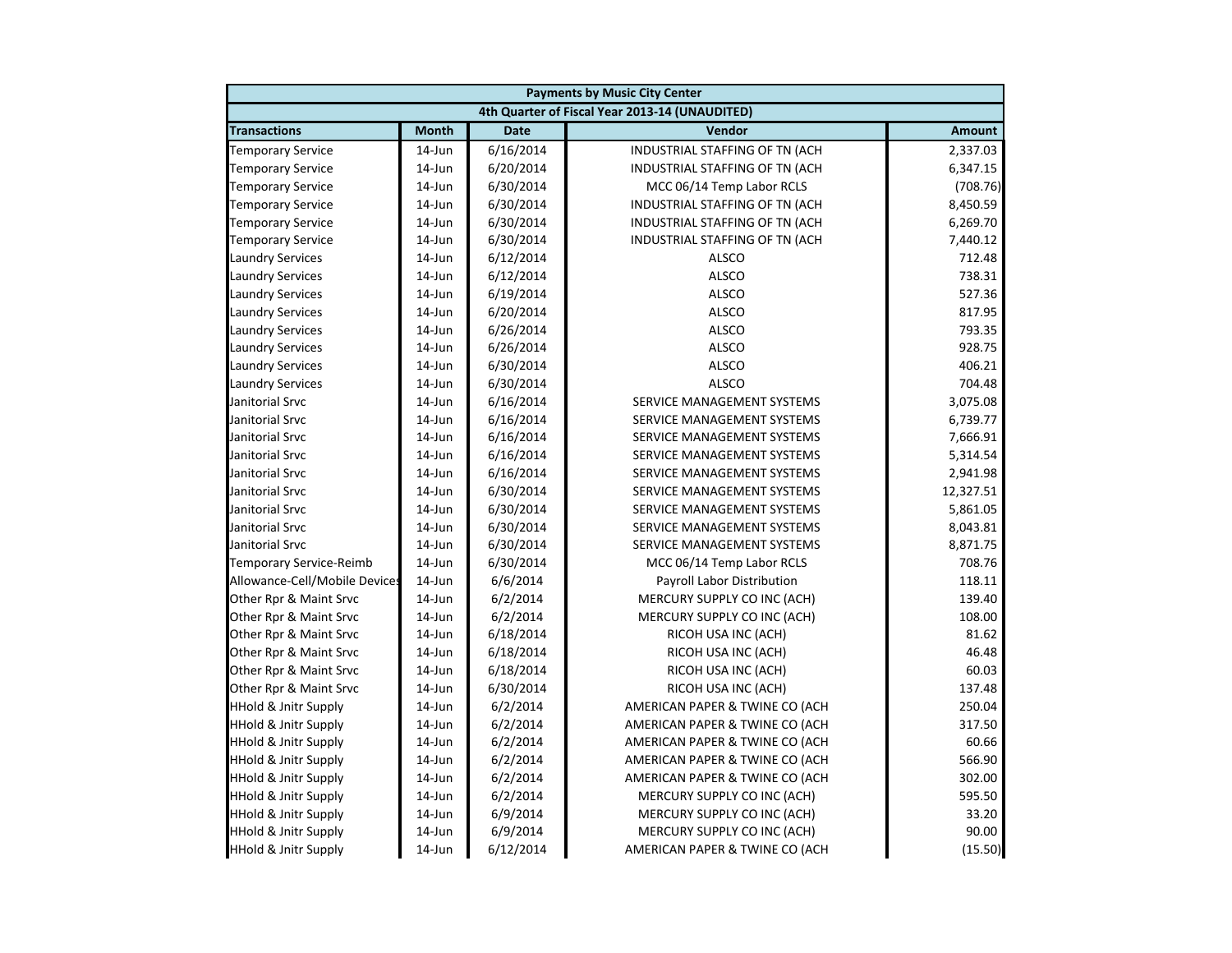| <b>Payments by Music City Center</b> |              |             |                                                |               |
|--------------------------------------|--------------|-------------|------------------------------------------------|---------------|
|                                      |              |             | 4th Quarter of Fiscal Year 2013-14 (UNAUDITED) |               |
| <b>Transactions</b>                  | <b>Month</b> | <b>Date</b> | <b>Vendor</b>                                  | <b>Amount</b> |
| <b>HHold &amp; Jnitr Supply</b>      | $14$ -Jun    | 6/13/2014   | AMERICAN PAPER & TWINE CO (ACH                 | 775.00        |
| <b>HHold &amp; Jnitr Supply</b>      | 14-Jun       | 6/24/2014   | MERCURY SUPPLY CO INC (ACH)                    | (49.00)       |
| <b>HHold &amp; Jnitr Supply</b>      | 14-Jun       | 6/25/2014   | MERCURY SUPPLY CO INC (ACH)                    | 4.95          |
| <b>HHold &amp; Jnitr Supply</b>      | 14-Jun       | 6/25/2014   | MERCURY SUPPLY CO INC (ACH)                    | 49.00         |
| <b>HHold &amp; Jnitr Supply</b>      | 14-Jun       | 6/26/2014   | MERCURY SUPPLY CO INC (ACH)                    | 24.50         |
| <b>HHold &amp; Jnitr Supply</b>      | 14-Jun       | 6/30/2014   | A Z OFFICE RESOURCE INC (ACH)                  | 10.76         |
| <b>HHold &amp; Jnitr Supply</b>      | 14-Jun       | 6/30/2014   | A Z OFFICE RESOURCE INC (ACH)                  | 493.20        |
| <b>HHold &amp; Jnitr Supply</b>      | $14$ -Jun    | 6/30/2014   | A Z OFFICE RESOURCE INC (ACH)                  | 601.44        |
| <b>HHold &amp; Jnitr Supply</b>      | $14$ -Jun    | 6/30/2014   | A Z OFFICE RESOURCE INC (ACH)                  | 143.04        |
| <b>HHold &amp; Jnitr Supply</b>      | 14-Jun       | 6/30/2014   | A Z OFFICE RESOURCE INC (ACH)                  | 403.20        |
| <b>HHold &amp; Jnitr Supply</b>      | $14$ -Jun    | 6/30/2014   | A Z OFFICE RESOURCE INC (ACH)                  | 586.56        |
| <b>HHold &amp; Jnitr Supply</b>      | $14$ -Jun    | 6/30/2014   | A Z OFFICE RESOURCE INC (ACH)                  | 69.36         |
| <b>HHold &amp; Jnitr Supply</b>      | 14-Jun       | 6/30/2014   | A Z OFFICE RESOURCE INC (ACH)                  | 527.76        |
| <b>HHold &amp; Jnitr Supply</b>      | 14-Jun       | 6/30/2014   | AMERICAN PAPER & TWINE CO (ACH                 | 103.40        |
| <b>HHold &amp; Jnitr Supply</b>      | 14-Jun       | 6/30/2014   | AMERICAN PAPER & TWINE CO (ACH                 | 1,382.40      |
| <b>HHold &amp; Jnitr Supply</b>      | 14-Jun       | 6/30/2014   | AMERICAN PAPER & TWINE CO (ACH                 | 1,591.80      |
| <b>HHold &amp; Jnitr Supply</b>      | 14-Jun       | 6/30/2014   | AMERICAN PAPER & TWINE CO (ACH                 | 714.40        |
| <b>HHold &amp; Jnitr Supply</b>      | $14$ -Jun    | 6/30/2014   | AMERICAN PAPER & TWINE CO (ACH                 | 151.65        |
| <b>HHold &amp; Jnitr Supply</b>      | $14$ -Jun    | 6/30/2014   | AMERICAN PAPER & TWINE CO (ACH                 | 201.60        |
| <b>HHold &amp; Jnitr Supply</b>      | $14$ -Jun    | 6/30/2014   | AMERICAN PAPER & TWINE CO (ACH                 | 2,394.00      |
| <b>HHold &amp; Jnitr Supply</b>      | 14-Jun       | 6/30/2014   | AMERICAN PAPER & TWINE CO (ACH                 | 649.60        |
| <b>HHold &amp; Jnitr Supply</b>      | $14$ -Jun    | 6/30/2014   | A Z OFFICE RESOURCE INC (ACH)                  | 50.40         |
| <b>HHold &amp; Jnitr Supply</b>      | 14-Jun       | 6/30/2014   | W W GRAINGER (P#)                              | 504.00        |
| <b>HHold &amp; Jnitr Supply</b>      | 14-Jun       | 6/30/2014   | W W GRAINGER (P#)                              | 1,152.00      |
| <b>HHold &amp; Jnitr Supply</b>      | 14-Jun       | 6/30/2014   | W W GRAINGER (P#)                              | 2,837.70      |
| <b>HHold &amp; Jnitr Supply</b>      | $14$ -Jun    | 6/30/2014   | W W GRAINGER (P#)                              | 880.20        |
| <b>HHold &amp; Jnitr Supply</b>      | $14$ -Jun    | 6/30/2014   | W W GRAINGER (P#)                              | 1,126.00      |
| <b>HHold &amp; Jnitr Supply</b>      | 14-Jun       | 6/30/2014   | A Z OFFICE RESOURCE INC (ACH)                  | 565.95        |
| Repair & Maint Supply                | $14$ -Jun    | 6/9/2014    | MERCURY SUPPLY CO INC (ACH)                    | 244.90        |
| <b>Paint Supply</b>                  | $14$ -Jun    | 6/30/2014   | SHERWIN WILLIAMS CO INDUSTRIAL                 | 23.74         |
| <b>Small Equipment Supply</b>        | $14$ -Jun    | 6/30/2014   | W W GRAINGER (P#)                              | (246.60)      |
| <b>Regular Pay</b>                   | 14-Jun       | 6/6/2014    | Payroll Labor Distribution                     | 3,183.88      |
| <b>Regular Pay</b>                   | 14-Jun       | 6/20/2014   | Payroll Labor Distribution                     | 3,723.20      |
| Leave Pay                            | 14-Jun       | 6/6/2014    | Payroll Labor Distribution                     | 254.00        |
| Leave Pay                            | 14-Jun       | 6/20/2014   | Payroll Labor Distribution                     | 96.00         |
| <b>Holiday Pay</b>                   | 14-Jun       | 6/6/2014    | Payroll Labor Distribution                     | 380.00        |
| Overtime Pay                         | $14$ -Jun    | 6/6/2014    | Payroll Labor Distribution                     | 18.99         |
| <b>Overtime Pay</b>                  | $14$ -Jun    | 6/20/2014   | Payroll Labor Distribution                     | 38.91         |
| YE Biweekly Sal/Fringe Accr          | 14-Jun       | 6/30/2014   | FIN Bi-WeeklyPayrollAcrualFY14                 | 3,158.27      |
| <b>Employer OASDI</b>                | 14-Jun       | 6/6/2014    | <b>Actual Burden Journal Entries</b>           | 219.68        |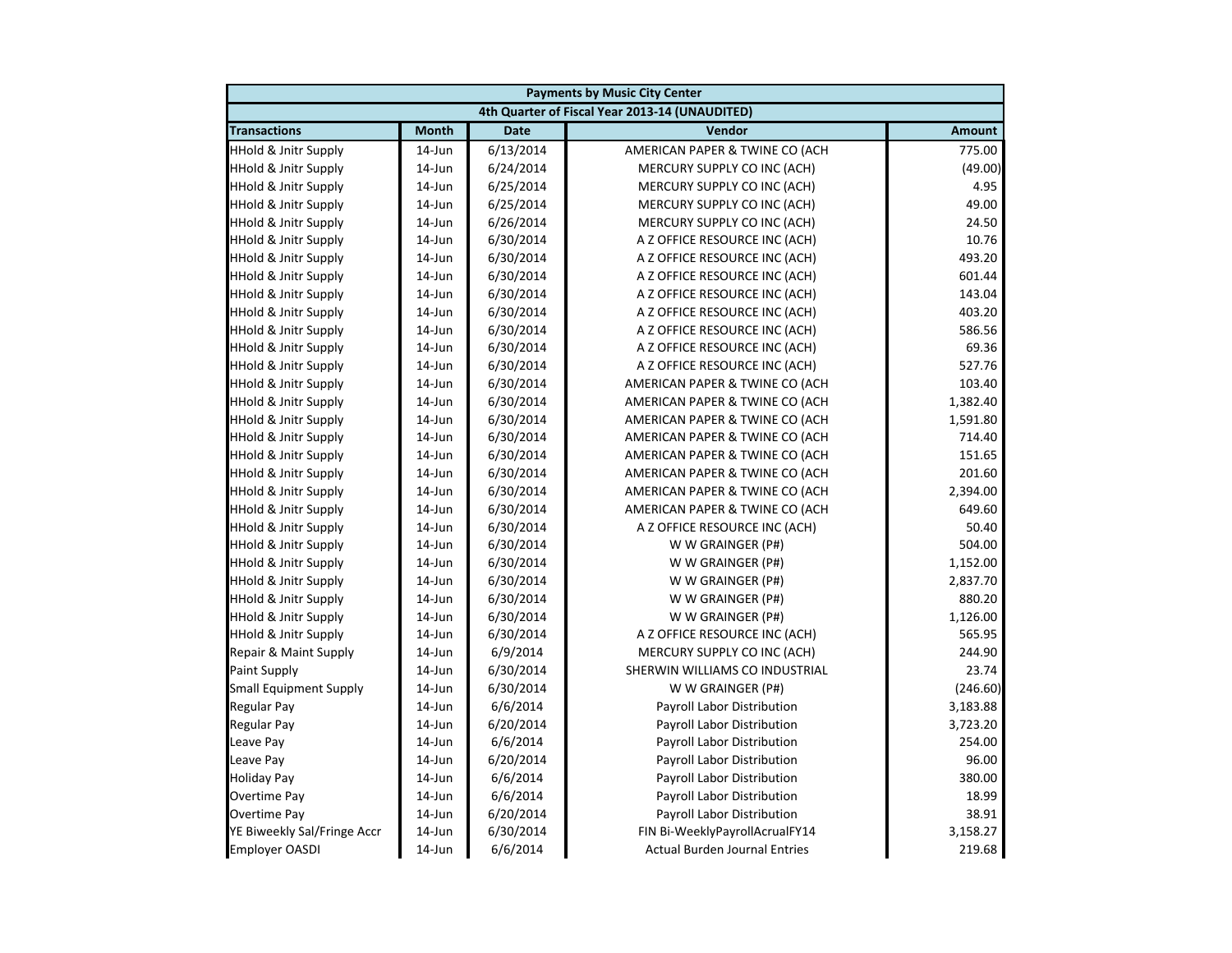| <b>Payments by Music City Center</b> |              |             |                                                |               |
|--------------------------------------|--------------|-------------|------------------------------------------------|---------------|
|                                      |              |             | 4th Quarter of Fiscal Year 2013-14 (UNAUDITED) |               |
| <b>Transactions</b>                  | <b>Month</b> | <b>Date</b> | Vendor                                         | <b>Amount</b> |
| <b>Employer OASDI</b>                | $14$ -Jun    | 6/20/2014   | <b>Actual Burden Journal Entries</b>           | 221.01        |
| <b>Employer SSN Medical</b>          | 14-Jun       | 6/6/2014    | <b>Actual Burden Journal Entries</b>           | 51.37         |
| <b>Employer SSN Medical</b>          | 14-Jun       | 6/20/2014   | <b>Actual Burden Journal Entries</b>           | 51.70         |
| <b>Employer Group Health</b>         | 14-Jun       | 6/6/2014    | <b>Actual Burden Journal Entries</b>           | 831.79        |
| <b>Employer Group Health</b>         | 14-Jun       | 6/20/2014   | <b>Actual Burden Journal Entries</b>           | 831.75        |
| <b>Employer Dental Group</b>         | 14-Jun       | 6/6/2014    | <b>Actual Burden Journal Entries</b>           | 35.36         |
| <b>Employer Dental Group</b>         | $14$ -Jun    | 6/20/2014   | <b>Actual Burden Journal Entries</b>           | 35.35         |
| Employer Group Life                  | $14$ -Jun    | 6/6/2014    | <b>Actual Burden Journal Entries</b>           | 35.49         |
| <b>Employer Pension</b>              | $14$ -Jun    | 6/6/2014    | <b>Actual Burden Journal Entries</b>           | 221.71        |
| <b>Employer Pension</b>              | 14-Jun       | 6/20/2014   | <b>Actual Burden Journal Entries</b>           | 220.75        |
| Cafe Plan Pre-Tax Savings            | 14-Jun       | 6/6/2014    | <b>Actual Burden Journal Entries</b>           | 22.30         |
| Cafe Plan Pre-Tax Savings            | 14-Jun       | 6/20/2014   | <b>Actual Burden Journal Entries</b>           | 22.30         |
| CCA Employer 401K Plan               | 14-Jun       | 6/6/2014    | <b>Actual Burden Journal Entries</b>           | 50.36         |
| CCA Employer 401K Plan               | 14-Jun       | 6/20/2014   | <b>Actual Burden Journal Entries</b>           | 50.75         |
| Regular Pay                          | $14$ -Jun    | 6/6/2014    | Payroll Labor Distribution                     | 8,767.61      |
| Regular Pay                          | $14$ -Jun    | 6/20/2014   | Payroll Labor Distribution                     | 8,911.41      |
| Leave Pay                            | $14$ -Jun    | 6/20/2014   | Payroll Labor Distribution                     | 530.00        |
| <b>Holiday Pay</b>                   | 14-Jun       | 6/6/2014    | Payroll Labor Distribution                     | 969.23        |
| <b>Holiday Pay</b>                   | $14$ -Jun    | 6/20/2014   | Payroll Labor Distribution                     | 250.00        |
| Overtime Pay                         | $14$ -Jun    | 6/6/2014    | <b>Payroll Labor Distribution</b>              | 287.38        |
| Overtime Pay                         | 14-Jun       | 6/20/2014   | Payroll Labor Distribution                     | 62.86         |
| YE Biweekly Sal/Fringe Accr          | 14-Jun       | 6/30/2014   | FIN Bi-WeeklyPayrollAcrualFY14                 | 7,597.72      |
| <b>Employer OASDI</b>                | $14$ -Jun    | 6/6/2014    | <b>Actual Burden Journal Entries</b>           | 591.04        |
| <b>Employer OASDI</b>                | 14-Jun       | 6/20/2014   | <b>Actual Burden Journal Entries</b>           | 571.86        |
| <b>Employer SSN Medical</b>          | 14-Jun       | 6/6/2014    | <b>Actual Burden Journal Entries</b>           | 138.25        |
| <b>Employer SSN Medical</b>          | 14-Jun       | 6/20/2014   | <b>Actual Burden Journal Entries</b>           | 133.75        |
| <b>Employer Group Health</b>         | 14-Jun       | 6/6/2014    | <b>Actual Burden Journal Entries</b>           | 2,003.82      |
| Employer Group Health                | 14-Jun       | 6/20/2014   | <b>Actual Burden Journal Entries</b>           | 2,003.86      |
| <b>Employer Dental Group</b>         | $14$ -Jun    | 6/6/2014    | <b>Actual Burden Journal Entries</b>           | 66.46         |
| <b>Employer Dental Group</b>         | $14$ -Jun    | 6/20/2014   | <b>Actual Burden Journal Entries</b>           | 66.45         |
| <b>Employer Group Life</b>           | $14$ -Jun    | 6/6/2014    | <b>Actual Burden Journal Entries</b>           | 83.79         |
| Cafe Plan Pre-Tax Savings            | 14-Jun       | 6/6/2014    | <b>Actual Burden Journal Entries</b>           | 40.07         |
| Cafe Plan Pre-Tax Savings            | $14$ -Jun    | 6/20/2014   | <b>Actual Burden Journal Entries</b>           | 40.05         |
| CCA Employer 401K Plan               | 14-Jun       | 6/6/2014    | <b>Actual Burden Journal Entries</b>           | 340.03        |
| CCA Employer 401K Plan               | 14-Jun       | 6/20/2014   | <b>Actual Burden Journal Entries</b>           | 329.59        |
| Cable Television                     | 14-Jun       | 6/30/2014   | <b>COMCAST (ACH)</b>                           | 487.49        |
| <b>Mngt Cnsltnt Srvc</b>             | $14$ -Jun    | 6/30/2014   | Fifth Third 6/2014 CCard                       | 45.00         |
| <b>Mngt Cnsltnt Srvc</b>             | $14$ -Jun    | 6/30/2014   | <b>RESOURCE INFORMATION &amp; CONTROL</b>      | 6,350.00      |
| <b>Temporary Service</b>             | 14-Jun       | 6/27/2014   | PRESIDIO NETWORKED SOLUTIONS I                 | 1,400.00      |
| <b>Internet Services</b>             | 14-Jun       | 6/12/2014   | <b>AT&amp;T CORP</b>                           | 4,932.81      |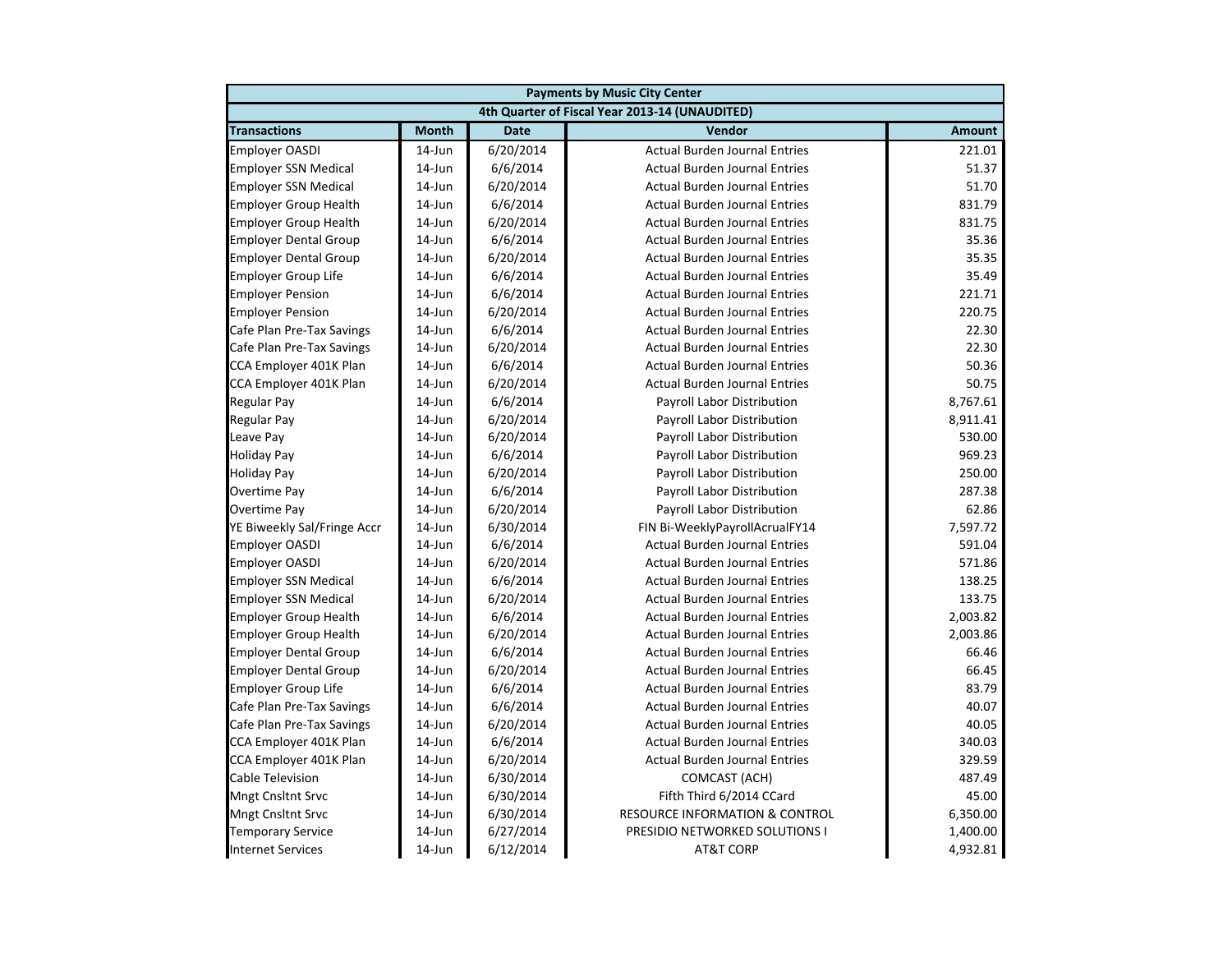| <b>Payments by Music City Center</b> |              |             |                                                |               |
|--------------------------------------|--------------|-------------|------------------------------------------------|---------------|
|                                      |              |             | 4th Quarter of Fiscal Year 2013-14 (UNAUDITED) |               |
| <b>Transactions</b>                  | <b>Month</b> | <b>Date</b> | Vendor                                         | <b>Amount</b> |
| <b>Internet Services</b>             | $14$ -Jun    | 6/30/2014   | COMCAST (ACH)                                  | 245.77        |
| <b>Internet Services</b>             | 14-Jun       | 6/30/2014   | <b>AT&amp;T CORP</b>                           | 4,932.81      |
| <b>Internet Services</b>             | 14-Jun       | 6/30/2014   | MCN INTERACTIVE LLC (ACH)                      | 209.95        |
| Employee Out-of-town Travel          | 14-Jun       | 6/30/2014   | Fifth Third 6/2014 CCard                       | 553.08        |
| Employee Out-of-town Travel          | 14-Jun       | 6/30/2014   | <b>BLOUIN, ERIC P</b>                          | 235.71        |
| Telephone & Telegraph                | 14-Jun       | 6/12/2014   | <b>AT&amp;T CORP</b>                           | 1,892.49      |
| Telephone & Telegraph                | 14-Jun       | 6/25/2014   | <b>AT&amp;T CIRCUITS</b>                       | 327.13        |
| Telephone & Telegraph                | $14$ -Jun    | 6/30/2014   | AT&T (PO BOX 105320)(105262)(7                 | 337.50        |
| Telephone & Telegraph                | $14$ -Jun    | 6/30/2014   | <b>AT&amp;T CORP</b>                           | 1,879.78      |
| Allowance-Cell/Mobile Devices        | 14-Jun       | 6/6/2014    | Payroll Labor Distribution                     | 39.37         |
| Other Rpr & Maint Srvc               | $14$ -Jun    | 6/18/2014   | RICOH USA INC (ACH)                            | 81.62         |
| Other Rpr & Maint Srvc               | $14$ -Jun    | 6/18/2014   | RICOH USA INC (ACH)                            | 46.48         |
| Other Rpr & Maint Srvc               | 14-Jun       | 6/18/2014   | RICOH USA INC (ACH)                            | 60.03         |
| Other Rpr & Maint Srvc               | 14-Jun       | 6/30/2014   | RICOH USA INC (ACH)                            | 137.48        |
| Other Rpr & Maint Srvc               | 14-Jun       | 6/30/2014   | PRESIDIO NETWORKED SOLUTIONS I                 | 62,592.56     |
| Info Systems Charge                  | 14-Jun       | 6/1/2014    | ITS 06/14 ISF Billing                          | 3,816.63      |
| <b>Computer Software</b>             | 14-Jun       | 6/4/2014    | DELL MARKET LP (ASAP SOFTWARE)                 | 6,153.30      |
| <b>Computer Software</b>             | 14-Jun       | 6/30/2014   | <b>GOLDSTAR SOFTWARE INC (ACH)</b>             | 4,550.00      |
| Computer Hardware < \$5000           | $14$ -Jun    | 6/9/2014    | <b>GRAYBAR ELECTRIC CO INC (ACH)</b>           | 11.80         |
| Computer Hardware < \$5000           | $14$ -Jun    | 6/9/2014    | <b>GRAYBAR ELECTRIC CO INC (ACH)</b>           | 11.80         |
| Computer Hardware < \$5000           | 14-Jun       | 6/9/2014    | <b>GRAYBAR ELECTRIC CO INC (ACH)</b>           | 19.86         |
| Computer Hardware < \$5000           | $14$ -Jun    | 6/9/2014    | <b>GRAYBAR ELECTRIC CO INC (ACH)</b>           | 64.92         |
| Computer Hardware < \$5000           | 14-Jun       | 6/9/2014    | <b>GRAYBAR ELECTRIC CO INC (ACH)</b>           | 143.92        |
| Computer Hardware < \$5000           | 14-Jun       | 6/9/2014    | <b>GRAYBAR ELECTRIC CO INC (ACH)</b>           | 105.70        |
| Computer Hardware < \$5000           | 14-Jun       | 6/9/2014    | <b>GRAYBAR ELECTRIC CO INC (ACH)</b>           | 46.26         |
| Computer Hardware < \$5000           | 14-Jun       | 6/9/2014    | <b>GRAYBAR ELECTRIC CO INC (ACH)</b>           | 33.22         |
| Computer Hardware < \$5000           | $14$ -Jun    | 6/9/2014    | <b>GRAYBAR ELECTRIC CO INC (ACH)</b>           | 107.71        |
| Computer Hardware < \$5000           | 14-Jun       | 6/9/2014    | <b>GRAYBAR ELECTRIC CO INC (ACH)</b>           | 85.44         |
| Computer Hardware < \$5000           | $14$ -Jun    | 6/11/2014   | <b>GRAYBAR ELECTRIC CO INC (ACH)</b>           | 81.60         |
| Computer Hardware < \$5000           | 14-Jun       | 6/19/2014   | <b>GRAYBAR ELECTRIC CO INC (ACH)</b>           | 11.62         |
| Computer Hardware < \$5000           | $14$ -Jun    | 6/19/2014   | <b>GRAYBAR ELECTRIC CO INC (ACH)</b>           | 27.39         |
| Computer Hardware < \$5000           | 14-Jun       | 6/19/2014   | <b>GRAYBAR ELECTRIC CO INC (ACH)</b>           | 13.06         |
| Computer Hardware < \$5000           | 14-Jun       | 6/25/2014   | <b>GRAYBAR ELECTRIC CO INC (ACH)</b>           | (0.01)        |
| <b>Auto Supply</b>                   | 14-Jun       | 6/30/2014   | MCC PCC MUSIC CITY CENTER                      | 41.43         |
| <b>Small Equipment Supply</b>        | 14-Jun       | 6/27/2014   | <b>B &amp; H PHOTO &amp; ELECTRONICS CORP</b>  | 37.95         |
| <b>Small Equipment Supply</b>        | 14-Jun       | 6/27/2014   | <b>B &amp; H PHOTO &amp; ELECTRONICS CORP</b>  | 399.99        |
| <b>Small Equipment Supply</b>        | $14$ -Jun    | 6/27/2014   | <b>B &amp; H PHOTO &amp; ELECTRONICS CORP</b>  | 25.99         |
| <b>Regular Pay</b>                   | $14$ -Jun    | 6/6/2014    | Payroll Labor Distribution                     | 4,853.08      |
| <b>Regular Pay</b>                   | 14-Jun       | 6/20/2014   | Payroll Labor Distribution                     | 5,392.31      |
| <b>Holiday Pay</b>                   | 14-Jun       | 6/6/2014    | Payroll Labor Distribution                     | 539.23        |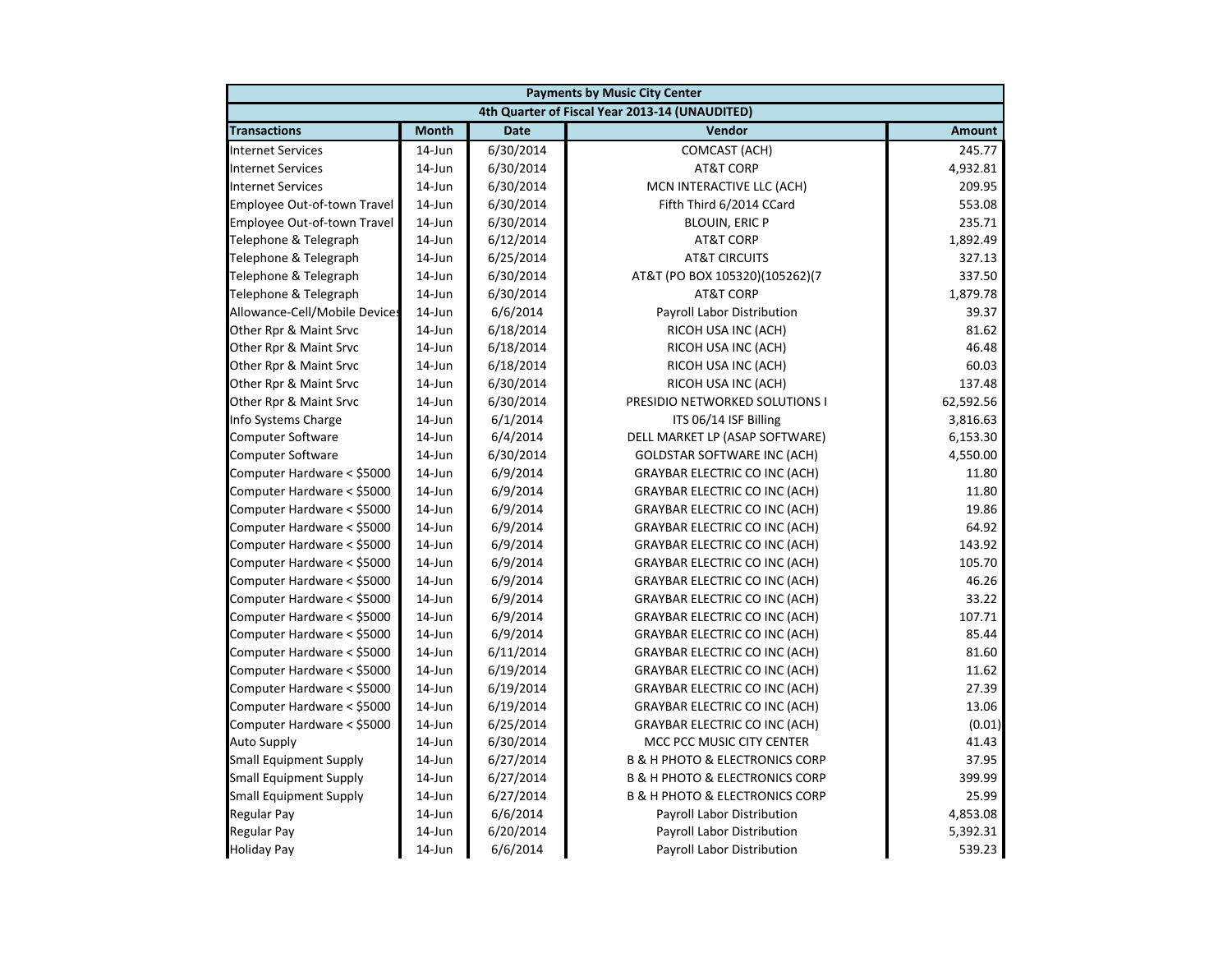| <b>Payments by Music City Center</b> |              |             |                                                |               |
|--------------------------------------|--------------|-------------|------------------------------------------------|---------------|
|                                      |              |             | 4th Quarter of Fiscal Year 2013-14 (UNAUDITED) |               |
| <b>Transactions</b>                  | <b>Month</b> | <b>Date</b> | Vendor                                         | <b>Amount</b> |
| YE Biweekly Sal/Fringe Accr          | $14$ -Jun    | 6/30/2014   | FIN Bi-WeeklyPayrollAcrualFY14                 | 4,677.52      |
| <b>Employer OASDI</b>                | 14-Jun       | 6/6/2014    | <b>Actual Burden Journal Entries</b>           | 318.63        |
| <b>Employer OASDI</b>                | 14-Jun       | 6/20/2014   | <b>Actual Burden Journal Entries</b>           | 313.74        |
| <b>Employer SSN Medical</b>          | 14-Jun       | 6/6/2014    | <b>Actual Burden Journal Entries</b>           | 74.51         |
| <b>Employer SSN Medical</b>          | 14-Jun       | 6/20/2014   | <b>Actual Burden Journal Entries</b>           | 73.38         |
| <b>Employer Group Health</b>         | 14-Jun       | 6/6/2014    | <b>Actual Burden Journal Entries</b>           | 793.50        |
| <b>Employer Group Health</b>         | $14$ -Jun    | 6/20/2014   | <b>Actual Burden Journal Entries</b>           | 793.50        |
| <b>Employer Dental Group</b>         | $14$ -Jun    | 6/6/2014    | <b>Actual Burden Journal Entries</b>           | 28.28         |
| <b>Employer Dental Group</b>         | $14$ -Jun    | 6/20/2014   | <b>Actual Burden Journal Entries</b>           | 28.28         |
| <b>Employer Group Life</b>           | 14-Jun       | 6/6/2014    | <b>Actual Burden Journal Entries</b>           | 28.40         |
| <b>Employer Pension</b>              | 14-Jun       | 6/6/2014    | <b>Actual Burden Journal Entries</b>           | 923.00        |
| <b>Employer Pension</b>              | 14-Jun       | 6/20/2014   | <b>Actual Burden Journal Entries</b>           | 923.00        |
| <b>FSA Pre-Tax Savings</b>           | 14-Jun       | 6/6/2014    | <b>Actual Burden Journal Entries</b>           | 3.19          |
| <b>FSA Pre-Tax Savings</b>           | 14-Jun       | 6/20/2014   | <b>Actual Burden Journal Entries</b>           | 3.19          |
| Cafe Plan Pre-Tax Savings            | $14$ -Jun    | 6/6/2014    | <b>Actual Burden Journal Entries</b>           | 22.04         |
| Cafe Plan Pre-Tax Savings            | $14$ -Jun    | 6/20/2014   | <b>Actual Burden Journal Entries</b>           | 22.04         |
| Allowance-Cell/Mobile Devices        | $14$ -Jun    | 6/6/2014    | Payroll Labor Distribution                     | 78.74         |
| <b>Regular Pay</b>                   | 14-Jun       | 6/6/2014    | Payroll Labor Distribution                     | 19,898.11     |
| <b>Regular Pay</b>                   | $14$ -Jun    | 6/20/2014   | Payroll Labor Distribution                     | 21,505.91     |
| Leave Pay                            | $14$ -Jun    | 6/6/2014    | Payroll Labor Distribution                     | 2,160.26      |
| Leave Pay                            | 14-Jun       | 6/20/2014   | Payroll Labor Distribution                     | 2,121.48      |
| <b>Holiday Pay</b>                   | 14-Jun       | 6/6/2014    | Payroll Labor Distribution                     | 1,068.39      |
| <b>Holiday Pay</b>                   | $14$ -Jun    | 6/20/2014   | Payroll Labor Distribution                     | 797.60        |
| <b>Overtime Pay</b>                  | 14-Jun       | 6/6/2014    | Payroll Labor Distribution                     | 1,025.45      |
| Overtime Pay                         | $14$ -Jun    | 6/20/2014   | Payroll Labor Distribution                     | 643.18        |
| YE Biweekly Sal/Fringe Accr          | 14-Jun       | 6/30/2014   | FIN Bi-WeeklyPayrollAcrualFY14                 | 18,754.48     |
| <b>Employer OASDI</b>                | 14-Jun       | 6/6/2014    | <b>Actual Burden Journal Entries</b>           | 1,408.99      |
| <b>Employer OASDI</b>                | 14-Jun       | 6/20/2014   | <b>Actual Burden Journal Entries</b>           | 1,433.94      |
| <b>Employer SSN Medical</b>          | $14$ -Jun    | 6/6/2014    | <b>Actual Burden Journal Entries</b>           | 329.52        |
| <b>Employer SSN Medical</b>          | $14$ -Jun    | 6/20/2014   | <b>Actual Burden Journal Entries</b>           | 335.28        |
| <b>Employer Group Health</b>         | $14$ -Jun    | 6/6/2014    | <b>Actual Burden Journal Entries</b>           | 4,823.10      |
| <b>Employer Group Health</b>         | 14-Jun       | 6/20/2014   | <b>Actual Burden Journal Entries</b>           | 5,297.02      |
| <b>Employer Dental Group</b>         | $14$ -Jun    | 6/6/2014    | <b>Actual Burden Journal Entries</b>           | 200.78        |
| <b>Employer Dental Group</b>         | 14-Jun       | 6/20/2014   | <b>Actual Burden Journal Entries</b>           | 214.92        |
| <b>Employer Group Life</b>           | 14-Jun       | 6/6/2014    | <b>Actual Burden Journal Entries</b>           | 227.91        |
| <b>Employer Pension</b>              | $14$ -Jun    | 6/6/2014    | <b>Actual Burden Journal Entries</b>           | 210.72        |
| <b>Employer Pension</b>              | $14$ -Jun    | 6/20/2014   | <b>Actual Burden Journal Entries</b>           | 192.25        |
| Cafe Plan Pre-Tax Savings            | $14$ -Jun    | 6/6/2014    | <b>Actual Burden Journal Entries</b>           | 120.01        |
| Cafe Plan Pre-Tax Savings            | 14-Jun       | 6/20/2014   | <b>Actual Burden Journal Entries</b>           | 146.25        |
| CCA Employer 401K Plan               | $14$ -Jun    | 6/6/2014    | <b>Actual Burden Journal Entries</b>           | 378.99        |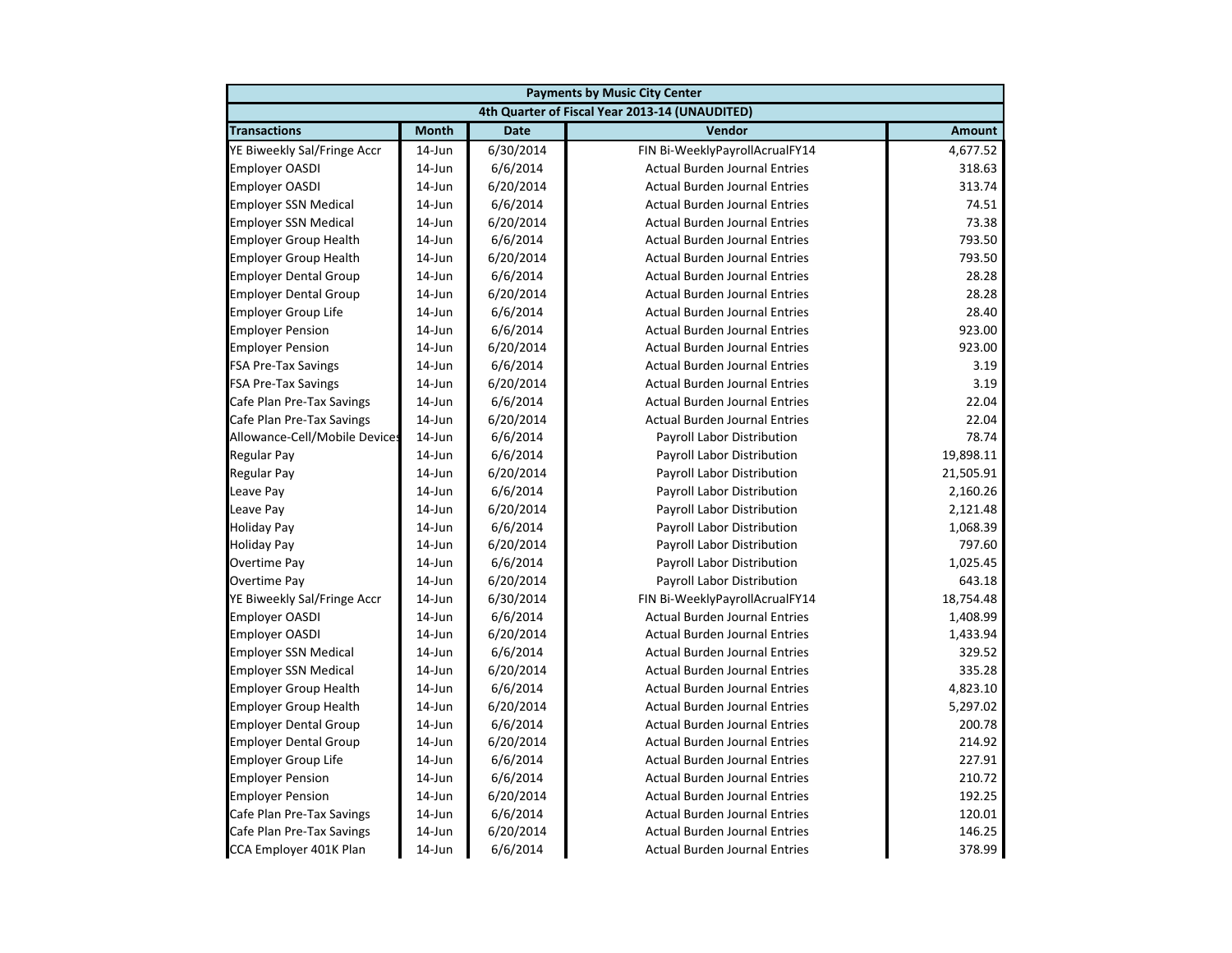|                                 | <b>Payments by Music City Center</b> |             |                                                |               |  |
|---------------------------------|--------------------------------------|-------------|------------------------------------------------|---------------|--|
|                                 |                                      |             | 4th Quarter of Fiscal Year 2013-14 (UNAUDITED) |               |  |
| <b>Transactions</b>             | <b>Month</b>                         | <b>Date</b> | Vendor                                         | <b>Amount</b> |  |
| CCA Employer 401K Plan          | $14$ -Jun                            | 6/20/2014   | <b>Actual Burden Journal Entries</b>           | 394.35        |  |
| <b>Medical Services</b>         | 14-Jun                               | 6/5/2014    | MED STAR MEDICAL STAFFING INC                  | 924.50        |  |
| <b>Medical Services</b>         | 14-Jun                               | 6/5/2014    | MED STAR MEDICAL STAFFING INC                  | 537.50        |  |
| <b>Medical Services</b>         | 14-Jun                               | 6/12/2014   | MED STAR MEDICAL STAFFING INC                  | 8,234.50      |  |
| <b>Medical Services</b>         | 14-Jun                               | 6/19/2014   | MED STAR MEDICAL STAFFING INC                  | 784.75        |  |
| <b>Medical Services</b>         | 14-Jun                               | 6/26/2014   | MED STAR MEDICAL STAFFING INC                  | 1,075.00      |  |
| <b>Medical Services</b>         | 14-Jun                               | 6/30/2014   | MED STAR MEDICAL STAFFING INC                  | 1,591.00      |  |
| <b>Medical Services</b>         | $14$ -Jun                            | 6/30/2014   | MED STAR MEDICAL STAFFING INC                  | 951.38        |  |
| <b>Mngt Cnsltnt Srvc</b>        | $14$ -Jun                            | 6/12/2014   | UPS STORE #6425                                | 10.00         |  |
| <b>Security Services</b>        | 14-Jun                               | 6/12/2014   | <b>BRANTLEY SECURITY SERVICES INC</b>          | 403.41        |  |
| <b>Security Services</b>        | 14-Jun                               | 6/12/2014   | <b>BRANTLEY SECURITY SERVICES INC</b>          | 4,752.38      |  |
| <b>Security Services</b>        | 14-Jun                               | 6/12/2014   | <b>BRANTLEY SECURITY SERVICES INC</b>          | 652.06        |  |
| <b>Security Services</b>        | 14-Jun                               | 6/12/2014   | <b>BRANTLEY SECURITY SERVICES INC</b>          | 749.51        |  |
| <b>Security Services</b>        | 14-Jun                               | 6/18/2014   | <b>BRANTLEY SECURITY SERVICES INC</b>          | 1,287.91      |  |
| <b>Security Services</b>        | 14-Jun                               | 6/26/2014   | <b>BRANTLEY SECURITY SERVICES INC</b>          | 1,967.07      |  |
| <b>Security Services</b>        | 14-Jun                               | 6/26/2014   | <b>BRANTLEY SECURITY SERVICES INC</b>          | 1,483.37      |  |
| <b>Security Services</b>        | 14-Jun                               | 6/26/2014   | <b>BRANTLEY SECURITY SERVICES INC</b>          | 6,656.24      |  |
| <b>Security Services</b>        | 14-Jun                               | 6/26/2014   | <b>BRANTLEY SECURITY SERVICES INC</b>          | 334.88        |  |
| <b>Security Services</b>        | 14-Jun                               | 6/26/2014   | <b>BRANTLEY SECURITY SERVICES INC</b>          | 376.74        |  |
| <b>Security Services</b>        | 14-Jun                               | 6/30/2014   | <b>BRANTLEY SECURITY SERVICES INC</b>          | 7,517.91      |  |
| <b>Security Services</b>        | 14-Jun                               | 6/30/2014   | <b>BRANTLEY SECURITY SERVICES INC</b>          | 1,477.07      |  |
| <b>Security Services</b>        | 14-Jun                               | 6/30/2014   | <b>BRANTLEY SECURITY SERVICES INC</b>          | 452.85        |  |
| <b>Security Services</b>        | 14-Jun                               | 6/30/2014   | <b>BRANTLEY SECURITY SERVICES INC</b>          | 7,785.27      |  |
| <b>Security Services</b>        | 14-Jun                               | 6/30/2014   | <b>BRANTLEY SECURITY SERVICES INC</b>          | 4,041.38      |  |
| <b>Security Services</b>        | 14-Jun                               | 6/30/2014   | <b>BRANTLEY SECURITY SERVICES INC</b>          | 83.38         |  |
| <b>Security Services</b>        | 14-Jun                               | 6/30/2014   | <b>BRANTLEY SECURITY SERVICES INC</b>          | 677.88        |  |
| <b>Security Services</b>        | 14-Jun                               | 6/30/2014   | <b>BRANTLEY SECURITY SERVICES INC</b>          | 44,978.39     |  |
| <b>Security Services</b>        | 14-Jun                               | 6/30/2014   | <b>BRANTLEY SECURITY SERVICES INC</b>          | 1,127.20      |  |
| <b>Security Services</b>        | 14-Jun                               | 6/30/2014   | <b>BRANTLEY SECURITY SERVICES INC</b>          | 217.50        |  |
| <b>Security Services</b>        | $14$ -Jun                            | 6/30/2014   | <b>BRANTLEY SECURITY SERVICES INC</b>          | 2,927.28      |  |
| <b>Security Services</b>        | 14-Jun                               | 6/30/2014   | <b>BRANTLEY SECURITY SERVICES INC</b>          | 50,536.64     |  |
| <b>Temporary Service</b>        | 14-Jun                               | 6/12/2014   | <b>BRANTLEY SECURITY SERVICES INC</b>          | 2,339.81      |  |
| <b>Temporary Service</b>        | 14-Jun                               | 6/16/2014   | <b>BRANTLEY SECURITY SERVICES INC</b>          | 1,218.00      |  |
| <b>Temporary Service</b>        | 14-Jun                               | 6/30/2014   | <b>BRANTLEY SECURITY SERVICES INC</b>          | 755.52        |  |
| <b>Temporary Service</b>        | 14-Jun                               | 6/30/2014   | <b>BRANTLEY SECURITY SERVICES INC</b>          | 6,044.52      |  |
| <b>Uniform Cleaning Service</b> | 14-Jun                               | 6/16/2014   | <b>COYNE TEXTILE SVCS</b>                      | 534.41        |  |
| <b>Uniform Cleaning Service</b> | 14-Jun                               | 6/16/2014   | <b>COYNE TEXTILE SVCS</b>                      | 1,509.82      |  |
| <b>Uniform Cleaning Service</b> | 14-Jun                               | 6/16/2014   | <b>COYNE TEXTILE SVCS</b>                      | 550.59        |  |
| <b>Uniform Cleaning Service</b> | 14-Jun                               | 6/16/2014   | <b>COYNE TEXTILE SVCS</b>                      | 306.38        |  |
| <b>Uniform Cleaning Service</b> | 14-Jun                               | 6/30/2014   | <b>COYNE TEXTILE SVCS</b>                      | (20.00)       |  |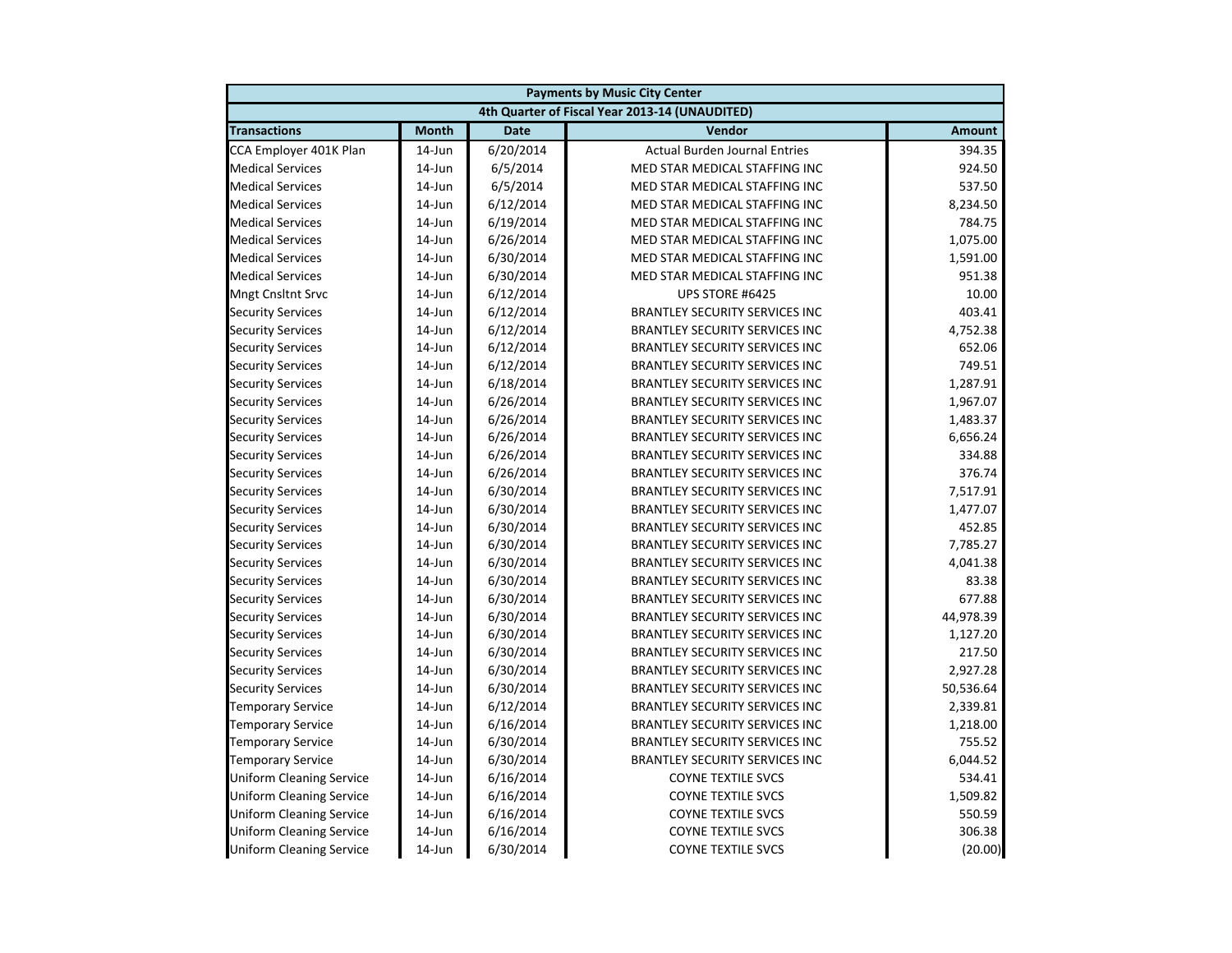| <b>Payments by Music City Center</b> |              |             |                                                |               |  |
|--------------------------------------|--------------|-------------|------------------------------------------------|---------------|--|
|                                      |              |             | 4th Quarter of Fiscal Year 2013-14 (UNAUDITED) |               |  |
| <b>Transactions</b>                  | <b>Month</b> | <b>Date</b> | Vendor                                         | <b>Amount</b> |  |
| <b>Uniform Cleaning Service</b>      | $14$ -Jun    | 6/30/2014   | <b>COYNE TEXTILE SVCS</b>                      | (120.00)      |  |
| <b>Uniform Cleaning Service</b>      | 14-Jun       | 6/30/2014   | <b>COYNE TEXTILE SVCS</b>                      | (30.00)       |  |
| <b>Uniform Cleaning Service</b>      | 14-Jun       | 6/30/2014   | <b>COYNE TEXTILE SVCS</b>                      | (147.00)      |  |
| <b>Uniform Cleaning Service</b>      | 14-Jun       | 6/30/2014   | <b>COYNE TEXTILE SVCS</b>                      | (15.00)       |  |
| <b>Uniform Cleaning Service</b>      | 14-Jun       | 6/30/2014   | <b>COYNE TEXTILE SVCS</b>                      | 51.78         |  |
| <b>Uniform Cleaning Service</b>      | 14-Jun       | 6/30/2014   | <b>COYNE TEXTILE SVCS</b>                      | 526.63        |  |
| <b>Uniform Cleaning Service</b>      | 14-Jun       | 6/30/2014   | <b>COYNE TEXTILE SVCS</b>                      | 681.75        |  |
| <b>Valet Services</b>                | 14-Jun       | 6/30/2014   | <b>TOWNE PARK (ACH)</b>                        | 3,984.90      |  |
| Allowance-Cell/Mobile Devices        | $14$ -Jun    | 6/6/2014    | Payroll Labor Distribution                     | 157.48        |  |
| Printing/Binding                     | 14-Jun       | 6/11/2014   | SOUTHLAND PRINTING CO INC (ACH                 | 195.83        |  |
| Offc & Admin Supply                  | 14-Jun       | 6/19/2014   | TOLEDO TICKET CO (ACH)                         | 65.77         |  |
| Offc & Admin Supply                  | 14-Jun       | 6/19/2014   | <b>TOLEDO TICKET CO (ACH)</b>                  | 12.88         |  |
| Offc & Admin Supply                  | 14-Jun       | 6/26/2014   | ATHENS PAPER CO (ACH)                          | 36.00         |  |
| Offc & Admin Supply                  | 14-Jun       | 6/30/2014   | A Z OFFICE RESOURCE INC (ACH)                  | 68.60         |  |
| <b>Electrical Supply</b>             | 14-Jun       | 6/30/2014   | MCC PCC MUSIC CITY CENTER                      | 21.85         |  |
| Safety Supply                        | $14$ -Jun    | 6/13/2014   | WIRELESS PLUS INC (ACH)                        | 50.00         |  |
| Safety Supply                        | 14-Jun       | 6/13/2014   | WIRELESS PLUS INC (ACH)                        | 2,800.00      |  |
| Safety Supply                        | 14-Jun       | 6/13/2014   | WIRELESS PLUS INC (ACH)                        | 93.50         |  |
| Safety Supply                        | 14-Jun       | 6/13/2014   | WIRELESS PLUS INC (ACH)                        | 59.90         |  |
| Signs                                | 14-Jun       | 6/27/2014   | JARVIS AWARD SIGN & FLAG CO (A                 | 450.00        |  |
| Signs                                | 14-Jun       | 6/27/2014   | JARVIS AWARD SIGN & FLAG CO (A                 | 680.00        |  |
| <b>Signs</b>                         | 14-Jun       | 6/27/2014   | JARVIS AWARD SIGN & FLAG CO (A                 | 222.00        |  |
| <b>Auto Fuel</b>                     | $14$ -Jun    | 6/19/2014   | <b>WRIGHT EXPRESS FINANCIAL SVCS</b>           | 364.84        |  |
| <b>Auto Fuel</b>                     | 14-Jun       | 6/30/2014   | <b>WRIGHT EXPRESS FINANCIAL SVCS</b>           | 544.15        |  |
| Auto Oil/Lubricants                  | 14-Jun       | 6/30/2014   | PARMAN ENERGY CORP (P#) (ACH)                  | 583.11        |  |
| <b>Small Equipment Supply</b>        | 14-Jun       | 6/27/2014   | MCGANN, AMANO (ACH)                            | 58.27         |  |
| <b>Small Equipment Supply</b>        | 14-Jun       | 6/27/2014   | MCGANN, AMANO (ACH)                            | 90.00         |  |
| <b>Small Equipment Supply</b>        | 14-Jun       | 6/27/2014   | MCGANN, AMANO (ACH)                            | 259.96        |  |
| <b>Small Equipment Supply</b>        | 14-Jun       | 6/27/2014   | MCGANN, AMANO (ACH)                            | 30.00         |  |
| <b>Small Equipment Supply</b>        | $14$ -Jun    | 6/27/2014   | MCGANN, AMANO (ACH)                            | 250.00        |  |
| <b>Small Equipment Supply</b>        | $14$ -Jun    | 6/30/2014   | WEST END LOCK CO                               | 75.00         |  |
| Vehicle Registration                 | 14-Jun       | 6/30/2014   | MCC PCC MUSIC CITY CENTER                      | 42.50         |  |
| <b>Regular Pay</b>                   | $14$ -Jun    | 6/6/2014    | Payroll Labor Distribution                     | 4,241.90      |  |
| <b>Regular Pay</b>                   | 14-Jun       | 6/20/2014   | Payroll Labor Distribution                     | 4,027.88      |  |
| Leave Pay                            | 14-Jun       | 6/6/2014    | Payroll Labor Distribution                     | 503.50        |  |
| Leave Pay                            | 14-Jun       | 6/20/2014   | Payroll Labor Distribution                     | 513.00        |  |
| <b>Holiday Pay</b>                   | 14-Jun       | 6/6/2014    | Payroll Labor Distribution                     | 152.00        |  |
| Overtime Pay                         | $14$ -Jun    | 6/6/2014    | Payroll Labor Distribution                     | 39.91         |  |
| Overtime Pay                         | 14-Jun       | 6/20/2014   | Payroll Labor Distribution                     | 633.27        |  |
| YE Biweekly Sal/Fringe Accr          | 14-Jun       | 6/30/2014   | FIN Bi-WeeklyPayrollAcrualFY14                 | 4,574.17      |  |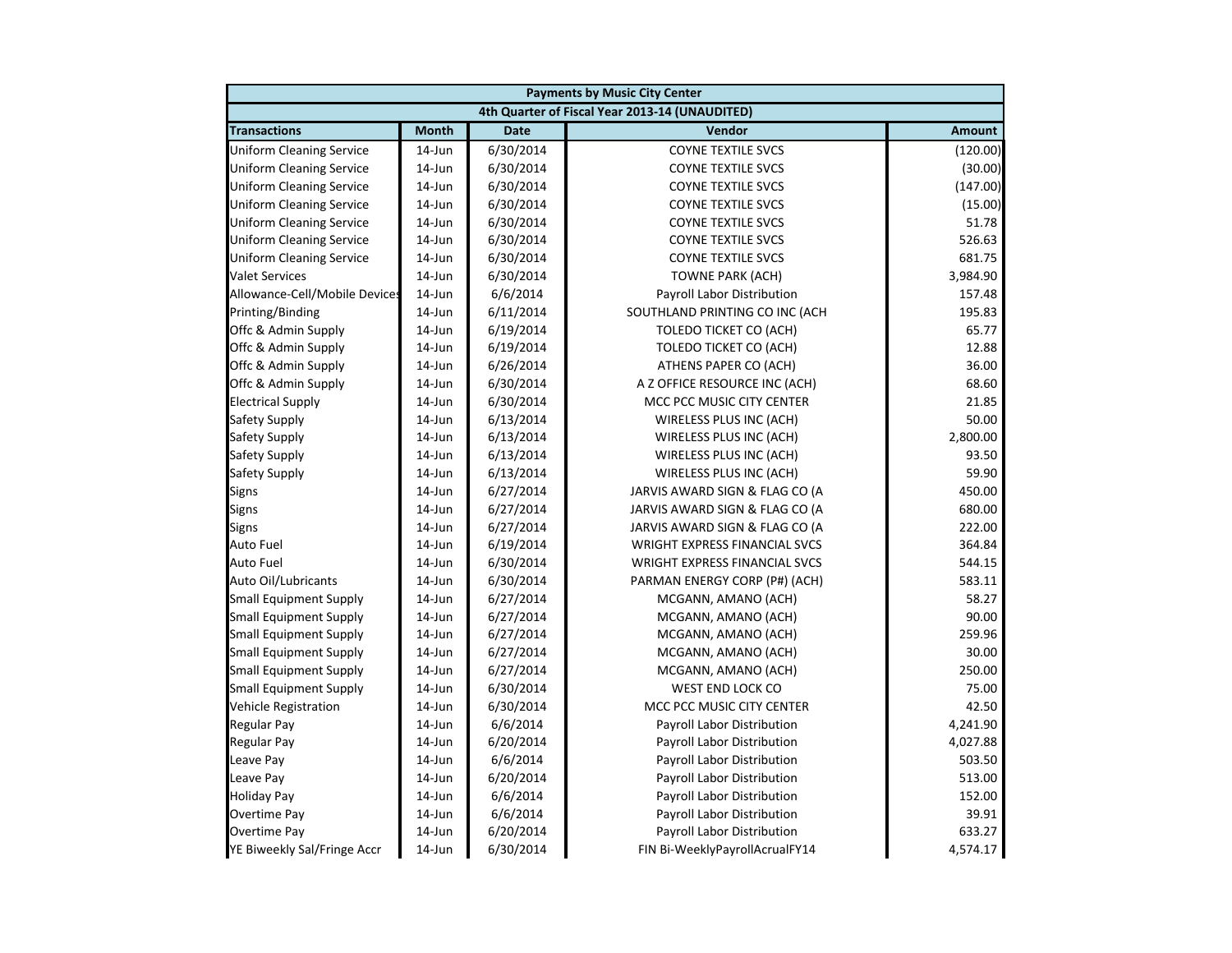| <b>Payments by Music City Center</b> |              |             |                                                |               |
|--------------------------------------|--------------|-------------|------------------------------------------------|---------------|
|                                      |              |             | 4th Quarter of Fiscal Year 2013-14 (UNAUDITED) |               |
| <b>Transactions</b>                  | <b>Month</b> | <b>Date</b> | Vendor                                         | <b>Amount</b> |
| <b>Employer OASDI</b>                | $14$ -Jun    | 6/6/2014    | <b>Actual Burden Journal Entries</b>           | 274.80        |
| <b>Employer OASDI</b>                | 14-Jun       | 6/20/2014   | <b>Actual Burden Journal Entries</b>           | 289.49        |
| <b>Employer SSN Medical</b>          | 14-Jun       | 6/6/2014    | <b>Actual Burden Journal Entries</b>           | 64.25         |
| <b>Employer SSN Medical</b>          | 14-Jun       | 6/20/2014   | <b>Actual Burden Journal Entries</b>           | 67.71         |
| <b>Employer Group Health</b>         | 14-Jun       | 6/6/2014    | <b>Actual Burden Journal Entries</b>           | 1,354.50      |
| <b>Employer Group Health</b>         | 14-Jun       | 6/20/2014   | <b>Actual Burden Journal Entries</b>           | 1,354.50      |
| <b>Employer Dental Group</b>         | $14$ -Jun    | 6/6/2014    | <b>Actual Burden Journal Entries</b>           | 42.42         |
| <b>Employer Dental Group</b>         | $14$ -Jun    | 6/20/2014   | <b>Actual Burden Journal Entries</b>           | 42.42         |
| <b>Employer Group Life</b>           | $14$ -Jun    | 6/6/2014    | <b>Actual Burden Journal Entries</b>           | 42.60         |
| <b>Employer Pension</b>              | 14-Jun       | 6/6/2014    | <b>Actual Burden Journal Entries</b>           | 789.22        |
| <b>Employer Pension</b>              | 14-Jun       | 6/20/2014   | <b>Actual Burden Journal Entries</b>           | 866.85        |
| Cafe Plan Pre-Tax Savings            | 14-Jun       | 6/6/2014    | <b>Actual Burden Journal Entries</b>           | 37.43         |
| Cafe Plan Pre-Tax Savings            | 14-Jun       | 6/20/2014   | <b>Actual Burden Journal Entries</b>           | 37.43         |
| Employee Out-of-town Travel          | 14-Jun       | 6/19/2014   | MCC 06/14 Misc A/R Entry                       | (395.46)      |
| Registration                         | $14$ -Jun    | 6/19/2014   | MCC 06/14 Misc A/R Entry                       | (65.00)       |
| <b>Building Maintenance Srvc</b>     | $14$ -Jun    | 6/6/2014    | <b>ATECH INC</b>                               | 948.51        |
| <b>Building Maintenance Srvc</b>     | 14-Jun       | 6/13/2014   | ATECH INC                                      | 948.51        |
| <b>Building Maintenance Srvc</b>     | 14-Jun       | 6/19/2014   | MCC 06/14 Misc A/R Entry                       | (125.00)      |
| <b>Building Maintenance Srvc</b>     | $14$ -Jun    | 6/19/2014   | <b>ATECH INC</b>                               | (948.51)      |
| <b>Building Maintenance Srvc</b>     | $14$ -Jun    | 6/25/2014   | <b>ATECH INC</b>                               | (948.51)      |
| <b>Building Maintenance Srvc</b>     | 14-Jun       | 6/30/2014   | <b>ATECH INC</b>                               | 948.51        |
| <b>Building Maintenance Srvc</b>     | $14$ -Jun    | 6/30/2014   | <b>ATECH INC</b>                               | 543.96        |
| <b>Building Maintenance Srvc</b>     | $14$ -Jun    | 6/30/2014   | <b>ATECH INC</b>                               | 404.54        |
| Other Rpr & Maint Srvc               | 14-Jun       | 6/4/2014    | <b>ATECH INC</b>                               | 289.76        |
| Other Rpr & Maint Srvc               | 14-Jun       | 6/12/2014   | FORKLIFT SYSTEMS INC (ACH)                     | 148.25        |
| Other Rpr & Maint Srvc               | 14-Jun       | 6/18/2014   | RICOH USA INC (ACH)                            | 768.05        |
| Other Rpr & Maint Srvc               | 14-Jun       | 6/18/2014   | RICOH USA INC (ACH)                            | 295.49        |
| Other Rpr & Maint Srvc               | 14-Jun       | 6/18/2014   | RICOH USA INC (ACH)                            | 340.76        |
| Other Rpr & Maint Srvc               | $14$ -Jun    | 6/19/2014   | MCC 06/14 Misc A/R Entry                       | (916.30)      |
| Other Rpr & Maint Srvc               | 14-Jun       | 6/24/2014   | FESCO (ACH)                                    | 263.26        |
| Other Rpr & Maint Srvc               | 14-Jun       | 6/24/2014   | FESCO (ACH)                                    | 348.92        |
| Other Rpr & Maint Srvc               | 14-Jun       | 6/30/2014   | <b>ATECH INC</b>                               | 763.18        |
| Other Rpr & Maint Srvc               | $14$ -Jun    | 6/30/2014   | <b>ATECH INC</b>                               | 273.56        |
| Other Rpr & Maint Srvc               | 14-Jun       | 6/30/2014   | RICOH USA INC (ACH)                            | 958.83        |
| Offc & Admin Supply                  | 14-Jun       | 6/11/2014   | A Z OFFICE RESOURCE INC (ACH)                  | 79.98         |
| Offc & Admin Supply                  | 14-Jun       | 6/11/2014   | A Z OFFICE RESOURCE INC (ACH)                  | 16.47         |
| Offc & Admin Supply                  | 14-Jun       | 6/11/2014   | A Z OFFICE RESOURCE INC (ACH)                  | 32.52         |
| Offc & Admin Supply                  | 14-Jun       | 6/11/2014   | A Z OFFICE RESOURCE INC (ACH)                  | 31.30         |
| Offc & Admin Supply                  | 14-Jun       | 6/11/2014   | A Z OFFICE RESOURCE INC (ACH)                  | 5.97          |
| Offc & Admin Supply                  | 14-Jun       | 6/11/2014   | A Z OFFICE RESOURCE INC (ACH)                  | 29.52         |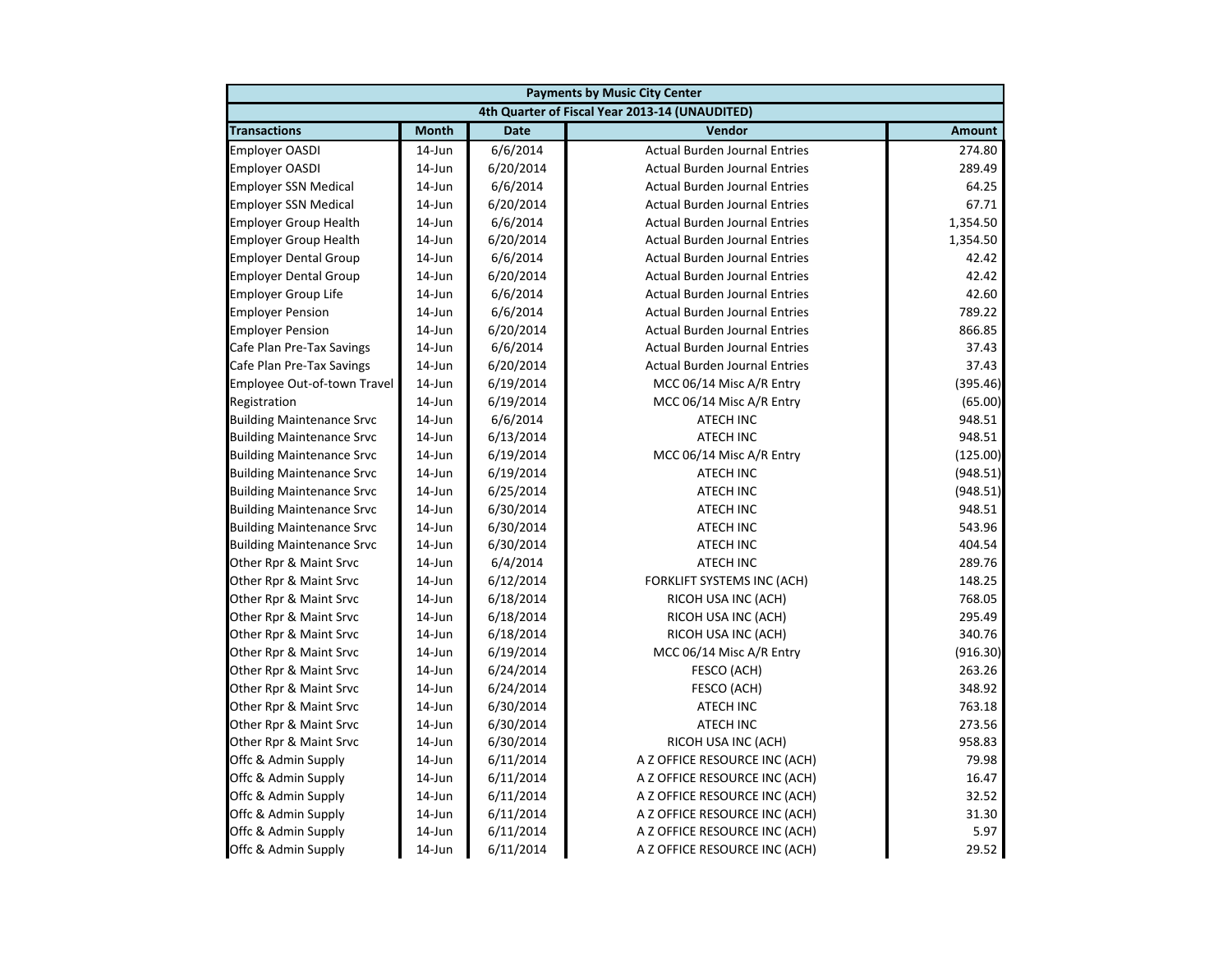| <b>Payments by Music City Center</b> |              |             |                                                |               |
|--------------------------------------|--------------|-------------|------------------------------------------------|---------------|
|                                      |              |             | 4th Quarter of Fiscal Year 2013-14 (UNAUDITED) |               |
| <b>Transactions</b>                  | <b>Month</b> | <b>Date</b> | Vendor                                         | <b>Amount</b> |
| Offc & Admin Supply                  | $14$ -Jun    | 6/11/2014   | A Z OFFICE RESOURCE INC (ACH)                  | 35.16         |
| Offc & Admin Supply                  | 14-Jun       | 6/11/2014   | A Z OFFICE RESOURCE INC (ACH)                  | 8.34          |
| Offc & Admin Supply                  | 14-Jun       | 6/11/2014   | A Z OFFICE RESOURCE INC (ACH)                  | 11.49         |
| Offc & Admin Supply                  | 14-Jun       | 6/11/2014   | A Z OFFICE RESOURCE INC (ACH)                  | 19.03         |
| Offc & Admin Supply                  | 14-Jun       | 6/11/2014   | A Z OFFICE RESOURCE INC (ACH)                  | 41.97         |
| Offc & Admin Supply                  | 14-Jun       | 6/11/2014   | A Z OFFICE RESOURCE INC (ACH)                  | 27.98         |
| Offc & Admin Supply                  | 14-Jun       | 6/11/2014   | A Z OFFICE RESOURCE INC (ACH)                  | 19.95         |
| Offc & Admin Supply                  | 14-Jun       | 6/11/2014   | A Z OFFICE RESOURCE INC (ACH)                  | 20.41         |
| Offc & Admin Supply                  | $14$ -Jun    | 6/11/2014   | A Z OFFICE RESOURCE INC (ACH)                  | 6.99          |
| Offc & Admin Supply                  | 14-Jun       | 6/11/2014   | A Z OFFICE RESOURCE INC (ACH)                  | 20.97         |
| Offc & Admin Supply                  | 14-Jun       | 6/11/2014   | A Z OFFICE RESOURCE INC (ACH)                  | 9.18          |
| Offc & Admin Supply                  | $14$ -Jun    | 6/11/2014   | A Z OFFICE RESOURCE INC (ACH)                  | 26.06         |
| Offc & Admin Supply                  | 14-Jun       | 6/11/2014   | A Z OFFICE RESOURCE INC (ACH)                  | 36.29         |
| Offc & Admin Supply                  | 14-Jun       | 6/11/2014   | A Z OFFICE RESOURCE INC (ACH)                  | 13.46         |
| Offc & Admin Supply                  | 14-Jun       | 6/11/2014   | A Z OFFICE RESOURCE INC (ACH)                  | 25.99         |
| Offc & Admin Supply                  | 14-Jun       | 6/11/2014   | A Z OFFICE RESOURCE INC (ACH)                  | 18.64         |
| Offc & Admin Supply                  | 14-Jun       | 6/11/2014   | A Z OFFICE RESOURCE INC (ACH)                  | 68.76         |
| Offc & Admin Supply                  | 14-Jun       | 6/11/2014   | A Z OFFICE RESOURCE INC (ACH)                  | 14.64         |
| Offc & Admin Supply                  | 14-Jun       | 6/11/2014   | A Z OFFICE RESOURCE INC (ACH)                  | 11.05         |
| Offc & Admin Supply                  | 14-Jun       | 6/11/2014   | A Z OFFICE RESOURCE INC (ACH)                  | 15.56         |
| Offc & Admin Supply                  | 14-Jun       | 6/12/2014   | A Z OFFICE RESOURCE INC (ACH)                  | (6.32)        |
| Offc & Admin Supply                  | $14$ -Jun    | 6/19/2014   | MCC 06/14 Misc A/R Entry                       | (886.00)      |
| Offc & Admin Supply                  | 14-Jun       | 6/26/2014   | ATHENS PAPER CO (ACH)                          | 189.00        |
| Repair & Maint Supply                | 14-Jun       | 6/2/2014    | <b>FERGUSON ENTERPRISES (ACH)</b>              | 15.44         |
| Repair & Maint Supply                | 14-Jun       | 6/11/2014   | W W GRAINGER (P#)                              | (63.83)       |
| Repair & Maint Supply                | 14-Jun       | 6/11/2014   | W W GRAINGER (P#)                              | (54.01)       |
| Repair & Maint Supply                | 14-Jun       | 6/12/2014   | W W GRAINGER (P#)                              | 117.84        |
| Repair & Maint Supply                | 14-Jun       | 6/19/2014   | MCC 06/14 Misc A/R Entry                       | (736.74)      |
| Repair & Maint Supply                | 14-Jun       | 6/25/2014   | W W GRAINGER (P#)                              | (117.84)      |
| Repair & Maint Supply                | $14$ -Jun    | 6/29/2014   | W W GRAINGER (P#)                              | 487.20        |
| <b>Auto Supply</b>                   | $14$ -Jun    | 6/19/2014   | FORKLIFT SYSTEMS INC (ACH)                     | 282.55        |
| <b>Auto Supply</b>                   | 14-Jun       | 6/19/2014   | FORKLIFT SYSTEMS INC (ACH)                     | 156.56        |
| <b>Auto Supply</b>                   | 14-Jun       | 6/19/2014   | FORKLIFT SYSTEMS INC (ACH)                     | 38.64         |
| <b>Auto Supply</b>                   | 14-Jun       | 6/30/2014   | FORKLIFT SYSTEMS INC (ACH)                     | (34.56)       |
| <b>Regular Pay</b>                   | 14-Jun       | 6/6/2014    | Payroll Labor Distribution                     | 6,264.78      |
| Regular Pay                          | 14-Jun       | 6/20/2014   | Payroll Labor Distribution                     | 6,368.82      |
| Leave Pay                            | $14$ -Jun    | 6/20/2014   | Payroll Labor Distribution                     | 593.62        |
| <b>Holiday Pay</b>                   | $14$ -Jun    | 6/6/2014    | Payroll Labor Distribution                     | 695.62        |
| Overtime Pay                         | 14-Jun       | 6/6/2014    | Payroll Labor Distribution                     | 3.32          |
| Overtime Pay                         | 14-Jun       | 6/20/2014   | <b>Payroll Labor Distribution</b>              | 3.06          |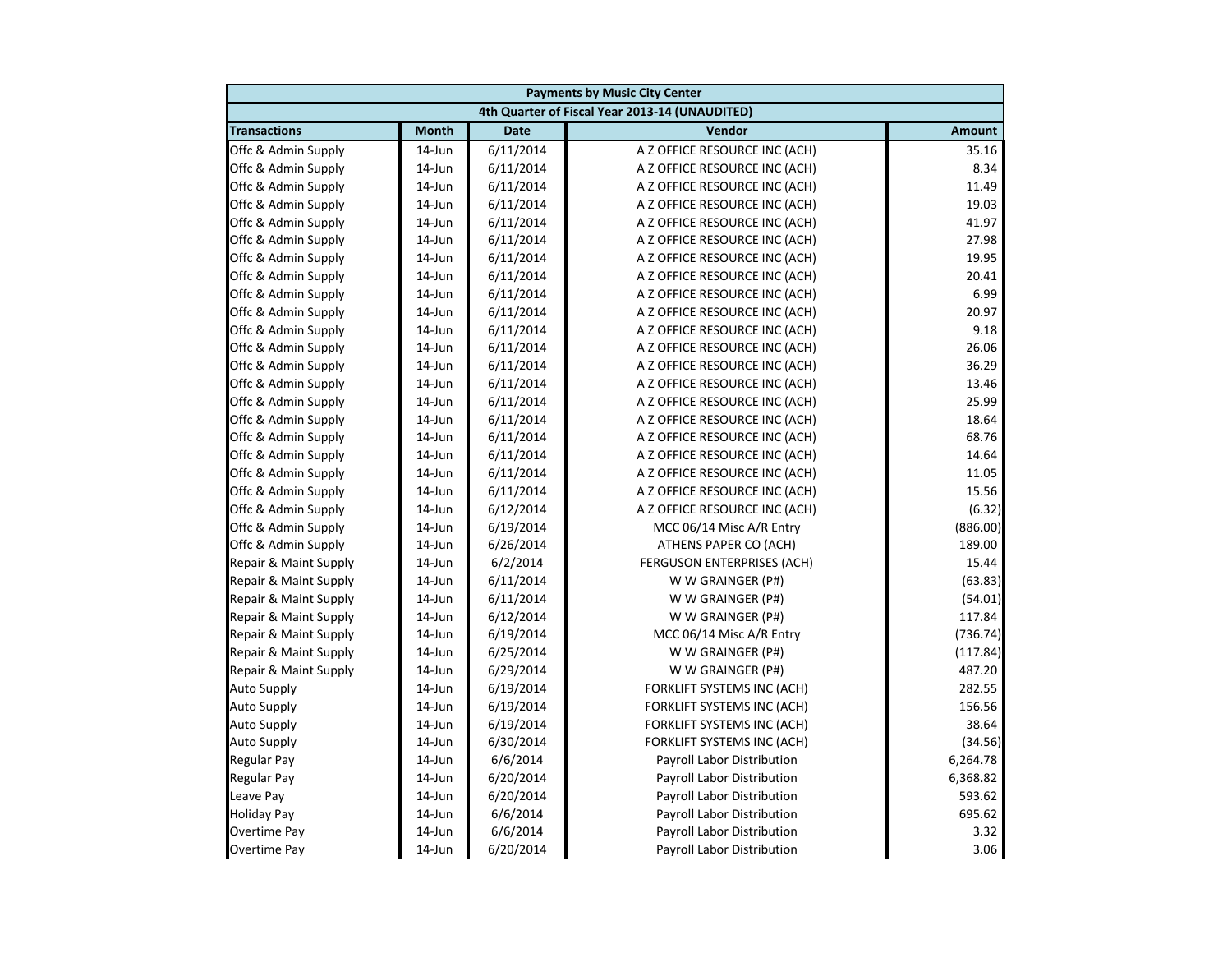| <b>Payments by Music City Center</b> |              |             |                                                |               |  |
|--------------------------------------|--------------|-------------|------------------------------------------------|---------------|--|
|                                      |              |             | 4th Quarter of Fiscal Year 2013-14 (UNAUDITED) |               |  |
| <b>Transactions</b>                  | <b>Month</b> | <b>Date</b> | Vendor                                         | <b>Amount</b> |  |
| YE Biweekly Sal/Fringe Accr          | $14$ -Jun    | 6/30/2014   | FIN Bi-WeeklyPayrollAcrualFY14                 | 5,068.56      |  |
| <b>Employer OASDI</b>                | 14-Jun       | 6/6/2014    | <b>Actual Burden Journal Entries</b>           | 418.61        |  |
| <b>Employer OASDI</b>                | 14-Jun       | 6/20/2014   | <b>Actual Burden Journal Entries</b>           | 413.84        |  |
| <b>Employer SSN Medical</b>          | 14-Jun       | 6/6/2014    | <b>Actual Burden Journal Entries</b>           | 97.91         |  |
| <b>Employer SSN Medical</b>          | 14-Jun       | 6/20/2014   | <b>Actual Burden Journal Entries</b>           | 96.79         |  |
| <b>Employer Group Health</b>         | 14-Jun       | 6/6/2014    | <b>Actual Burden Journal Entries</b>           | 795.00        |  |
| <b>Employer Group Health</b>         | $14$ -Jun    | 6/20/2014   | <b>Actual Burden Journal Entries</b>           | 795.00        |  |
| <b>Employer Dental Group</b>         | 14-Jun       | 6/6/2014    | <b>Actual Burden Journal Entries</b>           | 28.28         |  |
| <b>Employer Dental Group</b>         | $14$ -Jun    | 6/20/2014   | <b>Actual Burden Journal Entries</b>           | 28.28         |  |
| Employer Group Life                  | 14-Jun       | 6/6/2014    | <b>Actual Burden Journal Entries</b>           | 42.60         |  |
| Cafe Plan Pre-Tax Savings            | 14-Jun       | 6/6/2014    | <b>Actual Burden Journal Entries</b>           | 21.72         |  |
| Cafe Plan Pre-Tax Savings            | 14-Jun       | 6/20/2014   | <b>Actual Burden Journal Entries</b>           | 21.72         |  |
| CCA Employer 401K Plan               | 14-Jun       | 6/6/2014    | <b>Actual Burden Journal Entries</b>           | 278.55        |  |
| CCA Employer 401K Plan               | 14-Jun       | 6/20/2014   | <b>Actual Burden Journal Entries</b>           | 278.63        |  |
| Employee Out-of-town Travel          | $14$ -Jun    | 6/16/2014   | MCALISTER, TERI A                              | 151.18        |  |
| Employee Out-of-town Travel          | 14-Jun       | 6/16/2014   | <b>IVEY, BRIAN</b>                             | 45.76         |  |
| Employee Out-of-town Travel          | 14-Jun       | 6/30/2014   | FIELDS, CRYSTAL A                              | 328.65        |  |
| <b>Employee Air Travel</b>           | 14-Jun       | 6/30/2014   | Fifth Third 6/2014 CCard                       | (25.00)       |  |
| <b>Employee Air Travel</b>           | 14-Jun       | 6/30/2014   | Fifth Third 6/2014 CCard                       | (168.99)      |  |
| Allowance-Cell/Mobile Devices        | 14-Jun       | 6/6/2014    | Payroll Labor Distribution                     | 78.74         |  |
| Other Rpr & Maint Srvc               | 14-Jun       | 6/18/2014   | RICOH USA INC (ACH)                            | 156.51        |  |
| Other Rpr & Maint Srvc               | 14-Jun       | 6/18/2014   | RICOH USA INC (ACH)                            | 143.72        |  |
| Other Rpr & Maint Srvc               | 14-Jun       | 6/18/2014   | RICOH USA INC (ACH)                            | 179.54        |  |
| Other Rpr & Maint Srvc               | 14-Jun       | 6/30/2014   | RICOH USA INC (ACH)                            | 228.20        |  |
| <b>Host &amp; Hostess</b>            | 14-Jun       | 6/16/2014   | <b>CENTERPLATE MCC (ACH)</b>                   | 1,746.61      |  |
| <b>Host &amp; Hostess</b>            | 14-Jun       | 6/30/2014   | Fifth Third 6/2014 CCard                       | 45.17         |  |
| Host & Hostess                       | 14-Jun       | 6/30/2014   | Fifth Third 6/2014 CCard                       | 31.27         |  |
| <b>Host &amp; Hostess</b>            | 14-Jun       | 6/30/2014   | A Z OFFICE RESOURCE INC (ACH)                  | 299.70        |  |
| Host & Hostess                       | $14$ -Jun    | 6/30/2014   | A Z OFFICE RESOURCE INC (ACH)                  | 133.10        |  |
| <b>Host &amp; Hostess</b>            | 14-Jun       | 6/30/2014   | A Z OFFICE RESOURCE INC (ACH)                  | 82.80         |  |
| <b>Host &amp; Hostess</b>            | 14-Jun       | 6/30/2014   | A Z OFFICE RESOURCE INC (ACH)                  | 969.30        |  |
| Host & Hostess                       | 14-Jun       | 6/30/2014   | A Z OFFICE RESOURCE INC (ACH)                  | 41.40         |  |
| <b>Host &amp; Hostess</b>            | $14$ -Jun    | 6/30/2014   | <b>CENTERPLATE MCC (ACH)</b>                   | 544.61        |  |
| <b>Host &amp; Hostess</b>            | 14-Jun       | 6/30/2014   | BLINK MARKETING INC (ACH)                      | 1,522.50      |  |
| <b>Host &amp; Hostess</b>            | 14-Jun       | 6/30/2014   | <b>CENTERPLATE MCC (ACH)</b>                   | 412.34        |  |
| Host & Hostess                       | 14-Jun       | 6/30/2014   | <b>CENTERPLATE MCC (ACH)</b>                   | 36,787.60     |  |
| Offc & Admin Supply                  | $14$ -Jun    | 6/26/2014   | ATHENS PAPER CO (ACH)                          | 97.00         |  |
| Regular Pay                          | $14$ -Jun    | 6/6/2014    | Payroll Labor Distribution                     | 14,261.34     |  |
| <b>Regular Pay</b>                   | 14-Jun       | 6/20/2014   | Payroll Labor Distribution                     | 15,491.92     |  |
| Leave Pay                            | 14-Jun       | 6/6/2014    | <b>Payroll Labor Distribution</b>              | 1,146.79      |  |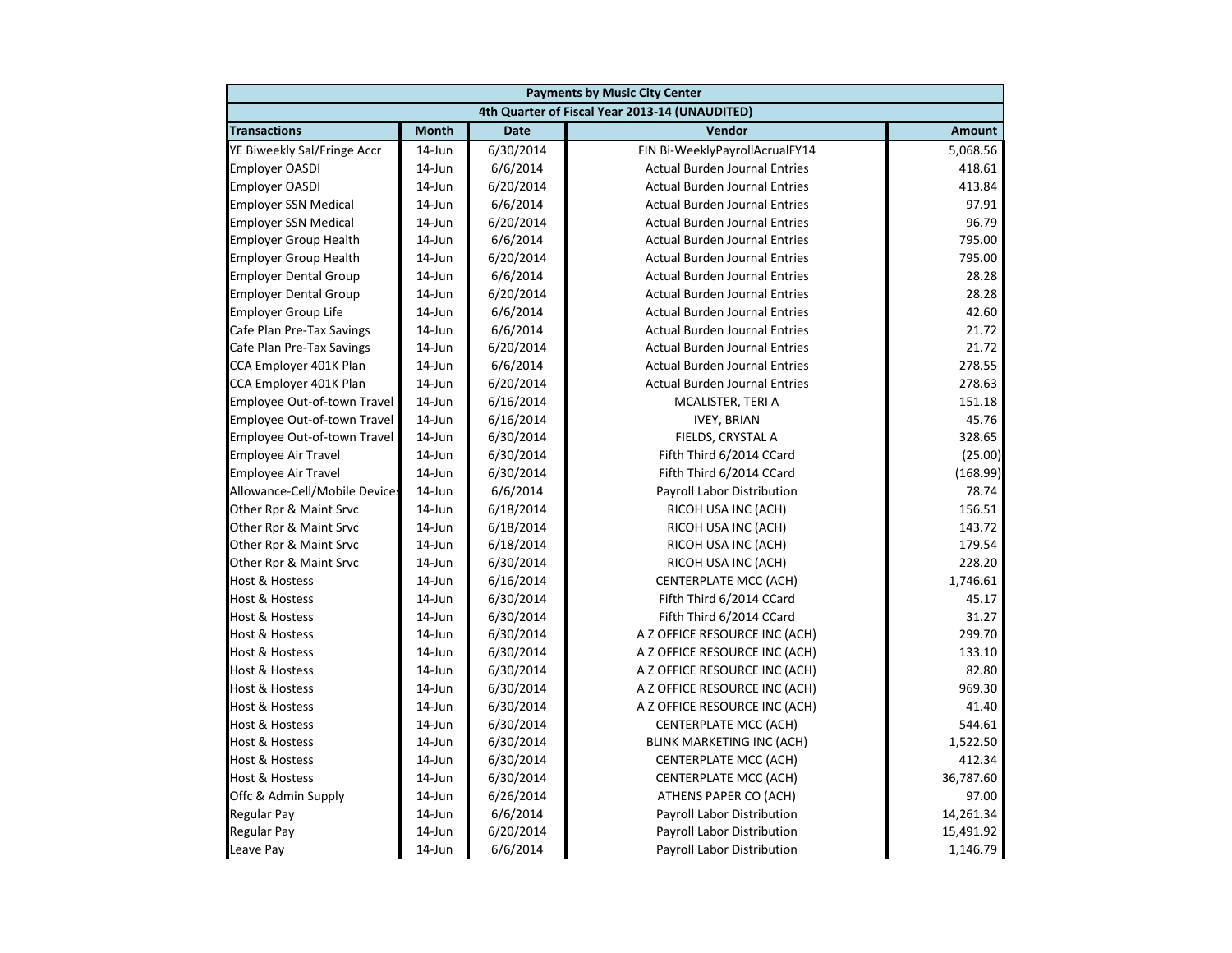| <b>Payments by Music City Center</b> |              |             |                                                |               |
|--------------------------------------|--------------|-------------|------------------------------------------------|---------------|
|                                      |              |             | 4th Quarter of Fiscal Year 2013-14 (UNAUDITED) |               |
| <b>Transactions</b>                  | <b>Month</b> | <b>Date</b> | Vendor                                         | <b>Amount</b> |
| Leave Pay                            | $14$ -Jun    | 6/20/2014   | Payroll Labor Distribution                     | 1,625.01      |
| <b>Holiday Pay</b>                   | 14-Jun       | 6/6/2014    | Payroll Labor Distribution                     | 1,711.69      |
| <b>Overtime Pay</b>                  | 14-Jun       | 6/6/2014    | Payroll Labor Distribution                     | 12.99         |
| Overtime Pay                         | 14-Jun       | 6/20/2014   | Payroll Labor Distribution                     | 27.43         |
| YE Biweekly Sal/Fringe Accr          | 14-Jun       | 6/30/2014   | FIN Bi-WeeklyPayrollAcrualFY14                 | 13,875.53     |
| <b>Employer OASDI</b>                | 14-Jun       | 6/6/2014    | <b>Actual Burden Journal Entries</b>           | 1,038.74      |
| <b>Employer OASDI</b>                | $14$ -Jun    | 6/20/2014   | <b>Actual Burden Journal Entries</b>           | 1,024.49      |
| <b>Employer SSN Medical</b>          | $14$ -Jun    | 6/6/2014    | <b>Actual Burden Journal Entries</b>           | 242.94        |
| <b>Employer SSN Medical</b>          | $14$ -Jun    | 6/20/2014   | <b>Actual Burden Journal Entries</b>           | 239.59        |
| <b>Employer Group Health</b>         | 14-Jun       | 6/6/2014    | <b>Actual Burden Journal Entries</b>           | 1,266.00      |
| <b>Employer Group Health</b>         | 14-Jun       | 6/20/2014   | <b>Actual Burden Journal Entries</b>           | 1,266.00      |
| <b>Employer Dental Group</b>         | 14-Jun       | 6/6/2014    | <b>Actual Burden Journal Entries</b>           | 70.70         |
| <b>Employer Dental Group</b>         | 14-Jun       | 6/20/2014   | <b>Actual Burden Journal Entries</b>           | 70.70         |
| <b>Employer Group Life</b>           | 14-Jun       | 6/6/2014    | <b>Actual Burden Journal Entries</b>           | 85.20         |
| <b>Employer Pension</b>              | 14-Jun       | 6/6/2014    | <b>Actual Burden Journal Entries</b>           | 2,932.61      |
| <b>Employer Pension</b>              | 14-Jun       | 6/20/2014   | <b>Actual Burden Journal Entries</b>           | 2,934.59      |
| <b>FSA Pre-Tax Savings</b>           | 14-Jun       | 6/6/2014    | <b>Actual Burden Journal Entries</b>           | 11.47         |
| <b>FSA Pre-Tax Savings</b>           | 14-Jun       | 6/20/2014   | <b>Actual Burden Journal Entries</b>           | 11.47         |
| Cafe Plan Pre-Tax Savings            | $14$ -Jun    | 6/6/2014    | <b>Actual Burden Journal Entries</b>           | 35.30         |
| Cafe Plan Pre-Tax Savings            | 14-Jun       | 6/20/2014   | <b>Actual Burden Journal Entries</b>           | 35.30         |
| Allowance-Cell/Mobile Devices        | 14-Jun       | 6/6/2014    | Payroll Labor Distribution                     | 241.48        |
| <b>Regular Pay</b>                   | 14-Jun       | 6/6/2014    | Payroll Labor Distribution                     | 2,648.07      |
| <b>Regular Pay</b>                   | 14-Jun       | 6/20/2014   | Payroll Labor Distribution                     | 3,241.58      |
| Leave Pay                            | 14-Jun       | 6/6/2014    | Payroll Labor Distribution                     | 461.54        |
| Leave Pay                            | 14-Jun       | 6/20/2014   | Payroll Labor Distribution                     | 230.77        |
| <b>Holiday Pay</b>                   | 14-Jun       | 6/6/2014    | Payroll Labor Distribution                     | 346.15        |
| YE Biweekly Sal/Fringe Accr          | 14-Jun       | 6/30/2014   | FIN Bi-WeeklyPayrollAcrualFY14                 | 3,260.75      |
| <b>Employer OASDI</b>                | 14-Jun       | 6/6/2014    | <b>Actual Burden Journal Entries</b>           | 211.83        |
| <b>Employer OASDI</b>                | $14$ -Jun    | 6/20/2014   | <b>Actual Burden Journal Entries</b>           | 210.42        |
| <b>Employer SSN Medical</b>          | $14$ -Jun    | 6/6/2014    | <b>Actual Burden Journal Entries</b>           | 49.53         |
| <b>Employer SSN Medical</b>          | $14$ -Jun    | 6/20/2014   | <b>Actual Burden Journal Entries</b>           | 49.22         |
| <b>Employer Group Health</b>         | 14-Jun       | 6/6/2014    | <b>Actual Burden Journal Entries</b>           | 235.50        |
| <b>Employer Group Health</b>         | $14$ -Jun    | 6/20/2014   | <b>Actual Burden Journal Entries</b>           | 235.50        |
| <b>Employer Dental Group</b>         | 14-Jun       | 6/6/2014    | <b>Actual Burden Journal Entries</b>           | 28.28         |
| <b>Employer Dental Group</b>         | 14-Jun       | 6/20/2014   | <b>Actual Burden Journal Entries</b>           | 28.28         |
| <b>Employer Group Life</b>           | 14-Jun       | 6/6/2014    | <b>Actual Burden Journal Entries</b>           | 28.40         |
| Cafe Plan Pre-Tax Savings            | $14$ -Jun    | 6/6/2014    | <b>Actual Burden Journal Entries</b>           | 6.01          |
| Cafe Plan Pre-Tax Savings            | 14-Jun       | 6/20/2014   | <b>Actual Burden Journal Entries</b>           | 6.01          |
| CCA Employer 401K Plan               | 14-Jun       | 6/6/2014    | <b>Actual Burden Journal Entries</b>           | 138.23        |
| CCA Employer 401K Plan               | 14-Jun       | 6/20/2014   | <b>Actual Burden Journal Entries</b>           | 138.89        |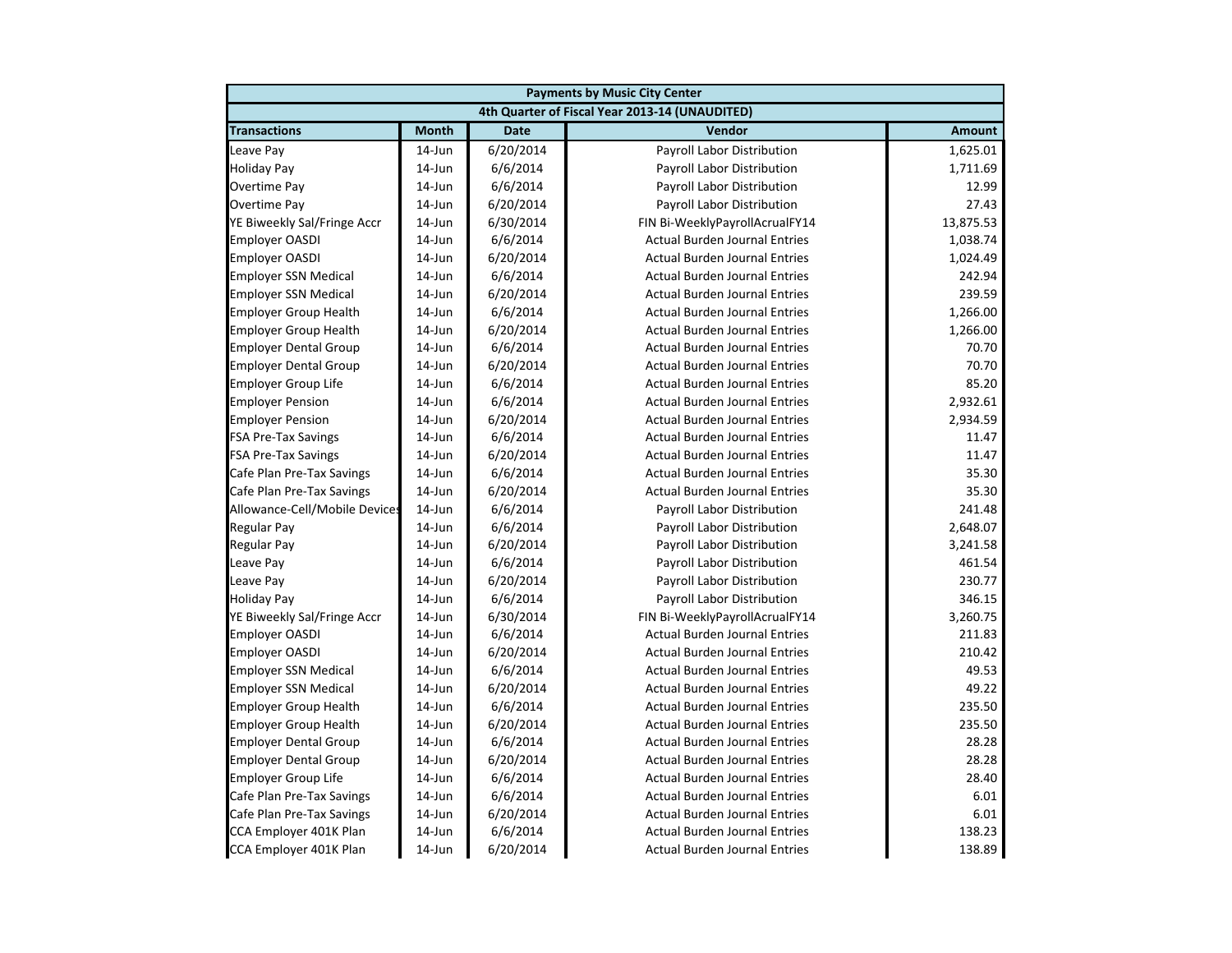|                               | <b>Payments by Music City Center</b> |             |                                                |               |  |
|-------------------------------|--------------------------------------|-------------|------------------------------------------------|---------------|--|
|                               |                                      |             | 4th Quarter of Fiscal Year 2013-14 (UNAUDITED) |               |  |
| <b>Transactions</b>           | <b>Month</b>                         | <b>Date</b> | Vendor                                         | <b>Amount</b> |  |
| Allowance-Cell/Mobile Devices | $14$ -Jun                            | 6/6/2014    | Payroll Labor Distribution                     | 39.37         |  |
| Advertising & Promot'n        | 14-Jun                               | 6/30/2014   | WESTVIEW NEWSPAPER / NASHVILLE                 | 420.00        |  |
| Other Rpr & Maint Srvc        | 14-Jun                               | 6/18/2014   | RICOH USA INC (ACH)                            | 6.22          |  |
| Other Rpr & Maint Srvc        | 14-Jun                               | 6/18/2014   | RICOH USA INC (ACH)                            | 22.18         |  |
| Other Rpr & Maint Srvc        | 14-Jun                               | 6/18/2014   | RICOH USA INC (ACH)                            | 41.49         |  |
| Other Rpr & Maint Srvc        | 14-Jun                               | 6/30/2014   | RICOH USA INC (ACH)                            | 85.93         |  |
| Offc & Admin Supply           | 14-Jun                               | 6/26/2014   | ATHENS PAPER CO (ACH)                          | 11.00         |  |
| <b>Regular Pay</b>            | $14$ -Jun                            | 6/6/2014    | Payroll Labor Distribution                     | 10,815.60     |  |
| <b>Regular Pay</b>            | $14$ -Jun                            | 6/20/2014   | <b>Payroll Labor Distribution</b>              | 11,714.19     |  |
| Leave Pay                     | 14-Jun                               | 6/6/2014    | Payroll Labor Distribution                     | 1,462.83      |  |
| Leave Pay                     | 14-Jun                               | 6/20/2014   | Payroll Labor Distribution                     | 1,183.08      |  |
| <b>Holiday Pay</b>            | 14-Jun                               | 6/6/2014    | Payroll Labor Distribution                     | 1,427.24      |  |
| <b>Overtime Pay</b>           | 14-Jun                               | 6/6/2014    | Payroll Labor Distribution                     | 7.65          |  |
| Overtime Pay                  | 14-Jun                               | 6/20/2014   | Payroll Labor Distribution                     | 173.52        |  |
| YE Biweekly Sal/Fringe Accr   | 14-Jun                               | 6/30/2014   | FIN Bi-WeeklyPayrollAcrualFY14                 | 10,065.49     |  |
| <b>Employer OASDI</b>         | 14-Jun                               | 6/6/2014    | <b>Actual Burden Journal Entries</b>           | 791.32        |  |
| <b>Employer OASDI</b>         | 14-Jun                               | 6/20/2014   | <b>Actual Burden Journal Entries</b>           | 759.75        |  |
| <b>Employer SSN Medical</b>   | 14-Jun                               | 6/6/2014    | <b>Actual Burden Journal Entries</b>           | 185.08        |  |
| <b>Employer SSN Medical</b>   | $14$ -Jun                            | 6/20/2014   | <b>Actual Burden Journal Entries</b>           | 177.65        |  |
| <b>Employer Group Health</b>  | $14$ -Jun                            | 6/6/2014    | <b>Actual Burden Journal Entries</b>           | 2,853.00      |  |
| <b>Employer Group Health</b>  | 14-Jun                               | 6/20/2014   | <b>Actual Burden Journal Entries</b>           | 2,853.00      |  |
| <b>Employer Dental Group</b>  | 14-Jun                               | 6/6/2014    | <b>Actual Burden Journal Entries</b>           | 127.26        |  |
| <b>Employer Dental Group</b>  | 14-Jun                               | 6/20/2014   | <b>Actual Burden Journal Entries</b>           | 127.26        |  |
| <b>Employer Group Life</b>    | 14-Jun                               | 6/6/2014    | <b>Actual Burden Journal Entries</b>           | 127.80        |  |
| Cafe Plan Pre-Tax Savings     | 14-Jun                               | 6/6/2014    | <b>Actual Burden Journal Entries</b>           | 77.67         |  |
| Cafe Plan Pre-Tax Savings     | 14-Jun                               | 6/20/2014   | <b>Actual Burden Journal Entries</b>           | 61.96         |  |
| CCA Employer 401K Plan        | 14-Jun                               | 6/6/2014    | <b>Actual Burden Journal Entries</b>           | 339.98        |  |
| CCA Employer 401K Plan        | 14-Jun                               | 6/20/2014   | <b>Actual Burden Journal Entries</b>           | 310.31        |  |
| <b>Temporary Service</b>      | $14$ -Jun                            | 6/5/2014    | LOOMIS FARGO & CO                              | 639.56        |  |
| <b>Temporary Service</b>      | $14$ -Jun                            | 6/20/2014   | RANDSTAD USA LP (ACH)                          | 821.44        |  |
| <b>Temporary Service</b>      | $14$ -Jun                            | 6/30/2014   | RANDSTAD USA LP (ACH)                          | 1,026.80      |  |
| <b>Temporary Service</b>      | 14-Jun                               | 6/30/2014   | RANDSTAD USA LP (ACH)                          | 1,026.80      |  |
| Employee Out-of-town Travel   | 14-Jun                               | 6/30/2014   | RUNION, HEIDI L                                | 1,681.73      |  |
| Employee Out-of-town Travel   | 14-Jun                               | 6/30/2014   | KOEHN, STEPHANIE K                             | 66.89         |  |
| Allowance-Cell/Mobile Devices | 14-Jun                               | 6/6/2014    | Payroll Labor Distribution                     | 78.74         |  |
| Printing/Binding              | 14-Jun                               | 6/10/2014   | RICOH USA INC (ACH)                            | 46.00         |  |
| Other Rpr & Maint Srvc        | 14-Jun                               | 6/18/2014   | RICOH USA INC (ACH)                            | 56.00         |  |
| Other Rpr & Maint Srvc        | 14-Jun                               | 6/18/2014   | RICOH USA INC (ACH)                            | 199.62        |  |
| Other Rpr & Maint Srvc        | 14-Jun                               | 6/18/2014   | RICOH USA INC (ACH)                            | 373.45        |  |
| Other Rpr & Maint Srvc        | 14-Jun                               | 6/30/2014   | RICOH USA INC (ACH)                            | 773.37        |  |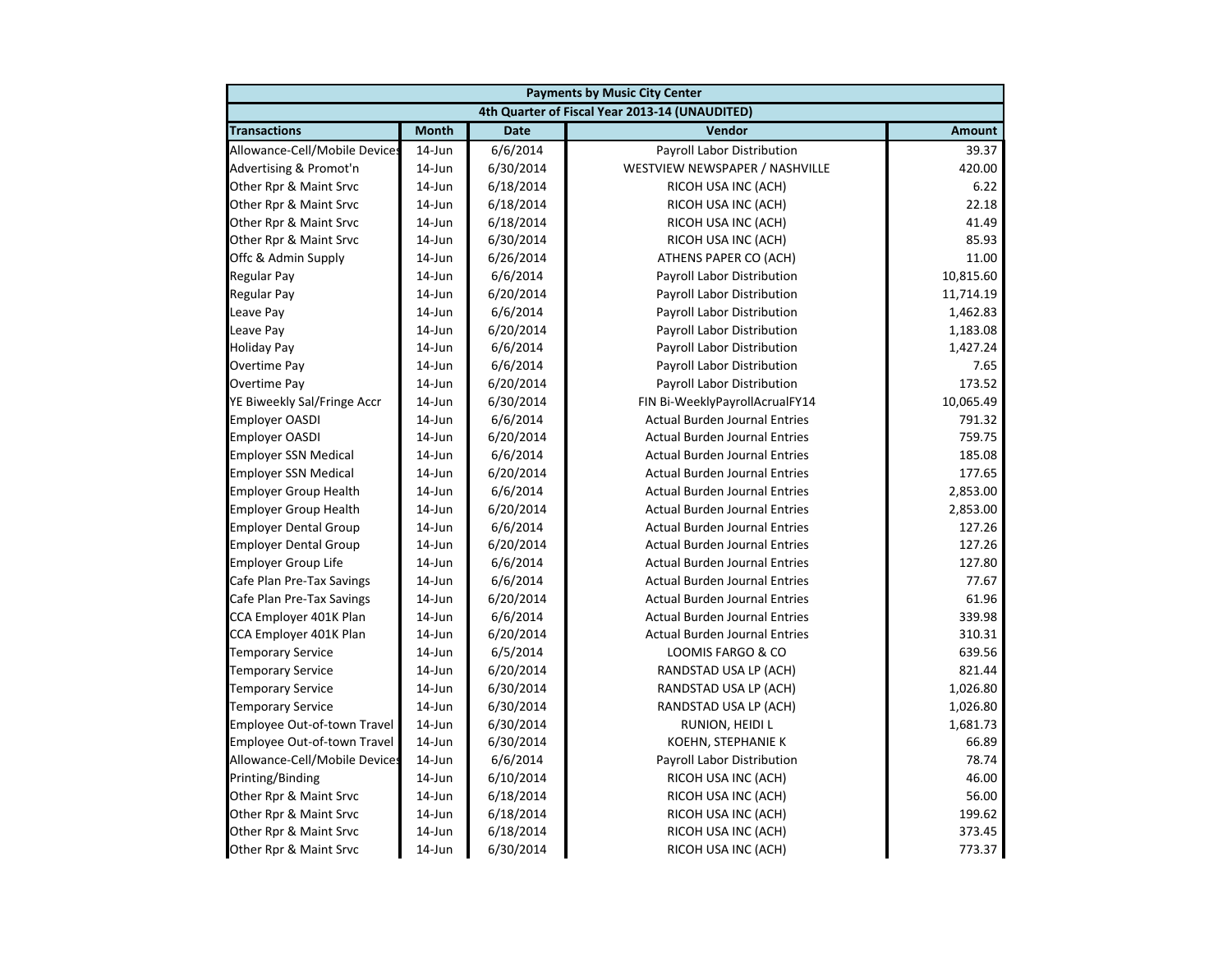| <b>Payments by Music City Center</b> |              |             |                                                |               |
|--------------------------------------|--------------|-------------|------------------------------------------------|---------------|
|                                      |              |             | 4th Quarter of Fiscal Year 2013-14 (UNAUDITED) |               |
| <b>Transactions</b>                  | <b>Month</b> | <b>Date</b> | Vendor                                         | <b>Amount</b> |
| <b>Host &amp; Hostess</b>            | $14$ -Jun    | 6/30/2014   | MCC PCC MUSIC CITY CENTER                      | 10.00         |
| Offc & Admin Supply                  | 14-Jun       | 6/11/2014   | A Z OFFICE RESOURCE INC (ACH)                  | 37.66         |
| Offc & Admin Supply                  | 14-Jun       | 6/26/2014   | ATHENS PAPER CO (ACH)                          | 64.00         |
| Offc & Admin Supply                  | 14-Jun       | 6/30/2014   | A Z OFFICE RESOURCE INC (ACH)                  | 15.99         |
| Offc & Admin Supply                  | 14-Jun       | 6/30/2014   | A Z OFFICE RESOURCE INC (ACH)                  | 12.99         |
| Offc & Admin Supply                  | 14-Jun       | 6/30/2014   | A Z OFFICE RESOURCE INC (ACH)                  | 28.99         |
| Offc & Admin Supply                  | 14-Jun       | 6/30/2014   | A Z OFFICE RESOURCE INC (ACH)                  | 9.29          |
| Offc & Admin Supply                  | $14$ -Jun    | 6/30/2014   | A Z OFFICE RESOURCE INC (ACH)                  | 22.02         |
| Offc & Admin Supply                  | $14$ -Jun    | 6/30/2014   | A Z OFFICE RESOURCE INC (ACH)                  | 14.01         |
| <b>Merchant Fees</b>                 | 14-Jun       | 6/12/2014   | 7100 MCC CC Cash Receipt                       | (132.25)      |
| <b>Merchant Fees</b>                 | 14-Jun       | 6/13/2014   | MCC 06/13/14 Exh Rev RCLS                      | 0.01          |
| <b>Merchant Fees</b>                 | 14-Jun       | 6/17/2014   | FIS (ACH)                                      | 11,190.02     |
| <b>Merchant Fees</b>                 | 14-Jun       | 6/18/2014   | <b>FIS</b>                                     | 10,750.91     |
| <b>Merchant Fees</b>                 | 14-Jun       | 6/18/2014   | 7100 MCC Credit Card                           | (345.00)      |
| <b>Merchant Fees</b>                 | 14-Jun       | 6/27/2014   | MCC 06/27/14 Exh Rev RCLS                      | 1.56          |
| <b>Merchant Fees</b>                 | 14-Jun       | 6/30/2014   | MCC 06/30/14 Exh Rev RCLS                      | 0.93          |
| <b>Merchant Fees</b>                 | 14-Jun       | 6/30/2014   | MCC 06/14 Exh Rev RCLS                         | 1.44          |
| <b>Merchant Fees</b>                 | 14-Jun       | 6/30/2014   | MCC 06/14 Exh Rev RCLS                         | 0.02          |
| <b>Merchant Fees</b>                 | 14-Jun       | 6/30/2014   | <b>FIS</b>                                     | 16,039.81     |
| Insurance-Vehicles                   | 14-Jun       | 6/30/2014   | MCC - 6/14 FY14 INSURANCE RCLS                 | 2,502.50      |
| Insurance-Workman's Comp             | 14-Jun       | 6/30/2014   | MCC - 6/14 FY14 INSURANCE RCLS                 | 16,285.17     |
| Insurance-Liability/PropDmg          | 14-Jun       | 6/30/2014   | MCC - 6/14 FY14 INSURANCE RCLS                 | 22,350.33     |
| Insurance-Liability/PropDmg          | 14-Jun       | 6/30/2014   | MCC - 6/14 FY14 INSURANCE RCLS                 | 4,468.67      |
| Insurance-Liability/PropDmg          | 14-Jun       | 6/30/2014   | MCC - 6/14 FY14 INSURANCE RCLS                 | 6,659.17      |
| Insurance-Liability/PropDmg          | 14-Jun       | 6/30/2014   | MCC - 6/14 FY14 INSURANCE RCLS                 | 6,101.67      |
| Insurance-Liability/PropDmg          | 14-Jun       | 6/30/2014   | MCC - 6/14 FY14 INSURANCE RCLS                 | 4,183.33      |
| Insurance-Liability/PropDmg          | 14-Jun       | 6/30/2014   | MCC - 6/14 FY14 INSURANCE RCLS                 | 4,250.50      |
| Insurance-Liability/PropDmg          | 14-Jun       | 6/30/2014   | MCC - 6/14 FY14 INSURANCE RCLS                 | 14,079.50     |
| Insurance-Liability/PropDmg          | 14-Jun       | 6/30/2014   | MCC - 6/14 FY14 INSURANCE RCLS                 | 1,141.00      |
| Insurance-Liability/PropDmg          | $14$ -Jun    | 6/30/2014   | MCC - 6/14 FY14 INSURANCE RCLS                 | 765.33        |
| Insurance-Liability/PropDmg          | 14-Jun       | 6/30/2014   | MCC - 6/14 FY14 INSURANCE RCLS                 | 4,989.50      |
| Insurance-Liability/PropDmg          | 14-Jun       | 6/30/2014   | MCC - 6/14 FY14 INSURANCE RCLS                 | 4,388.00      |
| Insurance-Liability/PropDmg          | 14-Jun       | 6/30/2014   | MCC - 6/14 FY14 INSURANCE RCLS                 | 1,364.17      |
| <b>Regular Pay</b>                   | 14-Jun       | 6/6/2014    | Payroll Labor Distribution                     | 6,248.51      |
| <b>Regular Pay</b>                   | 14-Jun       | 6/20/2014   | Payroll Labor Distribution                     | 6,936.74      |
| <b>Holiday Pay</b>                   | 14-Jun       | 6/6/2014    | Payroll Labor Distribution                     | 693.67        |
| Overtime Pay                         | 14-Jun       | 6/6/2014    | Payroll Labor Distribution                     | 14.54         |
| <b>Overtime Pay</b>                  | 14-Jun       | 6/20/2014   | Payroll Labor Distribution                     | 52.79         |
| YE Biweekly Sal/Fringe Accr          | 14-Jun       | 6/30/2014   | FIN Bi-WeeklyPayrollAcrualFY14                 | 5,867.03      |
| <b>Employer OASDI</b>                | 14-Jun       | 6/6/2014    | <b>Actual Burden Journal Entries</b>           | 418.05        |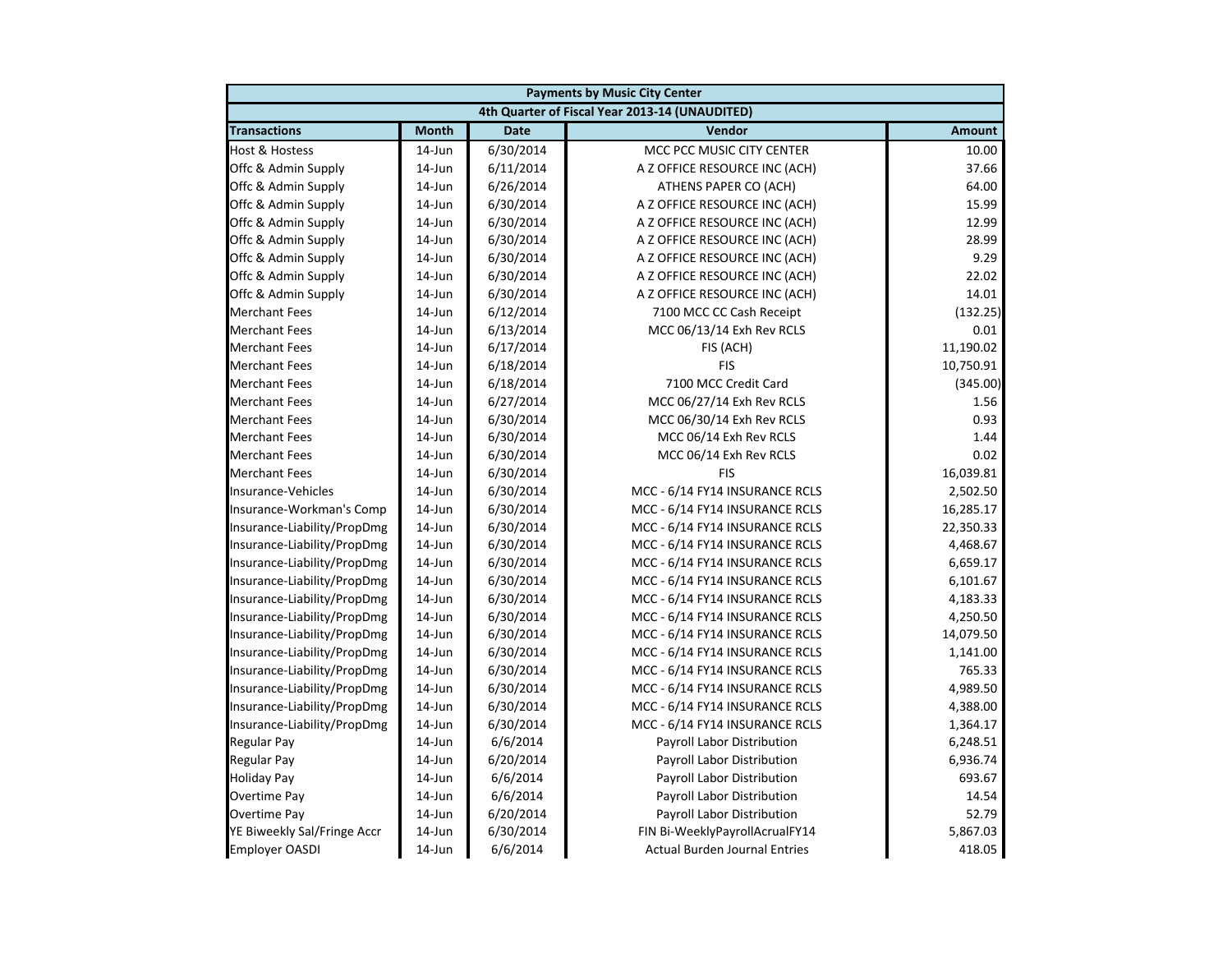|                               | <b>Payments by Music City Center</b> |             |                                                |               |  |
|-------------------------------|--------------------------------------|-------------|------------------------------------------------|---------------|--|
|                               |                                      |             | 4th Quarter of Fiscal Year 2013-14 (UNAUDITED) |               |  |
| <b>Transactions</b>           | <b>Month</b>                         | <b>Date</b> | Vendor                                         | <b>Amount</b> |  |
| <b>Employer OASDI</b>         | $14$ -Jun                            | 6/20/2014   | <b>Actual Burden Journal Entries</b>           | 415.20        |  |
| <b>Employer SSN Medical</b>   | 14-Jun                               | 6/6/2014    | <b>Actual Burden Journal Entries</b>           | 97.77         |  |
| <b>Employer SSN Medical</b>   | 14-Jun                               | 6/20/2014   | <b>Actual Burden Journal Entries</b>           | 97.11         |  |
| <b>Employer Group Health</b>  | 14-Jun                               | 6/6/2014    | <b>Actual Burden Journal Entries</b>           | 795.00        |  |
| <b>Employer Group Health</b>  | 14-Jun                               | 6/20/2014   | <b>Actual Burden Journal Entries</b>           | 795.00        |  |
| <b>Employer Dental Group</b>  | 14-Jun                               | 6/6/2014    | <b>Actual Burden Journal Entries</b>           | 42.42         |  |
| <b>Employer Dental Group</b>  | 14-Jun                               | 6/20/2014   | <b>Actual Burden Journal Entries</b>           | 42.42         |  |
| <b>Employer Group Life</b>    | $14$ -Jun                            | 6/6/2014    | <b>Actual Burden Journal Entries</b>           | 42.60         |  |
| <b>Employer Pension</b>       | $14$ -Jun                            | 6/6/2014    | <b>Actual Burden Journal Entries</b>           | 1,190.78      |  |
| <b>Employer Pension</b>       | 14-Jun                               | 6/20/2014   | <b>Actual Burden Journal Entries</b>           | 1,196.40      |  |
| Cafe Plan Pre-Tax Savings     | $14$ -Jun                            | 6/6/2014    | <b>Actual Burden Journal Entries</b>           | 21.72         |  |
| Cafe Plan Pre-Tax Savings     | $14$ -Jun                            | 6/20/2014   | <b>Actual Burden Journal Entries</b>           | 21.72         |  |
| Allowance-Cell/Mobile Devices | 14-Jun                               | 6/6/2014    | Payroll Labor Distribution                     | 78.74         |  |
| <b>Regular Pay</b>            | 14-Jun                               | 6/6/2014    | Payroll Labor Distribution                     | 5,918.33      |  |
| <b>Regular Pay</b>            | 14-Jun                               | 6/20/2014   | Payroll Labor Distribution                     | 6,513.49      |  |
| Leave Pay                     | 14-Jun                               | 6/20/2014   | Payroll Labor Distribution                     | 76.92         |  |
| <b>Holiday Pay</b>            | 14-Jun                               | 6/6/2014    | Payroll Labor Distribution                     | 660.08        |  |
| Overtime Pay                  | $14$ -Jun                            | 6/6/2014    | Payroll Labor Distribution                     | 8.40          |  |
| YE Biweekly Sal/Fringe Accr   | $14$ -Jun                            | 6/30/2014   | FIN Bi-WeeklyPayrollAcrualFY14                 | 5,148.22      |  |
| <b>Employer OASDI</b>         | $14$ -Jun                            | 6/6/2014    | <b>Actual Burden Journal Entries</b>           | 413.11        |  |
| <b>Employer OASDI</b>         | 14-Jun                               | 6/20/2014   | <b>Actual Burden Journal Entries</b>           | 403.51        |  |
| <b>Employer SSN Medical</b>   | $14$ -Jun                            | 6/6/2014    | <b>Actual Burden Journal Entries</b>           | 96.61         |  |
| <b>Employer SSN Medical</b>   | 14-Jun                               | 6/20/2014   | <b>Actual Burden Journal Entries</b>           | 94.38         |  |
| <b>Employer Group Health</b>  | 14-Jun                               | 6/6/2014    | <b>Actual Burden Journal Entries</b>           | 1.50          |  |
| <b>Employer Group Health</b>  | 14-Jun                               | 6/20/2014   | <b>Actual Burden Journal Entries</b>           | 235.50        |  |
| <b>Employer Dental Group</b>  | $14$ -Jun                            | 6/6/2014    | <b>Actual Burden Journal Entries</b>           | 28.28         |  |
| <b>Employer Dental Group</b>  | $14$ -Jun                            | 6/20/2014   | <b>Actual Burden Journal Entries</b>           | 42.42         |  |
| <b>Employer Group Life</b>    | $14$ -Jun                            | 6/6/2014    | <b>Actual Burden Journal Entries</b>           | 42.60         |  |
| Cafe Plan Pre-Tax Savings     | $14$ -Jun                            | 6/6/2014    | <b>Actual Burden Journal Entries</b>           | 0.03          |  |
| Cafe Plan Pre-Tax Savings     | $14$ -Jun                            | 6/20/2014   | <b>Actual Burden Journal Entries</b>           | 6.12          |  |
| CCA Employer 401K Plan        | $14$ -Jun                            | 6/6/2014    | <b>Actual Burden Journal Entries</b>           | 263.47        |  |
| CCA Employer 401K Plan        | 14-Jun                               | 6/20/2014   | <b>Actual Burden Journal Entries</b>           | 263.62        |  |
| <b>Legal Services</b>         | 14-Jun                               | 6/19/2014   | BONE MCALLESTER NORTON PLLC                    | 10,000.00     |  |
| <b>Legal Services</b>         | 14-Jun                               | 6/19/2014   | BONE MCALLESTER NORTON PLLC                    | 10,000.00     |  |
| <b>Mngt Cnsltnt Srvc</b>      | 14-Jun                               | 6/2/2014    | <b>CUSHION EMPLOYER SER (ACH)</b>              | 875.00        |  |
| <b>Mngt Cnsltnt Srvc</b>      | 14-Jun                               | 6/26/2014   | <b>INQUIRIES INC (ACH)</b>                     | 355.75        |  |
| <b>Mngt Cnsltnt Srvc</b>      | $14$ -Jun                            | 6/30/2014   | <b>FIRSTLAB</b>                                | 10.00         |  |
| <b>Mngt Cnsltnt Srvc</b>      | $14$ -Jun                            | 6/30/2014   | AEGIS ANALYTICAL LABORATORIES                  | 350.00        |  |
| <b>Mngt Cnsltnt Srvc</b>      | 14-Jun                               | 6/30/2014   | INQUIRIES INC (ACH)                            | 645.00        |  |
| <b>Internet Services</b>      | 14-Jun                               | 6/30/2014   | Fifth Third 6/2014 CCard                       | 30.00         |  |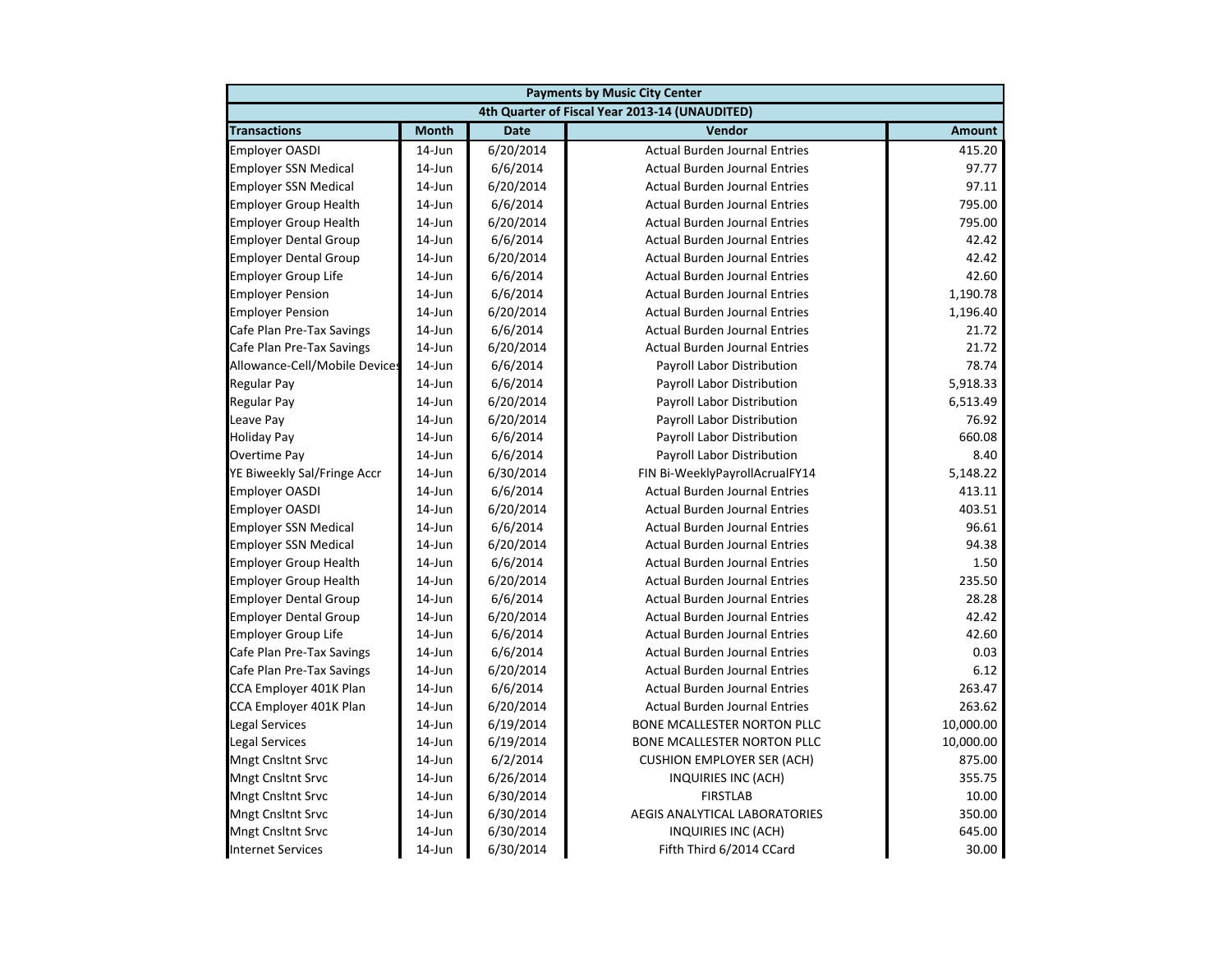|                               | <b>Payments by Music City Center</b> |             |                                                |               |  |  |
|-------------------------------|--------------------------------------|-------------|------------------------------------------------|---------------|--|--|
|                               |                                      |             | 4th Quarter of Fiscal Year 2013-14 (UNAUDITED) |               |  |  |
| <b>Transactions</b>           | <b>Month</b>                         | <b>Date</b> | Vendor                                         | <b>Amount</b> |  |  |
| <b>Employee Air Travel</b>    | 14-Jun                               | 6/30/2014   | Fifth Third 6/2014 CCard                       | 483.80        |  |  |
| <b>Employee Air Travel</b>    | $14$ -Jun                            | 6/30/2014   | Fifth Third 6/2014 CCard                       | 599.90        |  |  |
| Employee Local Travel/Park    | 14-Jun                               | 6/26/2014   | CENTRAL PARKING SYSTEMS OF TN                  | 16.00         |  |  |
| Allowance-Cell/Mobile Devices | 14-Jun                               | 6/6/2014    | Payroll Labor Distribution                     | 78.74         |  |  |
| Postage & Delivery Srvc       | 14-Jun                               | 6/30/2014   | UPS STORE #6425                                | 67.55         |  |  |
| Postage & Delivery Srvc       | 14-Jun                               | 6/30/2014   | UPS STORE #6425                                | 2.49          |  |  |
| Printing/Binding              | $14$ -Jun                            | 6/10/2014   | RICOH USA INC (ACH)                            | 46.00         |  |  |
| Printing/Binding              | 14-Jun                               | 6/12/2014   | RICOH USA INC (ACH)                            | 140.91        |  |  |
| Registration                  | $14$ -Jun                            | 6/30/2014   | Fifth Third 6/2014 CCard                       | 535.00        |  |  |
| <b>Membership Dues</b>        | 14-Jun                               | 6/30/2014   | Fifth Third 6/2014 CCard                       | 485.00        |  |  |
| <b>Membership Dues</b>        | 14-Jun                               | 6/30/2014   | Fifth Third 6/2014 CCard                       | 425.00        |  |  |
| <b>Membership Dues</b>        | 14-Jun                               | 6/30/2014   | NASHVILLE DWNTWN PRTNRSHP(BIKE                 | 2,000.00      |  |  |
| Other Rpr & Maint Srvc        | 14-Jun                               | 6/18/2014   | RICOH USA INC (ACH)                            | 37.33         |  |  |
| Other Rpr & Maint Srvc        | 14-Jun                               | 6/18/2014   | RICOH USA INC (ACH)                            | 133.08        |  |  |
| Other Rpr & Maint Srvc        | 14-Jun                               | 6/18/2014   | RICOH USA INC (ACH)                            | 248.97        |  |  |
| Other Rpr & Maint Srvc        | 14-Jun                               | 6/30/2014   | RICOH USA INC (ACH)                            | 515.60        |  |  |
| <b>Host &amp; Hostess</b>     | 14-Jun                               | 6/16/2014   | CENTERPLATE MCC (ACH)                          | 318.32        |  |  |
| <b>Host &amp; Hostess</b>     | $14$ -Jun                            | 6/16/2014   | <b>CENTERPLATE MCC (ACH)</b>                   | 1,465.01      |  |  |
| <b>Host &amp; Hostess</b>     | 14-Jun                               | 6/19/2014   | OMNI NASHVILLE LLC (ACH)                       | 67.04         |  |  |
| <b>Host &amp; Hostess</b>     | 14-Jun                               | 6/26/2014   | <b>CENTERPLATE MCC (ACH)</b>                   | 487.34        |  |  |
| Host & Hostess                | 14-Jun                               | 6/26/2014   | <b>CENTERPLATE MCC (ACH)</b>                   | 185.08        |  |  |
| <b>Host &amp; Hostess</b>     | 14-Jun                               | 6/26/2014   | <b>CENTERPLATE MCC (ACH)</b>                   | 301.90        |  |  |
| Host & Hostess                | 14-Jun                               | 6/30/2014   | Fifth Third 6/2014 CCard                       | 71.14         |  |  |
| Offc & Admin Supply           | 14-Jun                               | 6/2/2014    | A Z OFFICE RESOURCE INC (ACH)                  | 5.34          |  |  |
| Offc & Admin Supply           | 14-Jun                               | 6/2/2014    | A Z OFFICE RESOURCE INC (ACH)                  | 36.28         |  |  |
| Offc & Admin Supply           | 14-Jun                               | 6/11/2014   | A Z OFFICE RESOURCE INC (ACH)                  | 53.66         |  |  |
| Offc & Admin Supply           | 14-Jun                               | 6/13/2014   | RICOH USA INC (ACH)                            | (46.97)       |  |  |
| Offc & Admin Supply           | 14-Jun                               | 6/17/2014   | A Z OFFICE RESOURCE INC (ACH)                  | 29.99         |  |  |
| Offc & Admin Supply           | 14-Jun                               | 6/23/2014   | A Z OFFICE RESOURCE INC (ACH)                  | 76.74         |  |  |
| Offc & Admin Supply           | 14-Jun                               | 6/26/2014   | ATHENS PAPER CO (ACH)                          | 50.00         |  |  |
| Offc & Admin Supply           | 14-Jun                               | 6/30/2014   | Fifth Third 6/2014 CCard                       | 34.26         |  |  |
| Offc & Admin Supply           | 14-Jun                               | 6/30/2014   | Fifth Third 6/2014 CCard                       | 37.92         |  |  |
| Offc & Admin Supply           | $14$ -Jun                            | 6/30/2014   | Fifth Third 6/2014 CCard                       | 367.40        |  |  |
| Offc & Admin Supply           | 14-Jun                               | 6/30/2014   | Fifth Third 6/2014 CCard                       | 30.98         |  |  |
| Athletic Equip < \$5000       | 14-Jun                               | 6/25/2014   | <b>BSN SPORTS/COLLEGIATE PACIFIC</b>           | 202.48        |  |  |
| Athletic Equip < \$5000       | $14$ -Jun                            | 6/25/2014   | <b>BSN SPORTS/COLLEGIATE PACIFIC</b>           | 597.08        |  |  |
| Athletic Equip < \$5000       | $14$ -Jun                            | 6/25/2014   | <b>BSN SPORTS/COLLEGIATE PACIFIC</b>           | 60.24         |  |  |
| Athletic Equip < \$5000       | $14$ -Jun                            | 6/25/2014   | <b>BSN SPORTS/COLLEGIATE PACIFIC</b>           | 6.24          |  |  |
| Athletic Equip < \$5000       | 14-Jun                               | 6/30/2014   | <b>BSN SPORTS/COLLEGIATE PACIFIC</b>           | 39.99         |  |  |
| <b>Employee Award/Gift</b>    | 14-Jun                               | 6/30/2014   | MCC PCC MUSIC CITY CENTER                      | 100.00        |  |  |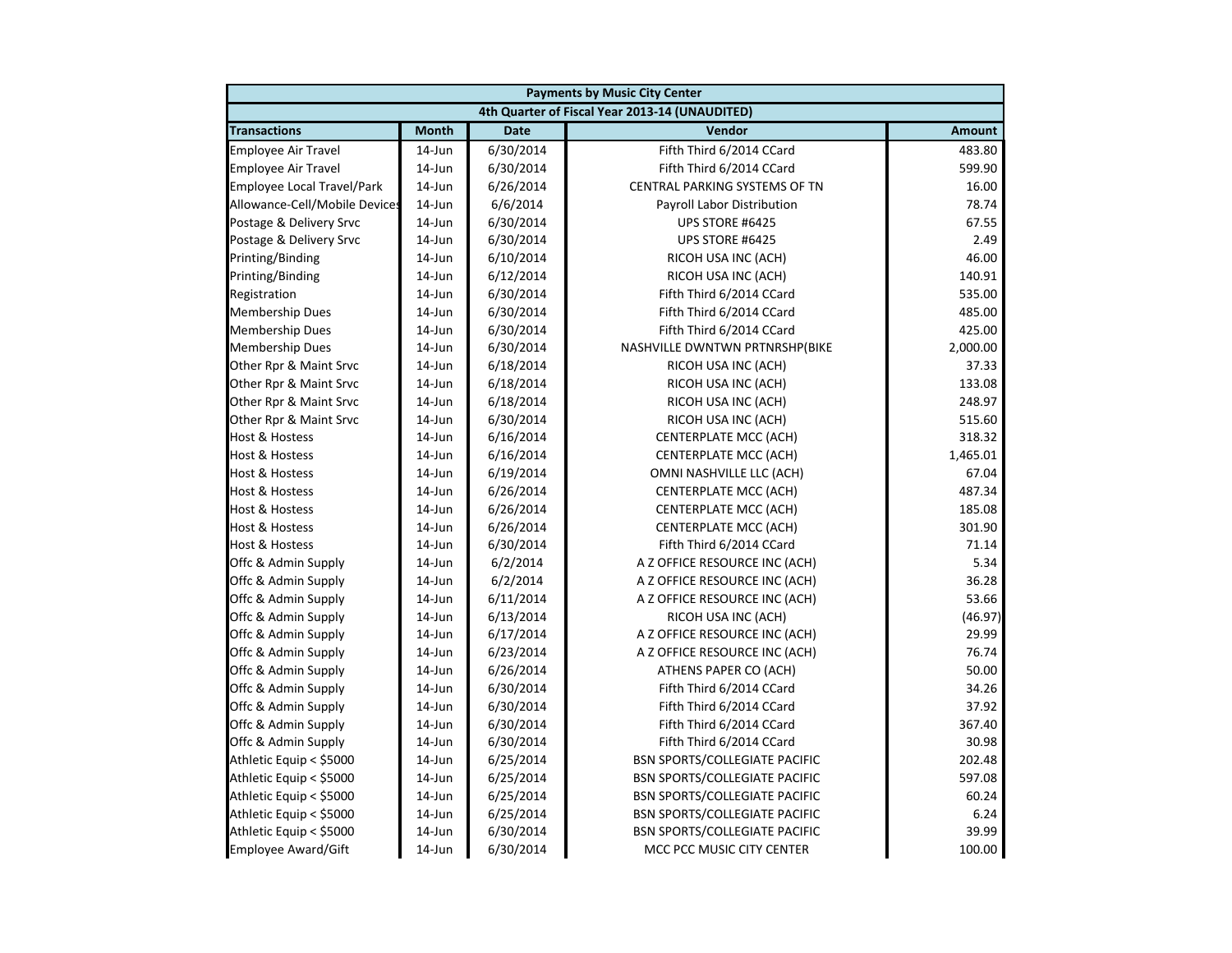| <b>Payments by Music City Center</b> |              |             |                                                |               |
|--------------------------------------|--------------|-------------|------------------------------------------------|---------------|
|                                      |              |             | 4th Quarter of Fiscal Year 2013-14 (UNAUDITED) |               |
| <b>Transactions</b>                  | <b>Month</b> | <b>Date</b> | Vendor                                         | <b>Amount</b> |
| <b>Regular Pay</b>                   | $14$ -Jun    | 6/6/2014    | Payroll Labor Distribution                     | 5,459.17      |
| <b>Regular Pay</b>                   | 14-Jun       | 6/20/2014   | Payroll Labor Distribution                     | 6,288.56      |
| Leave Pay                            | 14-Jun       | 6/6/2014    | Payroll Labor Distribution                     | 654.50        |
| Leave Pay                            | 14-Jun       | 6/20/2014   | Payroll Labor Distribution                     | 142.00        |
| <b>Holiday Pay</b>                   | 14-Jun       | 6/6/2014    | Payroll Labor Distribution                     | 553.23        |
| <b>Holiday Pay</b>                   | 14-Jun       | 6/20/2014   | Payroll Labor Distribution                     | 256.00        |
| Overtime Pay                         | 14-Jun       | 6/20/2014   | Payroll Labor Distribution                     | 31.64         |
| YE Biweekly Sal/Fringe Accr          | $14$ -Jun    | 6/30/2014   | FIN Bi-WeeklyPayrollAcrualFY14                 | 5,382.36      |
| <b>Employer OASDI</b>                | $14$ -Jun    | 6/6/2014    | <b>Actual Burden Journal Entries</b>           | 384.51        |
| <b>Employer OASDI</b>                | 14-Jun       | 6/20/2014   | <b>Actual Burden Journal Entries</b>           | 380.34        |
| <b>Employer SSN Medical</b>          | 14-Jun       | 6/6/2014    | <b>Actual Burden Journal Entries</b>           | 89.93         |
| <b>Employer SSN Medical</b>          | 14-Jun       | 6/20/2014   | <b>Actual Burden Journal Entries</b>           | 88.94         |
| <b>Employer Group Health</b>         | 14-Jun       | 6/6/2014    | <b>Actual Burden Journal Entries</b>           | 1,590.00      |
| <b>Employer Group Health</b>         | 14-Jun       | 6/20/2014   | <b>Actual Burden Journal Entries</b>           | 1,590.00      |
| <b>Employer Dental Group</b>         | 14-Jun       | 6/6/2014    | <b>Actual Burden Journal Entries</b>           | 56.56         |
| <b>Employer Dental Group</b>         | $14$ -Jun    | 6/20/2014   | <b>Actual Burden Journal Entries</b>           | 56.56         |
| <b>Employer Group Life</b>           | 14-Jun       | 6/6/2014    | <b>Actual Burden Journal Entries</b>           | 56.80         |
| Cafe Plan Pre-Tax Savings            | 14-Jun       | 6/6/2014    | <b>Actual Burden Journal Entries</b>           | 43.80         |
| Cafe Plan Pre-Tax Savings            | 14-Jun       | 6/20/2014   | <b>Actual Burden Journal Entries</b>           | 43.80         |
| CCA Employer 401K Plan               | 14-Jun       | 6/6/2014    | <b>Actual Burden Journal Entries</b>           | 122.09        |
| CCA Employer 401K Plan               | 14-Jun       | 6/20/2014   | <b>Actual Burden Journal Entries</b>           | 123.12        |
| Allowance-Cell/Mobile Devices        | 14-Jun       | 6/6/2014    | Payroll Labor Distribution                     | 118.11        |
| Other Rpr & Maint Srvc               | 14-Jun       | 6/18/2014   | RICOH USA INC (ACH)                            | 106.51        |
| Other Rpr & Maint Srvc               | 14-Jun       | 6/18/2014   | RICOH USA INC (ACH)                            | 135.20        |
| Other Rpr & Maint Srvc               | 14-Jun       | 6/18/2014   | RICOH USA INC (ACH)                            | 226.00        |
| Other Rpr & Maint Srvc               | 14-Jun       | 6/30/2014   | RICOH USA INC (ACH)                            | 481.20        |
| Offc & Admin Supply                  | 14-Jun       | 6/25/2014   | A Z OFFICE RESOURCE INC (ACH)                  | 39.99         |
| Offc & Admin Supply                  | 14-Jun       | 6/25/2014   | A Z OFFICE RESOURCE INC (ACH)                  | 7.25          |
| Offc & Admin Supply                  | $14$ -Jun    | 6/25/2014   | A Z OFFICE RESOURCE INC (ACH)                  | 6.24          |
| Offc & Admin Supply                  | $14$ -Jun    | 6/25/2014   | A Z OFFICE RESOURCE INC (ACH)                  | 48.32         |
| Offc & Admin Supply                  | $14$ -Jun    | 6/25/2014   | A Z OFFICE RESOURCE INC (ACH)                  | 3.94          |
| Offc & Admin Supply                  | 14-Jun       | 6/25/2014   | A Z OFFICE RESOURCE INC (ACH)                  | 14.60         |
| Offc & Admin Supply                  | $14$ -Jun    | 6/25/2014   | A Z OFFICE RESOURCE INC (ACH)                  | 8.90          |
| Offc & Admin Supply                  | 14-Jun       | 6/25/2014   | A Z OFFICE RESOURCE INC (ACH)                  | 25.13         |
| Offc & Admin Supply                  | 14-Jun       | 6/25/2014   | A Z OFFICE RESOURCE INC (ACH)                  | 6.79          |
| Offc & Admin Supply                  | 14-Jun       | 6/25/2014   | A Z OFFICE RESOURCE INC (ACH)                  | 32.92         |
| Offc & Admin Supply                  | 14-Jun       | 6/25/2014   | A Z OFFICE RESOURCE INC (ACH)                  | 39.48         |
| Offc & Admin Supply                  | 14-Jun       | 6/25/2014   | A Z OFFICE RESOURCE INC (ACH)                  | 12.04         |
| Offc & Admin Supply                  | 14-Jun       | 6/25/2014   | A Z OFFICE RESOURCE INC (ACH)                  | 1.32          |
| Offc & Admin Supply                  | 14-Jun       | 6/25/2014   | A Z OFFICE RESOURCE INC (ACH)                  | 14.49         |